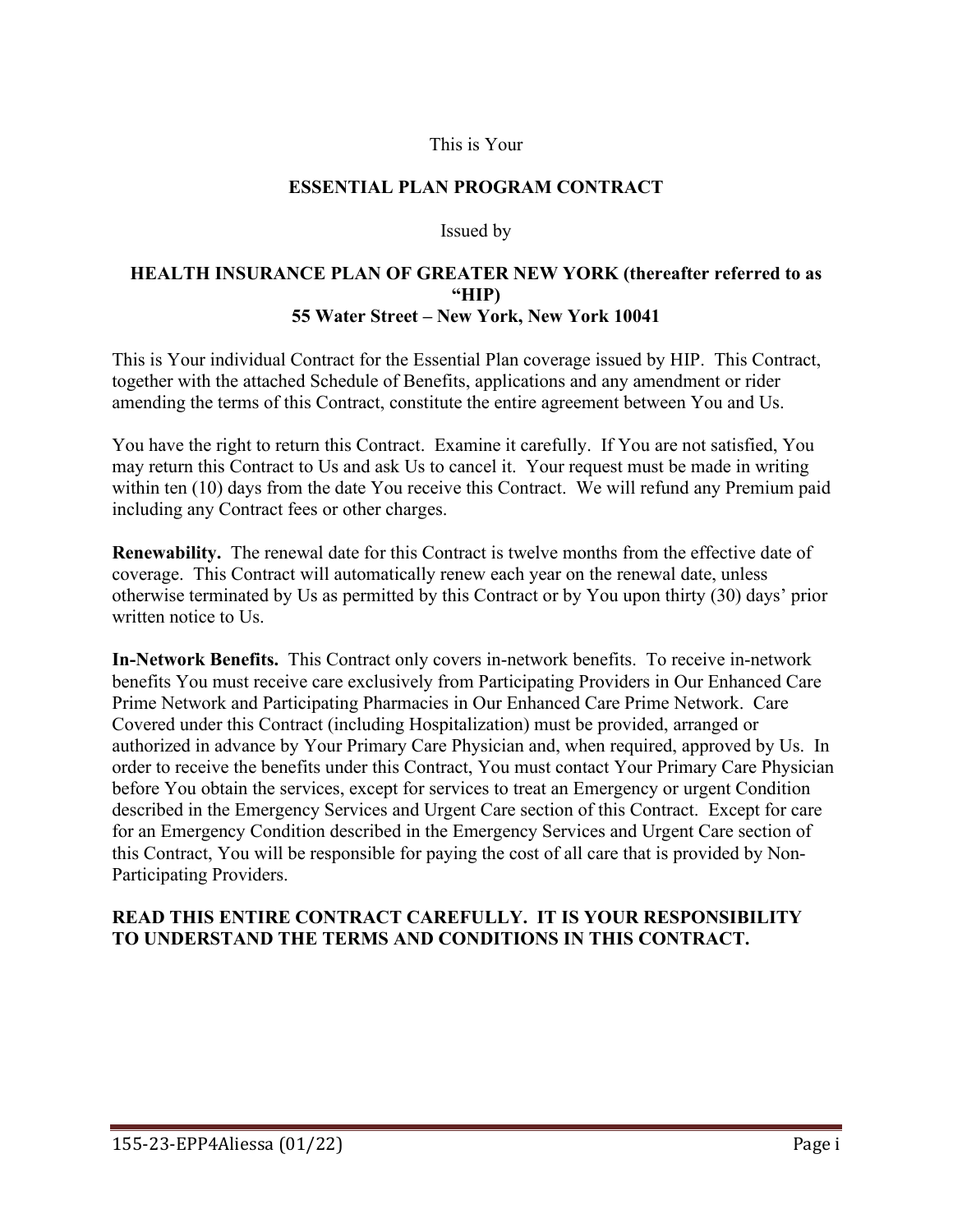This Contract is governed by the laws of New York State.

Signed for Health Insurance Plan of Greater New York

Karen Ignagni President and CEO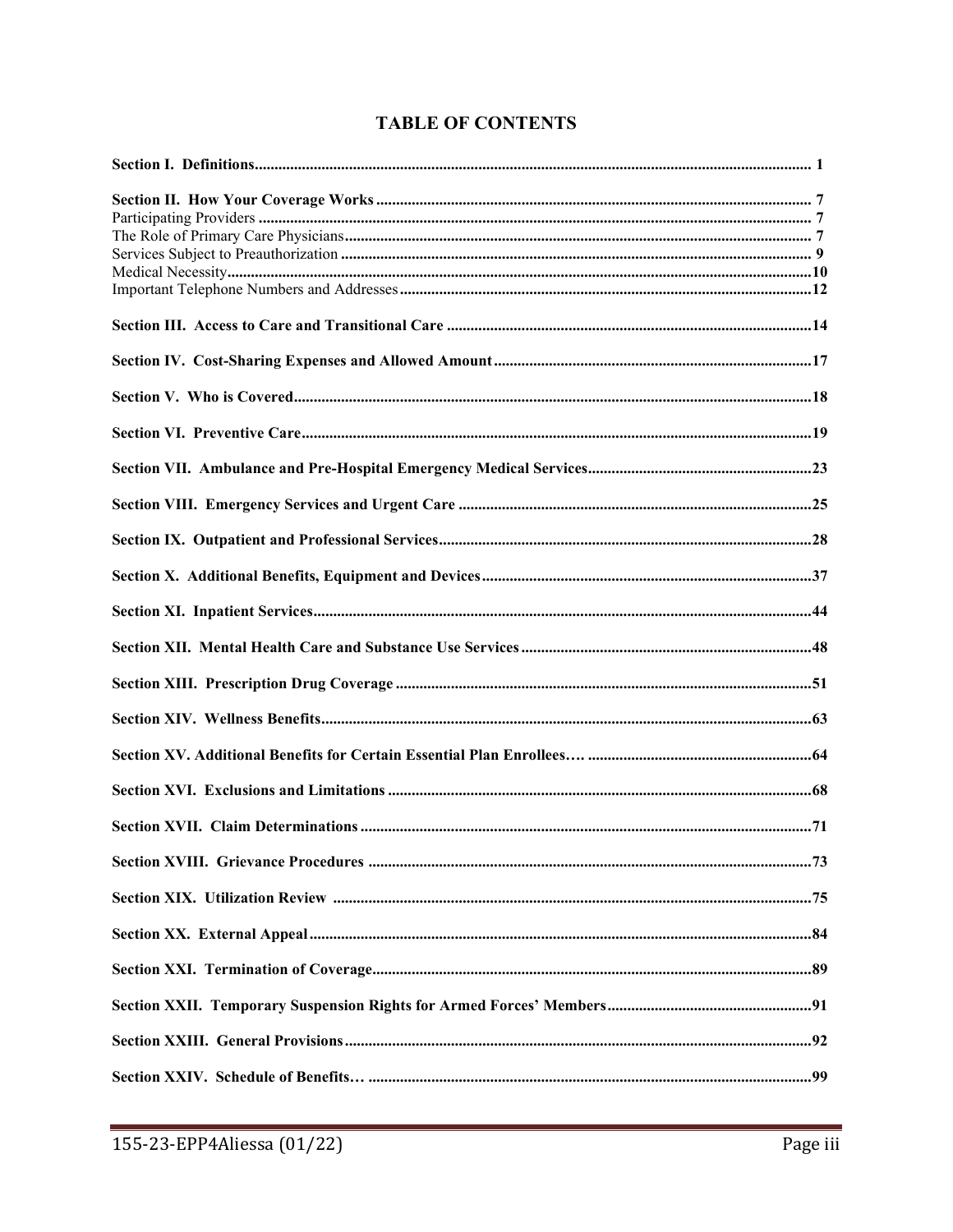# **SECTION I**

# **Definitions**

Defined terms will appear capitalized throughout this Contract.

**Acute:** The onset of disease or injury, or a change in the Subscriber's condition that would require prompt medical attention.

**Allowed Amount:** The maximum amount on which Our payment is based for Covered Services. See the Cost-Sharing Expenses and Allowed Amount section of this Contract for a description of how the Allowed Amount is calculated.

**Ambulatory Surgical Center:** A Facility currently licensed by the appropriate state regulatory agency for the provision of surgical and related medical services on an outpatient basis.

**Appeal:** A request for Us to review a Utilization Review decision or a Grievance again.

**Balance Billing:** When a Non-Participating Provider bills You for the difference between the Non-Participating Provider's charge and the Allowed Amount. A Participating Provider may not Balance Bill You for Covered Services.

**Contract:** This Contract issued by HIP, including the Schedule of Benefits and any attached riders.

**Coinsurance:** Your share of the costs of a Covered Service, calculated as a percent of the Allowed Amount for the service that You are required to pay to a Provider. The amount can vary by the type of Covered Service.

**Copayment:** A fixed amount You pay directly to a Provider for a Covered Service when You receive the service. The amount can vary by the type of Covered Service.

**Cost-Sharing:** Amounts You must pay for Covered Services, expressed as Copayments and/or Coinsurance.

**Cover, Covered or Covered Services:** The Medically Necessary services paid for, arranged, or authorized for You by Us under the terms and conditions of this Contract.

**Durable Medical Equipment ("DME"):** Durable Medical Equipment is equipment which is:

- Designed and intended for repeated use;
- Primarily and customarily used to serve a medical purpose;
- Generally not useful to a person in the absence of disease or injury; and
- Appropriate for use in the home.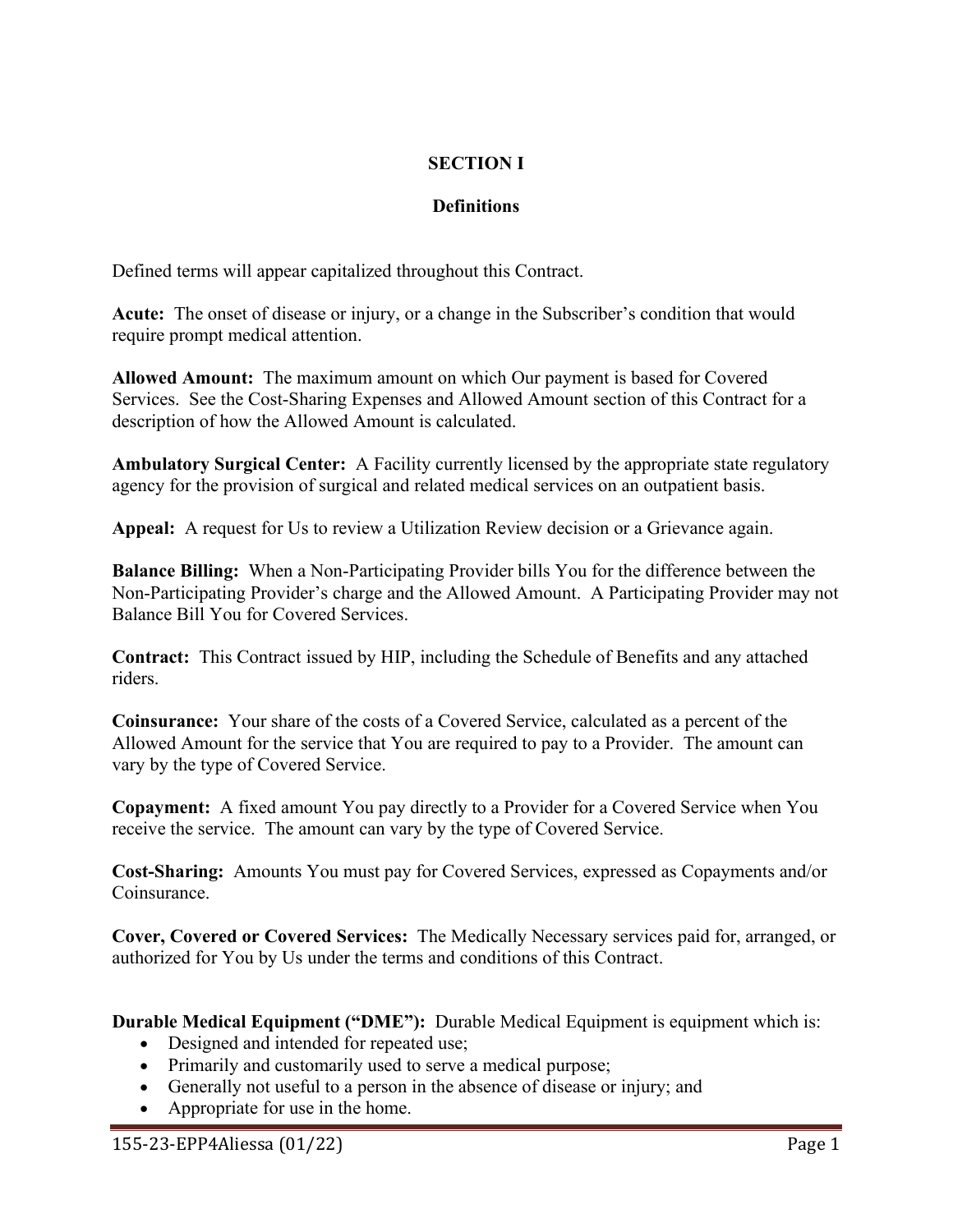**Emergency Condition:** A medical or behavioral condition that manifests itself by Acute symptoms of sufficient severity, including severe pain, such that a prudent layperson, possessing an average knowledge of medicine and health, could reasonably expect the absence of immediate medical attention to result in:

- Placing the health of the person afflicted with such condition or, with respect to a pregnant woman, the health of the woman or her unborn child in serious jeopardy, or in the case of a behavioral condition, placing the health of such person or others in serious jeopardy;
- Serious impairment to such person's bodily functions;
- Serious dysfunction of any bodily organ or part of such person; or
- Serious disfigurement of such person.

**Emergency Department Care:** Emergency Services You get in a Hospital emergency department.

**Emergency Services:** A medical screening examination which is within the capability of the emergency department of a Hospital, including ancillary services routinely available to the emergency department to evaluate such Emergency Condition; and within the capabilities of the staff and facilities available at the Hospital, such further medical examination and treatment as are required to stabilize the patient. "To stabilize" is to provide such medical treatment of an Emergency Condition as may be necessary to assure that, within reasonable medical probability, no material deterioration of the condition is likely to result from or occur during the transfer of the patient from a Facility, or to deliver a newborn child (including the placenta).

**Exclusions:** Health care services that We do not pay for or Cover.

**External Appeal Agent:** An entity that has been certified by the New York State Department of Financial Services to perform external appeals in accordance with New York law.

**Facility:** A Hospital; Ambulatory Surgical Center; birthing center; dialysis center; rehabilitation Facility; Skilled Nursing Facility; hospice; Home Health Agency or home care services agency certified or licensed under New York Public Health Law Article 36; a comprehensive care center for eating disorders pursuant to New York Mental Hygiene Law Article 30; and a Facility defined in New York Mental Hygiene Law Sections 1.03, certified by the New York State Office of Addiction Services and Supports, or certified under New York Public Health Law Article 28 (or, in other states, a similarly licensed or certified Facility). If You receive treatment for substance use disorder outside of New York State, a Facility also includes one which is accredited by the Joint Commission to provide a substance use disorder treatment program.

**Federal Poverty Level (FPL)**: A measure of income level issued annually by the U.S. Department of Health and Human Services. Federal poverty levels are used to determine your eligibility for certain program and benefits, including the Essential Plan, and are updated on an annual basis.

**Grievance:** A complaint that You communicate to Us that does not involve a Utilization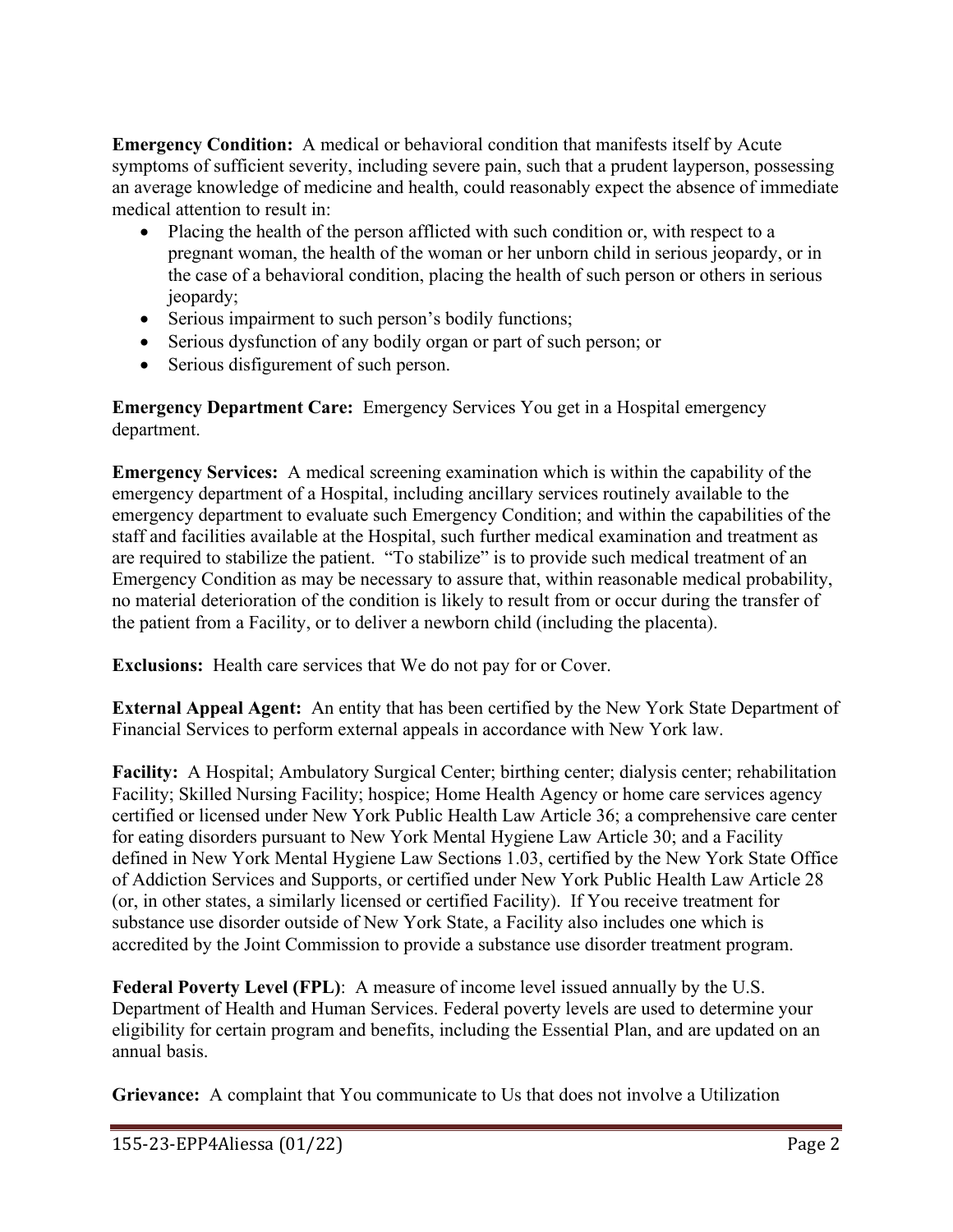Review determination.

**Habilitation Services:** Health care services that help a person keep, learn or improve skills and functioning for daily living. Habilitative Services include the management of limitations and disabilities, including services or programs that help maintain or prevent deterioration in physical, cognitive, or behavioral function. These services consist of physical therapy, occupational therapy and speech therapy.

**Health Care Professional:** An appropriately licensed, registered or certified Physician; dentist; optometrist; chiropractor; psychologist; social worker; podiatrist; physical therapist; occupational therapist; midwife; speech-language pathologist; audiologist; pharmacist; behavior analyst; nurse practitioner; or any other licensed, registered or certified Health Care Professional under Title 8 of the New York Education Law (or other comparable state law, if applicable) that the New York Insurance Law requires to be recognized who charges and bills patients for Covered Services. The Health Care Professional's services must be rendered within the lawful scope of practice for that type of Provider in order to be covered under this Contract.

**Home Health Agency:** An organization currently certified or licensed by the State of New York or the state in which it operates and renders home health care services.

**Hospice Care:** Care to provide comfort and support for persons in the last stages of a terminal illness and their families that are provided by a hospice organization certified pursuant to New York Public Health Law Article 40 or under a similar certification process required by the state in which the hospice organization is located.

**Hospital:** A short term, acute, general Hospital, which:

- Is primarily engaged in providing, by or under the continuous supervision of Physicians, to patients, diagnostic services and therapeutic services for diagnosis, treatment and care of injured or sick persons;
- Has organized departments of medicine and major surgery;
- Has a requirement that every patient must be under the care of a Physician or dentist;
- Provides twenty-four (24)-hour nursing service by or under the supervision of a registered professional nurse (R.N.);
- If located in New York State, has in effect a Hospitalization review plan applicable to all patients which meets at least the standards set forth in 42 U.S.C. Section 1395x(k);
- Is duly licensed by the agency responsible for licensing such Hospitals; and
- Is not, other than incidentally, a place of rest, a place primarily for the treatment of tuberculosis, a place for the aged, a place for drug addicts, alcoholics, or a place for convalescent, custodial, educational, or rehabilitory care.

Hospital does not mean health resorts, spas, or infirmaries at schools or camps.

**Hospitalization:** Care in a Hospital that requires admission as an inpatient and usually requires an overnight stay.

**Hospital Outpatient Care:** Care in a Hospital that usually doesn't require an overnight stay.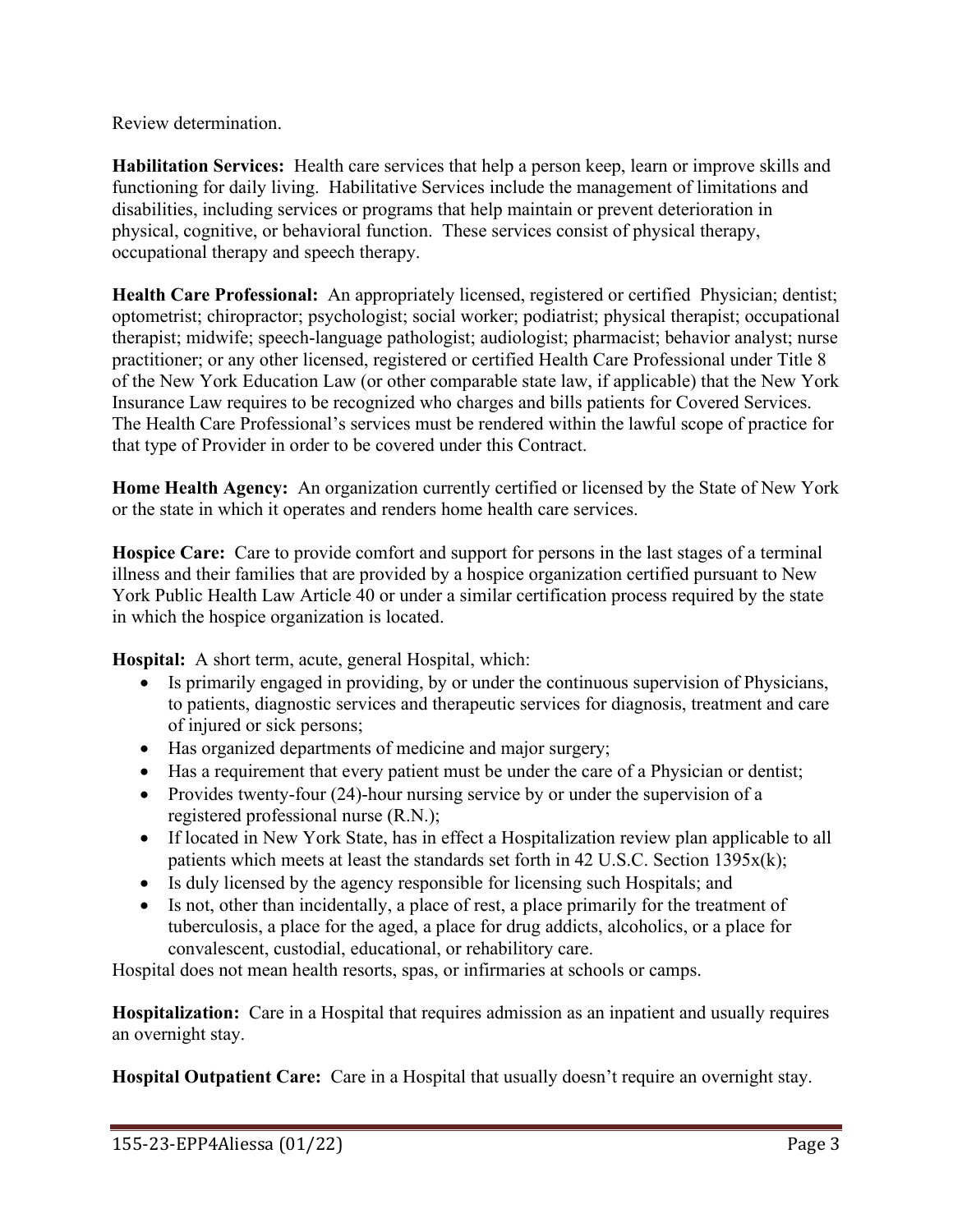**Lawfully Present Immigrant**: The term "lawfully present" includes immigrants who have:

- "Qualified non-citizen" immigration status without a waiting period
- Humanitarian statuses or circumstances (including Temporary Protected Status, Special Juvenile Status, asylum applicants, Convention Against Torture, victims of trafficking)
- Valid non-immigration visas
- Legal status conferred by other laws (temporary resident status, LIFE Act, Family Unity individuals). To see a full list of eligible immigration statuses, please visit the web site at http:/[/www.healthcare.gov/immigrants/immigration-status/](http://www.healthcare.gov/immigrants/immigration-status/) or call the NY State of Health at 1-855-355-5777.

**Medically Necessary:** See the How Your Coverage Works section of this Contract for the definition.

**Medicare:** Title XVIII of the Social Security Act, as amended.

**Network:** The Providers We have contracted with to provide health care services to You.

**New York State of Health ("NYSOH"):** The New York State of Health, the Official Health Plan Marketplace. The NYSOH is a resource where individuals, families and small businesses can learn about their health insurance options; compare plans based on cost, benefits and other important features; apply for and receive financial help with premiums and cost-sharing based on income, choose a plan; and enroll in coverage. The NYSOH also helps eligible consumers enroll in other programs, including Medicaid, Child Health Plus, and the Essential Plan.

**Non-Participating Provider:** A Provider who doesn't have a contract with Us to provide health care services to You. The services of Non-Participating Providers are Covered only for Emergency Services or when authorized by Us.

**Out-of-Pocket Limit:** The most You pay during a Plan Year in Cost-Sharing before We begin to pay 100% of the Allowed Amount for Covered Services. This limit never includes Your Premium, Balance Billing charges or the cost of health care services We do not Cover.

**Participating Provider:** A Provider who has a contract with Us to provide health care services to You. A list of Participating Providers and their locations is available on Our website at [www.emblemhealth.com](http://www.emblemhealth.com/) or upon Your request to Us. The list will be revised from time to time by Us.

**Physician or Physician Services:** Health care services a licensed medical Physician (M.D. – Medical Doctor or D.O. – Doctor of Osteopathic Medicine) provides or coordinates.

**Plan Year:** The 12-month period beginning on the effective date of the Contract or any anniversary date thereafter, during which the Contract is in effect.

**Preauthorization**: A decision by Us prior to Your receipt of a Covered Service, procedure,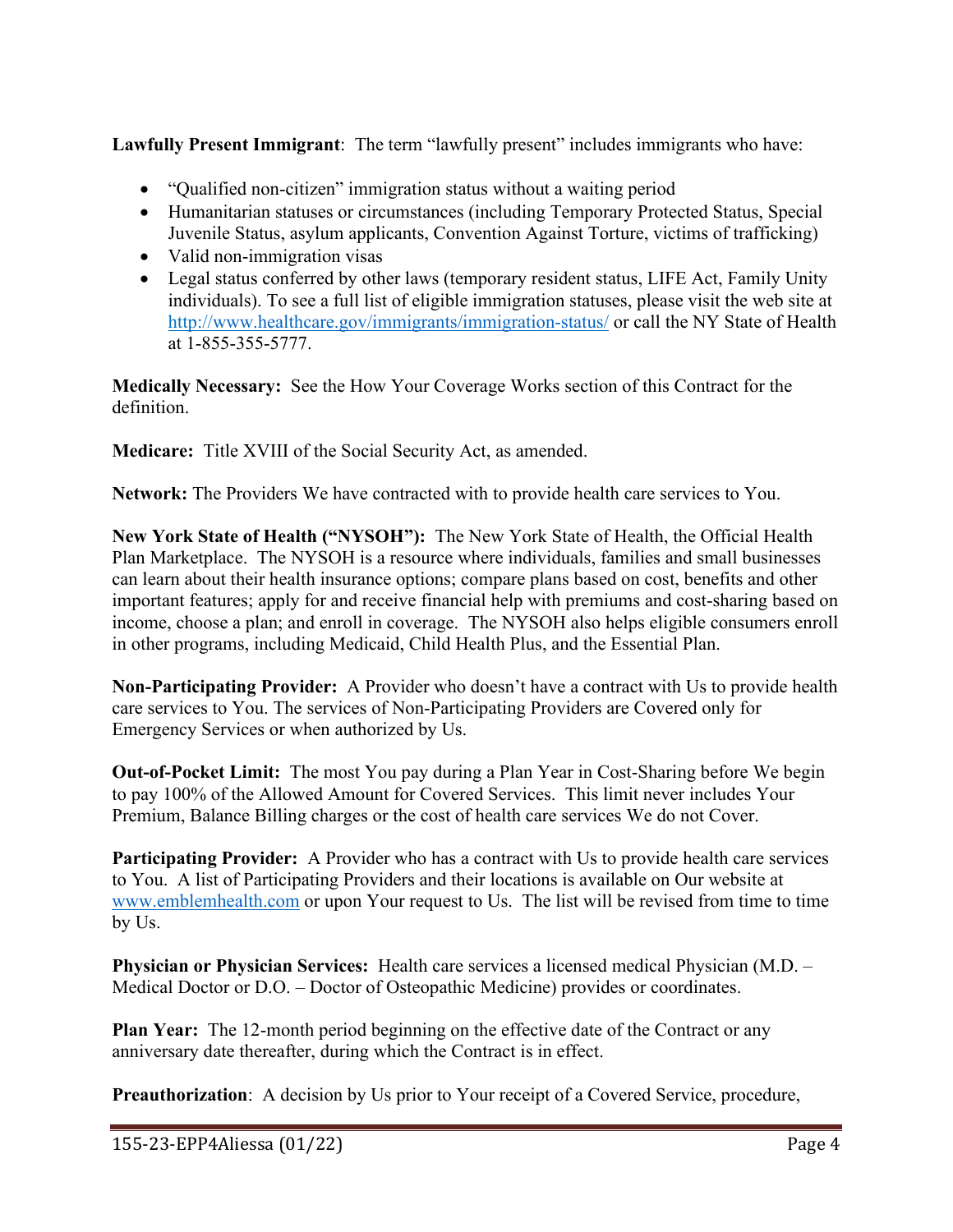treatment plan, device, or Prescription Drug that the Covered Service, procedure, treatment plan, device or Prescription Drug is Medically Necessary.We indicate which Covered Services require Preauthorization in the Schedule of Benefits section of this Contract.

**Premium:** The amount that must be paid for Your health insurance coverage.

**Prescription Drugs:** A medication, product or device that has been approved by the Food and Drug Administration ("FDA") and that can, under federal or state law, be dispensed only pursuant to a prescription order or refill and is on Our formulary. A Prescription Drug includes a medication that, due to its characteristics, is appropriate for self administration or administration by a non-skilled caregiver.

**Primary Care Physician ("PCP"):** A participating Physician who typically is an internal medicine or family practice Physician and who directly provides or coordinates a range of health care services for You.

**Provider:** A Physician, Health Care Professional, or Facility licensed, registered, certified or accredited as required by state law. A Provider also includes a vendor or dispenser of diabetic equipment and supplies, durable medical equipment, medical supplies, or any other equipment or supplies that are Covered under this Contract that is licensed, registered, certified or accredited as required by state law.

**Referral:** An authorization given to one Participating Provider from another Participating Provider (usually from a PCP to a participating Specialist) in order to arrange for additional care for the Subscriber. A Referral can be transmitted electronically or by Your Provider completing a paper Referral form. Except as provided in the Access to Care and Transitional Care section of this Contract or as otherwise authorized by Us, a Referral will not be made to a Non-Participating Provider.

**Rehabilitation Services:** Health care services that help a person keep, get back, or improve skills and functioning for daily living that have been lost or impaired because a person was sick, hurt, or disabled. These services consist of physical therapy, occupational therapy, and speech therapy in an inpatient and/or outpatient setting.

**Schedule of Benefits:** The section of this Contract that describes the Copayments, Coinsurance, Out-of-Pocket Limits, Preauthorization requirements, Referral requirements, and other limits on Covered Services.

**Service Area:** The geographical area, designated by Us and approved by the State of New York, in which We provide coverage. Our Service Area consists of: Bronx, Kings, Manhattan, Queens, Richmond, Nassau, Suffolk and Westchester counties.

**Skilled Nursing Facility:** An institution or a distinct part of an institution that is: currently licensed or approved under state or local law; primarily engaged in providing skilled nursing care and related services as a Skilled Nursing Facility, extended care Facility, or nursing care Facility approved by the Joint Commission, or the Bureau of Hospitals of the American Osteopathic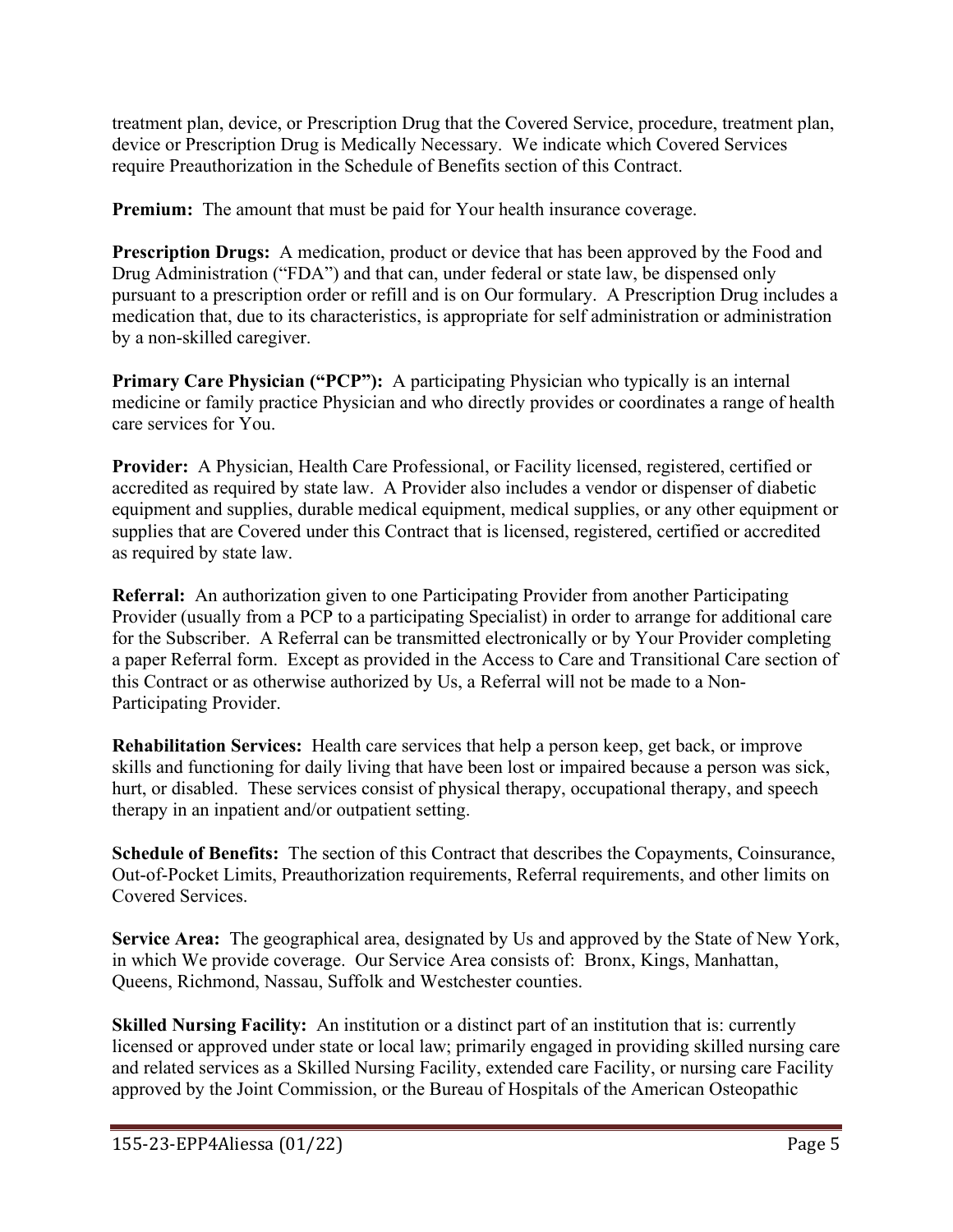Association, or as a Skilled Nursing Facility under Medicare; or as otherwise determined by Us to meet the standards of any of these authorities.

**Specialist:** A Physician who focuses on a specific area of medicine or a group of patients to diagnose, manage, prevent or treat certain types of symptoms and conditions.

**Subscriber:** The person to whom this Contract is issued. Whenever a Subscriber is required to provide a notice pursuant to a Grievance or Emergency Department admission or visit, "Subscriber" also means the Subscriber's designee.

**UCR (Usual, Customary and Reasonable):** The cost of a medical service in a geographic area based on what Providers in the area usually charge for the same or similar medical service.

**Urgent Care:** Medical care for an illness, injury or condition serious enough that a reasonable person would seek care right away, but not so severe as to require Emergency Department Care. Urgent Care may be rendered in a participating Physician's office or Urgent Care Center.

**Urgent Care Center:** A licensed Facility (other than a Hospital) that provides Urgent Care.

**Us, We, Our: HIP** and anyone to whom We legally delegate performance, on Our behalf, under this Contract.

**Utilization Review:** The review to determine whether services are or were Medically Necessary or experimental or investigational (i.e., treatment for a rare disease or a clinical trial).

**You, Your:** The Subscriber.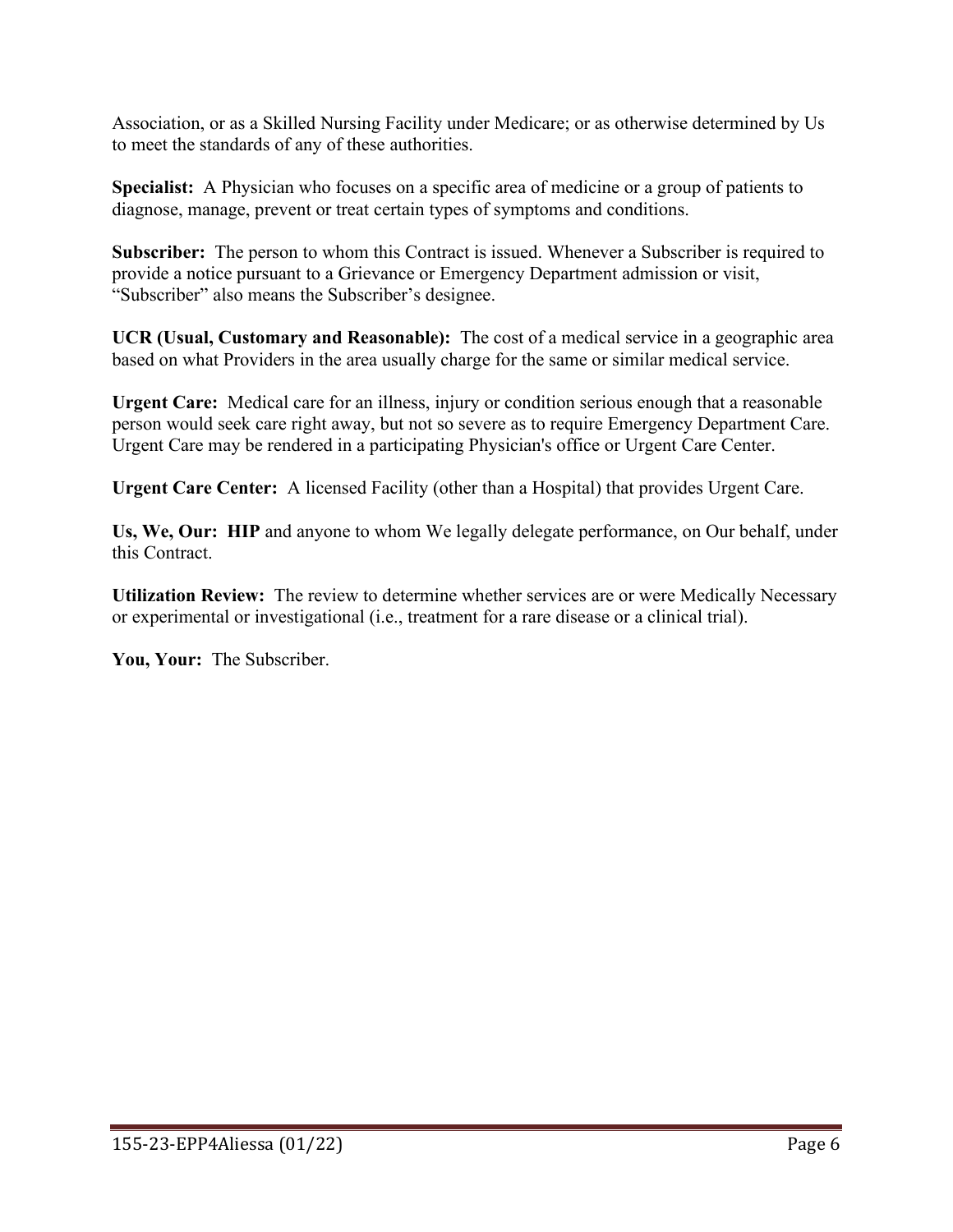# **SECTION II**

## **How Your Coverage Works**

### **A. Your Coverage Under this Contract.**

You have been enrolled in an Essential Plan. We will provide the benefits described in this Contract to You. You should keep this Contract with Your other important papers so that it is available for Your future reference.

## **B. Covered Services.**

You will receive Covered Services under the terms and conditions of this Contract only when the Covered Service is:

- Medically Necessary;
- Provided by a Participating Provider;
- Listed as a Covered Service;
- Not in excess of any benefit limitations described in the Schedule of Benefits section of this Contract; and
- Received while Your Contract is in force.

When You are outside Our Service Area, coverage is limited to Emergency Services, Pre-Hospital Emergency Medical Services and ambulance services to treat Your Emergency Condition.

### **C. Participating Providers.**

To find out if a Provider is a Participating Provider:

- Check Our Provider directory, available at Your request;
- Call the number on Your ID card; or
- Visit Our website at [www.emblemhealth.com.](http://www.emblemhealth.com/)

The Provider directory will give You the following information about Our Participating Providers:

- Name, address, and telephone number;
- Specialty;
- Board certification (if applicable);
- Languages spoken;
- Whether the Participating Provider is accepting new patients.

# **D. The Role of Primary Care Physicians.**

This Contract has a gatekeeper, usually known as a Primary Care Physician ("PCP"). This Contract requires that You select a Primary Care Physician ("PCP"). You need a written Referral from a PCP before receiving Specialist care from a Participating Provider. You may select any participating PCP who is available from the list of PCPs in the Enhanced Care Prime Network. In certain circumstances, You may designate a Specialist as Your PCP. See the Access to Care and Transitional Care section of this Contract for more information about designating a Specialist. To select a PCP, visit Our website at [www.emblemhealth.com.](http://www.emblemhealth.com/) If You do not select a PCP, We will assign one to You.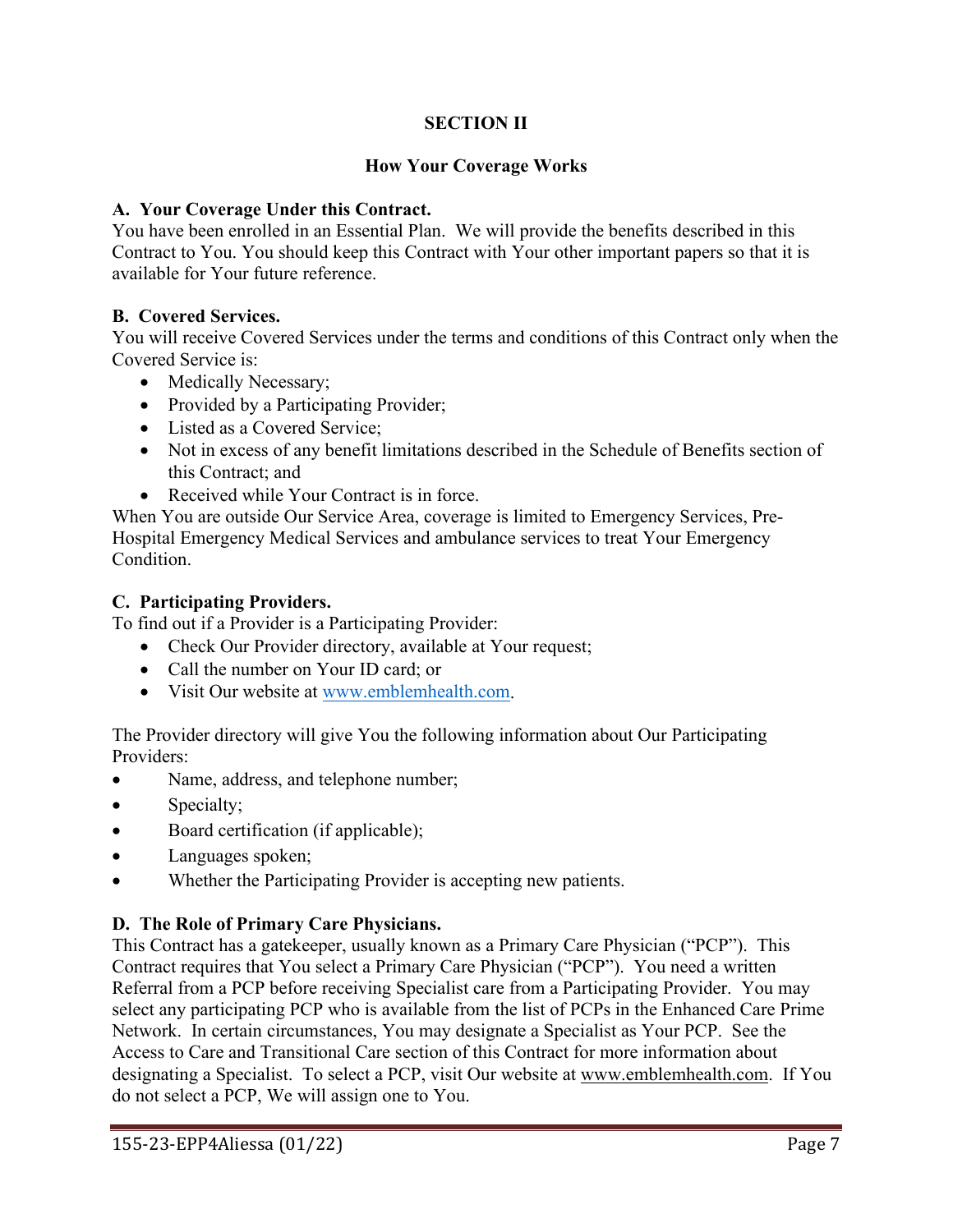For purposes of Cost-Sharing, if You seek services from a PCP(or a Physician covering for a PCP) who has a primary or secondary specialty other than general practice, family practice, internal medicine, pediatrics and OB/GYN, You must pay the specialty office visit Cost-Sharing in the Schedule of Benefits section of this Contract when the services provided are related to specialty care.

# **E. Services Not Requiring a Referral from Your PCP.**

Your PCP is responsible for determining the most appropriate treatment for Your health care needs. You do not need a Referral from Your PCP to a Participating Provider for the following services:

- Primary and preventive obstetric and gynecologic services including annual examinations, care resulting from such annual examinations, treatment of Acute gynecologic conditions, or for any care related to a pregnancy from a qualified Participating Provider of such services;
- Emergency Services;
- Pre-Hospital Emergency Medical Services and emergency ambulance transportation;
- Urgent Care;
- Chiropractic services;
- Outpatient mental health care;
- Outpatient substance use services;
- Refractive eye exams from an optometrist;
- Diabetic eye exams from an ophthalmologist

However, the Participating Provider must discuss the services and treatment plan with Your PCP; agree to follow Our policies and procedures including any procedures regarding Referrals or Preauthorization for services other than obstetric and gynecologic services rendered by such Participating Provider; and agree to provide services pursuant to a treatment plan (if any) approved by Us. See the Schedule of Benefits section of this Contract for the services that require a Referral.

# **F. Access to Providers and Changing Providers.**

Sometimes Providers in Our Provider directory are not available. Prior to notifying Us of the PCP You selected, You should call the PCP to make sure he or she is accepting new patients.

To see a Provider, call his or her office and tell the Provider that You are an Essential Plan Member, and explain the reason for Your visit. Have Your ID card available. The Provider's office may ask You for Your Member ID number. When You go to the Provider's office, bring Your ID card with You.

You may change Your PCP by accessing Our website at [www.emblemhealth.com,](http://www.emblemhealth.com/) or by calling Customer Service. This can be done at any time through website access, or through Customer Service, Monday through Sunday between 8 am and 8 pm.

You may change Your Specialist by contacting Your PCP to obtain a Referral. This can be done at any time during Your PCP's regular office hours.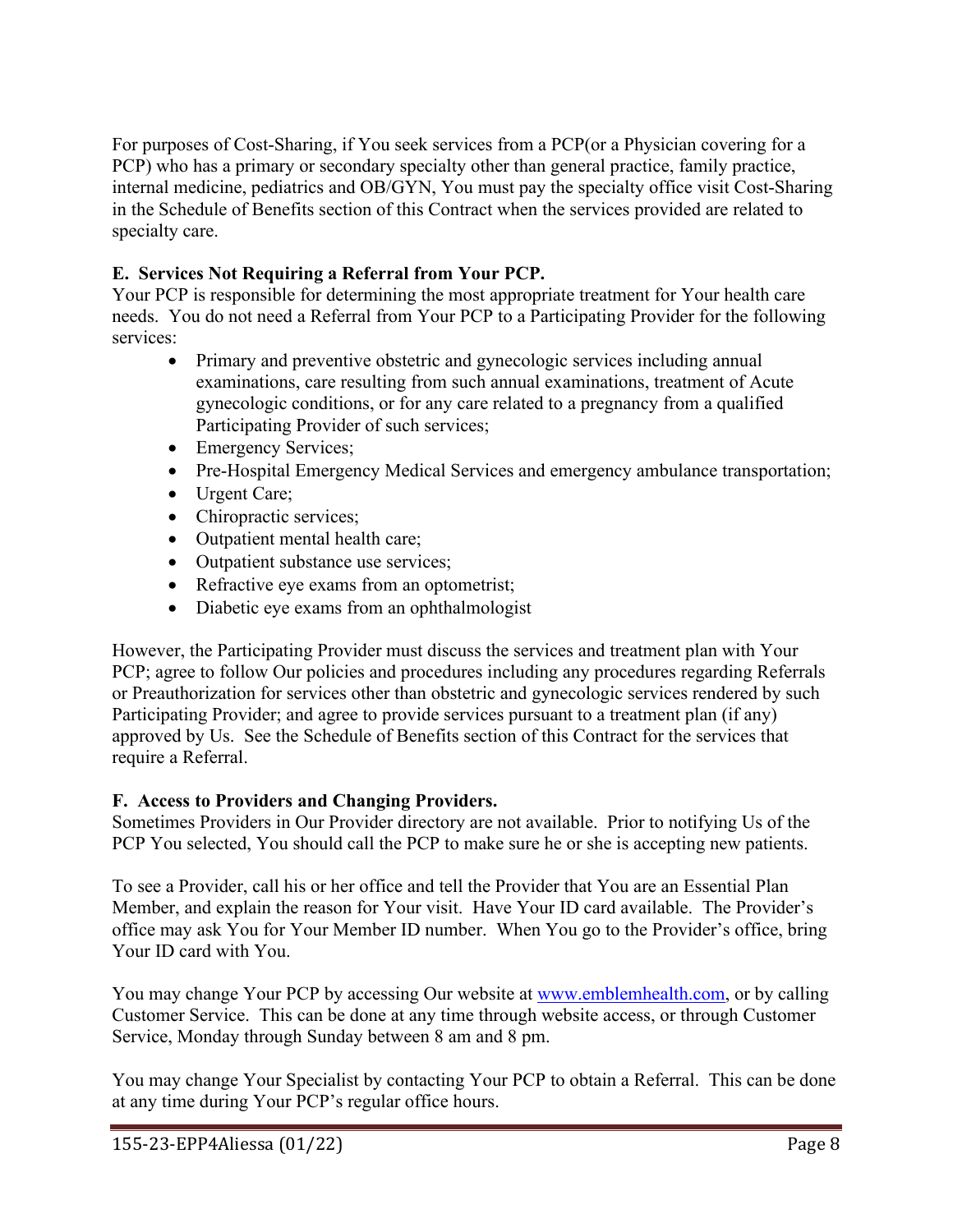If We do not have a Participating Provider for certain provider types in the county in which You live or in a bordering county that is within approved time and distance standards, We will approve a Referral to a specific Non-Participating Provider until You no longer need the care or We have a Participating Provider in Our network that meets the time and distance standards and Your care has been transitioned to that Participating Provider. Covered Services rendered by the Non-Participating Provider will be paid as if they were provided by a Participating Provider. You will be responsible only for any applicable in-network Cost-Sharing.

## **G. Out-of-Network Services.**

The services of Non-Participating Providers are not Covered except Emergency Services and Pre-Hospital Emergency Medical Services and ambulance services to treat Your Emergency Condition, or unless specifically Covered in this Contract.

## **H. Services Subject to Preauthorization.**

Our Preauthorization is required before You receive certain Covered Services. Your Participating Provider is responsible for requesting Preauthorization for in-network services listed in the Schedule of Benefits section of this Contract.

## **I. Preauthorization/Notification Procedure.**

If You seek coverage for services that require Preauthorization or notification Your Provider must call Us at the number on Your ID card.

Your Provider must contact Us to request Preauthorization as follows:

- At least two (2) weeks prior to a planned admission or surgery when Your Provider recommends inpatient Hospitalization. If that is not possible, then as soon as reasonably possible during regular business hours prior to the admission.
- At least two (2) weeks prior to ambulatory surgery or any ambulatory care procedure when Your Provider recommends the surgery or procedure be performed in an ambulatory surgical unit of a Hospital or in an Ambulatory Surgical Center. If that is not possible, then as soon as reasonably possible during regular business hours prior to the surgery or procedure.
- Within the first three (3) months of a pregnancy, or as soon as reasonably possible and again within forty-eight (48) hours after the actual delivery date if Your Hospital stay is expected to extend beyond forty-eight (48) hours for a vaginal birth or ninety-six (96) hours for cesarean birth.
- Before air ambulance services are rendered for a non-Emergency Condition.

You must contact Us to provide notification as follows:

- As soon as reasonably possible when air ambulance services are rendered for an Emergency Condition.
- If You are hospitalized in cases of an Emergency Condition, You must call Us within forty-eight (48) hours after Your admission or as soon thereafter as reasonably possible.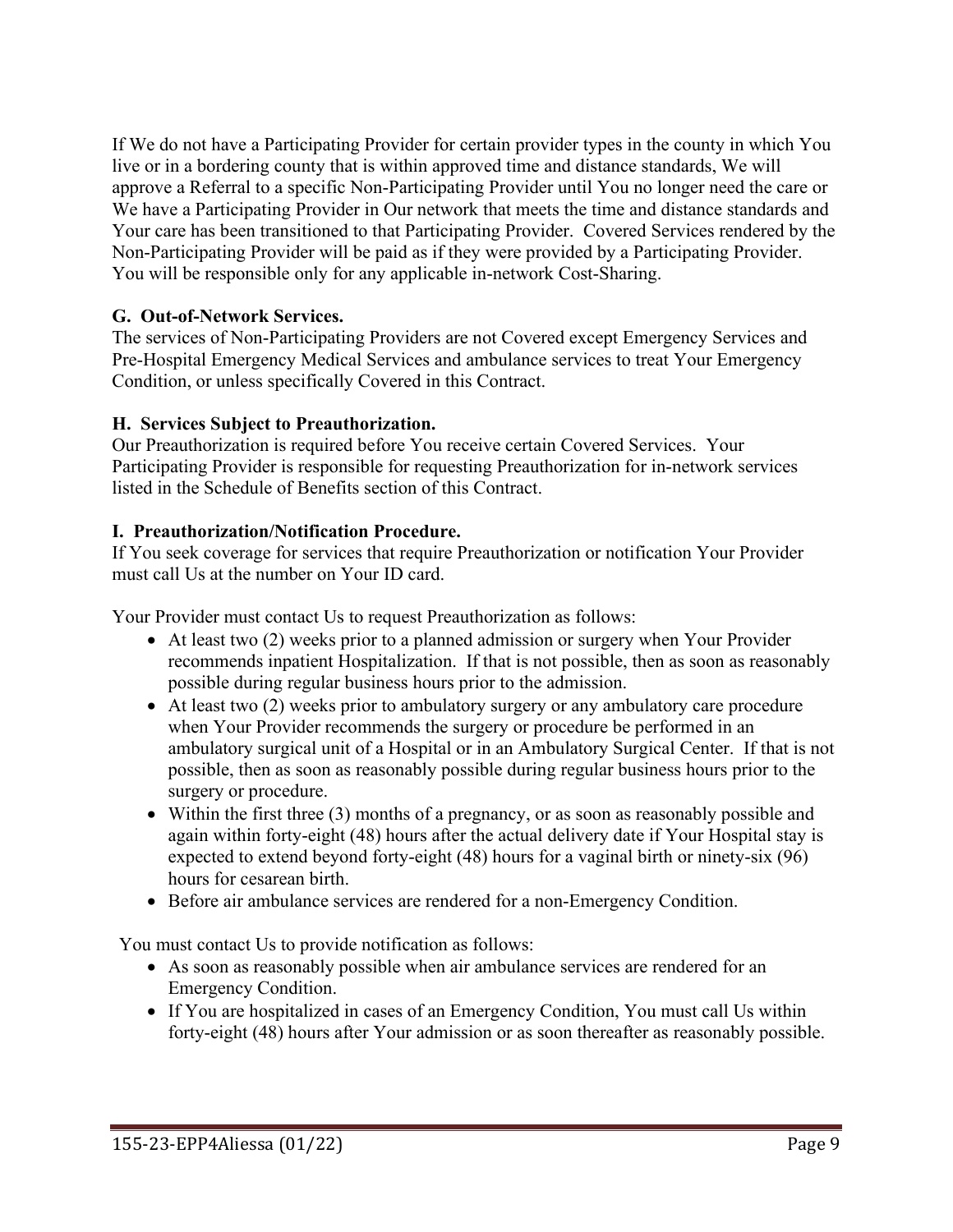After receiving a request for approval, We will review the reasons for Your planned treatment and determine if benefits are available. Criteria will be based on multiple sources which may include medical policy, clinical guidelines, and pharmacy and therapeutic guidelines.

# **J. Medical Management.**

The benefits available to You under this Contract are subject to pre-service, concurrent and retrospective reviews to determine when services should be covered by Us. The purpose of these reviews is to promote the delivery of cost-effective medical care by reviewing the use of procedures and, where appropriate, the setting or place the services are performed. Covered Services must be Medically Necessary for benefits to be provided.

# **K. Medical Necessity.**

We Cover benefits described in this Contract as long as the health care service, procedure, treatment, test, device, Prescription Drug or supply (collectively, "service") is Medically Necessary. The fact that a Provider has furnished, prescribed, ordered, recommended, or approved the service does not make it Medically Necessary or mean that We have to Cover it.

We may base Our decision on a review of:

- Your medical records;
- Our medical policies and clinical guidelines;
- Medical opinions of a professional society, peer review committee or other groups of Physicians;
- Reports in peer-reviewed medical literature;
- Reports and guidelines published by nationally-recognized health care organizations that include supporting scientific data;
- Professional standards of safety and effectiveness, which are generally-recognized in the United States for diagnosis, care, or treatment;
- The opinion of Health Care Professionals in the generally-recognized health specialty involved;
- The opinion of the attending Providers, which have credence but do not overrule contrary opinions.

Services will be deemed Medically Necessary only if:

- They are clinically appropriate in terms of type, frequency, extent, site, and duration, and considered effective for Your illness, injury, or disease;
- They are required for the direct care and treatment or management of that condition;
- Your condition would be adversely affected if the services were not provided;
- They are provided in accordance with generally-accepted standards of medical practice;
- They are not primarily for the convenience of You, Your family, or Your Provider;
- They are not more costly than an alternative service or sequence of services, that is at least as likely to produce equivalent therapeutic or diagnostic results;
- When setting or place of service is part of the review, services that can be safely provided to You in a lower cost setting will not be Medically Necessary if they are performed in a higher cost setting. For example, we will not provide coverage for an inpatient admission for surgery if the surgery could have been performed on an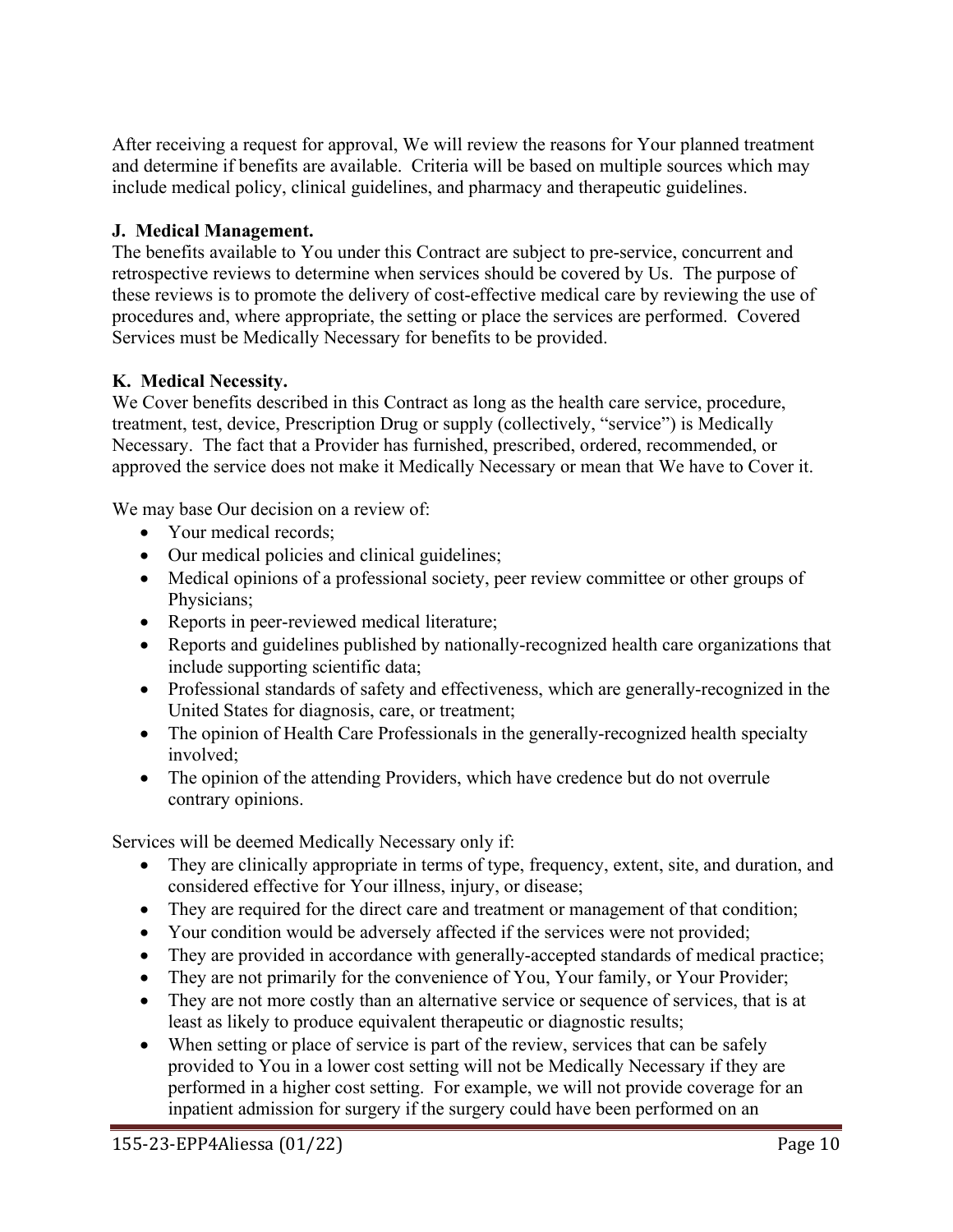outpatient basis or an infusion or injection of a specialty drug provided in the outpatient department of a Hospital if the drug could be provided in a Physician's office or the home setting.

See the Utilization Review and External Appeal sections of this Contract for Your right to an internal Appeal and external appeal of Our determination that a service is not Medically Necessary.

# **L. Protection from Surprise Bills.**

- **1.** Surprise Bills. A surprise bill is a bill You receive for Covered Services in the following circumstances:
	- For services performed by a non-participating Physician at a participating Hospital or Ambulatory Surgical Center, when:
		- o A participating Physician is unavailable at the time the health care services are performed;
		- o A non-participating Physician performs services without Your knowledge; or
		- o Unforeseen medical issues or services arise at the time the health care services are performed.

A surprise bill does not include a bill for health care services when a participating Physician is available and You elected to receive services from a non-participating Physician.

- You were referred by a participating Physician to a Non-Participating Provider without Your explicit written consent acknowledging that the referral is to a Non-Participating Provider and it may result in costs not covered by Us. For a surprise bill, a referral to a Non-Participating Provider means:
	- o Covered Services are performed by a Non-Participating Provider in the participating Physician's office or practice during the same visit;
	- o The participating Physician sends a specimen taken from You in the participating Physician's office to a non-participating laboratory or pathologist; or
	- o For any other Covered Services performed by a Non-Participating Provider at the participating Physician's request, when Referrals are required under Your Contract.

You will be held harmless for any Non-Participating Provider charges for the surprise bill that exceed Your Copayment, Deductible or Coinsurance if You assign benefits to the Non-Participating Provider in writing. In such cases, the Non-Participating Provider may only bill You for Your Copayment, Deductible or Coinsurance.

The assignment of benefits form for surprise bills is available at [www.dfs.ny.gov](http://www.dfs.ny.gov/) or You can visit Our website at [www.emblemhealth.com](http://www.emblemhealth.com/) for a copy of the form. You need to mail a copy of the assignment of benefits form to Us at the address on Our website and to Your Provider.

**2. Independent Dispute Resolution Process.** Either We or a Provider may submit a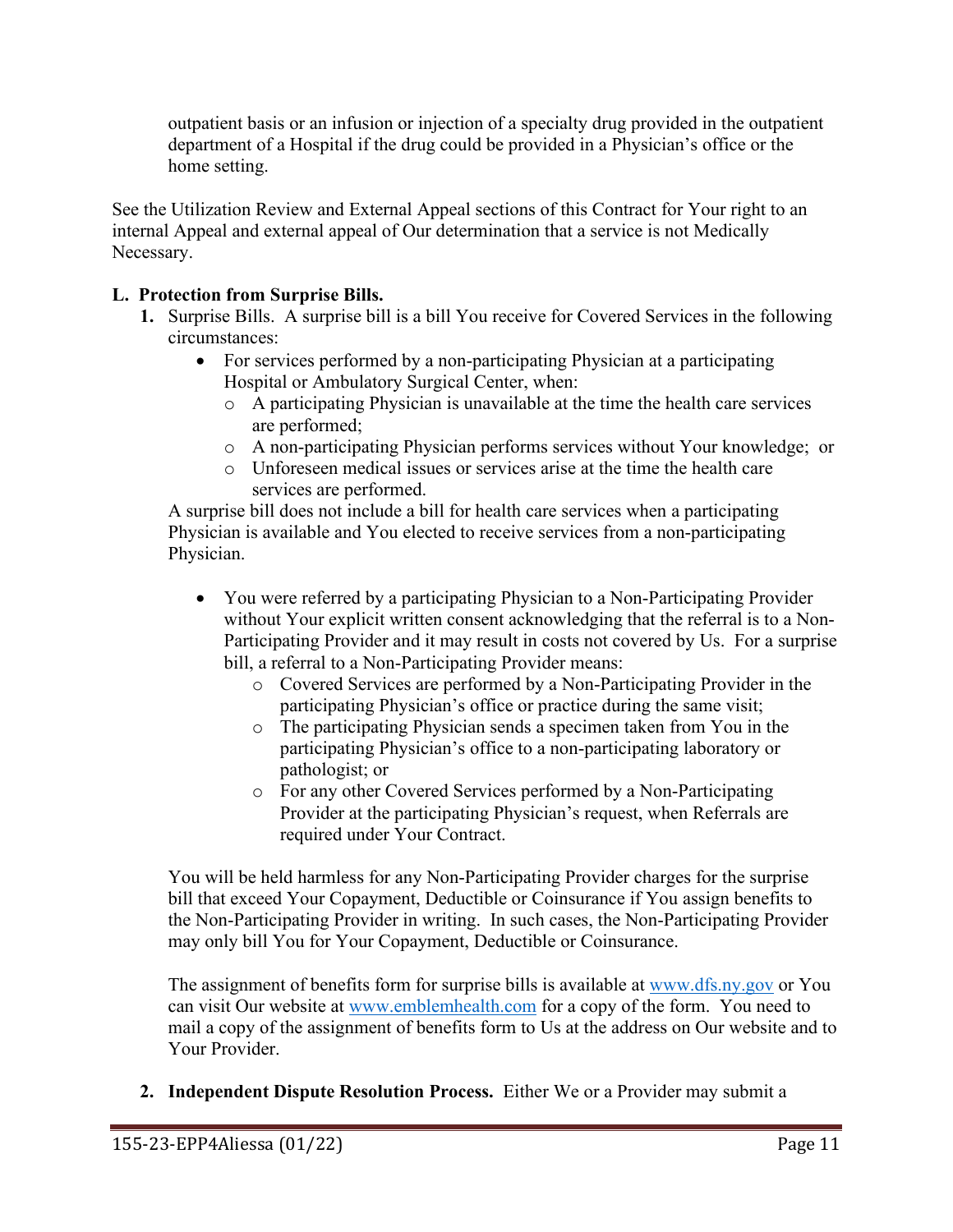dispute involving a surprise bill to an independent dispute resolution entity ("IDRE") assigned by the state. Disputes are submitted by completing the IDRE application form, which can be found at [www.dfs.ny.gov.](http://www.dfs.ny.gov/) The IDRE will determine whether Our payment or the Provider's charge is reasonable within thirty (30) days of receiving the dispute.

# **M. Delivery of Covered Services Using Telehealth.**

If Your Provider offers Covered Services using telehealth, We will not deny the Covered Services because they are delivered using telehealth. Covered Services delivered using telehealth may be subject to utilization review and quality assurance requirements and other terms and conditions of the Contract that are at least as favorable as those requirements for the same service when not delivered using telehealth. "Telehealth" means the use of electronic information and communication technologies by a Provider to deliver Covered Services to You while Your location is different than Your Provider's location.

# **N. Early Intervention Program Services.**

We will not exclude Covered Services solely because they are Early Intervention Program services for infants and toddlers under three years of age who have a confirmed disability or an established developmental delay. Additionally, if Early Intervention Program services are otherwise covered under this Contract, coverage for Early Intervention Program services will not be applied against any maximum annual or lifetime dollar limits if applicable. Visit limits and other terms and conditions will continue to apply to coverage for Early Intervention Program services. However, any visits used for Early Intervention Program services will not reduce the number of visits otherwise available under this Contract.

# **O. Case Management.**

Case management helps coordinate services for Members with health care needs due to serious, complex, and/or chronic health conditions. Our programs coordinate benefits and educate Members who agree to take part in the case management program to help meet their healthrelated needs.

Our case management programs are confidential and voluntary. These programs are given at no extra cost to You and do not change Covered Services. If You meet program criteria and agree to take part, We will help You meet Your identified health care needs. This is reached through contact and team work with You and/or Your authorized representative, treating Physician(s), and other Providers. In addition, We may assist in coordinating care with existing communitybased programs and services to meet Your needs, which may include giving You information about external agencies and community-based programs and services.

In certain cases of severe or chronic illness or injury, We may provide benefits for alternate care through Our case management program that is not listed as a Covered Service. We may also extend Covered Services beyond the benefit maximums of this Contract. We will make Our decision on a case-by-case basis if We determine the alternate or extended benefit is in the best interest of You and Us.

Nothing in this provision shall prevent You from appealing Our decision. A decision to provide extended benefits or approve alternate care in one case does not obligate Us to provide the same benefits again to You or to any other Member. We reserve the right, at any time, to alter or stop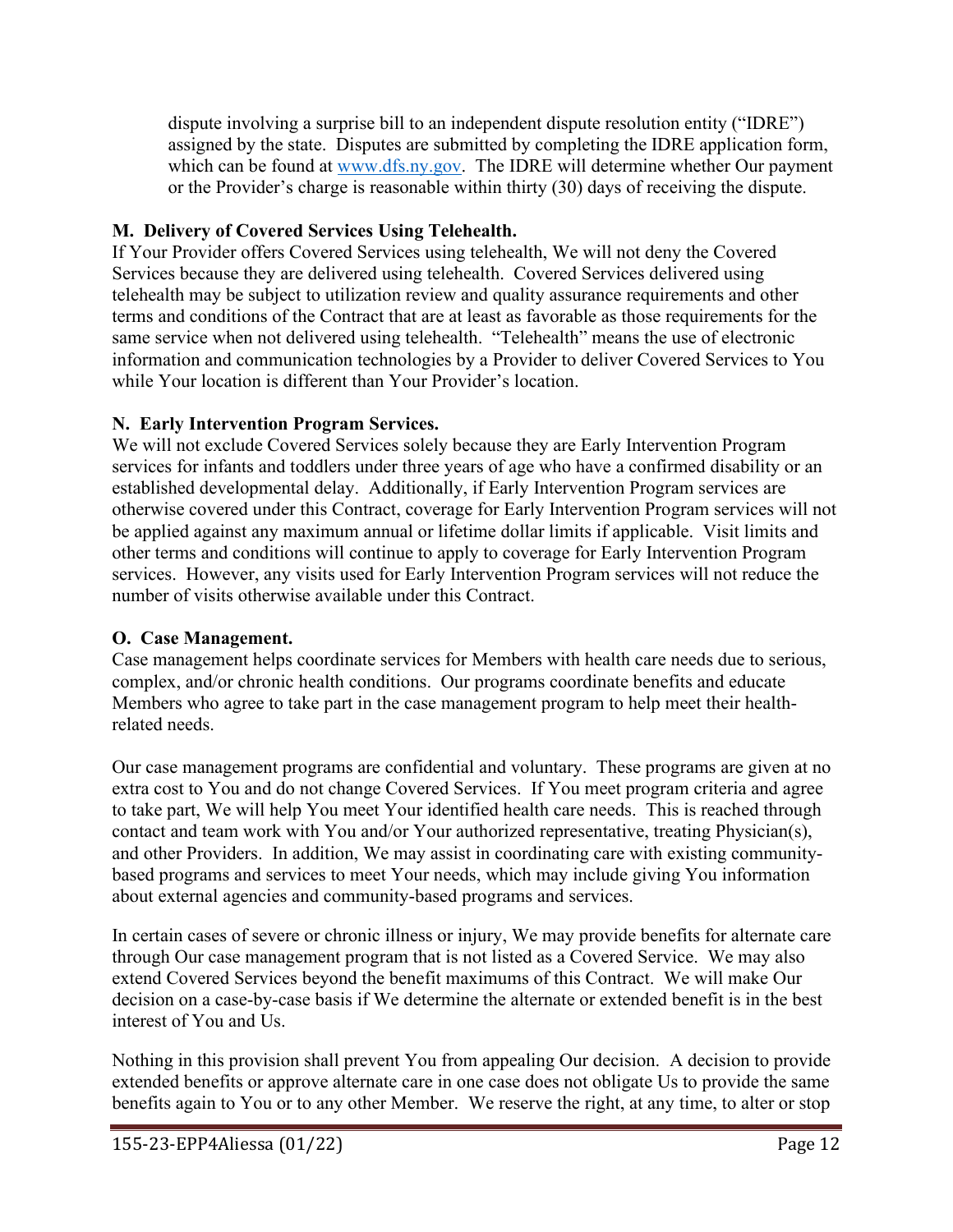providing extended benefits or approving alternate care. In such case, We will notify You or Your representative in writing.

### **P Important Telephone Numbers and Addresses.**

• CLAIMS

Submit claim forms to this address. Medical Claims: P.O. Box 2845, NY, NY 10116-2845 Hospital Claims: P.O. Box 2803, NY, NY 10116-2803

Submit electronic claim forms to this email address. [EmblemHealthClaimSubmission@emblemhealth.com](mailto:EmblemHealthClaimSubmission@emblemhealth.com)

• COMPLAINTS, GRIEVANCES AND UTILIZATION REVIEW APPEALS Members may call 1 888-447-7703

Submit written Complaints and Grievances to this address: EmblemHealth Grievance and Appeals Department JAF Station P. O. Box 2844 NY, NY 10016-2844

- ASSIGNMENT OF BENEFITS FORM Refer to the address on Your ID card (Submit assignment of benefits forms for Surprise bills to this address.)
- MEDICAL EMERGENCY NOTIFICATION Members may call 1-888-447-7703
- CUSTOMER SERVICE Member may call 1-888-447-7703 Customer Service Representatives are available Monday – Sunday 8:00 a.m. – 8:00 p.m.
- PREAUTHORIZATION 1-888-447-7703
- BEHAVIORAL HEALTH SERVICES Call the number on Your ID card
- OUR WEBSITE [www.emblemhealth.com](http://www.emblemhealth.com/)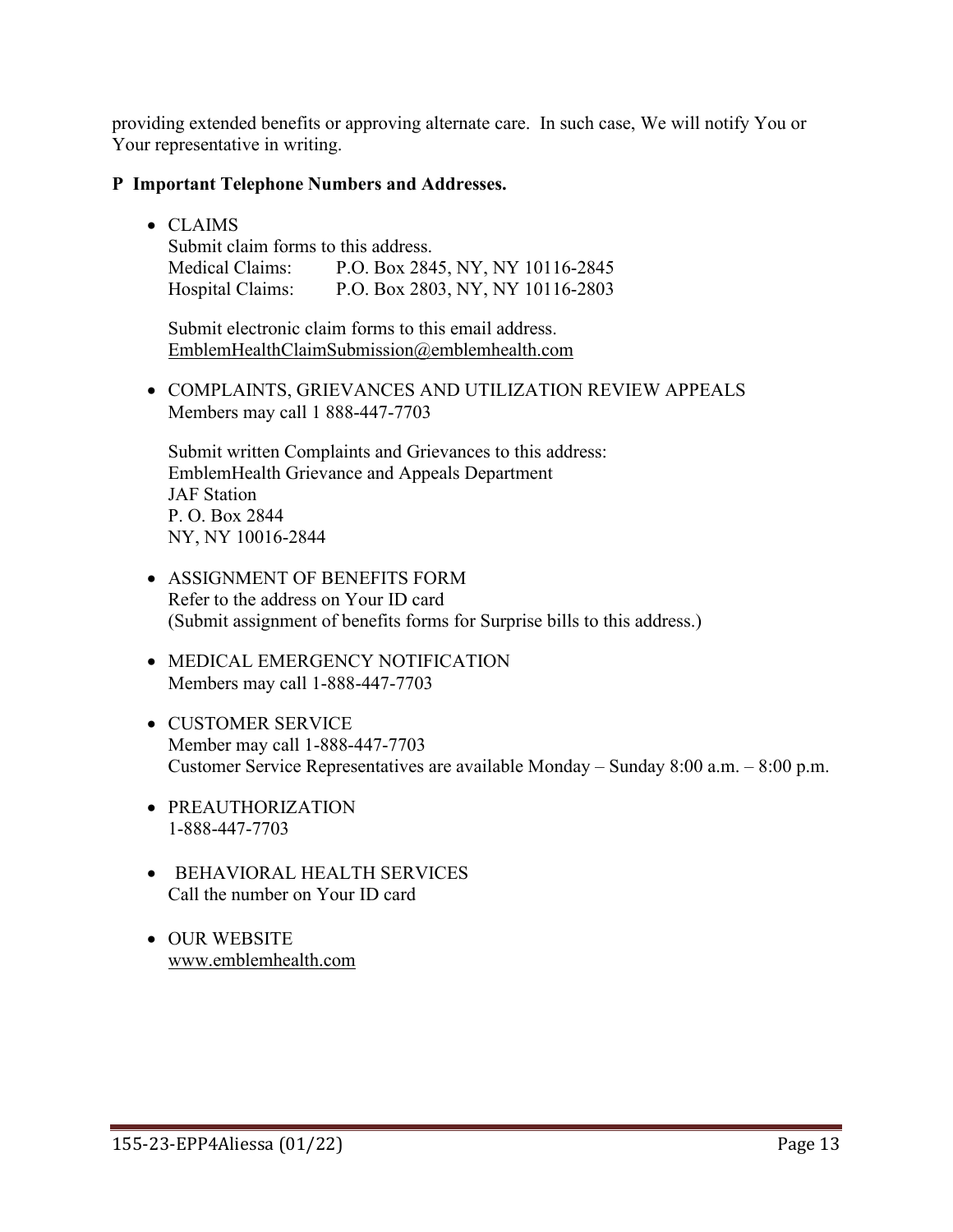# **SECTION III**

#### **Access to Care and Transitional Care**

#### **A. Referral to a Non-Participating Provider.**

If We determine that We do not have a Participating Provider that has the appropriate training and experience to treat Your condition, We will approve a Referral to an appropriate Non-Participating Provider. Your Participating Provider must request prior approval of the Referral to a specific Non-Participating Provider. Approvals of Referrals to Non-Participating Providers will not be made for the convenience of You or another treating Provider and may not necessarily be to the specific Non-Participating Provider You requested. If We approve the Referral, all services performed by the Non-Participating Provider are subject to a treatment plan approved by Us in consultation with Your PCP, the Non-Participating Provider and You. Covered Services rendered by the Non-Participating Provider will be covered as if they were provided by a Participating Provider. You will be responsible only for any applicable in-network Cost-Sharing. In the event a Referral is not approved, any services rendered by a Non-Participating Provider will not be Covered.

#### **B. When a Specialist Can Be Your Primary Care Physician.**

If You have a life-threatening condition or disease or a degenerative and disabling condition or disease that requires specialty care over a long period of time, You may ask that a Specialist who is a Participating Provider be Your PCP. We will consult with the Specialist and Your PCP and decide whether the Specialist should be Your PCP. Any Referral will be pursuant to a treatment plan approved by Us in consultation with Your PCP, the Specialist and You. We will not approve a non-participating Specialist unless We determine that We do not have an appropriate Provider in Our network. If We approve a non-participating Specialist, Covered Services rendered by the non-participating Specialist pursuant to the approved treatment plan will be paid as if they were provided by a Participating Provider. You will only be responsible for any applicable in-network Cost-Sharing.

### **C. Standing Referral to a Participating Specialist.**

If You need ongoing specialty care, You may receive a standing Referral to a Specialist who is a Participating Provider. This means that You will not need a new Referral from Your PCP every time You need to see that Specialist. We will consult with the Specialist and Your PCP and decide whether You should have a standing Referral. Any Referral will be pursuant to a treatment plan approved by Us in consultation with Your PCP, the Specialist and You. The treatment plan may limit the number of visits, or the period during which the visits are authorized and may require the Specialist to provide Your PCP with regular updates on the specialty care provided as well as all necessary medical information. We will not approve a standing Referral to a non-participating Specialist unless We determine that We do not have an appropriate Provider in Our network. If We approve a standing Referral to a non-participating Specialist, Covered Services rendered by the non-participating Specialist pursuant to the approved treatment plan will be paid as if they were provided by a Participating Provider. You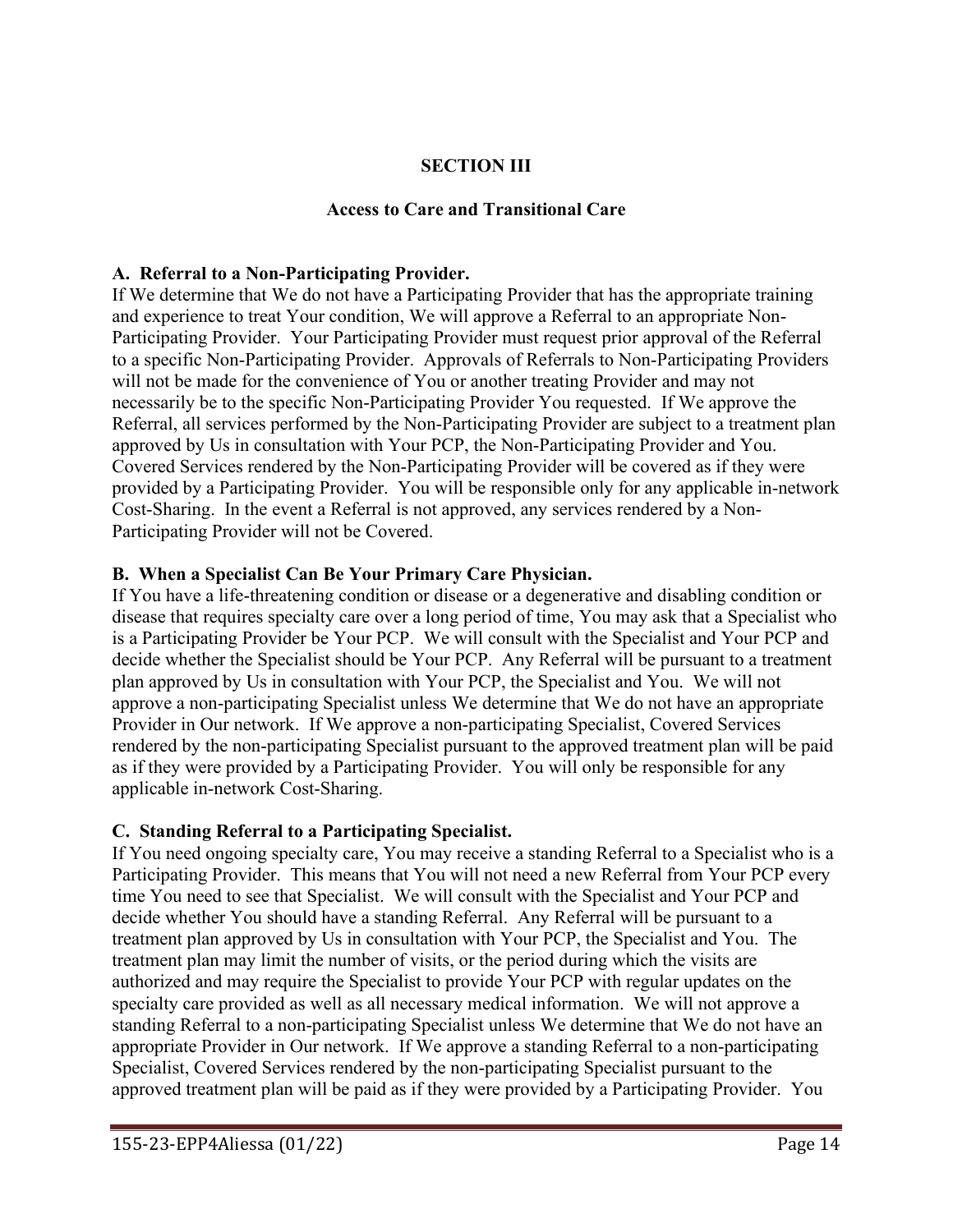will be responsible only for any applicable in-network Cost-Sharing.

# **D. Specialty Care Center.**

If You have a life-threatening condition or disease or a degenerative and disabling condition or disease that requires specialty care over a long period of time, You may request a Referral to a specialty care center with expertise in treating Your condition or disease. A specialty care center is a center that has an accreditation or designation from a state agency, the federal government or a national health organization as having special expertise to treat Your disease or condition. We will consult with Your PCP, Your Specialist, and the specialty care center to decide whether to approve such a Referral. Any Referral will be pursuant to a treatment plan developed by the specialty care center, and approved by Us in consultation with Your PCP or Specialist and You. We will not approve a Referral to a non-participating specialty care center unless We determine that We do not have an appropriate specialty care center in Our network. If We approve a Referral to a non-participating specialty care center, Covered Services rendered by the nonparticipating specialty care center pursuant to the approved treatment plan will be paid as if they were provided by a participating specialty care center. You will be responsible only for any applicable in-network Cost-Sharing.

# **E. When Your Provider Leaves the Network.**

If You are in an ongoing course of treatment when Your Provider leaves Our network, then You may be able to continue to receive Covered Services for the ongoing treatment from the former Participating Provider for up to ninety (90) days from the date Your Provider's contractual obligation to provide services to You terminates. If You are pregnant and in Your second or third trimester, You may be able to continue care with a former Participating Provider through delivery and any postpartum care directly related to the delivery.

In order for You to continue to receive Covered Services for up to ninety (90) days or through a pregnancy with a former Participating Provider, the Provider must agree to accept as payment the negotiated fee that was in effect just prior to the termination of Our relationship with the Provider. The Provider must also agree to provide Us necessary medical information related to Your care and adhere to our policies and procedures, including those for assuring quality of care, obtaining Preauthorization, Referrals, and a treatment plan approved by Us. If the Provider agrees to these conditions, You will receive the Covered Services as if they were being provided by a Participating Provider. You will be responsible only for any applicable in-network Cost-Sharing. Please note that if the Provider was terminated by Us due to fraud, imminent harm to patients or final disciplinary action by a state board or agency that impairs the Provider's ability to practice, continued treatment with that Provider is not available.

# **F. New Members In a Course of Treatment.**

If You are in an ongoing course of treatment with a Non-Participating Provider when Your coverage under this Contract becomes effective, You may be able to receive Covered Services for the ongoing treatment from the Non-Participating Provider for up to sixty (60) days from the effective date of Your coverage under this Contract. This course of treatment must be for a lifethreatening disease or condition or a degenerative and disabling condition or disease. You may also continue care with a Non-Participating Provider if You are in the second or third trimester of a pregnancy when Your coverage under this Contract becomes effective. You may continue care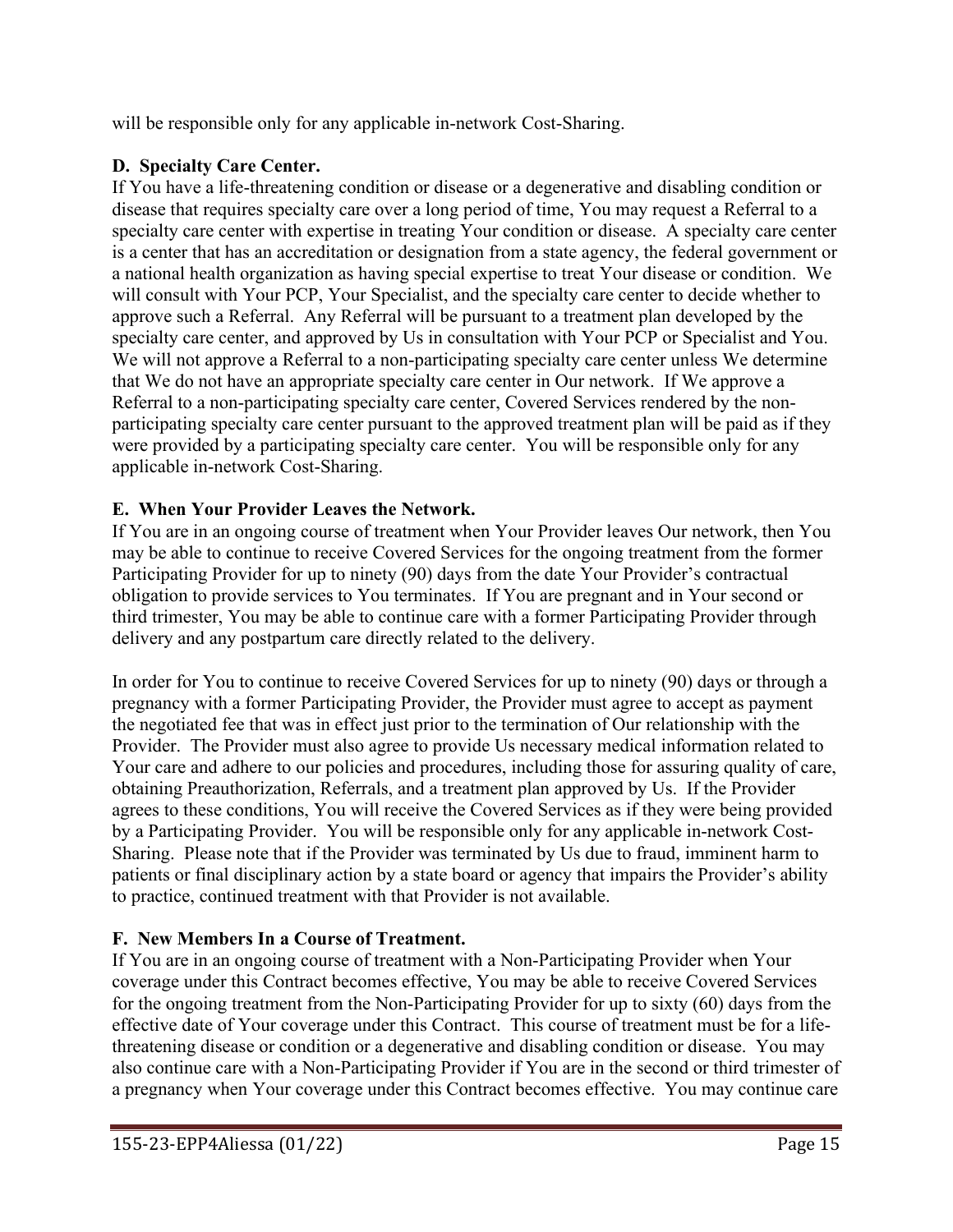through delivery and any post-partum services directly related to the delivery.

In order for You to continue to receive Covered Services for up to sixty (60) days or through pregnancy, the Non-Participating Provider must agree to accept as payment Our fees for such services. The Provider must also agree to provide Us necessary medical information related to Your care and to adhere to Our policies and procedures including those for assuring quality of care, obtaining Preauthorization, Referrals, and a treatment plan approved by Us. If the Provider agrees to these conditions, You will receive the Covered Services as if they were being provided by a Participating Provider. You will be responsible only for any applicable in-network Cost-Sharing.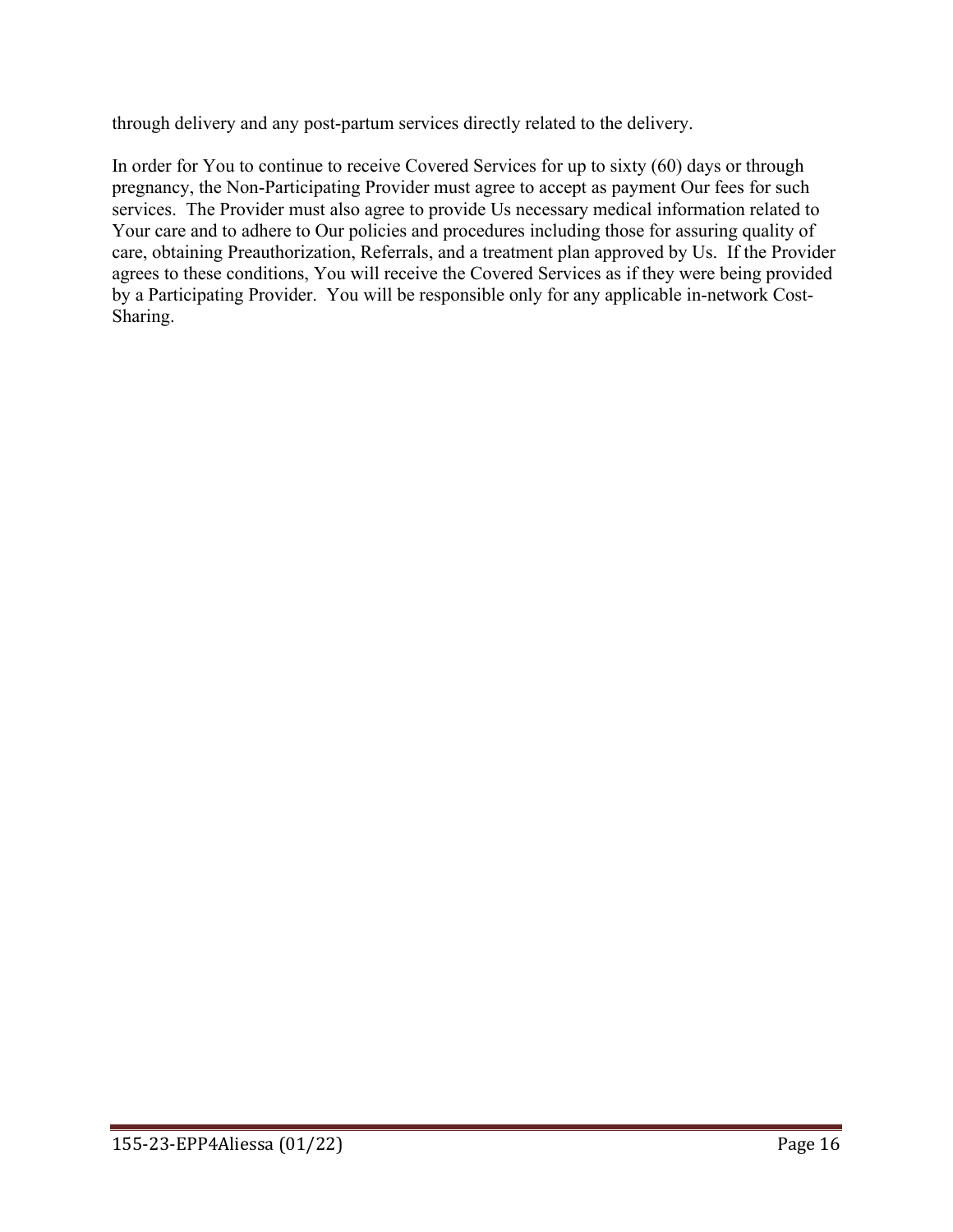## **SECTION IV**

### **Cost-Sharing Expenses and Allowed Amount**

### **A. Copayments.**

Except where stated otherwise, You must pay the Copayments, or fixed amounts, in the Schedule of Benefits section of this Contract for Covered Services. However, when the Allowed Amount for a service is less than the Copayment, You are responsible for the lesser amount.

### **B. Coinsurance.**

Except where stated otherwise, You must pay a percentage of the Allowed Amount for Covered Services. We will pay the remaining percentage of the Allowed Amount as shown in the Schedule of Benefits section of this Contract.

### **C. Out-of-Pocket Limit.**

When You have met Your Out-of-Pocket Limit in payment of Copayments and Coinsurance for a Plan Year in the Schedule of Benefits section of this Contract, We will provide coverage for 100% of the Allowed Amount for Covered Services for the remainder of that Plan Year.

Cost-Sharing for out-of-network services, except for Emergency Services, out-of-network services approved by Us as an in-network exception and out-of-network dialysis, does not apply toward Your Out-of-Pocket Limit. The Out-of-Pocket Limit runs on a Plan Year basis.

### **D. Allowed Amount.**

"Allowed Amount" means the maximum amount We will pay for the services or supplies covered under this Contract, before any applicable Copayment or Coinsurance amounts are subtracted. We determine Our Allowed Amount as follows:

The Allowed Amount will be the amount We have negotiated with the Participating Provider, or the Participating Provider's charge, if less.

See the Emergency Services and Urgent Care Section of this Contract for the Allowed Amount for Emergency Services rendered by Non-Participating Providers. See the Ambulance and Pre-Hospital Emergency Medical Services section of this Contract for the Allowed Amount for Pre-Hospital Emergency Medical Services rendered by Non-Participating Providers.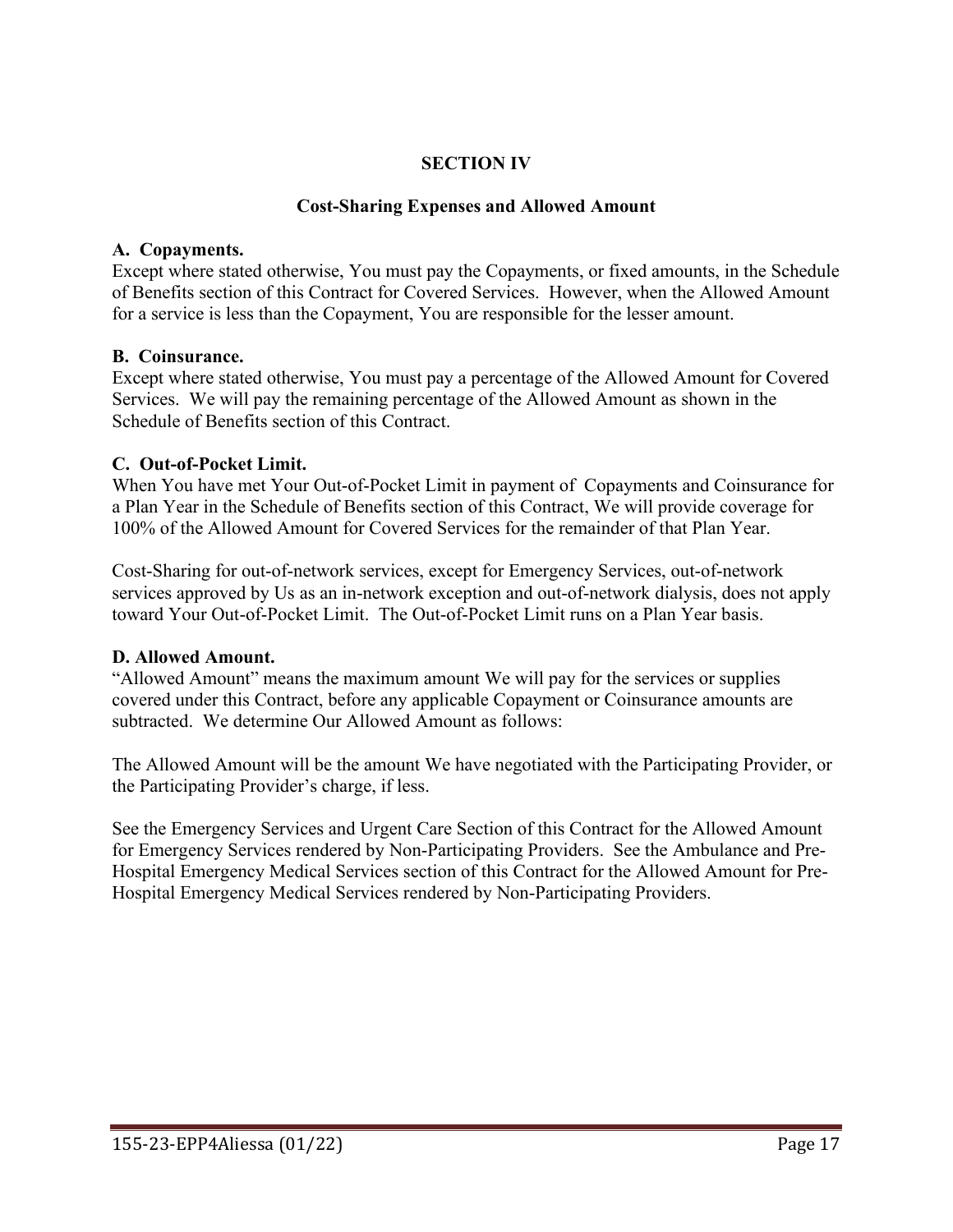# **SECTION V**

## **Who is Covered**

## **A. Who is Covered Under this Contract.**

You, the Subscriber to whom this Contract is issued, are covered under this Contract. You must live or reside in Our Service Area to be covered under this Contract. You must have a household income of 138% or below and be a Lawfully Present Immigrant who is not eligible for Medicaid. If you are enrolled in Medicare or Medicaid, or affordable Employer Sponsored Health Insurance are under twenty-one (21) years old, greater than sixty-four (64) years old, or You are pregnant, You are not eligible to purchase this Contract.

You must report changes that could affect your eligibility throughout the year, including whether You become pregnant. If you become pregnant while enrolled in this product, You become eligible to obtain Medicaid. We strongly encourage pregnant women to enroll in Medicaid to ensure that newborns have continuous coverage from their birth, as newborns are not covered under the Essential Plan. If You transition to Medicaid, Your newborn will automatically be enrolled in Medicaid from their birth without a gap in coverage.

### **B. Types of Coverage.**

The only type of coverage offered under the Essential Plan is Individual coverage, which means only You are covered. If additional members of Your family are also covered under the Essential Plan, they will receive a separate Contract and, if applicable, they will have a separate premium.

# **C. Enrollment.**

You can enroll under this Contract during any time of the year. If You are a new applicant for coverage through the NYSOH, Your coverage will begin on the first of the month that Your plan selection is made. For example, if the NYSOH receives your Essential Plan selection on February 18, coverage under the plan will begin on February 1. Any services you received between February 1 and February 18 will be covered by Us. If you had coverage through the NYSOH under a different program or plan and switch to an Essential Plan, Your coverage will begin on the 1<sup>st</sup> of the month following your plan selection. For example, if You select an Essential Plan on February 19<sup>th</sup>, Your coverage would begin March  $1<sup>st</sup>$ .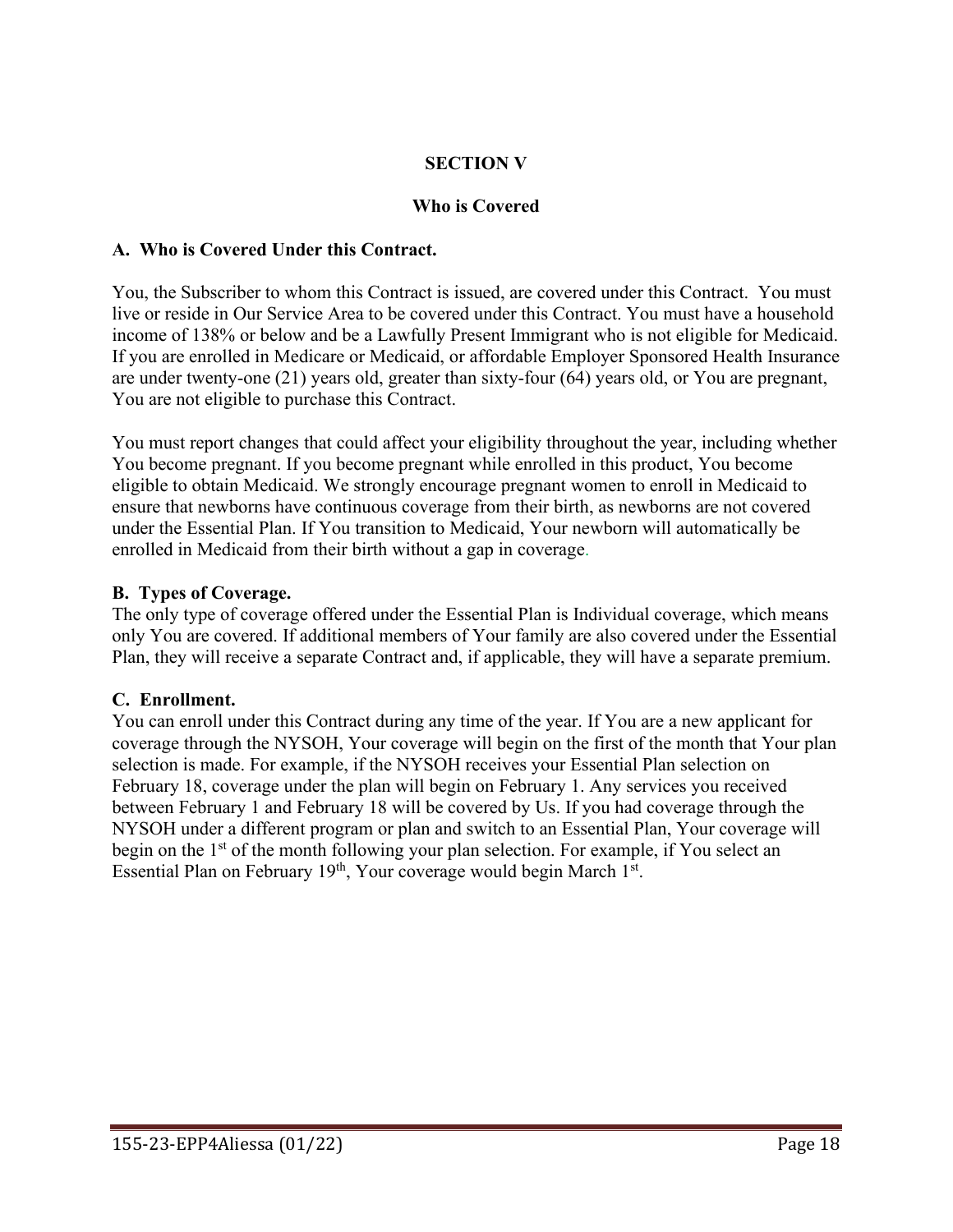# **SECTION VI**

### **Preventive Care**

Please refer to the Schedule of Benefits section of this Contract for Cost-Sharing requirements, day or visit limits, and any Preauthorization or Referral requirements that apply to these benefits.

### **Preventive Care.**

We Cover the following services for the purpose of promoting good health and early detection of disease. Preventive services are not subject to Cost-Sharing (Copayments, or Coinsurance) when performed by a Participating Provider and provided in accordance with the comprehensive guidelines supported by the Health Resources and Services Administration ("HRSA"), or if the items or services have an "A" or "B" rating from the United States Preventive Services Task Force ("USPSTF"), or if the immunizations are recommended by the Advisory Committee on Immunization Practices ("ACIP"). However, Cost-Sharing may apply to services provided during the same visit as the preventive services. Also, if a preventive service is provided during an office visit wherein the preventive service is not the primary purpose of the visit, the Cost-Sharing amount that would otherwise apply to the office visit will still apply. You may contact Us at the number on Your ID card or visit Our website at [www.emblemhealth.com](http://www.emblemhealth.com/) for a copy of the comprehensive guidelines supported by HRSA, items or services with an "A" or "B" rating from USPSTF, and immunizations recommended by ACIP.

**A. Adult Annual Physical Examinations.** We Cover adult annual physical examinations and preventive care and screenings as provided for in the comprehensive guidelines supported by HRSA and items or services with an "A" or "B" rating from USPSTF.

Examples of items or services with an "A" or "B" rating from USPSTF include, but are not limited to, blood pressure screening for adults, lung cancer screening, colorectal cancer screening, alcohol misuse screening, depression screening, and diabetes screening. A complete list of the Covered preventive Services is available on Our website at [www.emblemhealth.com,](http://www.emblemhealth.com/) or will be mailed to You upon request.

You are eligible for a physical examination once every calendar year, regardless of whether or not three hundred sixty-five (365) days have passed since the previous physical examination visit. Vision screenings do not include refractions.

This benefit is not subject to Copayments, or Coinsurance when provided in accordance with the comprehensive guidelines supported by HRSA and items or services with an "A" or "B" rating from USPSTF.

**B. Adult Immunizations.** We Cover adult immunizations as recommended by ACIP. This benefit is not subject to Copayments or Coinsurance when provided in accordance with the recommendations of ACIP.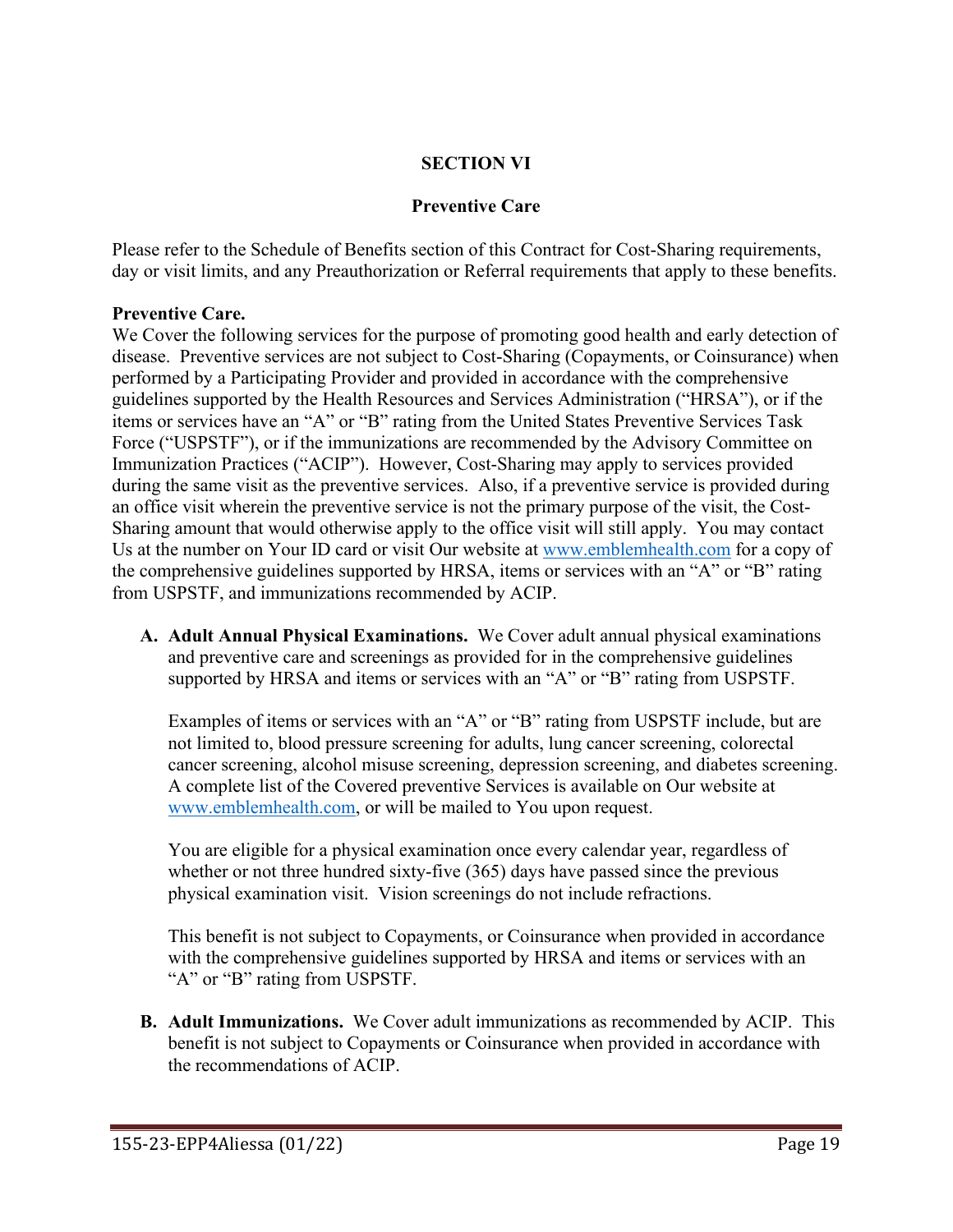**C. Well-Woman Examinations.** We Cover well-woman examinations which consist of a routine gynecological examination, breast examination and annual screening for cervical cancer, including laboratory and diagnostic services in connection with evaluating the cervical cancer screening tests. We also Cover preventive care and screenings as provided for in the comprehensive guidelines supported by HRSA and items or services with an "A" or "B" rating from USPSTF. A complete list of the Covered preventive Services is available on Our website at [www.emblemhealth.com,](http://www.emblemhealth.com/) or will be mailed to You upon request. This benefit is not subject to Copayments or Coinsurance when provided in accordance with the comprehensive guidelines supported by HRSA and items or services with an "A" or "B" rating from USPSTF, which may be less frequent than described above.

## **D. Mammograms, Screening and Diagnostic Imaging for the Detection of Breast**

**Cancer.** We Cover mammograms which may be provided by breast tomosynthesis (i.e. 3D mammograms), for the screening of breast cancer as follows:

- One  $(1)$  baseline screening mammogram for women age thirty-five  $(35)$  through thirty-nine (39); and
- One (1) screening mammogram annually for women age forty (40) and over.

If a woman of any age has a history of breast cancer or her first degree relative has a history of breast cancer, We Cover mammograms as recommended by her Provider. However, in no event will more than one (1) preventive screening per Plan Year be Covered.

Mammograms for the screening of breast cancer are not subject to Copayments, Deductibles or Coinsurance when provided by a Participating Provider.

We also Cover additional screening and diagnostic imaging for the detection of breast cancer, including diagnostic mammograms, breast ultrasounds and MRIs. Screening and diagnostic imaging for the detection of breast cancer, including diagnostic mammograms, breast ultrasounds and MRIs are not subject to Copayments, Deductibles or Coinsurance when provided by a Participating Provider.

**E. Family Planning and Reproductive Health Services.** We Cover family planning services which consist of FDA-approved contraceptive methods prescribed by a Provider, not otherwise Covered under the Prescription Drug Coverage section of this Contract, patient education and counseling on use of contraceptives and related topics; follow-up services related to contraceptive methods, including management of side effects, counseling for continued adherence, and device insertion and removal; and sterilization procedures for women. Such services are not subject to Copayments, or Coinsurance when provided by a Participating Provider.

We also Cover vasectomies subject to Copayments, or Coinsurance.

We do not Cover services related to the reversal of elective sterilizations.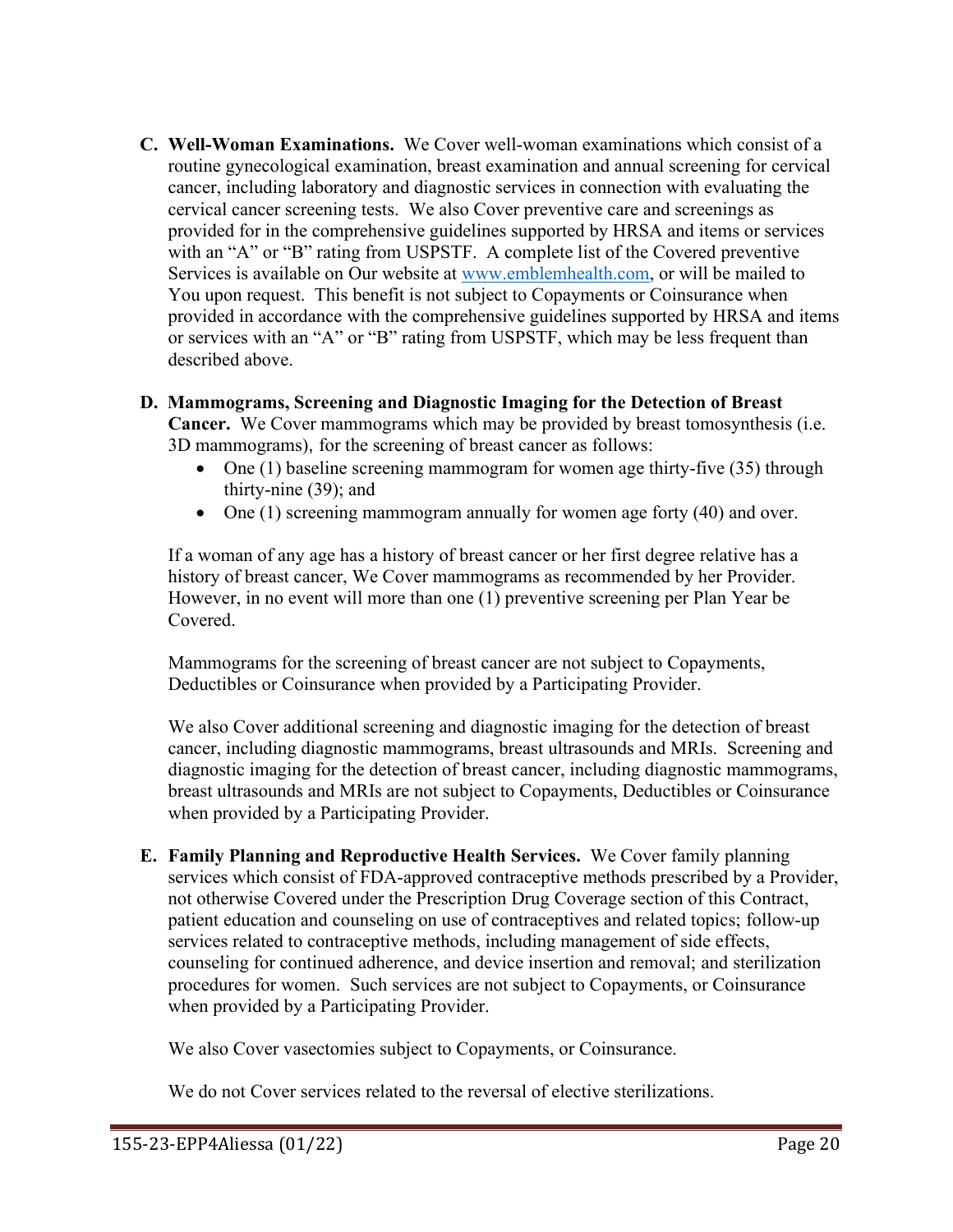**F. Bone Mineral Density Measurements or Testing.** We Cover bone mineral density measurements or tests, and Prescription Drugs and devices approved by the FDA or generic equivalents as approved substitutes. Coverage of Prescription Drugs is subject to the Prescription Drug Coverage section of this Contract. Bone mineral density measurements or tests, drugs or devices shall include those covered under the federal Medicare program or those in accordance with the criteria of the National Institutes of Health. You will qualify for Coverage if You meet the criteria under the federal Medicare program or the criteria of the National Institutes of Health or if You meet any of the following:

Previously diagnosed as having osteoporosis or having a family history of osteoporosis;

- With symptoms or conditions indicative of the presence or significant risk of osteoporosis;
- On a prescribed drug regimen posing a significant risk of osteoporosis;
- With lifestyle factors to a degree as posing a significant risk of osteoporosis; or
- With such age, gender, and/or other physiological characteristics which pose a significant risk for osteoporosis.

We also Cover osteoporosis screening as provided for in the comprehensive guidelines supported by HRSA and items or services with an "A" or "B" rating from USPSTF.

This benefit is not subject to Copayments or Coinsurance when provided in accordance with the comprehensive guidelines supported by HRSA and items or services with an "A" or "B" rating from USPSTF, which may not include all of the above services such as drugs and devices.

**G. Screening for Prostate Cancer.** We Cover an annual standard diagnostic examination including, but not limited to, a digital rectal examination and a prostate specific antigen test for men age fifty (50) and over who are asymptomatic and for men age forty (40) and over with a family history of prostate cancer or other prostate cancer risk factors. We also Cover standard diagnostic testing including, but not limited to, a digital rectal examination and a prostate-specific antigen test, at any age for men having a prior history of prostate cancer.

This benefit is not subject to Copayments, Deductibles or Coinsurance when provided by a Participating Provider.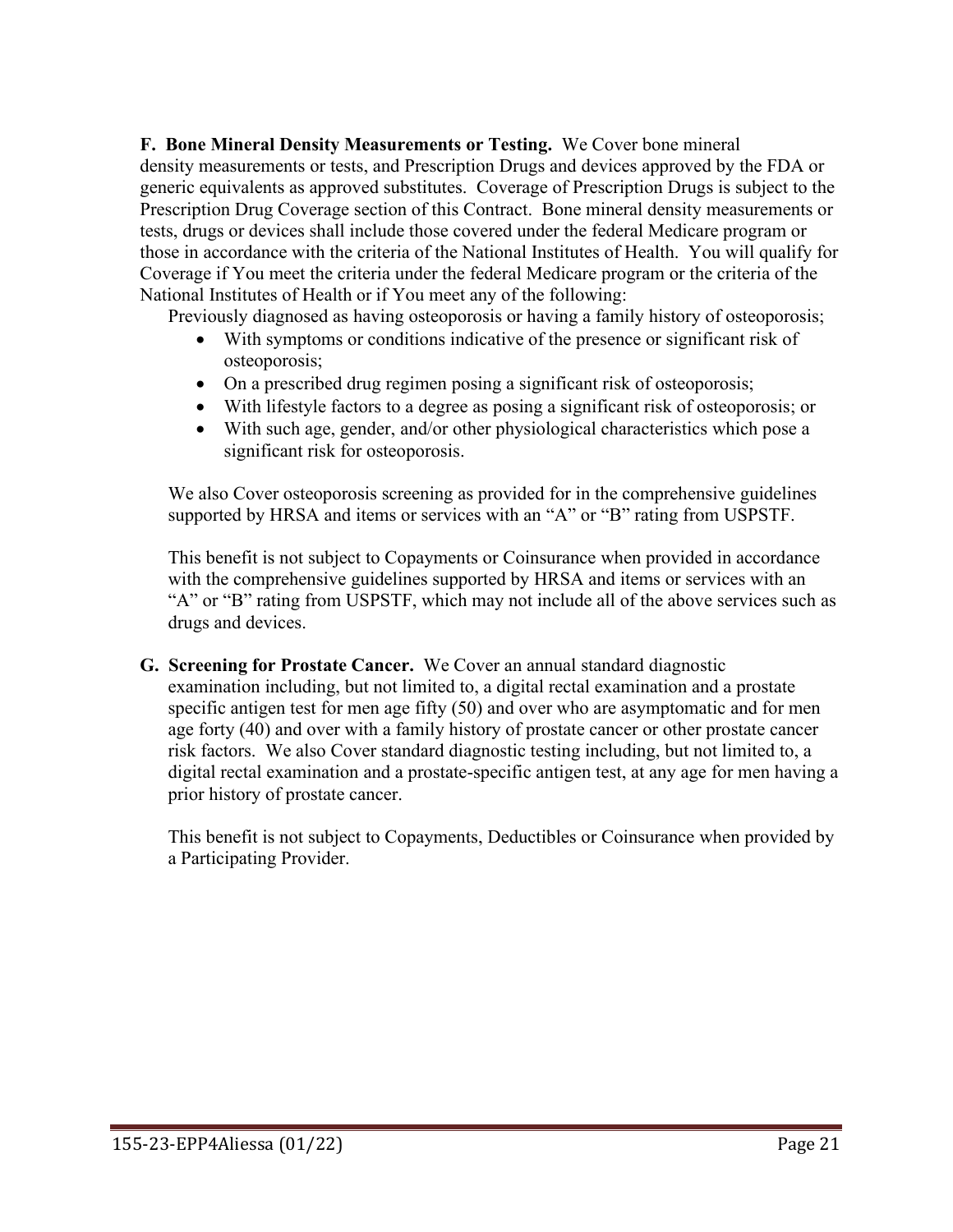- **H. National Diabetes Prevention Program (NDPP).** We cover diabetes prevention services provided by CDC-recognized programs for individuals at risk of developing Type 2 diabetes. The benefit covers 22 group training sessions over the course of twelve (12) months. You may be eligible for NDPP services if you have a recommendation by a physician or other licensed practitioner and You are at least eighteen (18) years old, not currently pregnant, are overweight and have not been previously diagnosed with Type 1 or Type 2 Diabetes, AND You meet one of the following:
	- You have had a blood test result in the prediabetes range within the past year, OR
	- You have previously been diagnosed with gestational diabetes, OR
	- You score 5 or higher on the CDC/American Diabetes Association (ADA) Prediabetes Risk Test.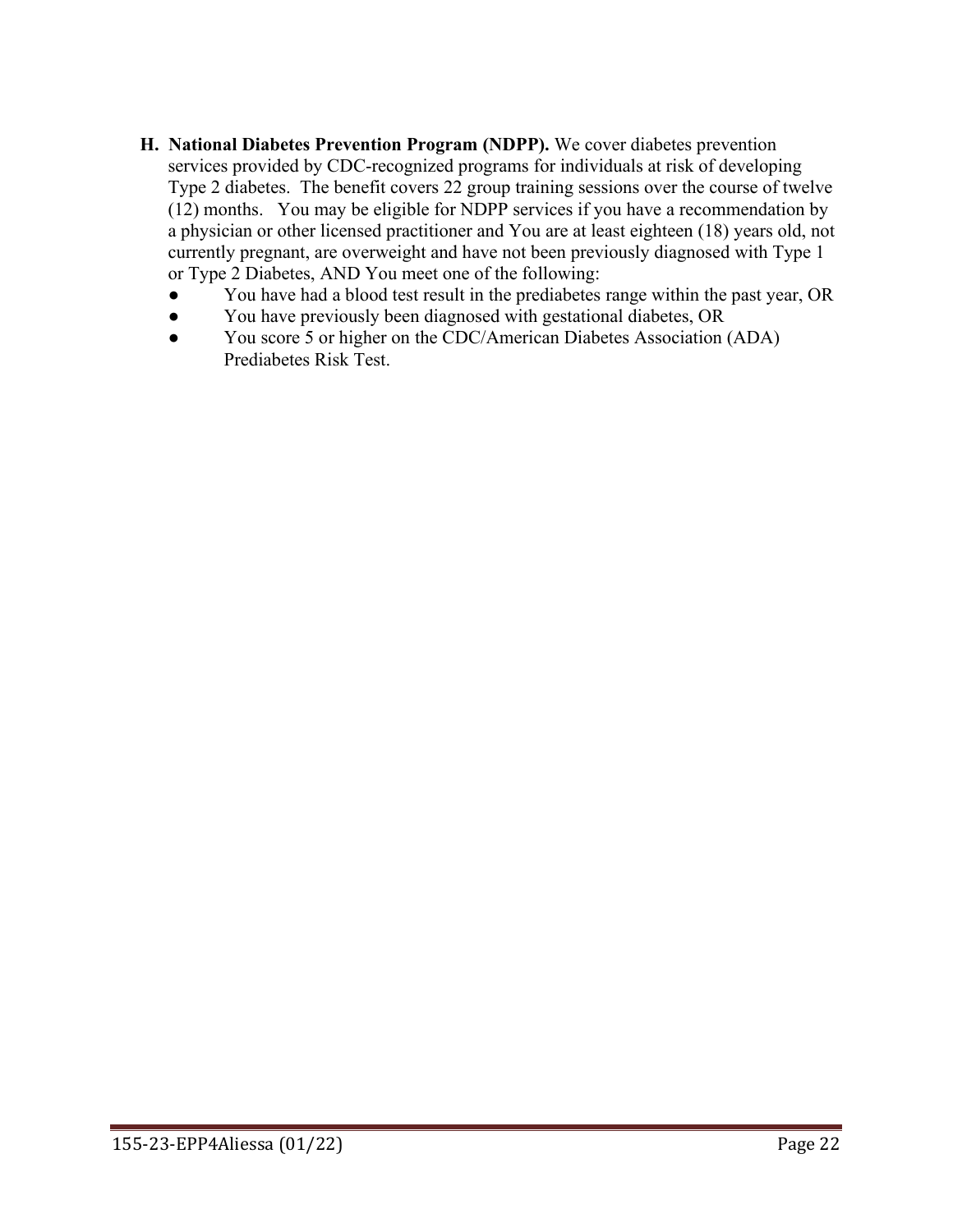# **SECTION VII**

# **Ambulance and Pre-Hospital Emergency Medical Services**

Please refer to the Schedule of Benefits section of this Contract for Cost-Sharing requirements, day or visit limits, and any Preauthorization or Referral requirements that apply to these benefits. Pre-Hospital Emergency Medical Services and ambulance services for the treatment of an Emergency Condition do not require Preauthorization.

## **A. Emergency Ambulance Transportation.**

**1. Pre-Hospital Emergency Medical Services.** We Cover Pre-Hospital Emergency Medical Services worldwide for the treatment of an Emergency Condition when such services are provided by an ambulance service.

"Pre-Hospital Emergency Medical Services" means the prompt evaluation and treatment of an Emergency Condition and/or non-airborne transportation to a Hospital. The services must be provided by an ambulance service issued a certificate under the New York Public Health Law. We will, however, only Cover transportation to a Hospital provided by such an ambulance service when a prudent layperson, possessing an average knowledge of medicine and health, could reasonably expect the absence of such transportation to result in:

- Placing the health of the person afflicted with such condition or, with respect to a pregnant woman, the health of the woman or her unborn child in serious jeopardy, or in the case of a behavioral condition, placing the health of such person or others in serious jeopardy;
- Serious impairment to such person's bodily functions;
- Serious dysfunction of any bodily organ or part of such person; or
- Serious disfigurement of such person.

An ambulance service must hold You harmless and may not charge or seek reimbursement from You for Pre-Hospital Emergency Medical Services except for the collection of any applicable Copayment or Coinsurance.

In the absence of negotiated rates, We will pay a Non-Participating Provider the usual and customary charge for Pre-Hospital Emergency Medical Services, which shall not be excessive or unreasonable. The usual and customary charge for Pre-Hospital Emergency Medical Services is the FAIR Health rate at the 80th percentile.

**2. Emergency Ambulance Transportation.** In addition to Pre-Hospital Emergency Medical Services, We also Cover emergency ambulance transportation worldwide by a licensed ambulance service (either ground, water or air ambulance) to the nearest Hospital where Emergency Services can be performed. This coverage includes emergency ambulance transportation to a Hospital when the originating Facility does not have the ability to treat Your Emergency Condition.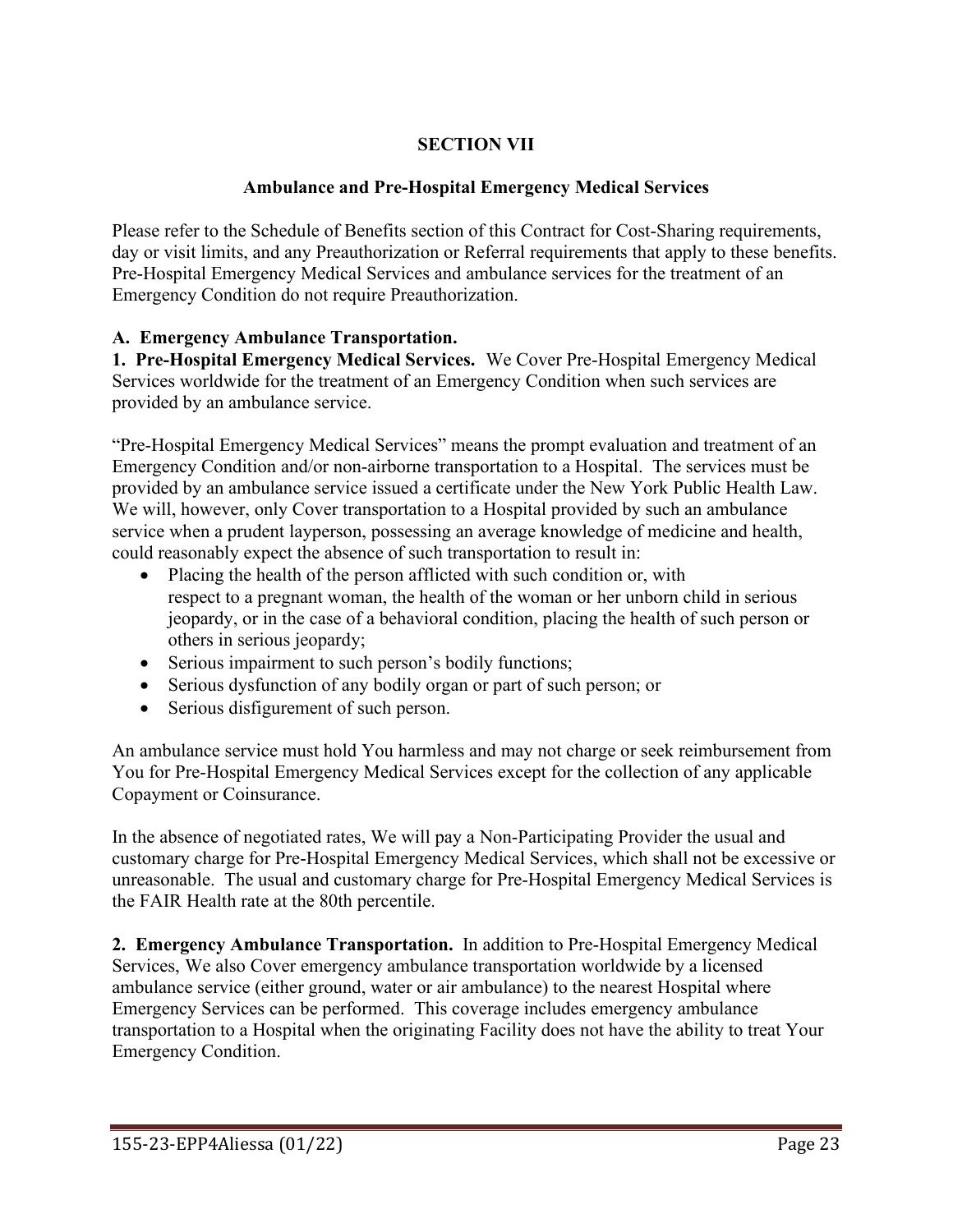## **B. Non-Emergency Ambulance Transportation.**

We Cover non-emergency ambulance transportation by a licensed ambulance service (either ground or air ambulance, as appropriate) between Facilities when the transport is any of the following:

- From a non-participating Hospital to a participating Hospital;
- To a Hospital that provides a higher level of care that was not available at the original Hospital;
- To a more cost-effective Acute care Facility; or
- From an Acute care Facility to a sub-Acute setting.

### **C. Limitations/Terms of Coverage.**

- We do not Cover travel or transportation expenses, unless connected to an Emergency Condition or due to a Facility transfer approved by Us, even though prescribed by a Physician.
- We do not Cover non-ambulance transportation such as ambulette, van or taxi cab.
- Coverage for air ambulance related to an Emergency Condition or air ambulance related to non-emergency transportation is provided when Your medical condition is such that transportation by land ambulance is not appropriate; and Your medical condition requires immediate and rapid ambulance transportation that cannot be provided by land ambulance; and one (1) of the following is met:
	- o The point of pick-up is inaccessible by land vehicle; or
	- o Great distances or other obstacles (e.g., heavy traffic) prevent Your timely transfer to the nearest Hospital with appropriate facilities.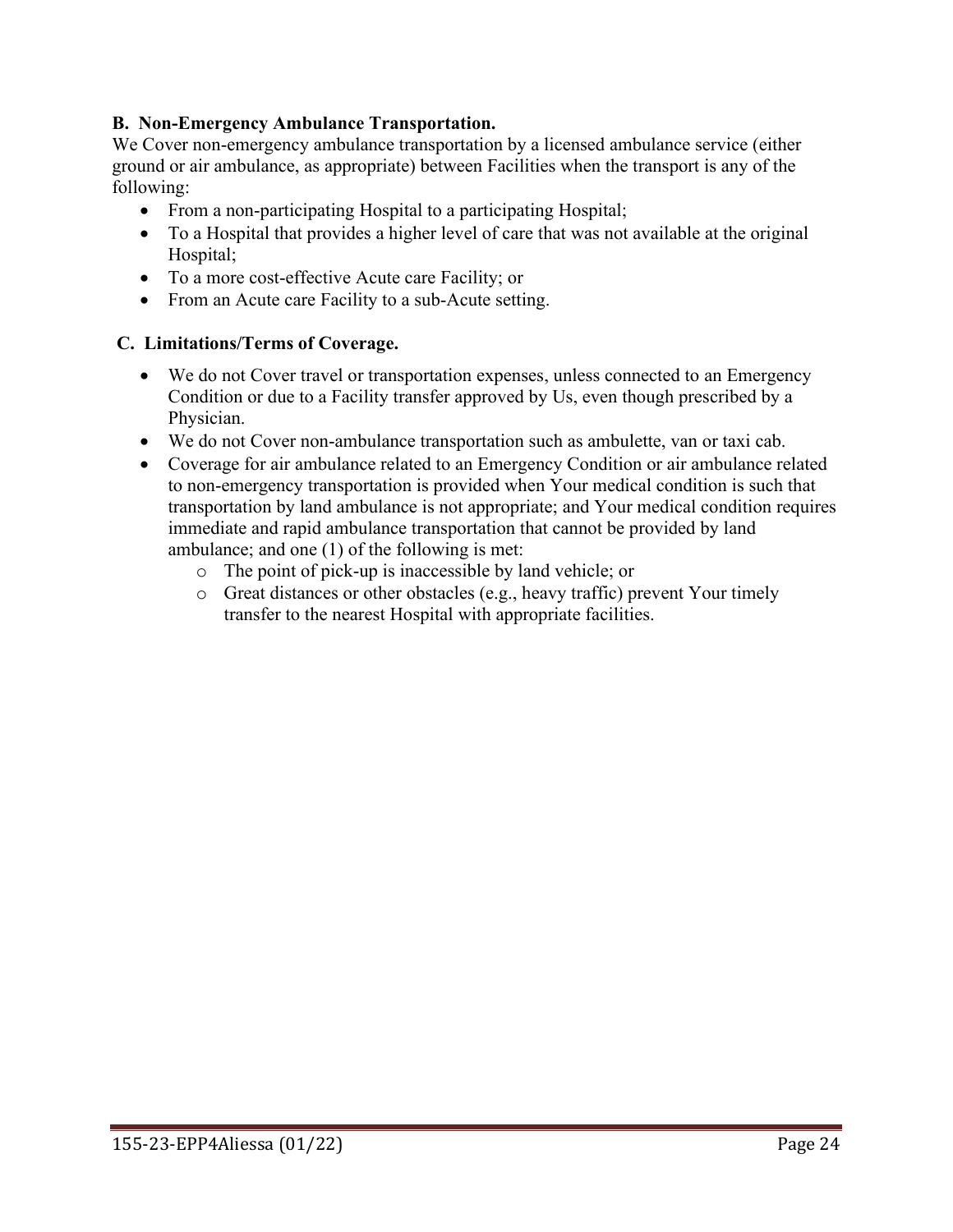# **SECTION VIII**

# **Emergency Services and Urgent Care**

Please refer to the Schedule of Benefits section of this Contract for Cost-Sharing requirements, day or visit limits, and any Preauthorization or Referral requirements that apply to these benefits.

# **A. Emergency Services.**

We Cover Emergency Services for the treatment of an Emergency Condition in a Hospital.

We define an **"Emergency Condition"** to mean: A medical or behavioral condition that manifests itself by Acute symptoms of sufficient severity, including severe pain, such that a prudent layperson, possessing an average knowledge of medicine and health, could reasonably expect the absence of immediate medical attention to result in:

- Placing the health of the person afflicted with such condition or, with respect to a pregnant woman, the health of the woman or her unborn child in serious jeopardy, or in the case of a behavioral condition, placing the health of such person or others in serious jeopardy;
- Serious impairment to such person's bodily functions;
- Serious dysfunction of any bodily organ or part of such person; or
- Serious disfigurement of such person.

For example, an Emergency Condition may include, but is not limited to, the following conditions:

- Severe chest pain
- Severe or multiple injuries
- Severe shortness of breath
- Sudden change in mental status (e.g., disorientation)
- Severe bleeding
- Acute pain or conditions requiring immediate attention such as suspected heart attack or appendicitis
- Poisonings
- Convulsions

Coverage of Emergency Services for treatment of Your Emergency Condition will be provided regardless of whether the Provider is a Participating Provider. We will also Cover Emergency Services to treat Your Emergency Condition worldwide. However, We will Cover only those Emergency Services and supplies that are Medically Necessary and are performed to treat or stabilize Your Emergency Condition in a Hospital.

Please follow the instructions listed below regardless of whether or not You are in Our Service Area at the time Your Emergency Condition occurs:

**1. Hospital Emergency Department Visits.** In the event that You require treatment for an Emergency Condition, seek immediate care at the nearest Hospital emergency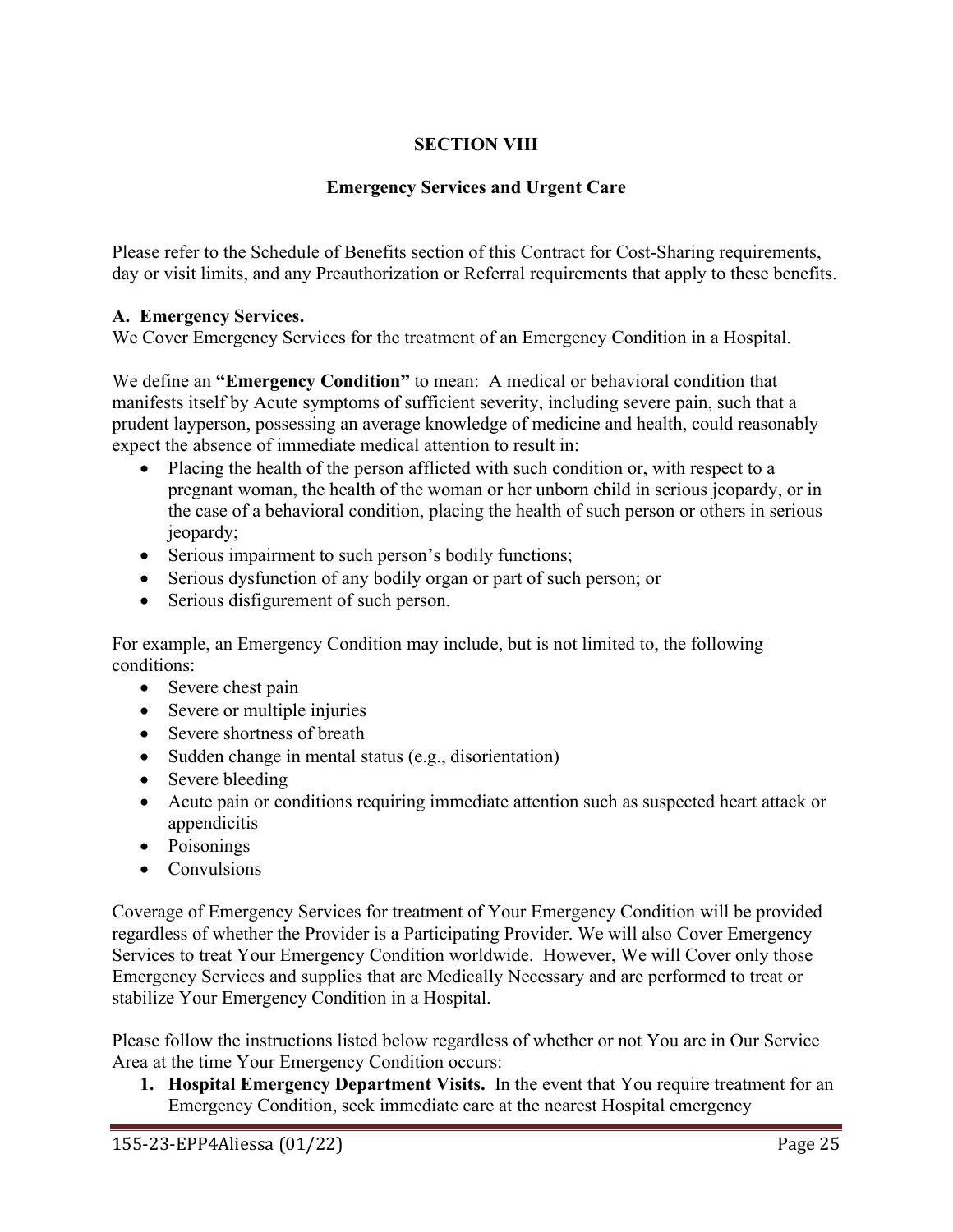department or call 911. Emergency Department Care does not require Preauthorization. **However, only Emergency Services for the treatment of an Emergency Condition are Covered in an emergency department**.

**We do not Cover follow-up care or routine care provided in a Hospital emergency department.** You should contact Us to make sure You receive the appropriate follow-up care.

**2. Emergency Hospital Admissions.** In the event that You are **admitted** to the Hospital, You or someone on Your behalf must notify Us at the number listed in this Contract and on Your ID card within forty-eight (48) hours of Your admission, or as soon as is reasonably possible.

We Cover inpatient Hospital services following Emergency Department Care at a nonparticipating Hospital at the in-network Cost-Sharing. If Your medical condition permits Your transfer to a participating Hospital, We will notify You and arrange the transfer.

**3. Payments Relating to Emergency Services Rendered.** The amount We pay a Non-Participating Provider for Emergency Services will be the greater of: 1) the amount We have negotiated with Participating Providers for the Emergency Service (and if more than one amount is negotiated, the median of the amounts); 2) 100% of the Allowed Amount for services provided by a Non-Participating Provider (i.e., the amount We would pay in the absence of any Cost-Sharing that would otherwise apply for services of Non-Participating Providers); or 3) the amount that would be paid under Medicare. The amounts described above exclude any Copayment or Coinsurance that applies to Emergency Services provided by a Participating Provider.

The Medicaid default rate as established by New York State.

You are responsible for any Copayment or Coinsurance. You will be held harmless for any Non-Participating Provider charges that exceed Your Copayment or Coinsurance. Additionally, if You assign benefits to a Non-Participating Provider in writing, the Non-Participating Provider may only bill You for Your Copayment, Deductible or Coinsurance. If You receive a bill from a Non-Participating Provider that is more than Your Copayment, Deductible or Coinsurance, You should contact Us.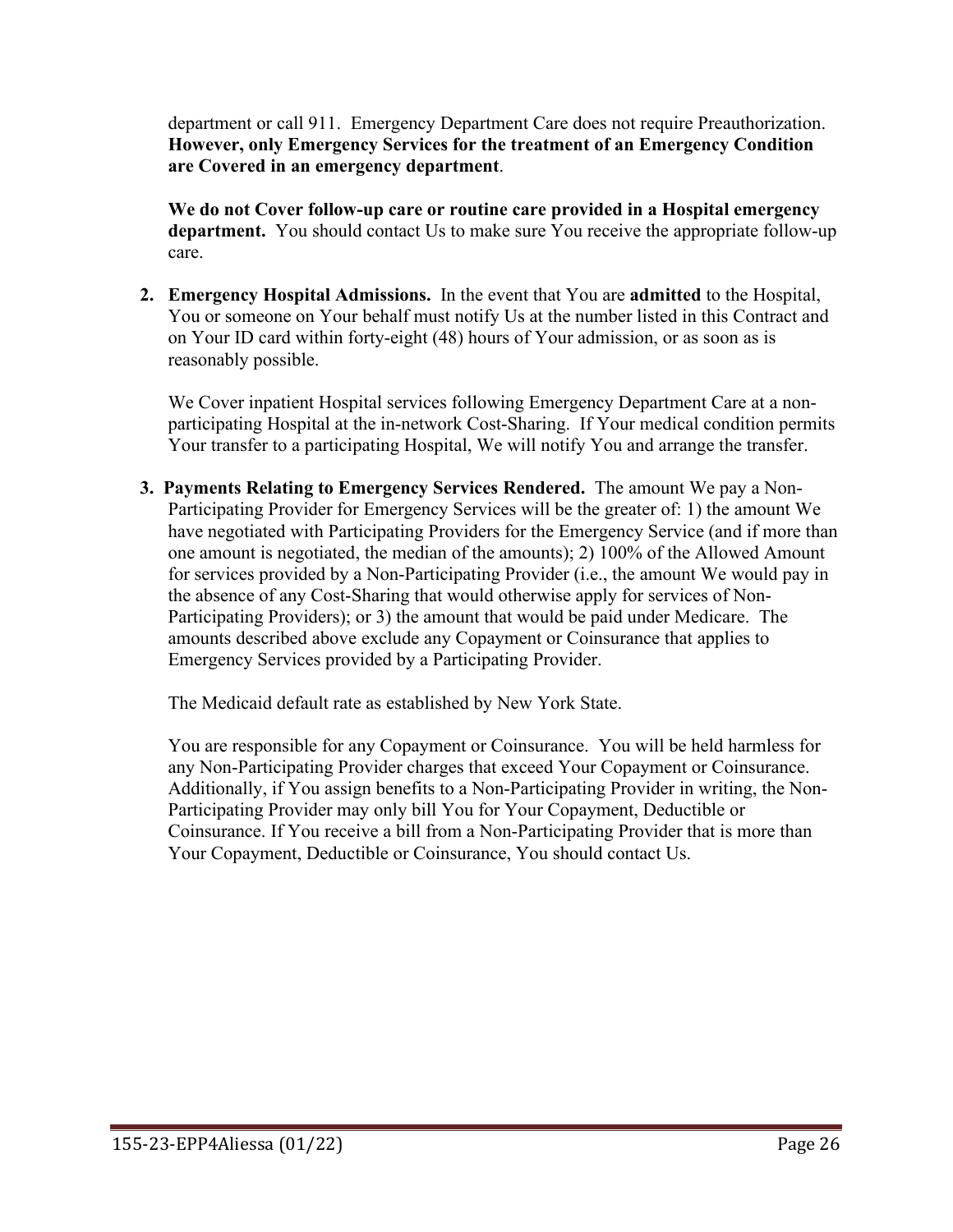## **B. Urgent Care.**

Urgent Care is medical care for an illness, injury or condition serious enough that a reasonable person would seek care right away, but not so severe as to require Emergency Department Care. **Urgent Care is Covered in Our Service Area***.* 

- **1. In-Network.** We Cover Urgent Care from a participating Physician or a participating Urgent Care Center. You do not need to contact Us prior to or after Your visit.
- **2. Out-of-Network.** We Cover Urgent Care from a non-participating Urgent Care Center or Physician in Our Service Area.

**If Urgent Care results in an emergency admission, please follow the instructions for emergency Hospital admissions described above.**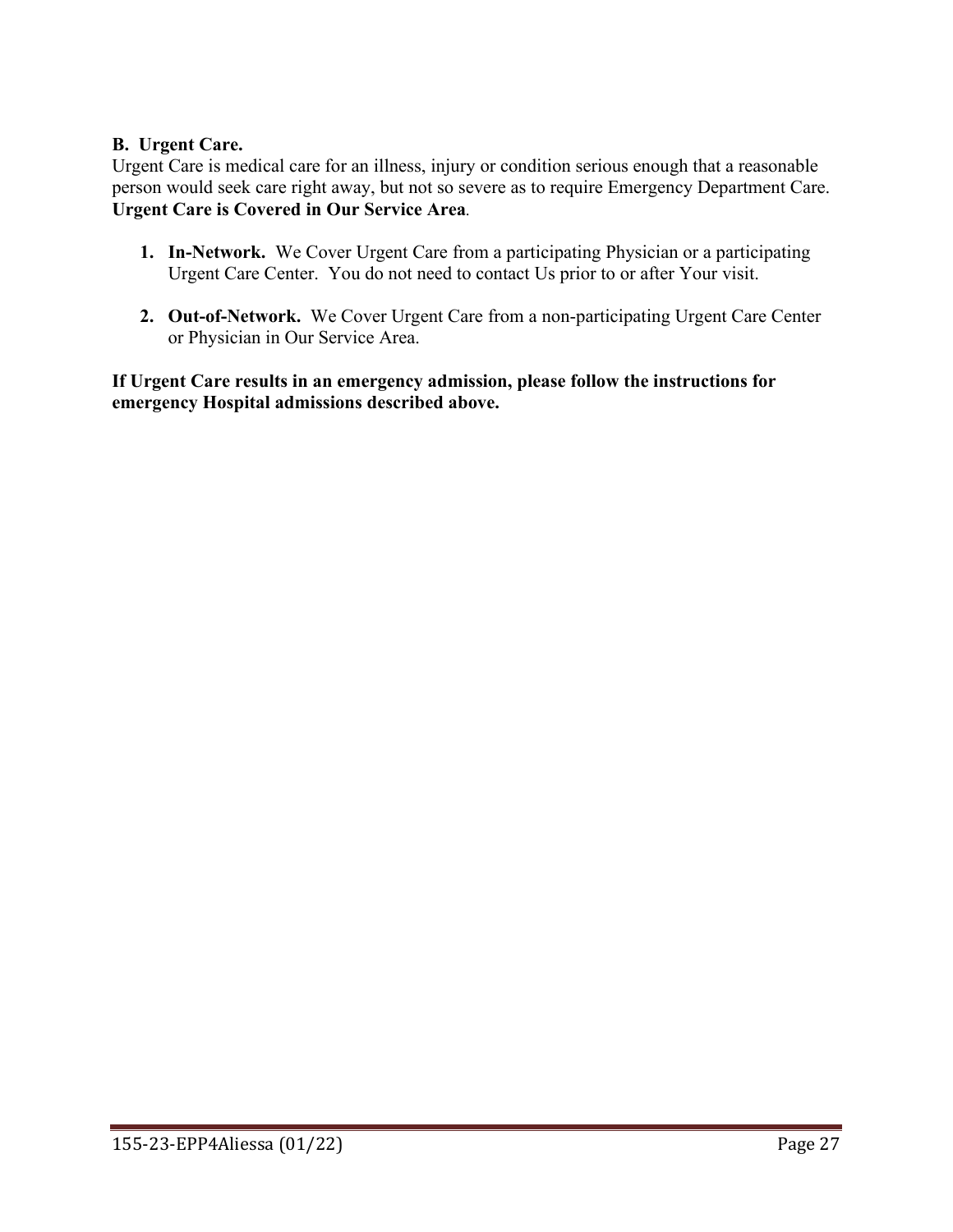# **SECTION IX**

## **Outpatient and Professional Services**

Please refer to the Schedule of Benefits section of this Contract for Cost-Sharing requirements, day or visit limits, and any Preauthorization or Referral requirements that apply to these benefits.

### **A. Advanced Imaging Services.**

We Cover PET scans, MRI, nuclear medicine, and CAT scans.

#### **B. Allergy Testing and Treatment.**

We Cover testing and evaluations including injections, and scratch and prick tests to determine the existence of an allergy. We also Cover allergy treatment, including desensitization treatments, routine allergy injections and serums.

#### **C. Ambulatory Surgical Center Services.**

We Cover surgical procedures performed at Ambulatory Surgical Centers including services and supplies provided by the center the day the surgery is performed.

#### **D. Chemotherapy and Immunotherapy.**

We Cover chemotherapy and immunotherapy in an outpatient Facility or in a Health Care Professional's office. Chemotherapy and immunotherapy may be administered by injection or infusion. Orally-administered anti-cancer drugs are Covered under the Prescription Drug Coverage section of this Contract.

### **E. Chiropractic Services.**

We Cover chiropractic care when performed by a Doctor of Chiropractic ("chiropractor") in connection with the detection or correction by manual or mechanical means of structural imbalance, distortion or subluxation in the human body for the purpose of removing nerve interference and the effects thereof, where such interference is the result of or related to distortion, misalignment or subluxation of the vertebral column. This includes assessment, manipulation and any modalities. Any laboratory tests will be Covered in accordance with the terms and conditions of this Contract.

### **F. Clinical Trials.**

We Cover the routine patient costs for Your participation in an approved clinical trial and such coverage shall not be subject to Utilization Review if You are:

- Eligible to participate in an approved clinical trial to treat either cancer or other lifethreatening disease or condition; and
- Referred by a Participating Provider who has concluded that Your participation in the approved clinical trial would be appropriate.

All other clinical trials, including when You do not have cancer or other life-threatening disease or condition, may be subject to the Utilization Review and External Appeal sections of this Contract.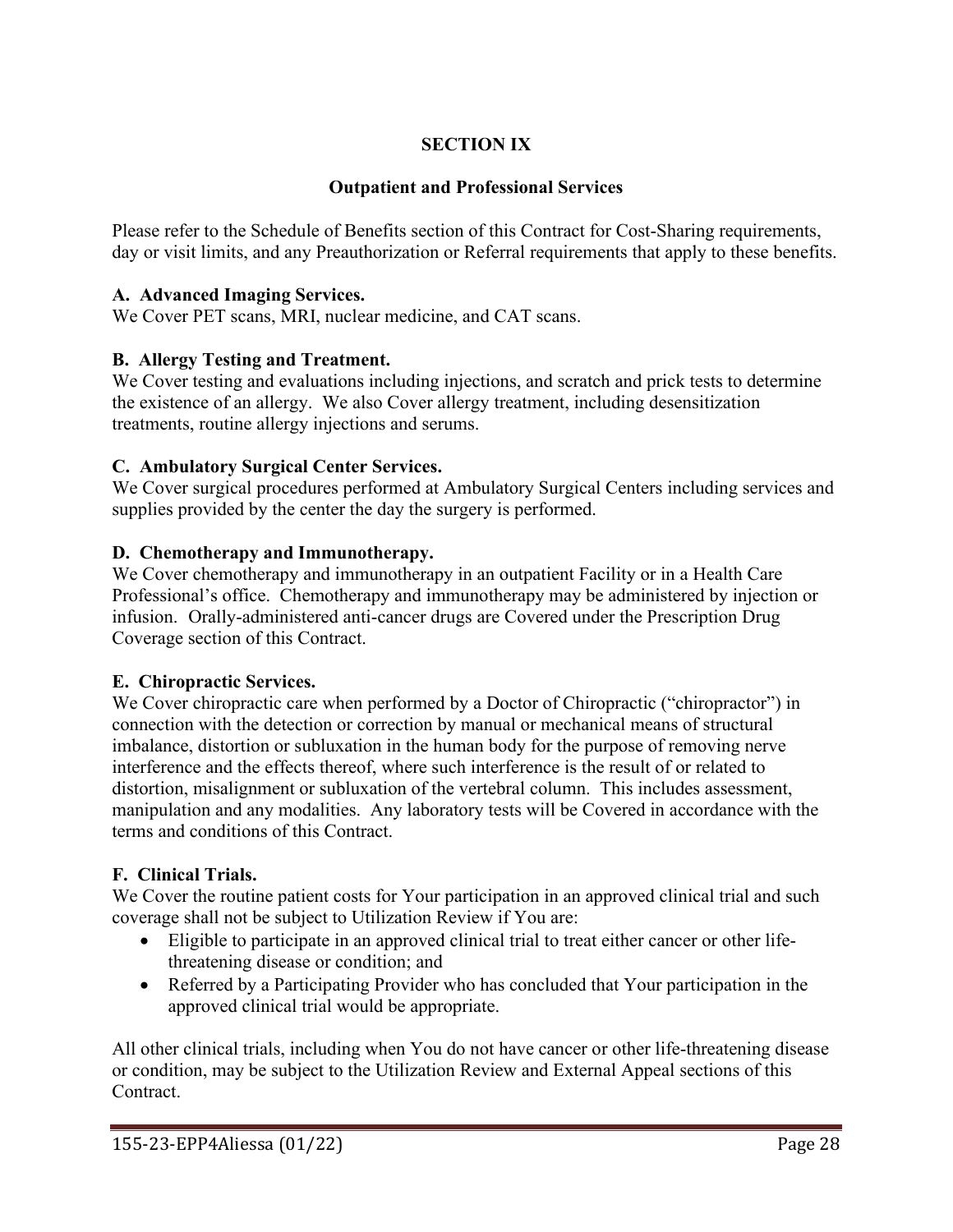We do not Cover: the costs of the investigational drugs or devices; the costs of non-health services required for You to receive the treatment; the costs of managing the research; or costs that would not be covered under this Contract for non-investigational treatments provided in the clinical trial.

An "approved clinical trial" means a phase I, II III, or IV clinical trial that is:

- A federally funded or approved trial;
- Conducted under an investigational drug application reviewed by the federal Food and Drug Administration; or
- A drug trial that is exempt from having to make an investigational new drug application.

## **G. Dialysis.**

We Cover dialysis treatments of an Acute or chronic kidney ailment.

We also Cover dialysis treatments provided by a Non-Participating Provider subject to all the following conditions:

- The Non-Participating Provider is duly licensed to practice and authorized to provide such treatment.
- The Non-Participating Provider is located outside Our Service Area.
- The Participating Provider who is treating You has issued a written order indicating that dialysis treatment by the Non-Participating Provider is necessary.
- You notify Us in writing at least thirty (30) days in advance of the proposed treatment date(s) and include the written order referred to above. The thirty (30)-day advance notice period may be shortened when You need to travel on sudden notice due to a family or other emergency, provided that We have a reasonable opportunity to review Your travel and treatment plans.
- We have the right to Preauthorize the dialysis treatment and schedule.
- We will provide benefits for no more than ten (10) dialysis treatments by a Non-Participating Provider per calendar year.
- Benefits for services of a Non-Participating Provider are Covered when all the above conditions are met and are subject to any applicable Cost-Sharing that applies to dialysis treatments by a Participating Provider. However, You are also responsible for paying any difference between the amount We would have paid had the service been provided by a Participating Provider and the Non-Participating Provider's charge.

# **H. Habilitation Services.**

We Cover Habilitation Services consisting of physical therapy, speech therapy and occupational therapy in the outpatient department of a Facility or in a Health Care Professional's office.

# **I. Home Health Care.**

We Cover care provided in Your home by a Home Health Agency certified or licensed by the appropriate state agency. The care must be provided pursuant to Your Physician's written treatment plan and must be in lieu of Hospitalization or confinement in a Skilled Nursing Facility. Home care includes: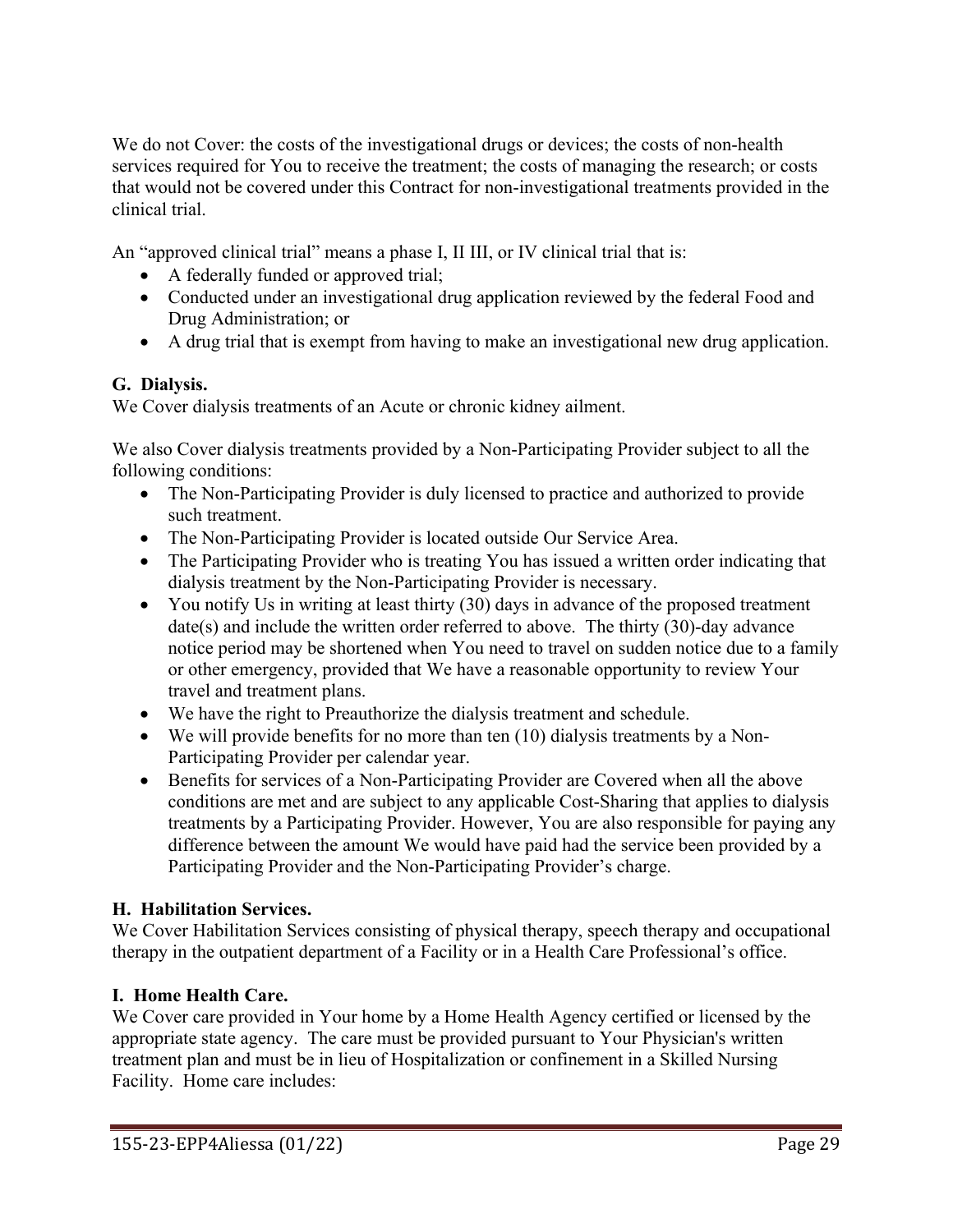- Part-time or intermittent nursing care by or under the supervision of a registered professional nurse;
- Part-time or intermittent services of a home health aide;
- Physical, occupational or speech therapy provided by the Home Health Agency; and
- Medical supplies, Prescription Drugs and medications prescribed by a Physician, and laboratory services by or on behalf of the Home Health Agency to the extent such items would have been Covered during a Hospitalization or confinement in a Skilled Nursing Facility.

Home Health Care is limited to forty (40) visits per Plan Year. Each visit by a member of the Home Health Agency is considered one (1) visit. Each visit of up to four (4) hours by a home health aide is considered one (1) visit. Any Rehabilitation or Habilitation Services received under this benefit will not reduce the amount of services available under the Rehabilitation or Habilitation Services benefits.

## **J. Infertility Treatment.**

We Cover services for the diagnosis and treatment (surgical and medical) of infertility. "Infertility" is a disease or condition characterized by the incapacity to impregnate another person or to conceive, defined by the failure to establish a clinical pregnancy after 12 months of regular, unprotected sexual intercourse or therapeutic donor insemination, or after six (6) months of regular, unprotected sexual intercourse or therapeutic donor insemination for a female thirtyfive (35) years of age or older. Earlier evaluation and treatment may be warranted based on a Subscriber's medical history or physical findings.

Such Coverage is available as follows:

**1. Basic Infertility Services.** Basic infertility services will be provided to a Subscriber who is an appropriate candidate for infertility treatment. In order to determine eligibility, We will use guidelines established by the American College of Obstetricians and Gynecologists, the American Society for Reproductive Medicine, and the State of New York.

Basic infertility services include:

- Initial evaluation;
- Semen analysis;
- Laboratory evaluation;
- Evaluation of ovulatory function;
- Postcoital test;
- Endometrial biopsy;
- Pelvic ultra sound;
- Hysterosalpingogram;
- Sono-hystogram;
- Testis biopsy;
- Blood tests; and
- Medically appropriate treatment of ovulatory dysfunction.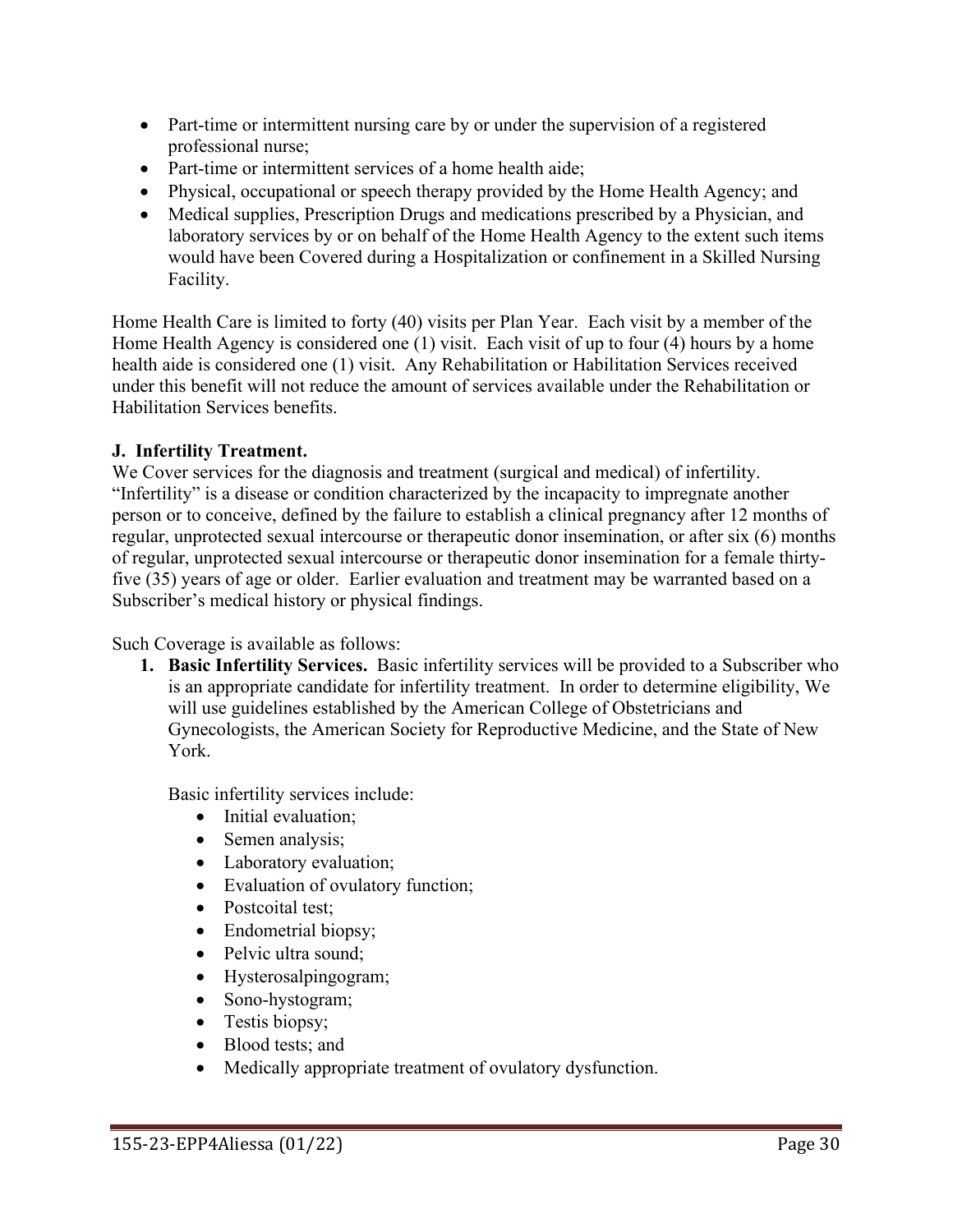Additional tests may be Covered if the tests are determined to be Medically Necessary.

**2. Comprehensive Infertility Services.** If the basic infertility services do not result in increased fertility, We Cover comprehensive infertility services.

Comprehensive infertility services include:

- Ovulation induction and monitoring:
- Pelvic ultra sound;
- Artificial insemination;
- Hysteroscopy;
- Laparoscopy; and
- Laparotomy.
- **3. Fertility Preservation Services.** We Cover standard fertility preservation services when a medical treatment will directly or indirectly lead to iatrogenic infertility. Standard fertility preservation services include the collecting, preserving, and storing of ova, sperm or embryos. "Iatrogenic infertility" means an impairment of Your fertility by surgery, radiation, chemotherapy or other medical treatment affecting reproductive organs or processes.

# **4. Exclusions and Limitations.** We do not Cover:

- In vitro fertilization;
- Gamete intrafallopian tube transfers or zygote intrafallopian tube transfers;
- Costs associated with an ovum or sperm donor, including the donor's medical expenses;
- Cryopreservation and storage of sperm and ova except when performed as fertility preservation services;
- Cryopreservation and storage of embryos except when performed as fertility preservation services;
- Ovulation predictor kits;
- Reversal of tubal ligations;
- Reversal of vasectomies;
- Costs for and relating to surrogate;
- Cloning; or
- Medical and surgical procedures that are experimental or investigational, unless Our denial is overturned by an External Appeal Agent.

All services must be provided by Providers who are qualified to provide such services in accordance with the guidelines established and adopted by the American Society for Reproductive Medicine. We will not discriminate based on Your expected length of life, present or predicted disability, degree of medical dependency, perceived quality of life, other health conditions, or based on personal characteristics including age, sex, sexual orientation, marital status or gender identity, when determining coverage under this benefit.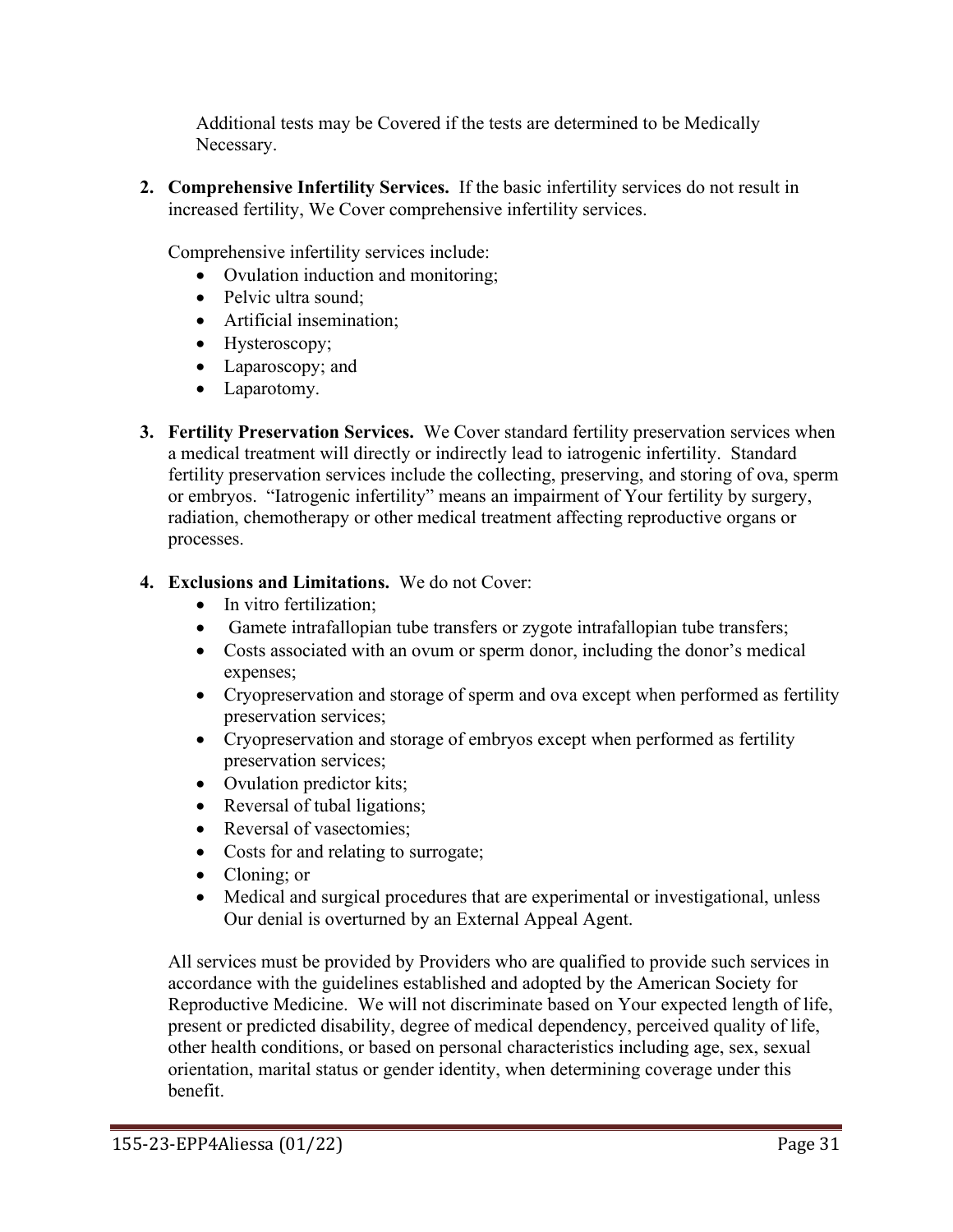## **K. Infusion Therapy.**

We Cover infusion therapy which is the administration of drugs using specialized delivery systems. Drugs or nutrients administered directly into the veins are considered infusion therapy. Drugs taken by mouth or self-injected are not considered infusion therapy. The services must be ordered by a Physician or other authorized Health Care Professional and provided in an office or by an agency licensed or certified to provide infusion therapy. Any visits for home infusion therapy count toward Your home health care visit limit.

### **L. Interruption of Pregnancy.**

We Cover Medically Necessary abortions including in cases of rape, incest or fetal malformation. We Cover elective abortions for one (1) procedure, per Plan Year.

## **M. Laboratory Procedures, Diagnostic Testing and Radiology Services.**

We Cover x-ray, laboratory procedures and diagnostic testing, services and materials, including diagnostic x-rays, x-ray therapy, fluoroscopy, electrocardiograms, electroencephalograms, laboratory tests, and therapeutic radiology services.

## **N**. **Maternity and Newborn Care.**

We Cover services for maternity care provided by a Physician or midwife, nurse practitioner, Hospital or birthing center. We Cover prenatal care (including one (1) visit for genetic testing), postnatal care, delivery, and complications of pregnancy. In order for services of a midwife to be Covered, the midwife must be licensed pursuant to Article 140 of the New York Education Law, practicing consistent with Section 6951 of the New York Education Law and affiliated or practicing in conjunction with a Facility licensed pursuant to Article 28 of the New York Public Health Law. We will not pay for duplicative routine services provided by both a midwife and a Physician. See the Inpatient Services section of this Contract for Coverage of inpatient maternity care.

We Cover breastfeeding support, counseling and supplies including, the cost of renting or the purchase of one (1) breast pump per pregnancy for the duration of breast feeding from a Participating Provider or designated vendor.

### **O. Office Visits.**

We Cover office visits for the diagnosis and treatment of injury, disease and medical conditions. Office visits may include house calls.

### **P. Outpatient Hospital Services.**

We Cover Hospital services and supplies as described in the Inpatient Services section of this Contract that can be provided to You while being treated in an outpatient Facility. For example, Covered Services include but are not limited to inhalation therapy, pulmonary rehabilitation, infusion therapy and cardiac rehabilitation. Unless You are receiving preadmission testing, Hospitals are not Participating Providers for outpatient laboratory procedures and tests.

### **Q. Preadmission Testing.**

We Cover preadmission testing ordered by Your Physician and performed in Hospital outpatient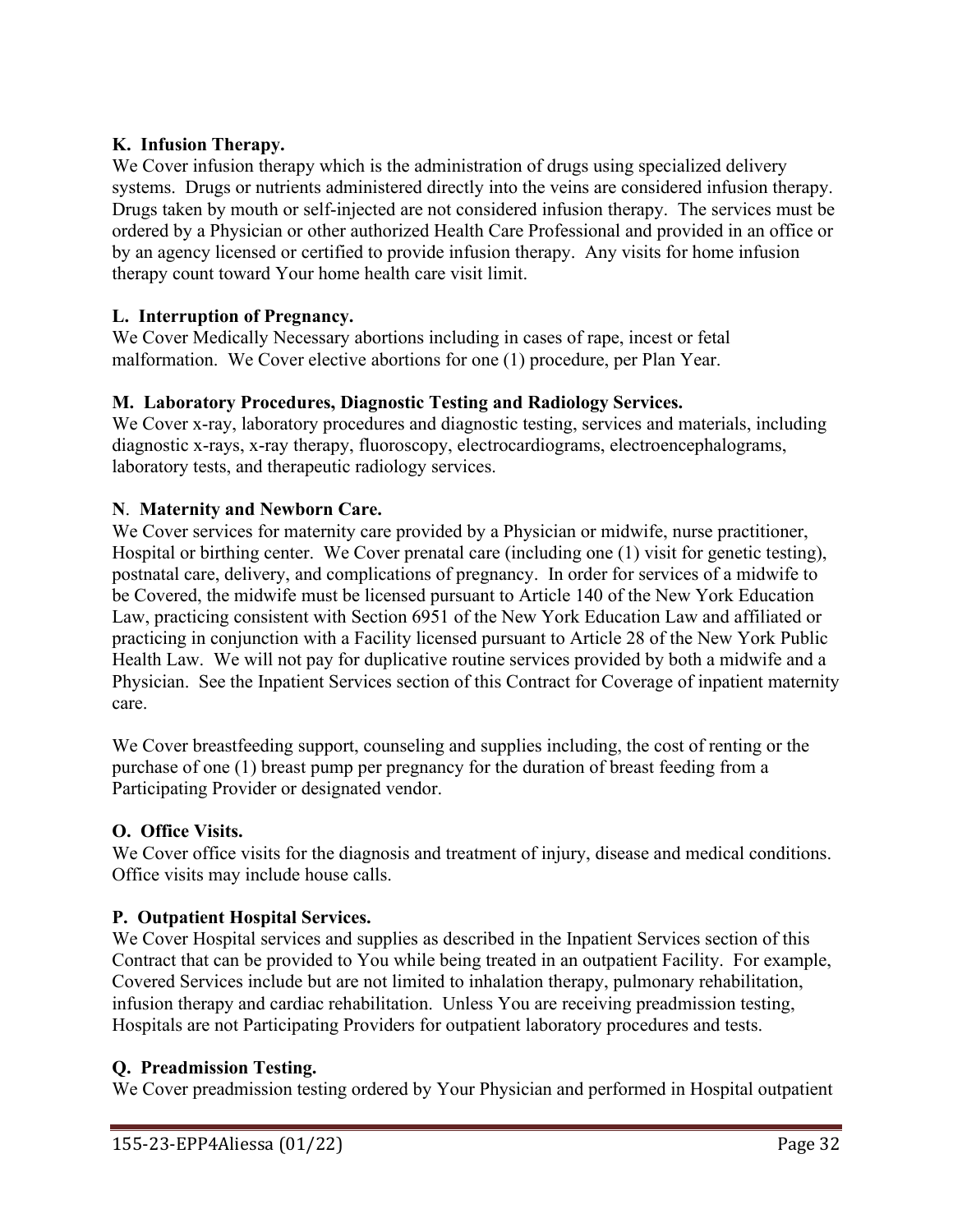Facilities prior to a scheduled surgery in the same Hospital provided that:

- The tests are necessary for and consistent with the diagnosis and treatment of the condition for which the surgery is to be performed;
- Reservations for a Hospital bed and operating room were made prior to the performance of the tests;
- Surgery takes place within seven (7) days of the tests; and
- The patient is physically present at the Hospital for the tests.

# **R. Prescription Drugs for Use in the Office**

We Cover Prescription Drugs (excluding self-injectable drugs) used by Your Provider in the Provider's office for preventive and therapeutic purposes. This benefit applies when Your Provider orders the Prescription Drug and administers it to You. When Prescription Drugs are Covered under this benefit, they will not be Covered under the Prescription Drug Coverage section of this Contract.

### **S. Rehabilitation Services.**

We Cover Rehabilitation Services consisting of physical therapy, speech therapy and occupational therapy.

We Cover speech and physical therapy only when:

- Such therapy is related to the treatment or diagnosis of Your illness or injury; and
- The therapy is ordered by a Physician.

Covered Rehabilitation Services must begin within six (6) months of the later to occur:

- The date of the injury or illness that caused the need for the therapy;
- The date You are discharged from a Hospital where surgical treatment was rendered; or
- The date outpatient surgical care is rendered.

In no event will the therapy continue beyond 365 days after such event.

### **T. Second Opinions.**

- **1. Second Cancer Opinion.** We Cover a second medical opinion by an appropriate Specialist, including but not limited to a Specialist affiliated with a specialty care center, in the event of a positive or negative diagnosis of cancer or a recurrence of cancer or a recommendation of a course of treatment for cancer. You may obtain a second opinion from a Non-Participating Provider on an in-network basis when Your attending Physician provides a written Referral to a non-participating Specialist.
- **2. Second Surgical Opinion.** We Cover a second surgical opinion by a qualified Physician on the need for surgery.
- **3. Required Second Surgical Opinion.** We may require a second opinion before We preauthorize a surgical procedure. There is no cost to You when We request a second opinion.
	- The second opinion must be given by a board certified Specialist who personally examines You.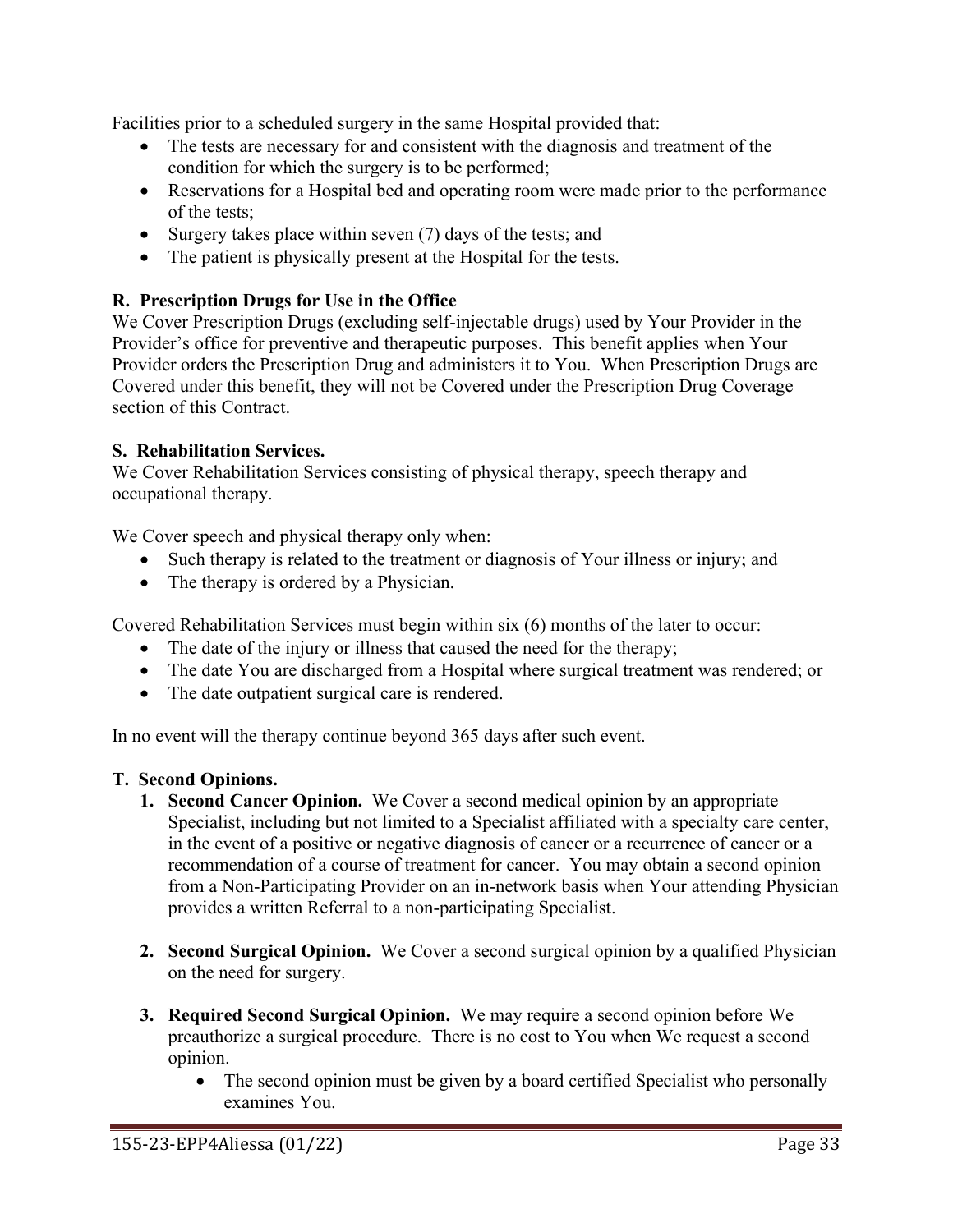- If the first and second opinions do not agree, You may obtain a third opinion.
- The second and third surgical opinion consultants may not perform the surgery on You.
- **4. Second Opinions in Other Cases.** There may be other instances when You will disagree with a Provider's recommended course of treatment. In such cases, You may request that we designate another Provider to render a second opinion. If the first and second opinions do not agree, We will designate another Provider to render a third opinion. After completion of the second opinion process, We will preauthorize Covered Services supported by a majority of the Providers reviewing Your case.

### **U. Surgical Services.**

We Cover Physicians' services for surgical procedures, including operating and cutting procedures for the treatment of a sickness or injury, and closed reduction of fractures and dislocations of bones, endoscopies, incisions, or punctures of the skin on an inpatient and outpatient basis, including the services of the surgeon or Specialist, assistant (including a Physician's assistant or a nurse practitioner), and anesthetist or anesthesiologist, together with preoperative and post-operative care. Benefits are not available for anesthesia services provided as part of a surgical procedure when rendered by the surgeon or the surgeon's assistant.

If Covered multiple surgical procedures are performed during the same operative session through the same or different incisions, We will pay:

- For the procedure with the highest Allowed Amount; and
- 50% of the amount We would otherwise pay for the other procedures.

#### **V. Oral Surgery.**

We Cover the following limited dental and oral surgical procedures:

- Oral surgical procedures for jaw bones or surrounding tissue and dental services for the repair or replacement of sound natural teeth that are required due to accidental injury. Replacement is Covered only when repair is not possible. Dental services must be obtained within twelve (12) months of the injury.
- Oral surgical procedures for jaw bones or surrounding tissue and dental services necessary due to congenital disease or anomaly.
- Oral surgical procedures required for the correction of a non-dental physiological condition which has resulted in a severe functional impairment.
- Removal of tumors and cysts requiring pathological examination of the jaws, cheeks, lips, tongue, roof and floor of the mouth. Cysts related to teeth are not Covered.
- Surgical/nonsurgical medical procedures for temporomandibular joint disorders and orthognathic surgery.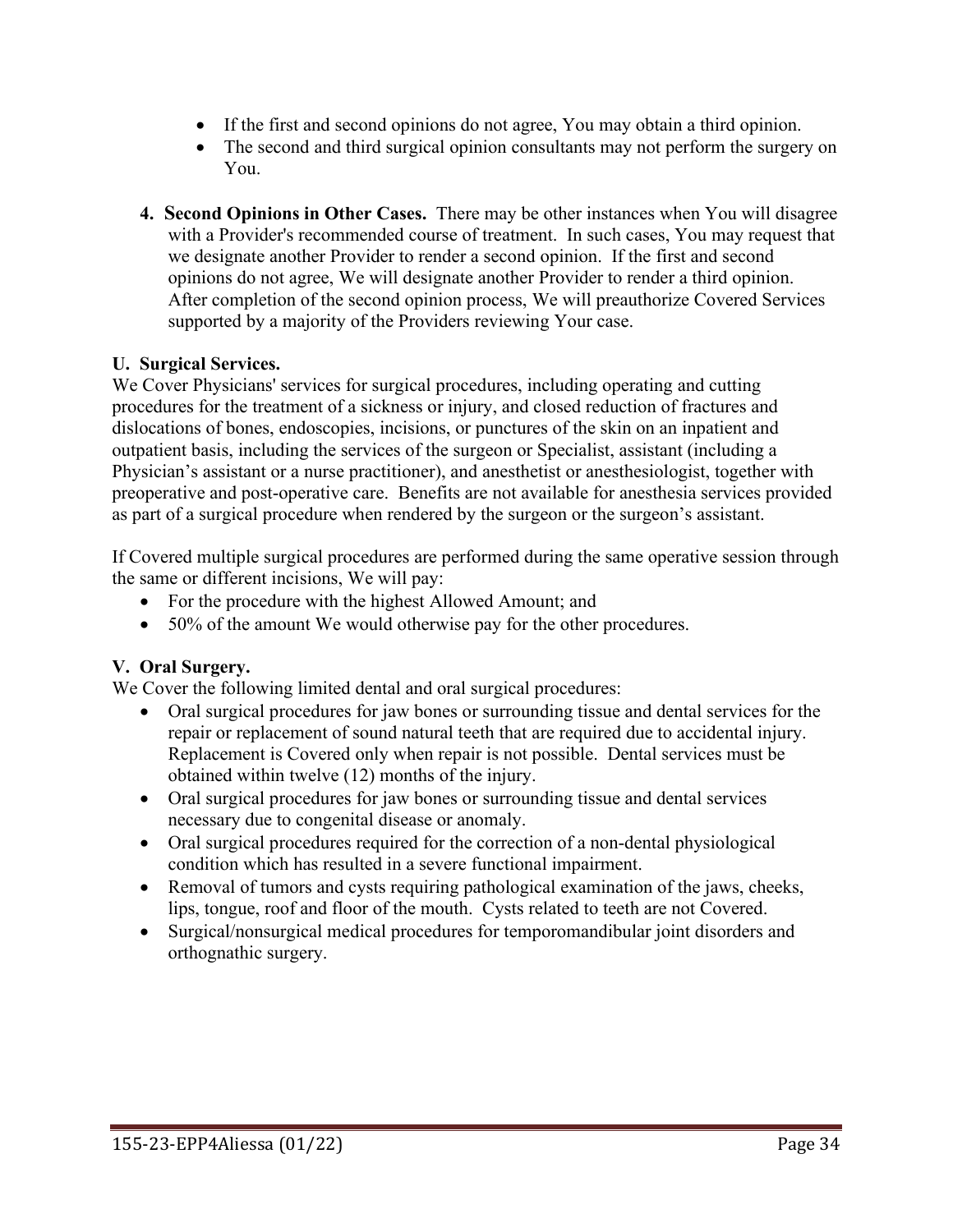# **W. Reconstructive Breast Surgery.**

We Cover breast reconstruction surgery after a mastectomy or partial mastectomy. Coverage includes: all stages of reconstruction of the breast on which the mastectomy or partial mastectomy has been performed; surgery and reconstruction of the other breast to produce a symmetrical appearance; and physical complications of the mastectomy or partial mastectomy, including lymphedemas, in a manner determined by You and Your attending Physician to be appropriate. We also Cover implanted breast prostheses following a mastectomy or partial mastectomy.

# **X. Other Reconstructive and Corrective Surgery.**

We Cover reconstructive and corrective surgery other than reconstructive breast surgery only when it is:

- Performed to correct a congenital birth defect of a covered Child which has resulted in a functional defect;
- Incidental to surgery or follows surgery that was necessitated by trauma, infection or disease of the involved part; or
- Otherwise Medically Necessary.

### **Y**. **Telemedicine Program.**

In addition to providing Covered Services via telehealth, We Cover online internet consultations between You and Providers who participate in Our telemedicine program for medical conditions that are not an Emergency Condition. Not all Participating Providers participate in Our telemedicine program. You can check Our Provider directory or contact Us for a listing of the Providers that participate in Our telemedicine program.

We offer a telemedicine benefit with unlimited sessions of video/telephonic or e-visits. The telemedicine vendor provides an online internet consultation over a computer or using a mobile application. Providers can be accessed via mobile application, website and/or telephone. Not all Participating Providers participate in Our telemedicine program.

Provider consultations are for non-emergency medical conditions only. Subject to the Prescription Drug section of this Contract, if necessary, the telemedicine Physician may write a prescription and send it to an in-network participating retail pharmacy. Prescriptions are subject to cost-sharing where applicable.

You must create an account with Our telemedicine vendor before You will be given access to the list of participating telemedicine Physicians. Once access is obtained, You will be able to participate in a telemedicine consultation either online or by telephone with a telemedicine Physician who is available. Telemedicine Providers are available twenty-four (24) hours/ seven (7) days a week.

You are responsible for any Copayment, Deductible, or Coinsurance. Please refer to the Schedule of Benefits section of this Contract for Cost-Sharing requirements.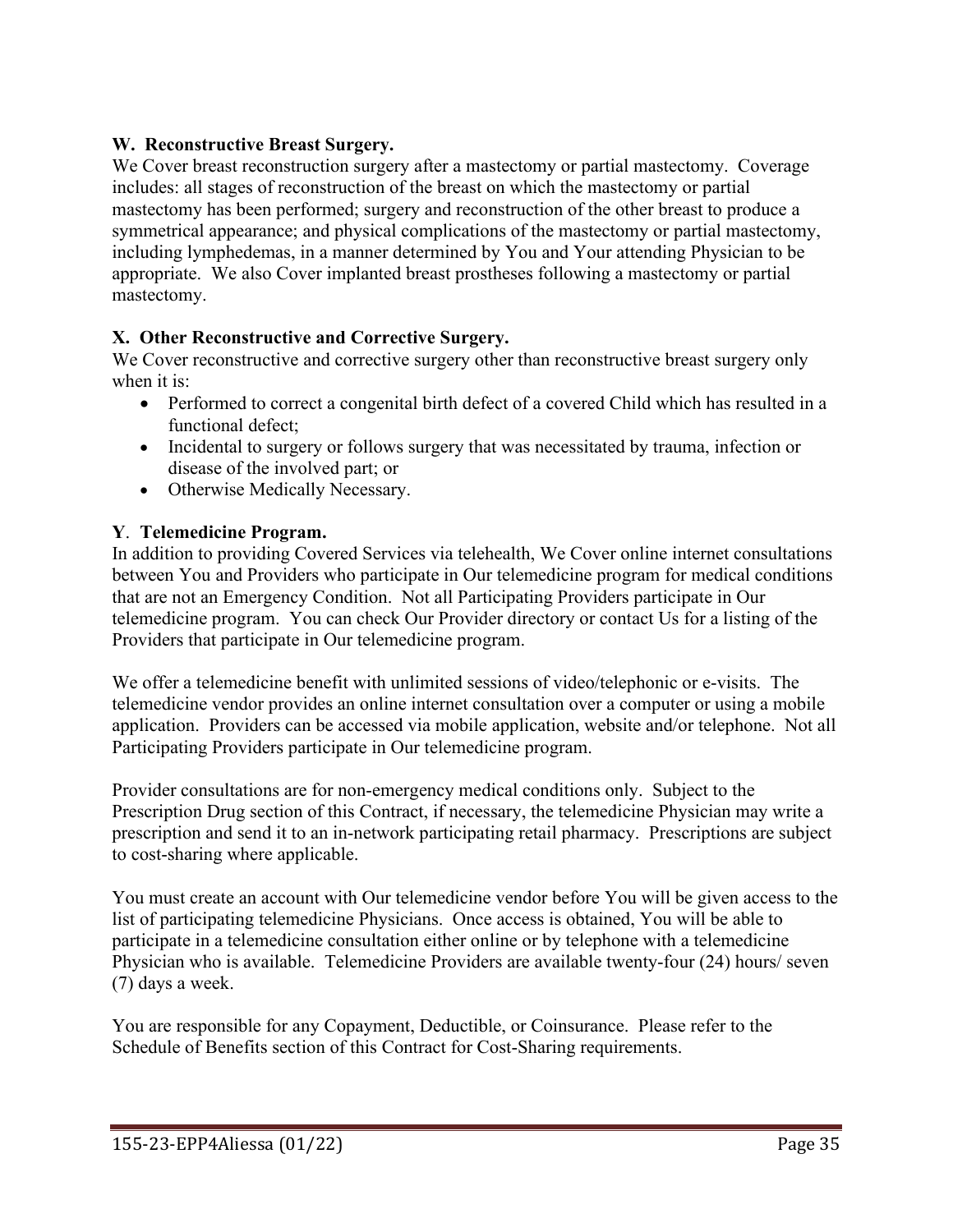#### **Z. Transplants.**

We Cover only those transplants determined to be non-experimental and non-investigational. Covered transplants include but are not limited to: kidney, corneal, liver, heart, pancreas and lung transplants; and bone marrow transplants for aplastic anemia, leukemia, severe combined immunodeficiency disease and Wiskott-Aldrich Syndrome.

#### **All transplants must be prescribed by Your Specialist(s). Additionally, all transplants must be performed at Hospitals that We have specifically approved and designated as Centers of Excellence to perform these procedures.**

We Cover the Hospital and medical expenses, including donor search fees, of the Subscriber recipient. We Cover transplant services required by You when You serve as an organ donor only if the recipient is covered by Us. . We do not Cover the medical expenses of a non-covered individual acting as a donor for You if the non-covered individual's expenses will be Covered under another health plan or program.

We do not Cover: travel expenses, lodging, meals, or other accommodations for donors or guests; donor fees in connection with organ transplant surgery; or routine harvesting and storage of stem cells from newborn cord blood.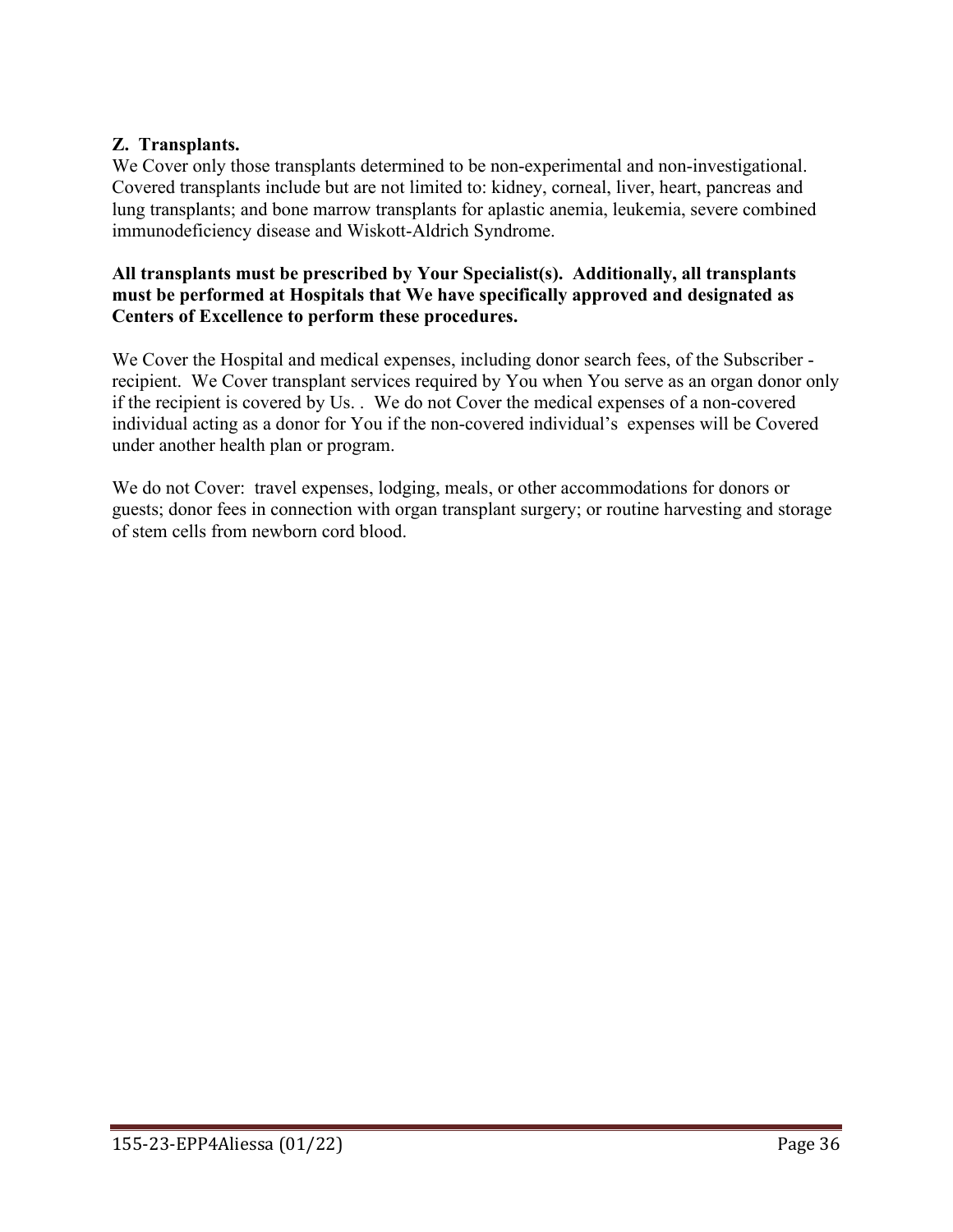# **SECTION X**

#### **Additional Benefits, Equipment and Devices**

Please refer to the Schedule of Benefits section of this Contract for Cost-Sharing requirements, day or visit limits, and any Preauthorization or Referral requirements that apply to these benefits.

#### **A. Autism Spectrum Disorder.**

We Cover the following services when such services are prescribed or ordered by a licensed Physician or a licensed psychologist and are determined by Us to be Medically Necessary for the screening, diagnosis, and treatment of autism spectrum disorder. For purposes of this benefit, "autism spectrum disorder" means any pervasive developmental disorder defined in the most recent edition of the Diagnostic and Statistical Manual of Mental Disorders at the time services are rendered.

- **1. Screening and Diagnosis.** We Cover assessments, evaluations, and tests to determine whether someone has autism spectrum disorder.
- **2. Assistive Communication Devices.** We Cover a formal evaluation by a speechlanguage pathologist to determine the need for an assistive communication device. Based on the formal evaluation, We Cover the rental or purchase of assistive communication devices when ordered or prescribed by a licensed Physician or a licensed psychologist if You are unable to communicate through normal means (i.e., speech or writing) when the evaluation indicates that an assistive communication device is likely to provide You with improved communication. Examples of assistive communication devices include communication boards and speech-generating devices. Coverage is limited to dedicated devices. We will only Cover devices that generally are not useful to a person in the absence of a communication impairment. We do not Cover items, such as, but not limited to, laptop, desktop or tablet computers. We Cover software and/or applications that enable a laptop, desktop or tablet computer to function as a speech-generating device. Installation of the program and/or technical support is not separately reimbursable. We will determine whether the device should be purchased or rented.

We Cover repair, replacement fitting and adjustments of such devices when made necessary by normal wear and tear or significant change in Your physical condition. We do not Cover the cost of repair or replacement made necessary because of loss or damage caused by misuse, mistreatment, or theft; however, We Cover one (1) repair or replacement per device type that is necessary due to behavioral issues. Coverage will be provided for the device most appropriate to Your current functional level. We do not Cover delivery or service charges or routine maintenance.

**3. Behavioral Health Treatment.** We Cover counseling and treatment programs that are necessary to develop, maintain, or restore, to the maximum extent practicable, the functioning of an individual. We will provide such Coverage when provided by a licensed Provider. We Cover applied behavior analysis when provided by a licensed or certified applied behavior analysis Health Care Professional. "Applied behavior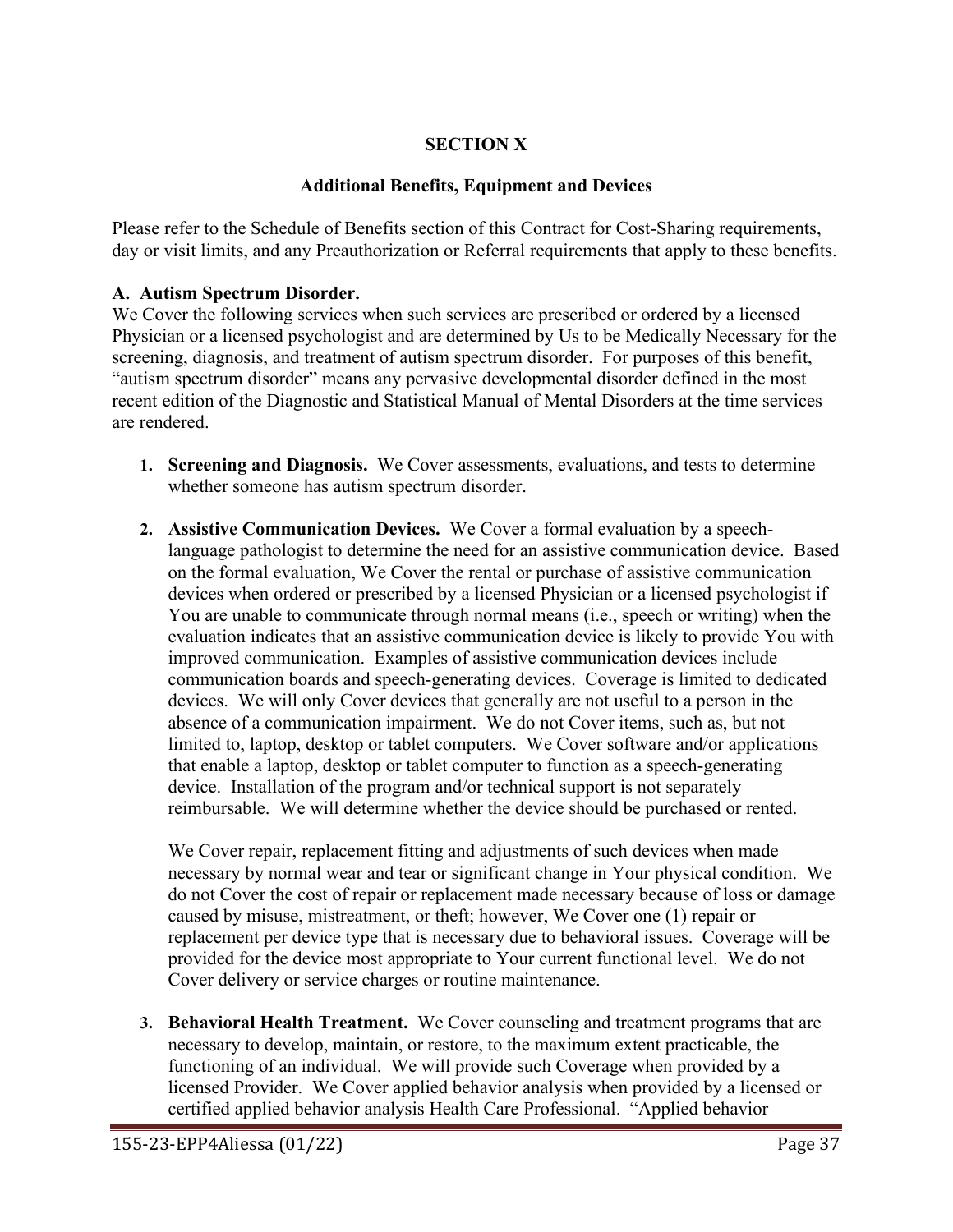analysis" means the design, implementation, and evaluation of environmental modifications, using behavioral stimuli and consequences, to produce socially significant improvement in human behavior, including the use of direct observation, measurement, and functional analysis of the relationship between environment and behavior. The treatment program must describe measurable goals that address the condition and functional impairments for which the intervention is to be applied and include goals from an initial assessment and subsequent interim assessments over the duration of the intervention in objective and measurable terms.

- **4. Psychiatric and Psychological Care.** We Cover direct or consultative services provided by a psychiatrist, psychologist or a licensed clinical social worker with the experience required by the New York Insurance Law, licensed in the state in which they are practicing.
- **5. Therapeutic Care.** We Cover therapeutic services necessary to develop, maintain, or restore, to the greatest extent practicable, functioning of the individual when such services are provided by licensed or certified speech therapists, occupational therapists, physical therapists and social workers to treat autism spectrum disorder and when the services provided by such Providers are otherwise Covered under this Contract. Except as otherwise prohibited by law, services provided under this paragraph shall be included in any visit maximums applicable to services of such therapists or social workers under this Contract.
- **6. Pharmacy Care.** We Cover Prescription Drugs to treat autism spectrum disorder that are prescribed by a Provider legally authorized to prescribe under Title 8 of the New York Education Law. Coverage of such Prescription Drugs is subject to all the terms, provisions, and limitations that apply to Prescription Drug benefits under this Contract.
- **7. Limitations.** We do not Cover any services or treatment set forth above when such services or treatment are provided pursuant to an individualized education plan under the New York Education Law. The provision of services pursuant to an individualized family service plan under Section 2545 of the New York Public Health Law, an individualized education plan under Article 89 of the New York Education Law, or an individualized service plan pursuant to regulations of the New York State Office for People With Developmental Disabilities shall not affect Coverage under this Contract for services provided on a supplemental basis outside of an educational setting if such services are prescribed by a licensed Physician or licensed psychologist.

You are responsible for any applicable Copayment or Coinsurance provisions under this Contract for similar services. For example, any Copayment or Coinsurance that applies to physical therapy visits will generally also apply to physical therapy services Covered under this benefit; and any Copayment or Coinsurance for Prescription Drugs will generally also apply to Prescription Drugs Covered under this benefit. See the Schedule of Benefits section of this Contract for the Cost-Sharing requirements that apply to applied behavior analysis services and assistive communication devices.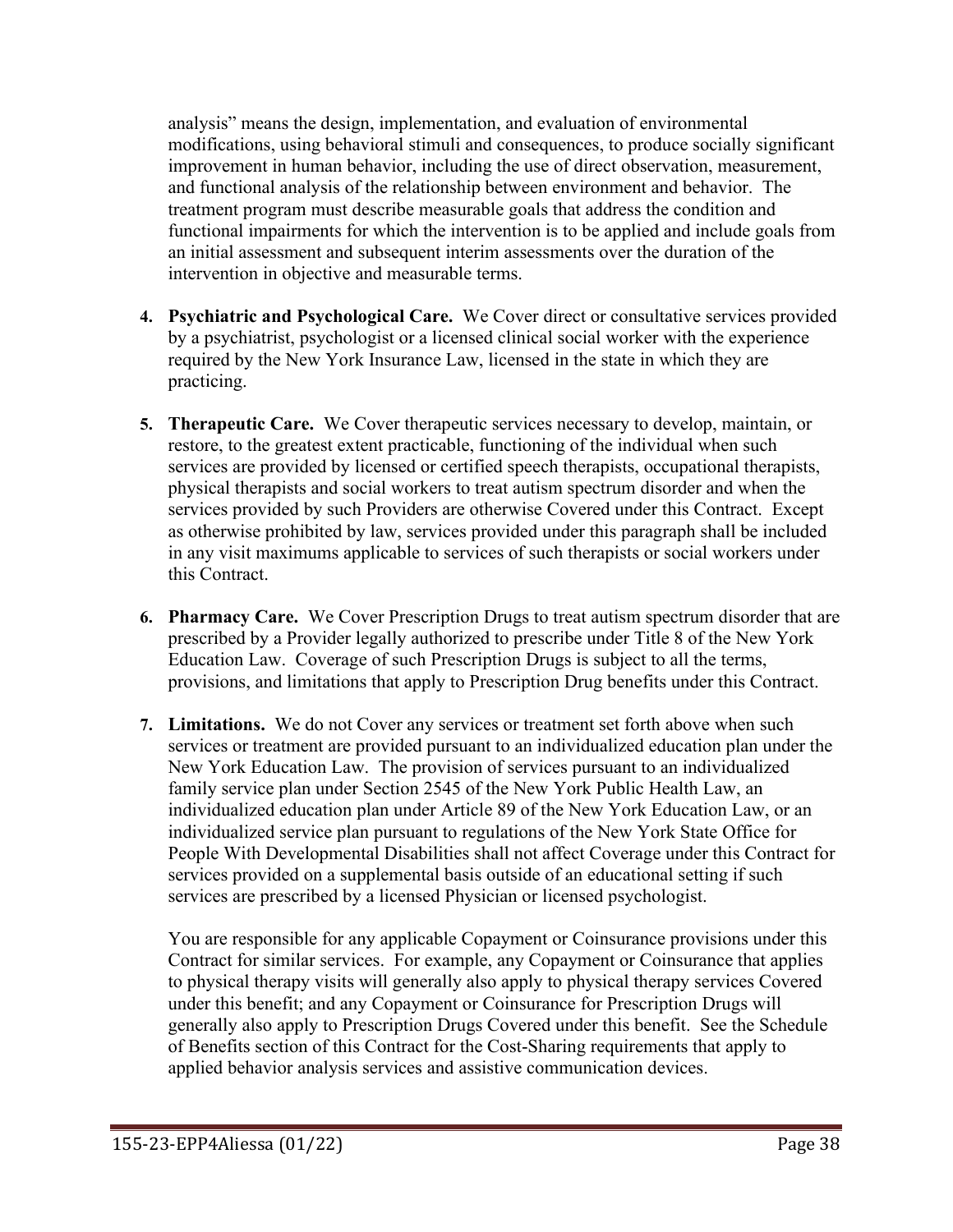Nothing in this Contract shall be construed to affect any obligation to provide coverage for otherwise-Covered Services solely on the basis that the services constitute early intervention program services pursuant to Section 3235-a of the New York Insurance Law or an individualized service plan pursuant to regulations of the New York State Office for People With Developmental Disabilities.

#### **B. Diabetic Equipment, Supplies and Self-Management Education.**

We Cover diabetic equipment, supplies, and self-management education if recommended or prescribed by a Physician or other licensed Health Care Professional legally authorized to prescribe under Title 8 of the New York Education Law as described below:

#### **1. Equipment and Supplies.**

We Cover the following equipment and related supplies for the treatment of diabetes when prescribed by Your Physician or other Provider legally authorized to prescribe:

- Acetone reagent strips
- Acetone reagent tablets
- Alcohol or peroxide by the pint
- Alcohol wipes
- All insulin preparations
- Automatic blood lance kit
- Cartridges for the visually impaired
- Diabetes data management systems
- Disposable insulin and pen cartridges
- Drawing-up devices for the visually impaired
- Equipment for use of the pump
- Glucagon for injection to increase blood glucose concentration
- Glucose acetone reagent strips
- Glucose kit
- Glucose monitor with or without special features for visually impaired, control solutions, and strips for home glucose monitor
- Glucose reagent tape
- Glucose test or reagent strips
- Injection aides
- Injector (Busher) Automatic
- Insulin
- Insulin cartridge delivery
- Insulin infusion devices
- Insulin pump
- Lancets
- Oral agents such as glucose tablets and gels
- Oral anti-diabetic agents used to reduce blood sugar levels
- Syringe with needle; sterile 1 cc box
- Urine testing products for glucose and ketones
- Additional supplies, as the New York State Commissioner of Health shall designate by regulation as appropriate for the treatment of diabetes.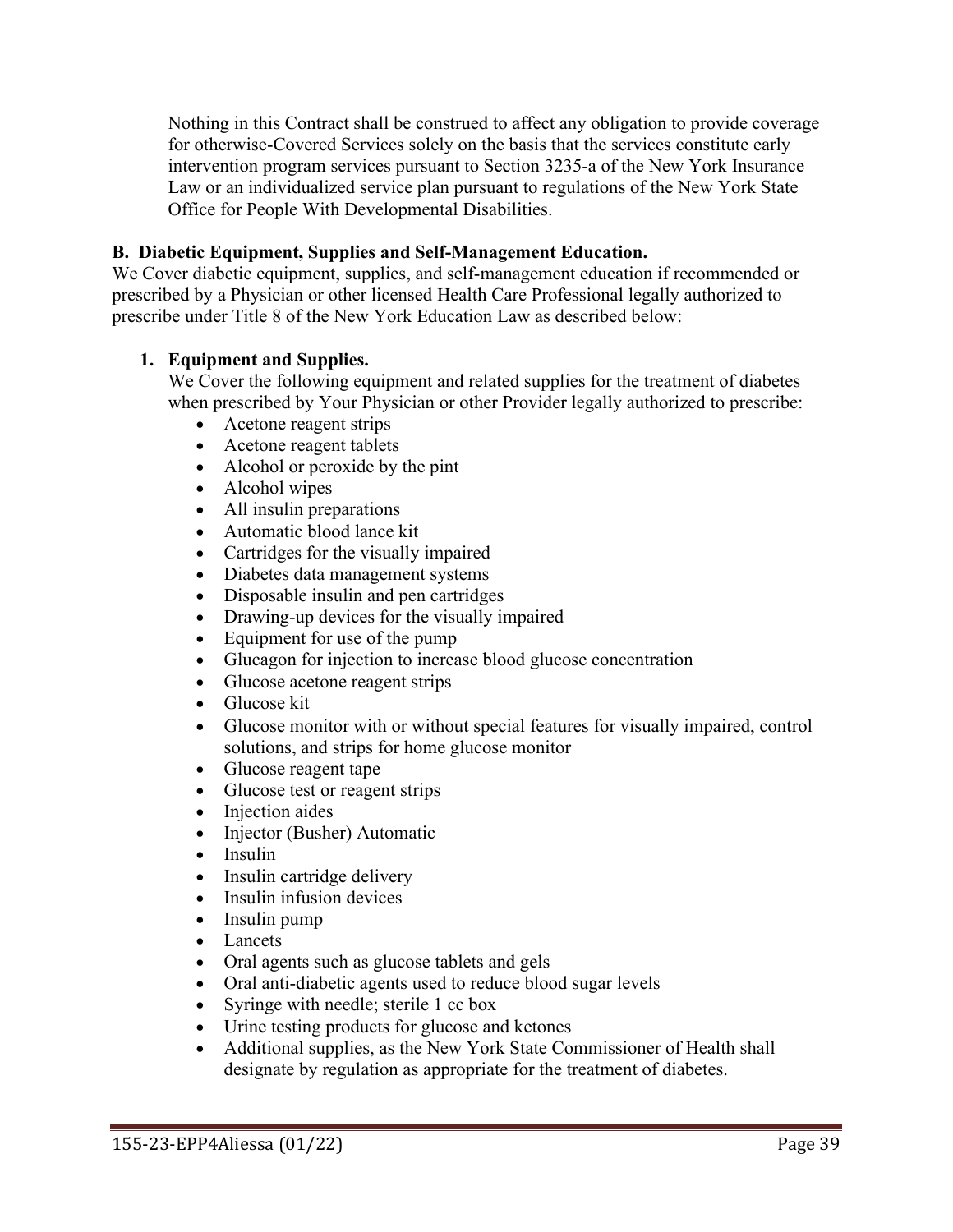Diabetic equipment and supplies are Covered only when obtained from a designated diabetic equipment or supply manufacturer which has an agreement with Us to provide all diabetic equipment or supplies required by law for Members through participating pharmacies. If You require a certain item not available from Our designated diabetic equipment or supply manufacturer, You or Your Provider must submit a request for a medical exception by calling the number on Your ID card. Our medical director will make all medical exception determinations. Diabetic equipment and supplies are limited to a thirty (30)-day supply up to a maximum of a ninety (90)-day supply when purchased at a pharmacy.

### **2. Self-Management Education.**

Diabetes self-management education is designed to educate persons with diabetes as to the proper self-management and treatment of their diabetic condition, including information on proper diets. We Cover education on self-management and nutrition when: diabetes is initially diagnosed; a Physician diagnoses a significant change in Your symptoms or condition which necessitates a change in Your self-management education; or when a refresher course is necessary. It must be provided in accordance with the following:

- By a Physician, other health care Provider authorized to prescribe under Title 8 of the New York Education Law, or their staff during an office visit;
- Upon the Referral of Your Physician or other health care Provider authorized to prescribe under Title 8 of the New York Education Law to the following non-Physician, medical educators: certified diabetes nurse educators; certified nutritionists; certified dietitians; and registered dietitians in a group setting when practicable; and
- Education will also be provided in Your home when Medically Necessary.

#### **3. Limitations.**

The items will only be provided in amounts that are in accordance with the treatment plan developed by the Physician for You. We Cover only basic models of blood glucose monitors unless You have special needs relating to poor vision or blindness or otherwise Medically Necessary.

**Step Therapy for Diabetes Equipment and Supplies.** Step therapy is a program that requires You to try one type of diabetic Prescription Drug, supply or equipment unless another Prescription Drug, supply or equipment is Medically Necessary. The diabetic Prescription Drugs, supplies and equipment that are subject to step therapy include:

- Diabetic glucose meters and test strips;
- Diabetic supplies (including but not limited to syringes, lancets, needles, pens);
- Insulin:
- Injectable anti-diabetic agents; and
- Oral anti-diabetic agents.

These items also require Preauthorization and will be reviewed for Medical Necessity. For diabetic Prescription Drugs, refer to the step therapy provisions in the Prescription Drug section and the Step Therapy Protocol Override Determination provisions in the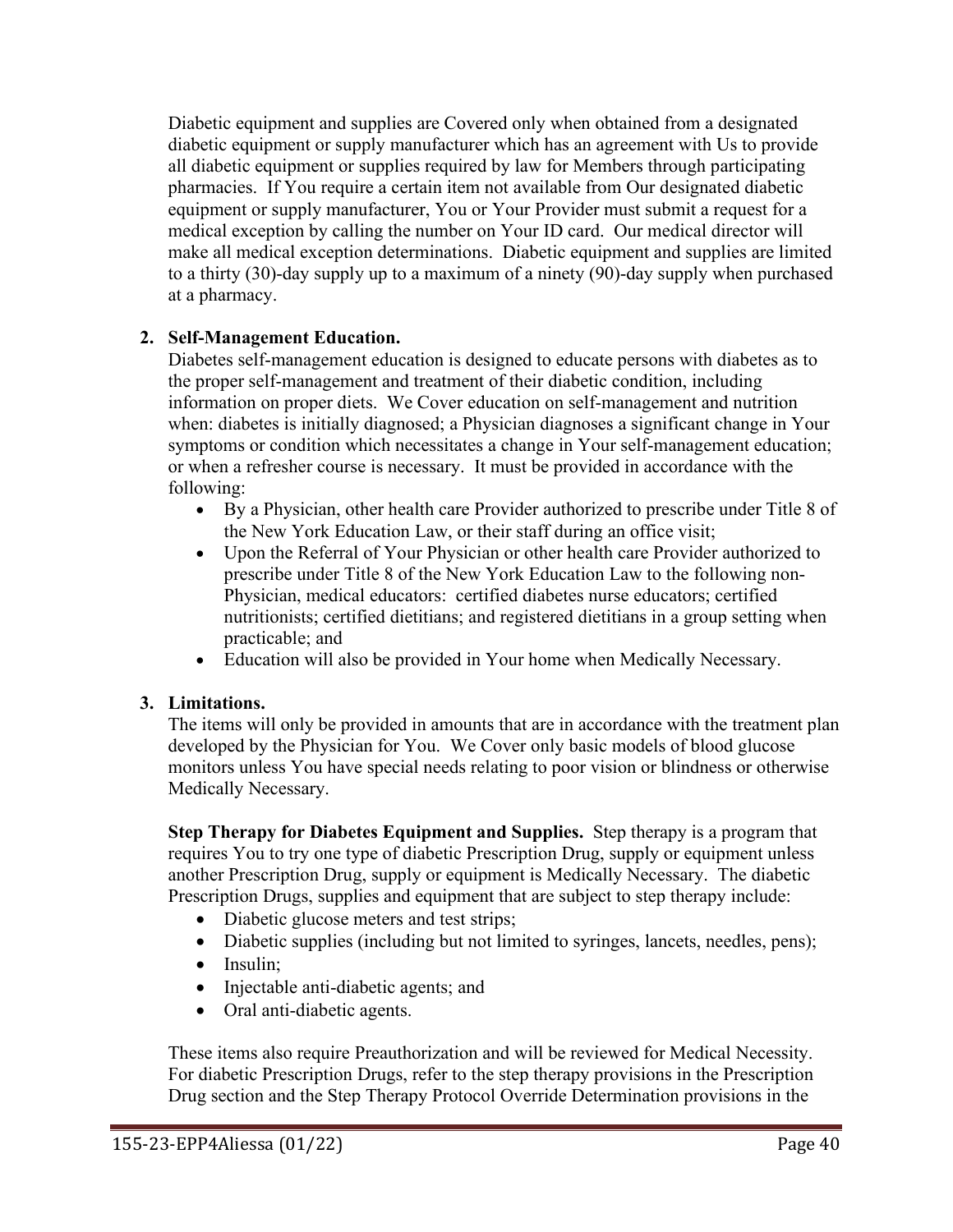Utilization Review section of this Contract.

# **C. Durable Medical Equipment and Braces.**

We Cover the rental or purchase of durable medical equipment and braces.

### **1. Durable Medical Equipment.**

Durable Medical Equipment is equipment which is:

- Designed and intended for repeated use;
- Primarily and customarily used to serve a medical purpose;
- Generally not useful to a person in the absence of disease or injury; and
- Appropriate for use in the home.

Coverage is for standard equipment only. We Cover the cost of repair or replacement when made necessary by normal wear and tear. We do not Cover the cost of repair or replacement that is the result of misuse or abuse by You. We will determine whether to rent or purchase such equipment. We do not Cover over-the-counter durable medical equipment.

We do not Cover equipment designed for Your comfort or convenience (e.g., pools, hot tubs, air conditioners, saunas, humidifiers, dehumidifiers, exercise equipment), as it does not meet the definition of durable medical equipment.

### **2. Braces.**

We Cover braces, including orthotic braces, that are worn externally and that temporarily or permanently assist all or part of an external body part function that has been lost or damaged because of an injury, disease or defect. Coverage is for standard equipment only. We Cover replacements when growth or a change in Your medical condition make replacement necessary. We do not Cover the cost of repair or replacement that is the result of misuse or abuse by You.

# **D. Hearing Aids.**

#### **1. External Hearing Aids.**

We Cover hearing aids required for the correction of a hearing impairment (a reduction in the ability to perceive sound which may range from slight to complete deafness). Hearing aids are electronic amplifying devices designed to bring sound more effectively into the ear. A hearing aid consists of a microphone, amplifier and receiver.

Covered Services are available for a hearing aid that is purchased as a result of a written recommendation by a Physician and include the hearing aid and the charges for associated fitting and testing. We Cover a single purchase (including repair and/or replacement) of hearing aids for one (1) or both ears once every three (3) years.

#### **2. Cochlear Implants.**

We cover bone anchored hearing aids *(i.e., cochlear implants)* when they are Medically Necessary to correct a hearing impairment. Examples of when bone anchored hearing aids are Medically Necessary include the following: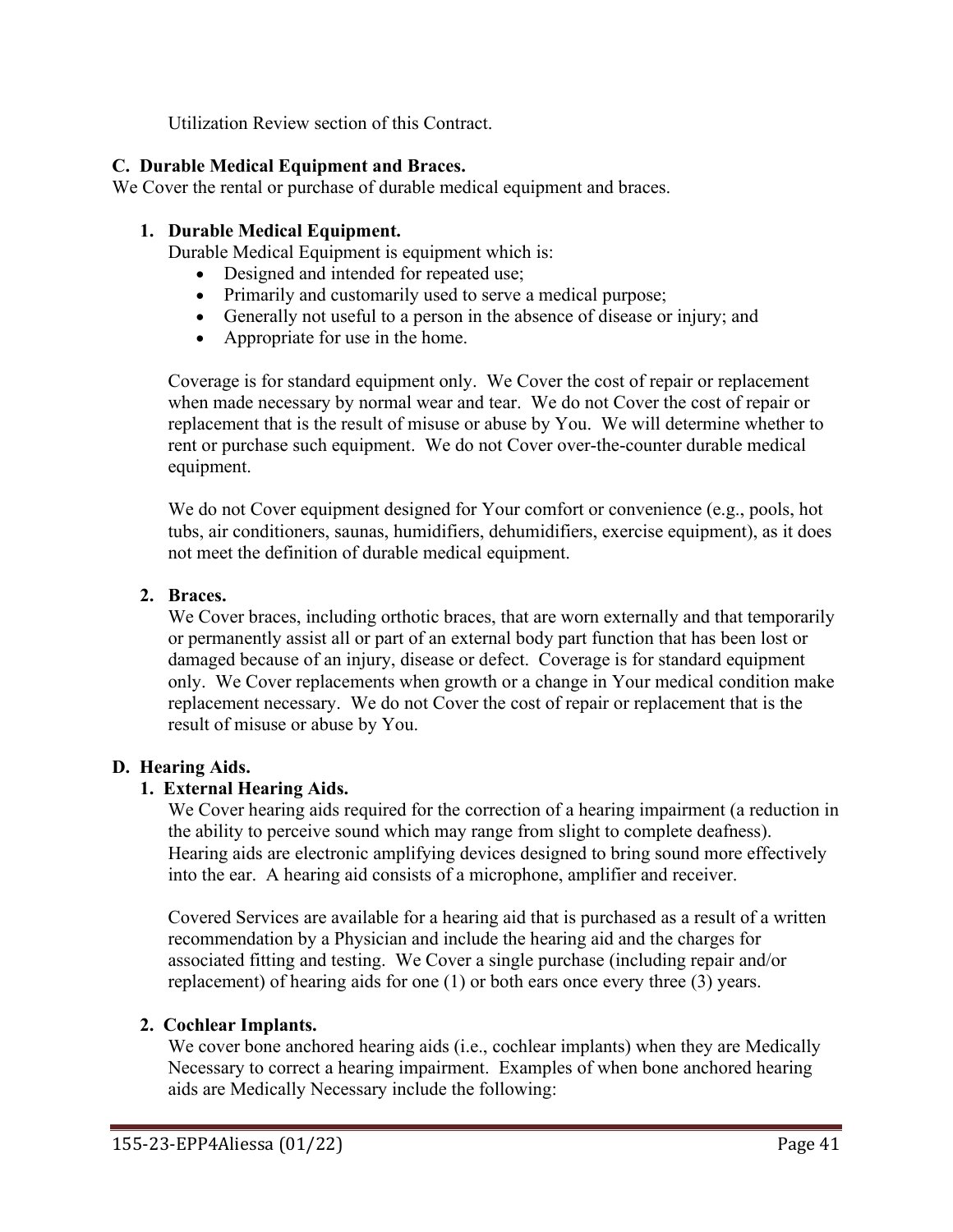- Craniofacial anomalies whose abnormal or absent ear canals preclude the use of a wearable hearing aid; or
- Hearing loss of sufficient severity that it would not be adequately remedied by a wearable hearing aid.

Coverage is provided for one (1) hearing aid per ear during the entire period of time that You are enrolled under this Contract. We Cover repair and/or replacement of a bone anchored hearing aid only for malfunctions.

# **E. Hospice.**

Hospice Care is available if Your primary attending Physician has certified that You have six (6) months or less to live. We Cover inpatient Hospice Care in a Hospital or hospice and home care and outpatient services provided by the hospice, including drugs and medical supplies. Coverage is provided for two hundred-ten (210) days of Hospice Care. We also Cover five (5) visits for supportive care and guidance for the purpose of helping You and Your immediate family cope with the emotional and social issues related to Your death, either before or after Your death.

We Cover Hospice Care only when provided as part of a Hospice Care program certified pursuant to Article 40 of the New York Public Health Law. If care is provided outside New York State, the hospice must be certified under a similar certification process required by the state in which the hospice is located. We do not Cover: funeral arrangements; pastoral, financial, or legal counseling; homemaker, caretaker, or respite care.

# **F. Medical Supplies.**

We Cover medical supplies that are required for the treatment of a disease or injury which is Covered under this Contract. We also Cover maintenance supplies (e.g., ostomy supplies) for conditions Covered under this Contract. All such supplies must be in the appropriate amount for the treatment or maintenance program in progress. We do not Cover over-the-counter medical supplies. See the Diabetic Equipment, Supplies, and Self-Management Education section above for a description of diabetic supply Coverage.

#### **G. Prosthetics.**

# **1. External Prosthetic Devices.**

We Cover prosthetic devices (including wigs) that are worn externally and that temporarily or permanently replace all or part of an external body part that has been lost or damaged because of an injury or disease. We Cover wigs only when You have severe hair loss due to injury or disease or as a side effect of the treatment of a disease (e.g., chemotherapy). We do not Cover wigs made from human hair unless You are allergic to all synthetic wig materials.

We do not Cover dentures or other devices used in connection with the teeth unless required due to an accidental injury to sound natural teeth or necessary due to congenital disease or anomaly.

Eyeglasses and contact lenses are not Covered under this section of the Contract and are only Covered under the Vision Care section of this Contract.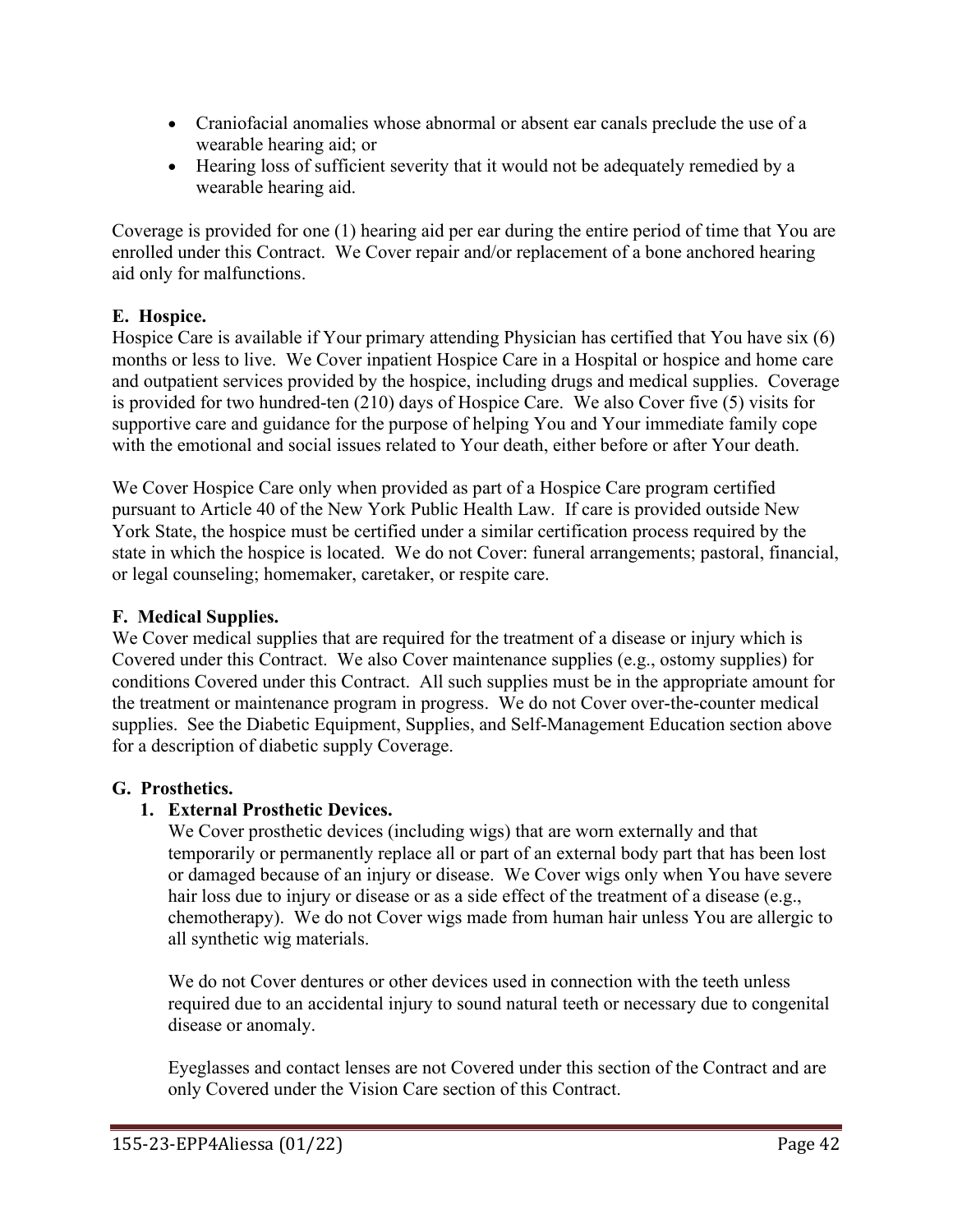We do not Cover shoe inserts.

We Cover external breast prostheses following a mastectomy, which are not subject to any lifetime limit.

Coverage is for standard equipment only.

We Cover the cost of one (1) prosthetic device, per limb, per lifetime. We also Cover the cost of repair and replacement of the prosthetic device and its parts. We do not Cover the cost of repair or replacement covered under warranty or if the repair or replacement is the result of misuse or abuse by You.

#### **2. Internal Prosthetic Devices.**

We Cover surgically implanted prosthetic devices and special appliances if they improve or restore the function of an internal body part which has been removed or damaged due to disease or injury. This includes implanted breast prostheses following a mastectomy or partial mastectomy in a manner determined by You and Your attending Physician to be appropriate.

Coverage also includes repair and replacement due to normal growth or normal wear and tear.

Coverage is for standard equipment only.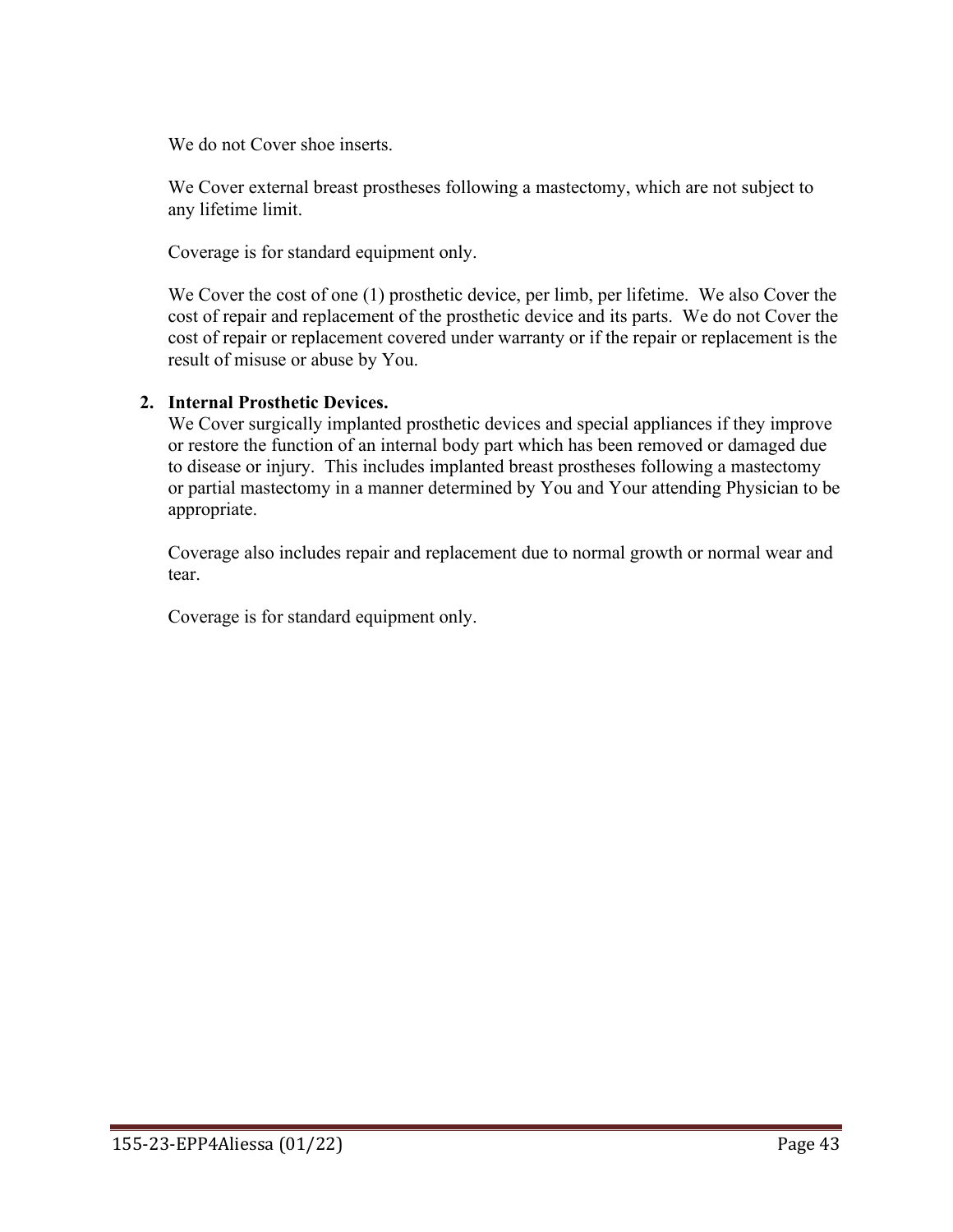# **SECTION XI**

# **Inpatient Services**

Please refer to the Schedule of Benefits section of this Contract for Cost-Sharing requirements, day or visit limits, and any Preauthorization or Referral requirements that apply to these benefits.

#### **A. Hospital Services.**

We Cover inpatient Hospital services for Acute care or treatment given or ordered by a Health Care Professional for an illness, injury or disease of a severity that must be treated on an inpatient basis including:

- Semiprivate room and board;
- General, special and critical nursing care;
- Meals and special diets;
- The use of operating, recovery and cystoscopic rooms and equipment;
- The use of intensive care, special care or cardiac care units and equipment;
- Diagnostic and therapeutic items, such as drugs and medications, sera, biologicals and vaccines, intravenous preparations and visualizing dyes and administration, but not including those which are not commercially available for purchase and readily obtainable by the Hospital;
- Dressings and plaster casts;
- Supplies and the use of equipment in connection with oxygen, anesthesia, physiotherapy, chemotherapy, electrocardiographs, electroencephalographs, x-ray examinations and radiation therapy, laboratory and pathological examinations;
- Blood and blood products except when participation in a volunteer blood replacement program is available to You;
- Radiation therapy, inhalation therapy, chemotherapy, pulmonary rehabilitation, infusion therapy and cardiac rehabilitation;
- Short-term physical, speech and occupational therapy; and
- Any additional medical services and supplies which are provided while You are a registered bed patient and which are billed by the Hospital.

The Cost-Sharing requirements in the Schedule of Benefits section of this Contract apply to a continuous Hospital confinement, which is consecutive days of in-Hospital service received as an inpatient or successive confinements when discharge from and readmission to the Hospital occur within a period of not more than ninety (90) days for the same or related causes.

# **B. Observation Services.**

We Cover observation services in a Hospital. Observation services are Hospital outpatient services provided to help a Physician decide whether to admit or discharge You. These services include use of a bed and periodic monitoring by nursing or other licensed staff.

# **C. Inpatient Medical Services.**

We Cover medical visits by a Health Care Professional on any day of inpatient care Covered under this Contract.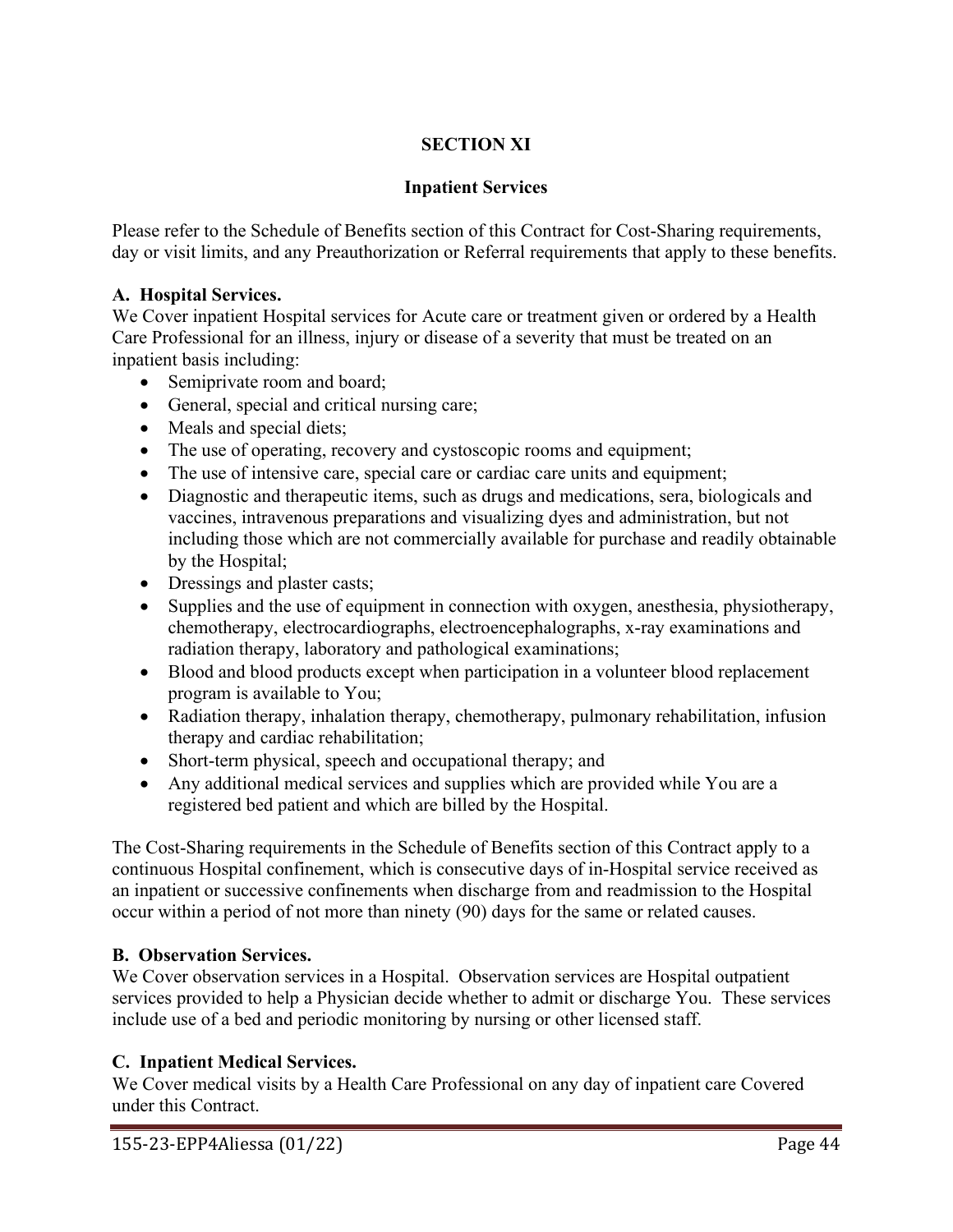### **D. Inpatient Stay for Maternity Care.**

We Cover inpatient maternity care in a Hospital for the mother, and inpatient newborn care in a Hospital for the infant, for at least forty-eight (48) hours following a normal delivery and at least ninety-six (96) hours following a caesarean section delivery, regardless of whether such care is Medically Necessary. The care provided shall include parent education, assistance, and training in breast or bottle-feeding, and the performance of any necessary maternal and newborn clinical assessments. We will also Cover any additional days of such care that We determine are Medically Necessary. In the event the mother elects to leave the Hospital and requests a home care visit before the end of the forty-eight (48)-hour or ninety-six (96)-hour minimum Coverage period, We will Cover a home care visit. The home care visit will be provided within twentyfour (24) hours after the mother's discharge, or at the time of the mother's request, whichever is later. Our Coverage of this home care visit shall be in addition to home health care visits under this Contract and shall not be subject to any Cost-Sharing amounts in the Schedule of Benefits section of this Contract that apply to home care benefits.

We also Cover the inpatient use of pasteurized donor human milk, which may include fortifiers as Medically Necessary, for which a Health Care Professional has issued an order for an infant who is medically or physically unable to receive maternal breast milk, participate in breast feeding, or whose mother is medically or physically unable to produce maternal breast milk at all or in sufficient quantities or participate in breast feeding despite optimal lactation support. Such infant must have a documented birth weight of less than one thousand five hundred grams, or a congenital or acquired condition that places the infant at a high risk for development of necrotizing enterocolitis.

# **E. Inpatient Stay for Mastectomy Care.**

We Cover inpatient services for Subscribers undergoing a lymph node dissection, lumpectomy, mastectomy or partial mastectomy for the treatment of breast cancer and any physical complications arising from the mastectomy, including lymphedema, for a period of time determined to be medically appropriate by You and Your attending Physician.

#### **F. Autologous Blood Banking Services.**

We Cover autologous blood banking services only when they are being provided in connection with a scheduled, Covered inpatient procedure for the treatment of a disease or injury. In such instances, We Cover storage fees for a reasonable storage period that is appropriate for having the blood available when it is needed.

# **G. Habilitation Services.**

We Cover inpatient Habilitation Services consisting of physical therapy, speech therapy and occupational therapy for sixty (60) days per Plan Year. The visit limit applies to all therapies combined.

#### **H. Rehabilitation Services.**

We Cover inpatient Rehabilitation Services consisting of physical therapy, speech therapy and occupational therapy for sixty (60) days per Plan Year. The visit limit applies to all therapies combined.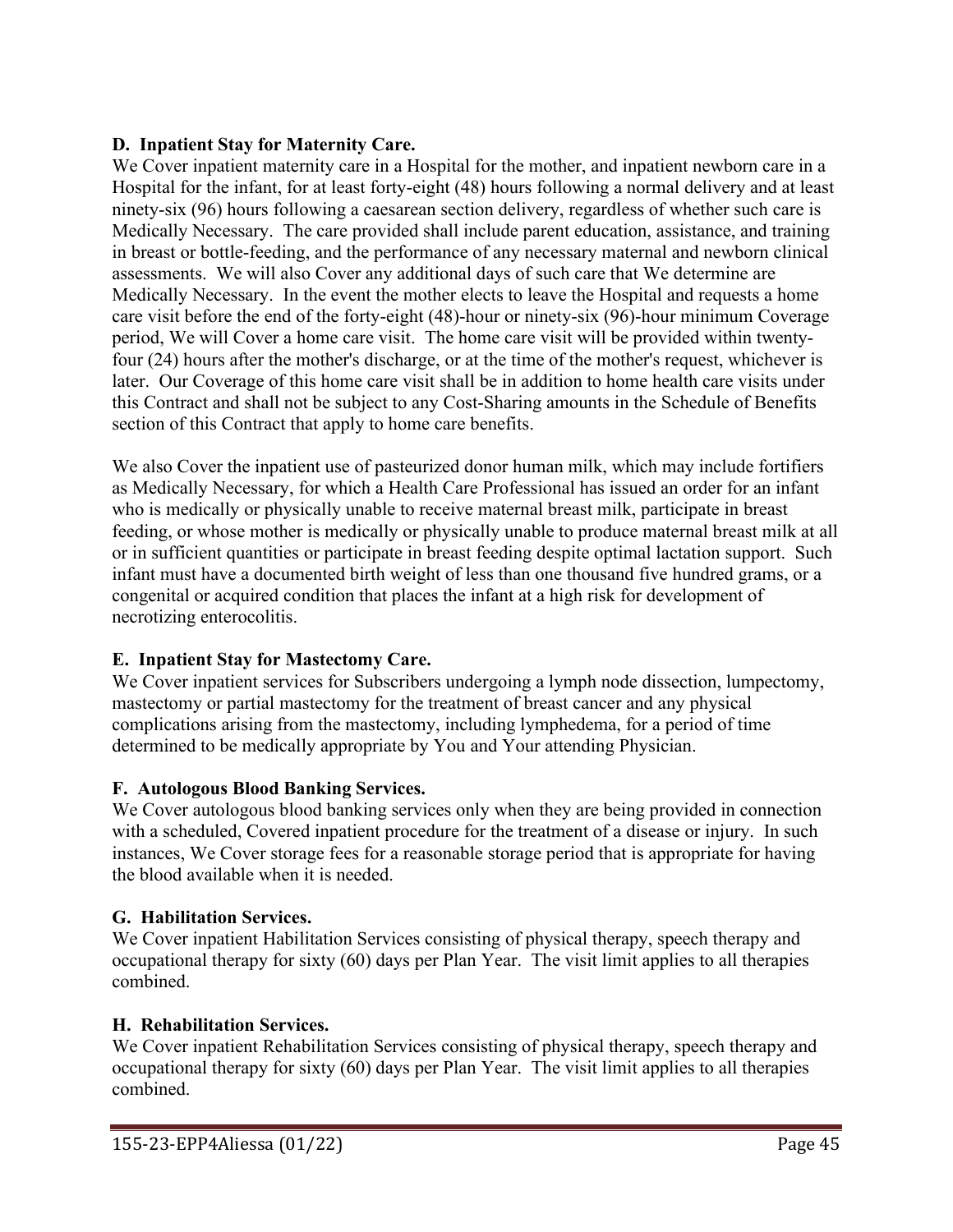We Cover speech and physical therapy only when:

- 1. Such therapy is related to the treatment or diagnosis of Your illness or injury; and
- 2. The therapy is ordered by a Physician.

Covered Rehabilitation Services must begin within six (6) months of the later to occur:

- 1. The date of the injury or illness that caused the need for the therapy;
- 2. The date You are discharged from a Hospital where surgical treatment was rendered; or
- 3. The date outpatient surgical care is rendered.

### **I. Skilled Nursing Facility.**

We Cover services provided in a Skilled Nursing Facility, including care and treatment in a semi-private room, as described in "Hospital Services" above. Custodial, convalescent or domiciliary care is not Covered (see the Exclusions and Limitations section of this Contract). An admission to a Skilled Nursing Facility must be supported by a treatment plan prepared by Your Provider and approved by Us. We Cover up to two hundred (200) days per Plan Year for noncustodial care.

### **J. End of Life Care.**

If You are diagnosed with advanced cancer and You have fewer than sixty (60) days to live, We will Cover Acute care provided in a licensed Article 28 Facility or Acute care Facility that specializes in the care of terminally ill patients. Your attending Physician and the Facility's medical director must agree that Your care will be appropriately provided at the Facility. If We disagree with Your admission to the Facility, We have the right to initiate an expedited external appeal to an External Appeal Agent. We will Cover and reimburse the Facility for Your care, subject to any applicable limitations in this Contract until the External Appeal Agent renders a decision in Our favor.

We will reimburse Non-Participating Providers for this end of life care as follows:

- 1. We will reimburse a rate that has been negotiated between Us and the Provider.
- 2. If there is no negotiated rate, We will reimburse Acute care at the Facility's current Medicare Acute care rate.
- 3. If it is an alternate level of care, We will reimburse at 75% of the appropriate Medicare Acute care rate.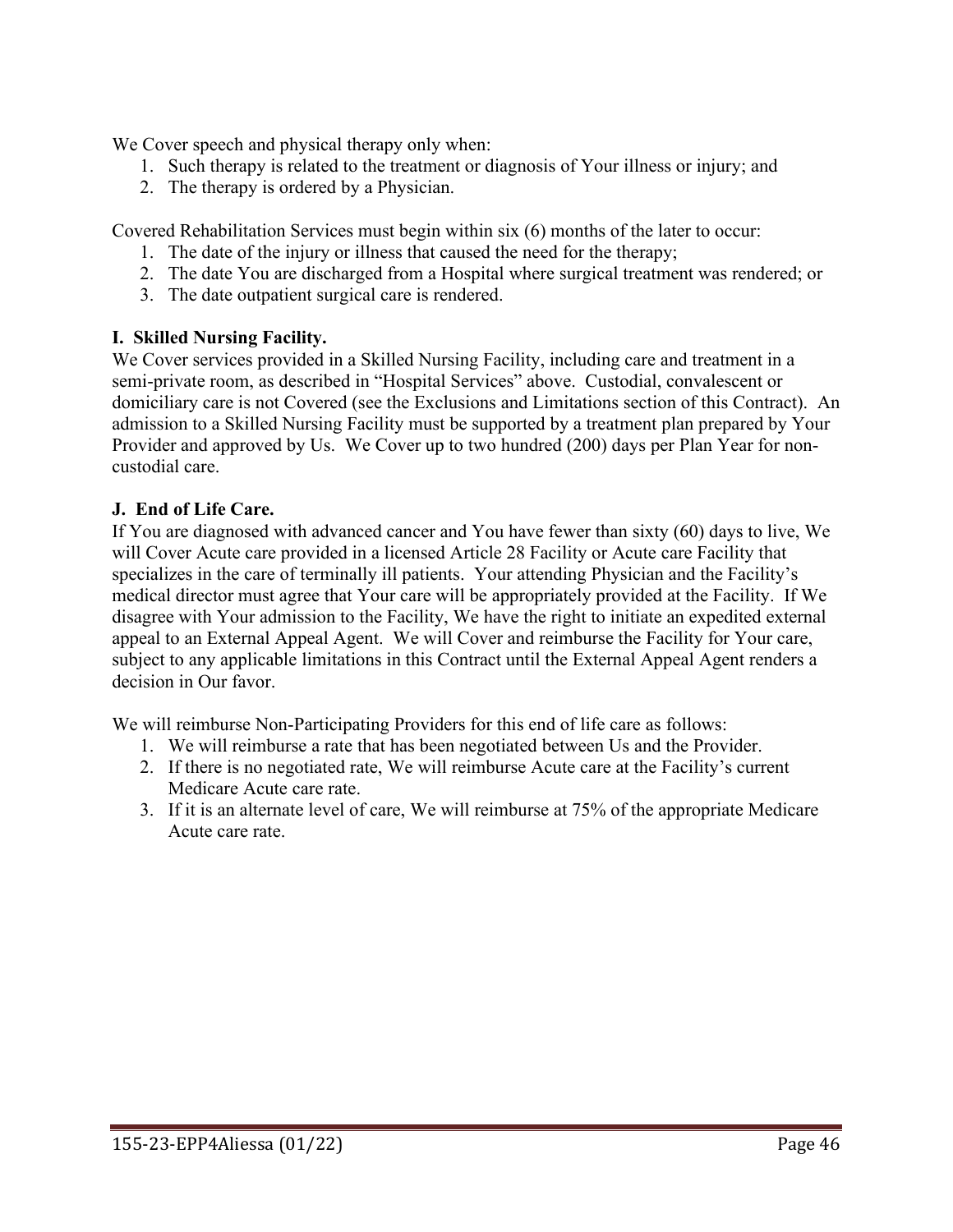#### **K. Centers of Excellence.**

Centers of Excellence are Hospitals that We have approved and designated for certain services. We Cover the following Services when performed at Centers of Excellence:

- Bone marrow transplant
- Heart transplant
- Liver transplant
- Lung transplant
- Pancreas transplant
- Kidney transplant
- Bone marrow/stem cell transplant

Our network of Facilities includes designated centers of excellence. We closely monitor the quality of Our provider network, assuring a high level of board certification. In addition, EmblemHealth looks to contract with Providers who have achieved National Committee for Quality Assurance ("NCQA") medical home designation, offer electronic medical records, and Facilities that have been designated as a Center of Excellence by the Centers for Medicare and Medicaid Services ("CMS").

We provide case management for Members undergoing transplants and for those awaiting organ transplant, Members are listed in a minimum of two regions. Through Our vendor relationships for in-network access to designated transplant centers, We provide Members access to a nationally recognized network of transplant Providers.

We also provide Members a link to the CMS designated Centers of Excellence for Obesity on Our website and encourage Members to access services through these centers for gastric bypass surgery and pre- and post-surgery support.

# **L. Limitations/Terms of Coverage.**

- 1. When You are receiving inpatient care in a Facility, We will not Cover additional charges for special duty nurses, charges for private rooms (unless a private room is Medically Necessary), or medications and supplies You take home from the Facility. If You occupy a private room, and the private room is not Medically Necessary, Our Coverage will be based on the Facility's maximum semi-private room charge. You will have to pay the difference between that charge and the private room charge.
- 2. We do not Cover radio, telephone or television expenses, or beauty or barber services.
- 3. We do not Cover any charges incurred after the day We advise You it is no longer Medically Necessary for You to receive inpatient care, unless Our denial is overturned by an External Appeal Agent.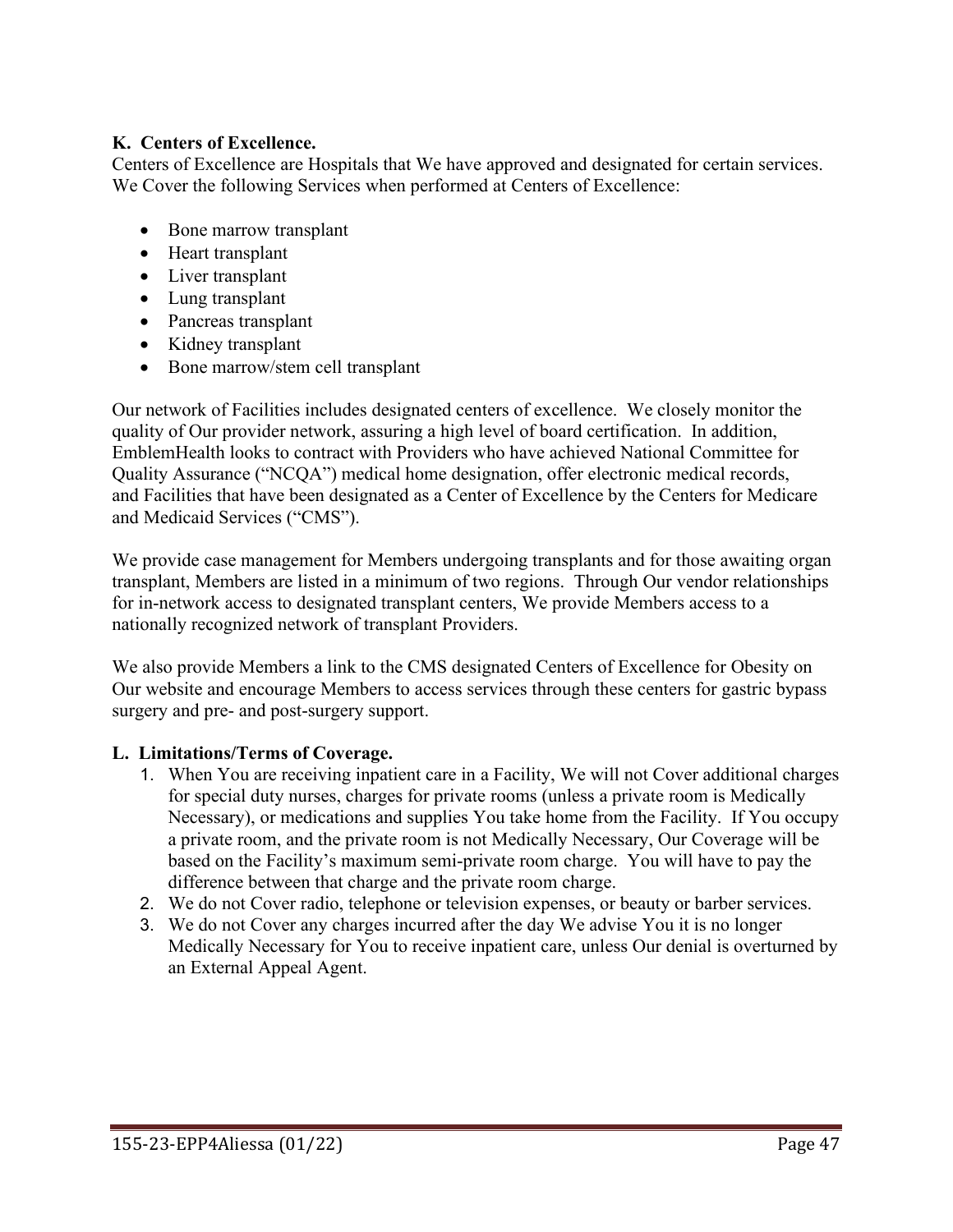# **SECTION XII**

#### **Mental Health Care and Substance Use Services**

Please refer to the Schedule of Benefits section of this Contract for Cost-Sharing requirements, day or visit limits, and any Preauthorization or Referral requirements that apply to these benefits which are no more restrictive than those that apply to medical and surgical benefits in accordance with the federal Mental Health Parity and Addiction Equity Act of 2008.

**A. Mental Health Care Services.** We Cover the following mental health care services to treat a mental health condition. For purposes of this benefit, "mental health condition" means any mental health disorder as defined in the most recent edition of the Diagnostic and Statistical Manual of Mental Disorders.

- **1. Inpatient Services.** We Cover inpatient mental health care services relating to the diagnosis and treatment of mental health conditions comparable to other similar Hospital, medical and surgical coverage provided under this Contract. Coverage for inpatient services for mental health care is limited to Facilities defined in New York Mental Hygiene Law Section 1.03(10), such as:
	- A psychiatric center or inpatient Facility under the jurisdiction of the New York State Office of Mental Health;
	- A state or local government run psychiatric inpatient Facility;
	- A part of a Hospital providing inpatient mental health care services under an operating certificate issued by the New York State Commissioner of Mental Health;
	- A comprehensive psychiatric emergency program or other Facility providing inpatient mental health care that has been issued an operating certificate by the New York State Commissioner of Mental Health;

and, in other states, to similarly licensed or certified Facilities. In the absence of a similarly licensed or certified Facility, the Facility must be accredited by the Joint Commission on Accreditation of Health Care Organizations or a national accreditation organization recognized by Us.

We also Cover inpatient mental health care services relating to the diagnosis and treatment of mental health conditions received at Facilities that provide residential treatment, including room and board charges. Coverage for residential treatment services is limited to Facilities defined in New York Mental Hygiene Law Section 1.03 and to residential treatment facilities that are part of a comprehensive care center for eating disorders identified pursuant to New York Mental Hygiene Law Article 30; and, in other states, to Facilities that are licensed or certified to provide the same level of treatment. In the absence of a licensed or certified Facility that provides the same level of treatment, the Facility must be accredited by the Joint Commission on Accreditation of Health Care Organizations or a national accreditation organization recognized by Us.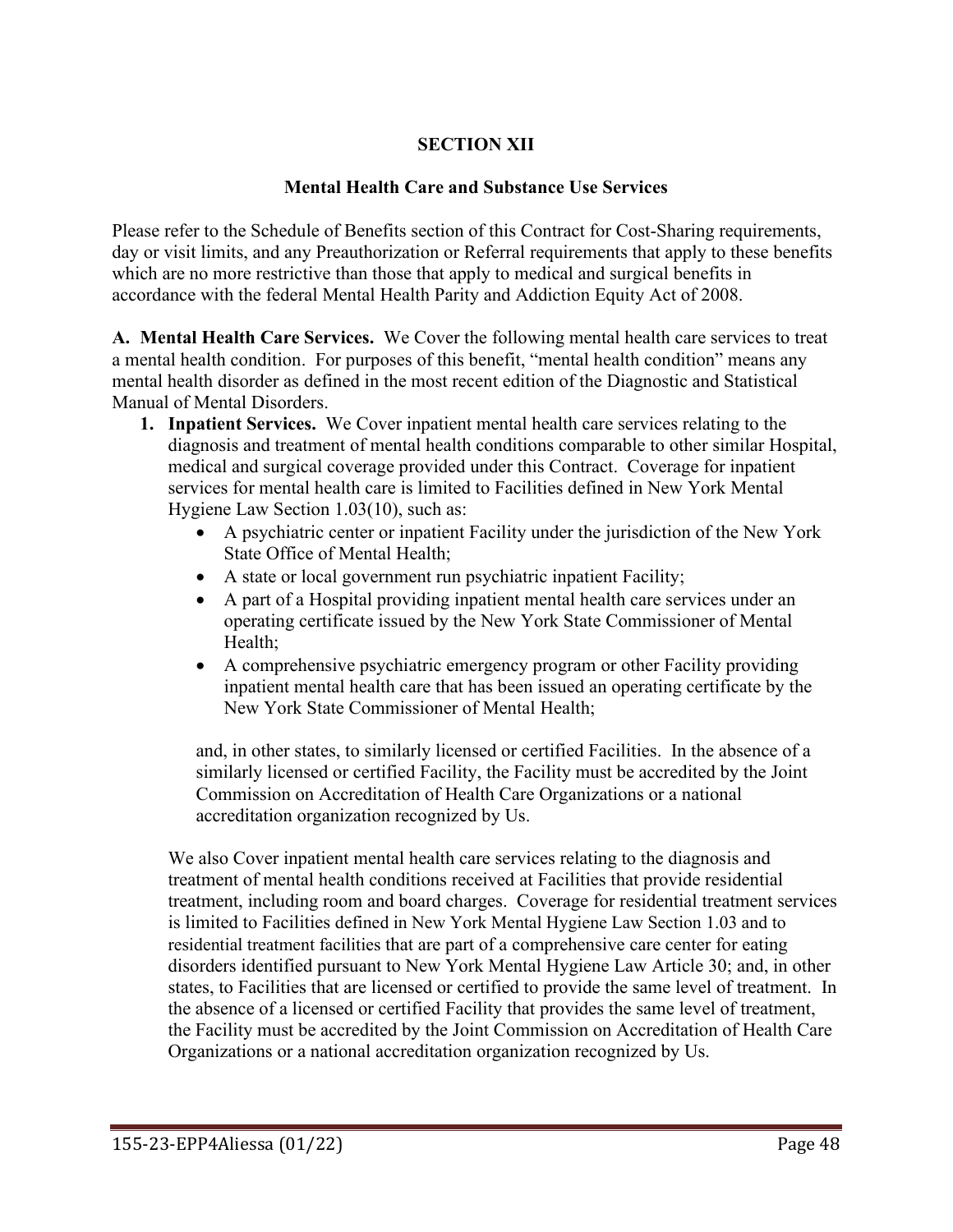**2. Outpatient Services.** We Cover outpatient mental health care services, including but not limited to partial hospitalization program services and intensive outpatient program services, relating to the diagnosis and treatment of mental health conditions. Coverage for outpatient services for mental health care includes Facilities that have been issued an operating certificate pursuant to New York Mental Hygiene Law Article 31 or are operated by the New York State Office of Mental Health, and crisis stabilization centers licensed pursuant to New York Mental Hygiene Law section 36.01 and, in other states, to similarly licensed or certified Facilities; and services provided by a licensed psychiatrist or psychologist; a licensed clinical social worker; a licensed nurse practitioner; a licensed mental health counselor; a licensed marriage and family therapist; a licensed psychoanalyst; or a professional corporation or a university faculty practice corporation thereof. In the absence of a similarly licensed or certified Facility, the Facility must be accredited by the Joint Commission on Accreditation of Health Care Organizations or a national accreditation organization recognized by Us.

**B. Substance Use Services.** We Cover the following substance use services to treat a substance use disorder. For purposes of this benefit, "substance use disorder" means any substance use disorder as defined in the most recent edition of the Diagnostic and Statistical Manual of Mental Disorders.

**1. Inpatient Services.** We Cover inpatient substance use services relating to the diagnosis and treatment of substance use disorders. This includes Coverage for detoxification and rehabilitation services for substance use disorders. Inpatient substance use services are limited to Facilities in New York State which are licensed, certified or otherwise authorized by the Office of Alcoholism and Substance Abuse Services ("OASAS"); and, in other states, to those Facilities that are licensed, certified or otherwise authorized by a similar state agency and accredited by the Joint Commission as alcoholism, substance abuse or chemical dependence treatment programs.

We also Cover inpatient substance use services relating to the diagnosis and treatment of substance use disorders received at Facilities that provide residential treatment, including room and board charges. Coverage for residential treatment services is limited to Facilities that are licensed, certified or otherwise authorized by a similar state agency and accredited by the Joint Commission or a national accreditation organization recognized by Us as alcoholism, substance abuse or chemical dependence treatment programs to provide the same level of treatment.

**2. Outpatient Services.** We Cover outpatient substance use services relating to the diagnosis and treatment of substance use disorders, including but not limited to partial hospitalization program services, intensive outpatient program services, opioid treatment programs including peer supported services, counseling, and medication-assisted treatment. Such Coverage is limited to Facilities in New York State that are licensed, certified or otherwise authorized by OASAS to provide outpatient substance use disorder services, and crisis stabilization centers licensed pursuant to New York Mental Hygiene Law section 36.01 and, in other states, to those that are licensed, certified or otherwise authorized by a similar state agency and accredited by the Joint Commission as alcoholism, substance abuse or chemical dependence treatment programs. Coverage in an OASAS-certified Facility includes services relating to the diagnosis and treatment of a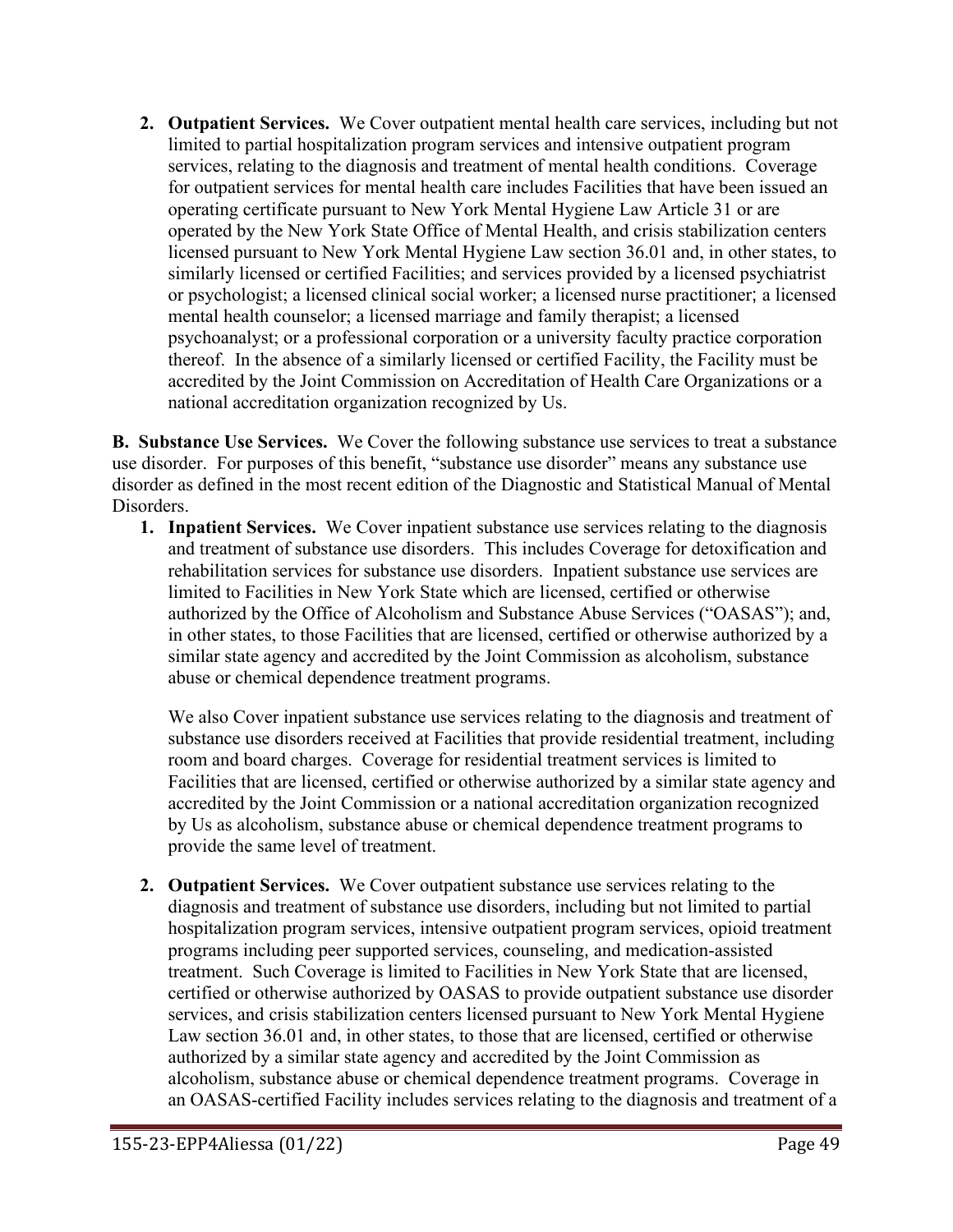substance use disorder provided by an OASAS credentialed Provider. Coverage is also available in a professional office setting for outpatient substance use disorder services relating to the diagnosis and treatment of alcoholism, substance use and dependency or by Physicians who have been granted a waiver pursuant to the federal Drug Addiction Treatment Act of 2000 to prescribe Schedule III, IV and V narcotic medications for the treatment of opioid addiction during the Acute detoxification stage of treatment or during stages of rehabilitation.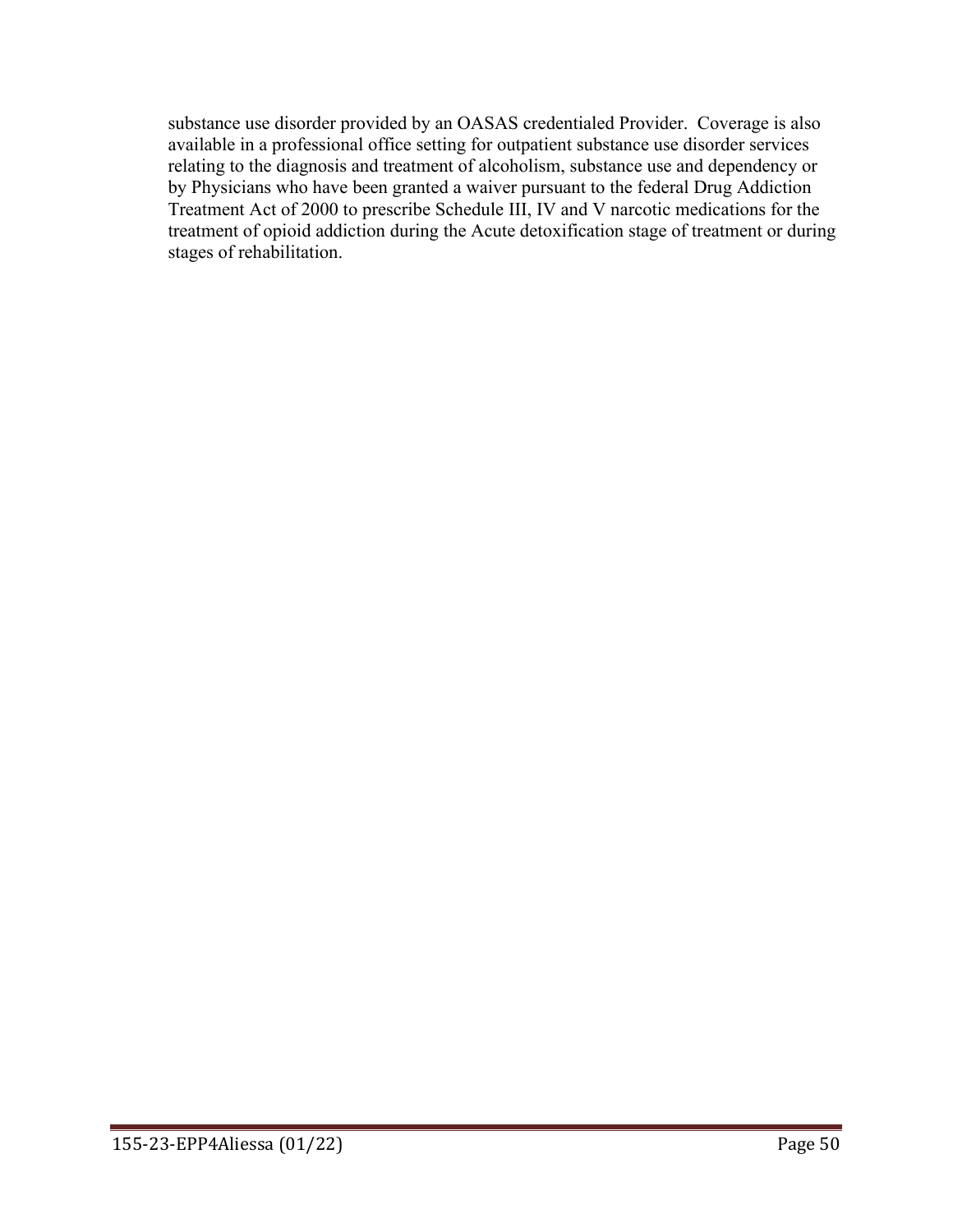# **SECTION XIII**

### **Prescription Drug Coverage**

Please refer to the Schedule of Benefits section of this Contract for Cost-Sharing requirements, day or visit limits, and any Preauthorization or Referral requirements that apply to these benefits.

#### **A. Covered Prescription Drugs.**

We Cover Medically Necessary Prescription Drugs that, except as specifically provided otherwise, can be dispensed only pursuant to a prescription and are:

- Required by law to bear the legend "Caution Federal Law prohibits dispensing without a prescription";
- FDA approved;
- Ordered by a Provider authorized to prescribe and within the Provider's scope of practice;
- Prescribed within the approved FDA administration and dosing guidelines;
- On Our Formulary; and
- Dispensed by a licensed pharmacy.

Covered Prescription Drugs include, but are not limited to:

- Self-injectable/administered Prescription Drugs.
- Inhalers (with spacers).
- Topical dental preparations.
- Pre-natal vitamins, vitamins with fluoride, and single entity vitamins.
- Osteoporosis drugs approved by the FDA, or generic equivalents as approved substitutes, for the treatment of osteoporosis and consistent with the criteria of the federal Medicare program or the National Institutes of Health.
- Nutritional formulas for the treatment of phenylketonuria, branched-chain ketonuria, galactosemia and homocystinuria.
- Prescription or non-prescription enteral formulas for home use, whether administered orally or via tube feeding, for which a Physician or other licensed Provider has issued a written order. The written order must state that the enteral formula is Medically Necessary and has been proven effective as a disease-specific treatment regimen. Specific diseases and disorders include but are not limited to: inherited diseases of amino acid or organic acid metabolism; Crohn's disease; gastroesophageal reflux; gastroesophageal motility such as chronic intestinal pseudo-obstruction; and multiple severe food allergies. Multiple food allergies include, but are not limited to: immunoglobulin E and nonimmunoglobulin E-mediated allergies to multiple food proteins; severe food protein induced enterocolitis syndrome; eosinophilic disorders and impaired absorption of nutrients caused by disorders affecting the absorptive surface, function, length, and motility of the gastrointestinal tract.
- Modified solid food products that are low in protein, contain modified protein, or are amino acid based to treat certain inherited diseases of amino acid and organic acid metabolism and severe protein allergic conditions.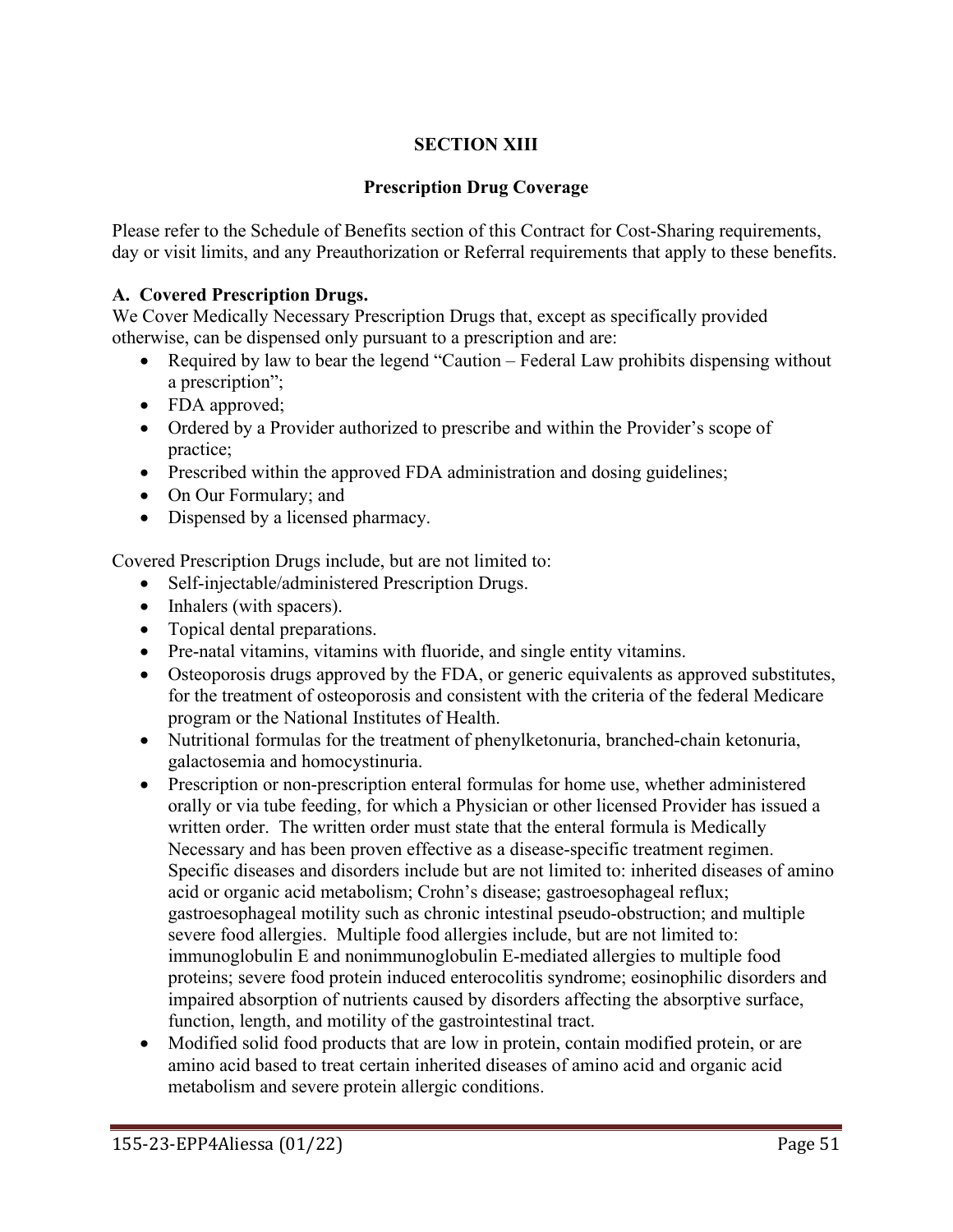- Off-label cancer drugs, so long as the Prescription Drug is recognized for the treatment of the specific type of cancer for which it has been prescribed in one (1) of the following reference compendia: the American Hospital Formulary Service-Drug Information; National Comprehensive Cancer Networks Drugs and Biologics Compendium; Thomson Micromedex DrugDex; Elsevier Gold Standard's Clinical Pharmacology; or other authoritative compendia as identified by the Federal Secretary of Health and Human Services or the Centers for Medicare and Medicaid Services; or recommended by review article or editorial comment in a major peer reviewed professional journal.
- Orally administered anticancer medication used to kill or slow the growth of cancerous cells.
- Smoking cessation drugs, including over-the-counter drugs for which there is a written order and Prescription Drugs prescribed by a Provider.
- Preventive Prescription Drugs, including over-the-counter drugs for which there is a written order, provided in accordance with the comprehensive guidelines supported by the Health Resources and Services Administration ("HRSA") or that have an "A" or "B" rating from the United States Preventive Services Task Force ("USPSTF").
- Prescription Drugs for the treatment of mental health and substance use disorders, including drugs for detoxification, maintenance and overdose reversal.
- Contraceptive drugs, devices and other products, including over-the-counter contraceptive drugs, devices and other products, approved by the FDA and as prescribed or otherwise authorized under State or Federal law. "Over-the-counter contraceptive products" means those products provided for in comprehensive guidelines supported by HRSA. Coverage also includes emergency contraception when provided pursuant to a prescription or order or when lawfully provided over-the-counter. You may request coverage for an alternative version of a contraceptive drug, device and other product if the Covered contraceptive drug, device and other product is not available or is deemed medically inadvisable, as determined by Your attending Health Care Provider.

You may request a copy of Our Formulary. Our Formulary is also available on Our website at [www.emblemhealth.com.](http://www.emblemhealth.com/) You may inquire if a specific drug is Covered under this Contract by contacting Us at 1-855-283-2150.

# **B. Refills.**

We Cover Refills of Prescription Drugs only when dispensed at a retail or mail order or designated pharmacy as ordered by an authorized Provider. Benefits for Refills will not be provided beyond one (1) year from the original prescription date. For prescription eye drop medication, We allow for the limited refilling of the prescription prior to the last day of the approved dosage period without regard to any coverage restrictions on early Refill of renewals. To the extent practicable, the quantity of eye drops in the early Refill will be limited to the amount remaining on the dosage that was initially dispensed. Your Cost-Sharing for the limited Refill is the amount that applies to each prescription or Refill as set forth in the Schedule of Benefits section of this Contract.

#### **C. Benefit and Payment Information.**

**1. Cost-Sharing Expenses.** You are responsible for paying the costs outlined in the Schedule of Benefits section of this Contract when Covered Prescription Drugs are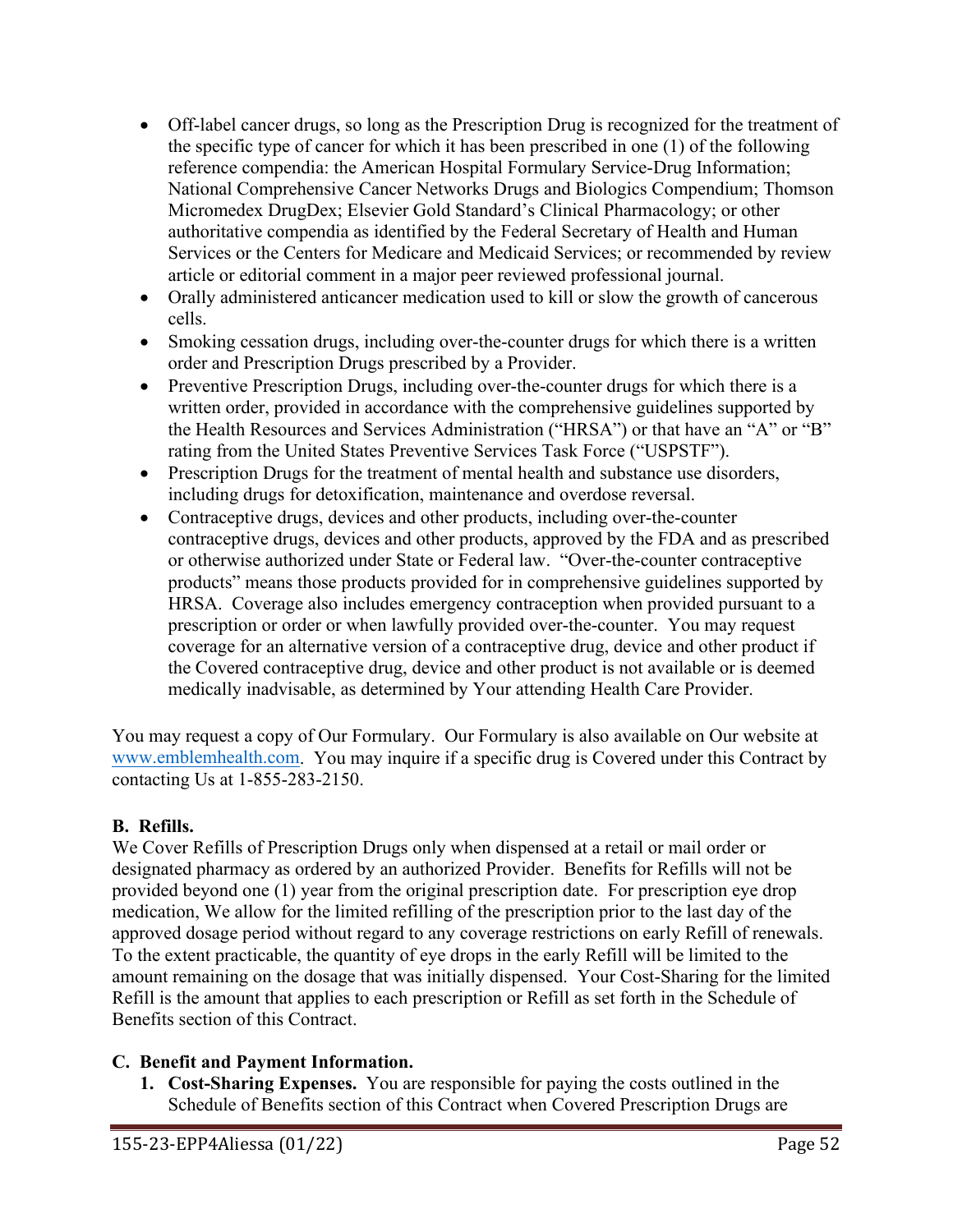obtained from a retail or mail order or Designated pharmacy.

You have a three (3) tier plan design, which means that Your out-of-pocket expenses will generally be lowest for Prescription Drugs on tier one (1) and highest for Prescription Drugs on tier three (3). Your out-of-pocket expense for Prescription Drugs on tier two (2) will generally be more than for tier one (1) but less than tier three (3).

You are responsible for paying the full cost (the amount the pharmacy charges You) for any non-Covered Prescription Drug, and Our contracted rates (Our Prescription Drug Cost) will not be available to You.

- **2. Participating Pharmacies.** For Prescription Drugs purchased at a retail or mail order or designated Participating Pharmacy, You are responsible for paying the lower of:
	- The applicable Cost-Sharing; or
	- The Prescription Drug Cost for that Prescription Drug. (Your Cost-Sharing will never exceed the Usual and Customary Charge of the Prescription Drug.)

In the event that Our Participating Pharmacies are unable to provide the Covered Prescription Drug, and cannot order the Prescription Drug within a reasonable time, You may, with Our prior written approval, go to a Non-Participating Pharmacy that is able to provide the Prescription Drug. We will pay You the Prescription Drug Cost for such approved Prescription Drug less Your required Cost-Sharing upon receipt of a complete Prescription Drug claim form. Contact Us at 1-855-283-2150 or visit Our website at [www.emblemhealth.com](http://www.emblemhealth.com/) to request approval.

- **3. Non-Participating Pharmacies.** We will not pay for any Prescription Drugs that You purchase at a Non-Participating retail or mail order Pharmacy other than as described above.
- **4. Designated Pharmacies.** If You require certain Prescription Drugs including, but not limited to specialty Prescription Drugs, We may direct You to a Designated Pharmacy with whom We have an arrangement to provide those Prescription Drugs.

Generally, specialty Prescription Drugs are Prescription Drugs that are approved to treat limited patient populations or conditions; are normally injected, infused or require close monitoring by a Provider; or have limited availability, special dispensing and delivery requirements and/or require additional patient supports.

If You are directed to a Designated Pharmacy and You choose not to obtain Your Prescription Drug from a Designated Pharmacy, You will not have coverage for that Prescription Drug.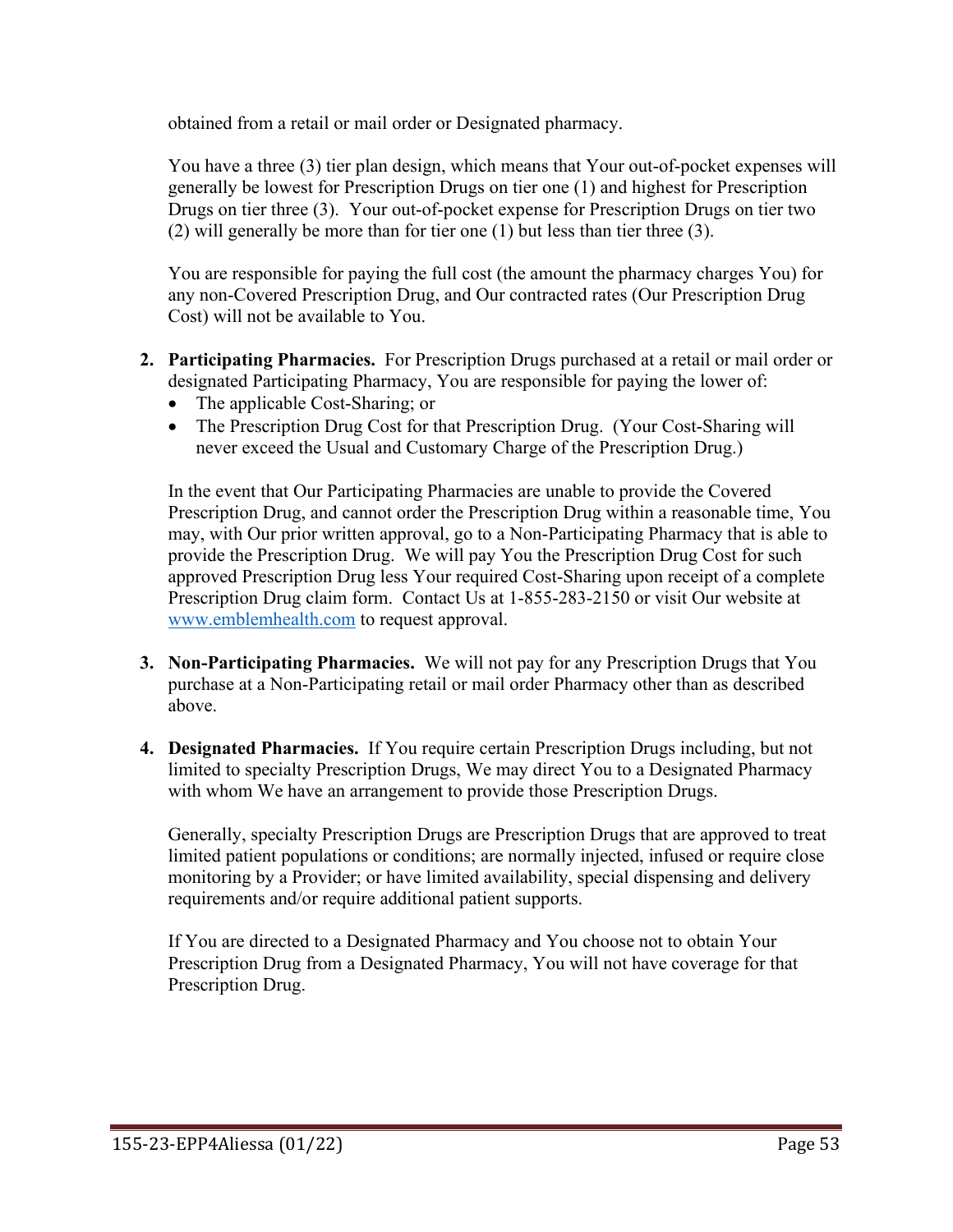Following are the therapeutic classes of Prescription Drugs or conditions that are included in this program:

- Anti-Emetics;
- Biologics;
- Biosimilars;
- Bisphosphonates;
- Cardiovascular;
- Contraceptives;
- CSF;
- Cystic fibrosis;
- ESA;
- Fertility;
- Gaucher's disease;
- Growth Hormone
- Hemophilia;
- Hepatitis Medications;
- Hereditary angioedema;
- HIV/AIDS;
- immunomodulators
- Intravitreal injections;
- Iron overload:
- Iron toxicity;
- IVIG;
- Multiple Sclerosis;
- Neuromuscular Blockers
- Oncology Medication;
- Orphan Drugs;
- Osteoarthritis:
- Pulmonary arterial hypertension;
- RSV prevention;
- Transplant;
- Vaccines
- **5. Designated Retail Pharmacy for Maintenance Drugs.** You may also fill Your Prescription Order for Maintenance Drugs for up to a 90-day supply at a Designated retail Pharmacy with the exception of contraceptive drugs, devices, or products which are available for a 12-month supply. You are responsible for paying the lower of:
	- The applicable Cost-Sharing; or
	- The Prescription Drug Cost for that Prescription Drug.

(Your Cost-Sharing will never exceed the Usual and Customary Charge of the Prescription Drug.)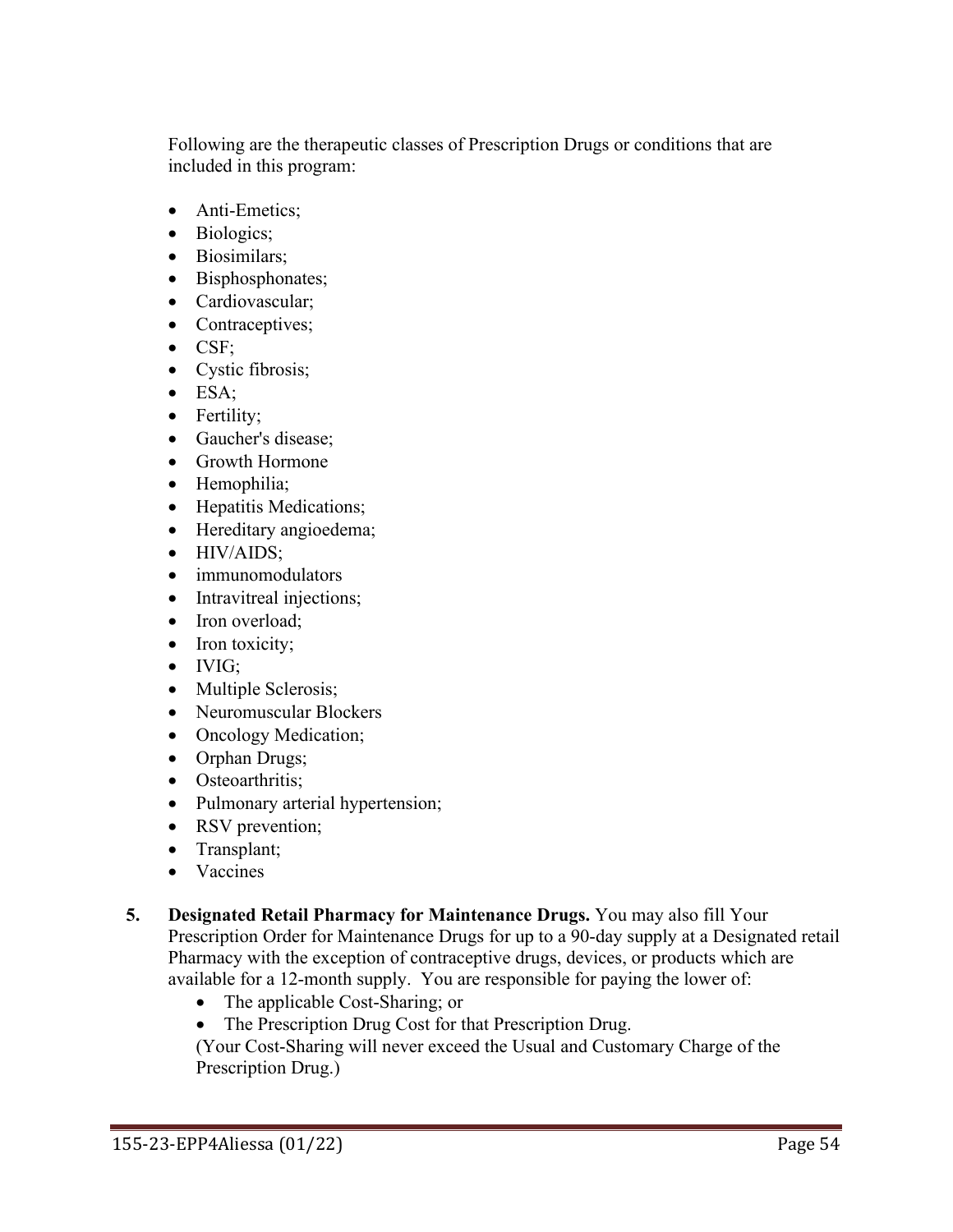To maximize Your benefit, ask Your Provider to write Your Prescription Order or Refill for a 90-day supply, with Refills when appropriate (not a 30-day supply with three (3) Refills).

Following are the therapeutic classes of Prescription Drugs or conditions that are included in this program:

- Asthma;
- Behavioral Health;
- Blood pressure;
- Contraceptives;
- Diabetes;
- High cholesterol;
- Other maintenance drugs

You or Your Provider may obtain a copy of the list of Prescription Drugs available through a Designated retail Pharmacy by visiting Our website at [www.emblemhealth.com](http://www.emblemhealth.com/) or by calling 1-855-283-2150. The Maintenance Drug list is updated periodically. Visit Our website at [www.emblemhealth.com](http://www.emblemhealth.com/) or call 1-855-283-2150 to find out if a particular Prescription Drug is on the maintenance list.

**6. Mail Order.** Certain Prescription Drugs may be ordered through Our mail order pharmacy. You are responsible for paying the lower of:

- The applicable Cost-Sharing; or
- The Prescription Drug Cost for that Prescription Drug.

(Your Cost-Sharing will never exceed the Usual and Customary Charge of the Prescription Drug.)

To maximize Your benefit, ask Your Provider to write Your Prescription Order or Refill for a ninety (90)-day supply, with Refills when appropriate (not a thirty (30)-day supply with three Refills). You will be charged the mail order Cost-Sharing for any Prescription Orders or Refills sent to the mail order pharmacy regardless of the number of days supply written on the Prescription Order or Refill.

Prescription Drugs purchased through mail order will be delivered directly to Your home or office.

We will provide benefits that apply to drugs dispensed by a mail order pharmacy to drugs that are purchased from a retail pharmacy when that retail pharmacy has a participation agreement with Us in which it agrees to be bound by the same terms and conditions as a participating mail order pharmacy.

You or Your Provider may obtain a copy of the list of Prescription Drugs available through mail order by visiting Our website at [www.emblemhealth.com](http://www.emblemhealth.com/) or by calling 1- 855-283-2150.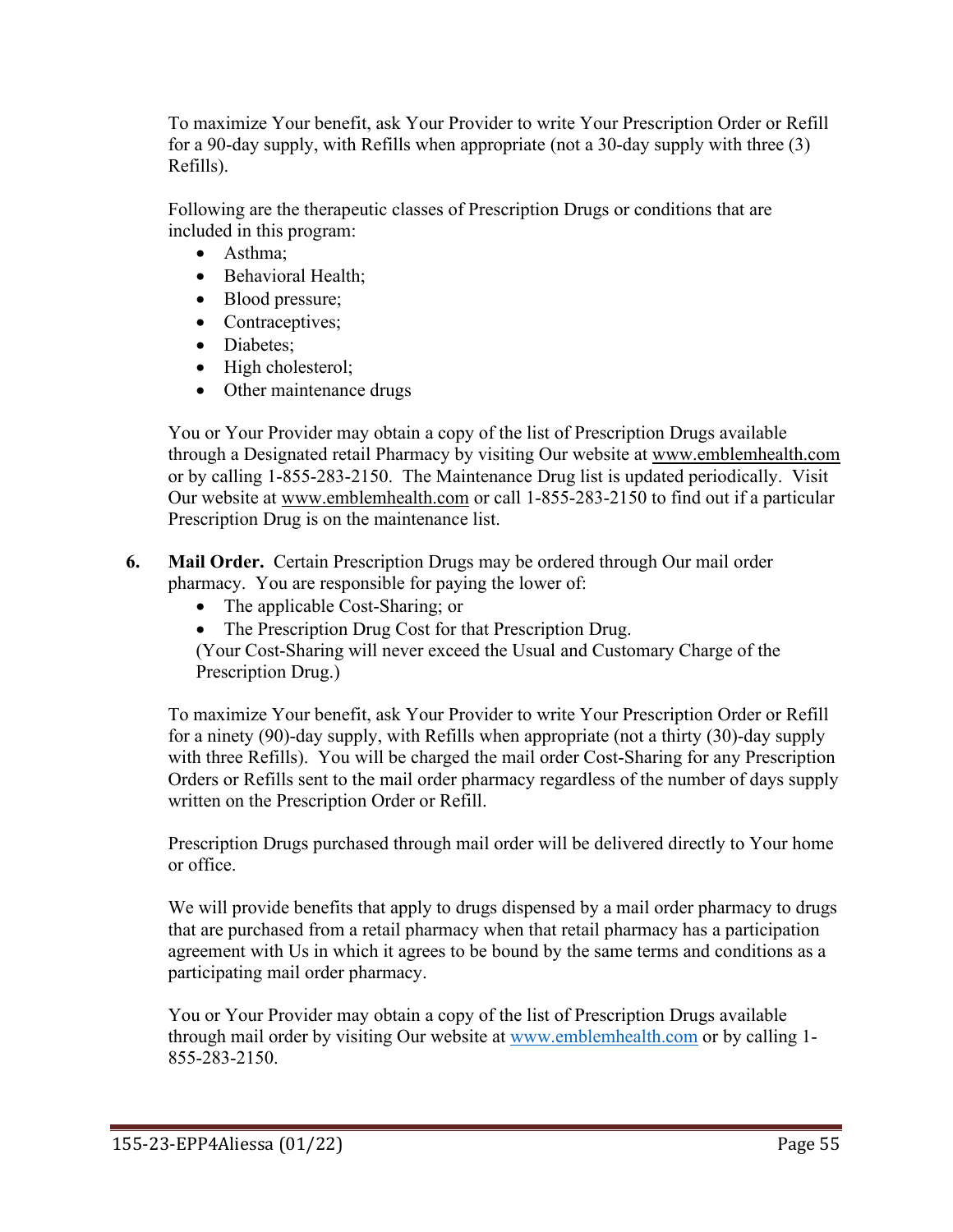- **7. Tier Status.** The tier status of a Prescription Drug may change periodically, but no more than four (4) times per Plan Year, or when a Brand-Name Drug becomes available as a Generic Drug as described below, based on Our tiering decisions. These changes may occur without prior notice to You. However, if You have a prescription for a drug that is being moved to a higher tier or is being removed from Our Formulary, We will notify You at least thirty (30) days before the change is effective. When such changes occur, Your Cost-Sharing may change. You may also request a Formulary exception for a Prescription Drug that is no longer on the Formulary as outlined below and in the External Appeal section of this Contract. You may access the most up to date tier status on Our website at [www.emblemhealth.com](http://www.emblemhealth.com/) or by calling 1-855-283-2150.
- **8. When a Brand-Name Drug Becomes Available as a Generic Drug.** When a Brand-Name Drug becomes available as a Generic Drug, the tier placement of the Brand-Name Prescription Drug may change. If this happens, You will pay the Cost-Sharing applicable to the tier to which the Prescription Drug is assigned or the Brand-Name Drug will be removed from the Formulary and You no longer have benefits for that particular Brand-Name Drug. Please note, if You are taking a Brand-Name Drug that is being excluded or placed on a higher tier due to a Generic Drug becoming available, You will receive thirty (30) days' advance written notice of the change before it is effective. You may request a Formulary exception for a Prescription Drug that is no longer on the Formulary as outlined below and in the External Appeal section of this Contract.
- **9. Formulary Exception Process.** If a Prescription Drug is not on Our Formulary, You, Your designee or Your prescribing Health Care Professional may request a Formulary exception for a clinically-appropriate Prescription Drug in writing, electronically or telephonically. If coverage is denied under Our standard or expedited Formulary exception process, You are entitled to an external appeal as outlined in the External Appeal section of this Contract. Visit Our website at [www.emblemhealth.com](http://www.emblemhealth.com/) or call 1-855-283-2150 to find out more about this process.

**Standard Review of a Formulary Exception.** We will make a decision and notify You or Your designee and the prescribing Health Care Professional by telephone no later than seventy-two (72) hours after Our receipt of Your request. We will notify You in writing within three (3) business days of receipt of Your request. If We approve the request, We will Cover the Prescription Drug while You are taking the Prescription Drug, including any refills.

**Expedited Review of a Formulary Exception.** If You are suffering from a health condition that may seriously jeopardize Your health, life or ability to regain maximum function or if You are undergoing a current course of treatment using a non-Formulary Prescription Drug, You may request an expedited review of a Formulary exception. The request should include a statement from Your prescribing Health Care Professional that harm could reasonably come to You if the requested drug is not provided within the timeframes for Our standard Formulary exception process. We will make a decision and notify You or Your designee and the prescribing Health Care Professional by telephone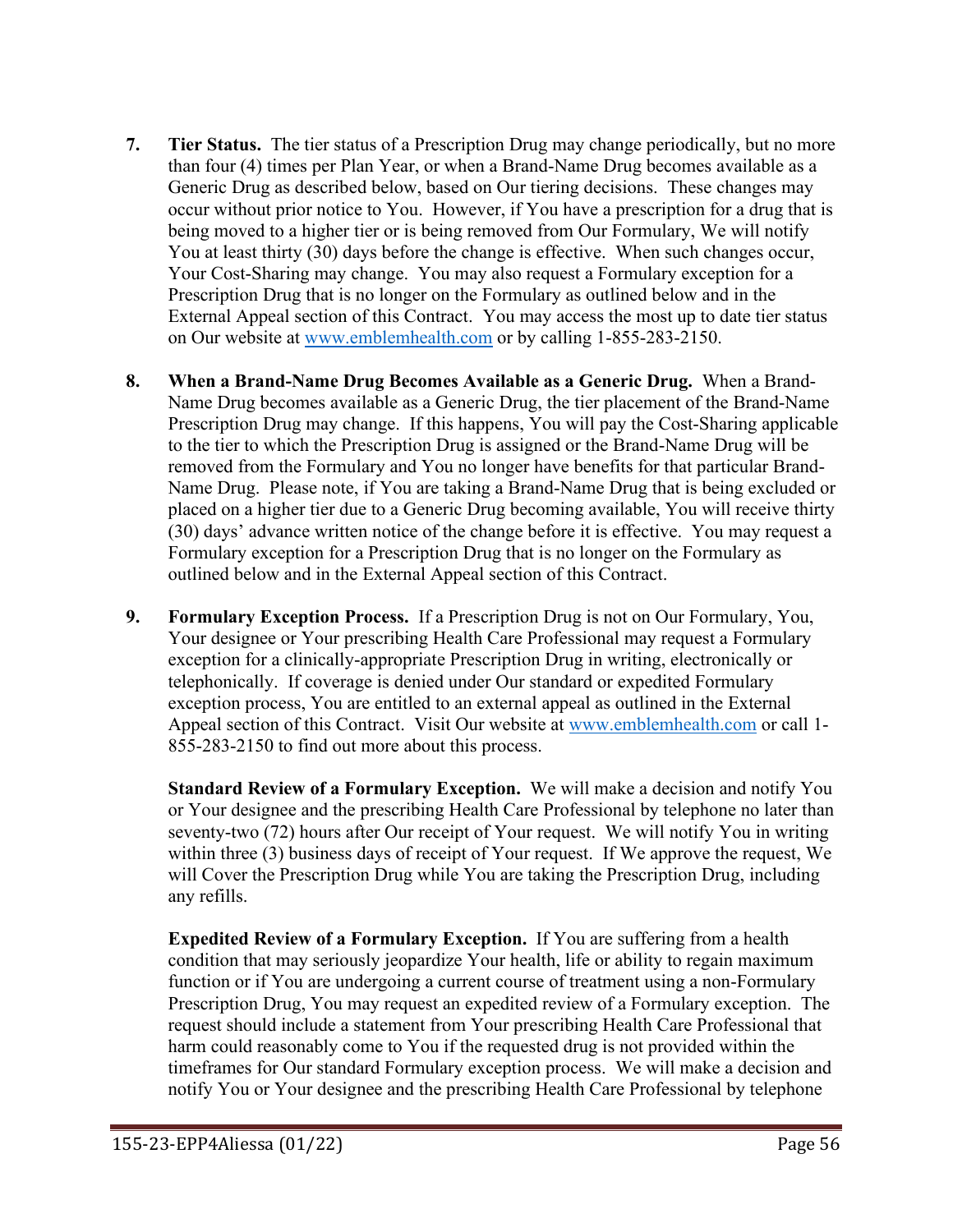no later than twenty-four (24) hours after Our receipt of Your request. We will notify You in writing within three (3) business days of receipt of Your request. If We approve the request, We will Cover the Prescription Drug while You suffer from the health condition that may seriously jeopardize Your health, life or ability to regain maximum function or for the duration of Your current course of treatment using the non-Formulary Prescription Drug.

**10. Supply Limits.** Except for contraceptive drugs or devices, We will pay for no more than a thirty (30)-day supply of a Prescription Drug purchased at a retail pharmacy or Designated Pharmacy. You are responsible for one (1) Cost-Sharing amount for up to a thirty (30)-day supply. However, for Maintenance Drugs We will pay for up to a ninety (90)-day supply of a drug purchased at a retail pharmacy. You are responsible for up to three (3) Cost-Sharing amounts for a ninety (90)-day supply at a retail pharmacy.

You may have the entire supply (of up to twelve (12) months) of a prescribed contraceptive drug, device, or product dispensed at the same time. Contraceptive drugs, devices, or products are not subject to Cost-Sharing when provided by a Participating Pharmacy.

Benefits will be provided for Prescription Drugs dispensed by a mail order pharmacy in a quantity of up to a ninety (90)-day supply. You are responsible for one (1) Cost-Sharing amount for a thirty (30)-day supply up to a maximum of two and a half (2.5) Cost-Sharing amounts for a ninety (90)-day supply.

Some Prescription Drugs may be subject to quantity limits based on criteria that We have developed, subject to Our periodic review and modification. The limit may restrict the amount dispensed per Prescription Order or Refill and/or the amount dispensed per month's supply. You can determine whether a Prescription Drug has been assigned a maximum quantity level for dispensing by accessing Our website at [www.emblemhealth.com](http://www.emblemhealth.com/) or by calling 1-855-283-2150. If We deny a request to Cover an amount that exceeds Our quantity level, You are entitled to an Appeal pursuant to the Utilization Review and External Appeal sections of this Contract.

- **11. Initial Limited Supply of Prescription Opioid Drugs.** If You receive an initial limited prescription for a seven (7) day supply or less of any schedule II, III, or IV opioid prescribed for Acute pain, and You have a Copayment, Your Copayment will be the same Copayment that would apply to a thirty (30)-day supply of the Prescription Drug. If You receive an additional supply of the Prescription Drug within the same thirty (30)-day period in which You received the seven (7) day supply, You will not be responsible for an additional Copayment for the remaining thirty (30)-day supply of that Prescription Drug.
- **12. Cost-Sharing for Orally-Administered Anti-Cancer Drugs.** Your Cost-Sharing for orally-administered anti-cancer drugs is at least as favorable to You as the Cost-Sharing amount, if any, that applies to intravenous or injected anticancer medications Covered under the Outpatient and Professional Services section of this Contract.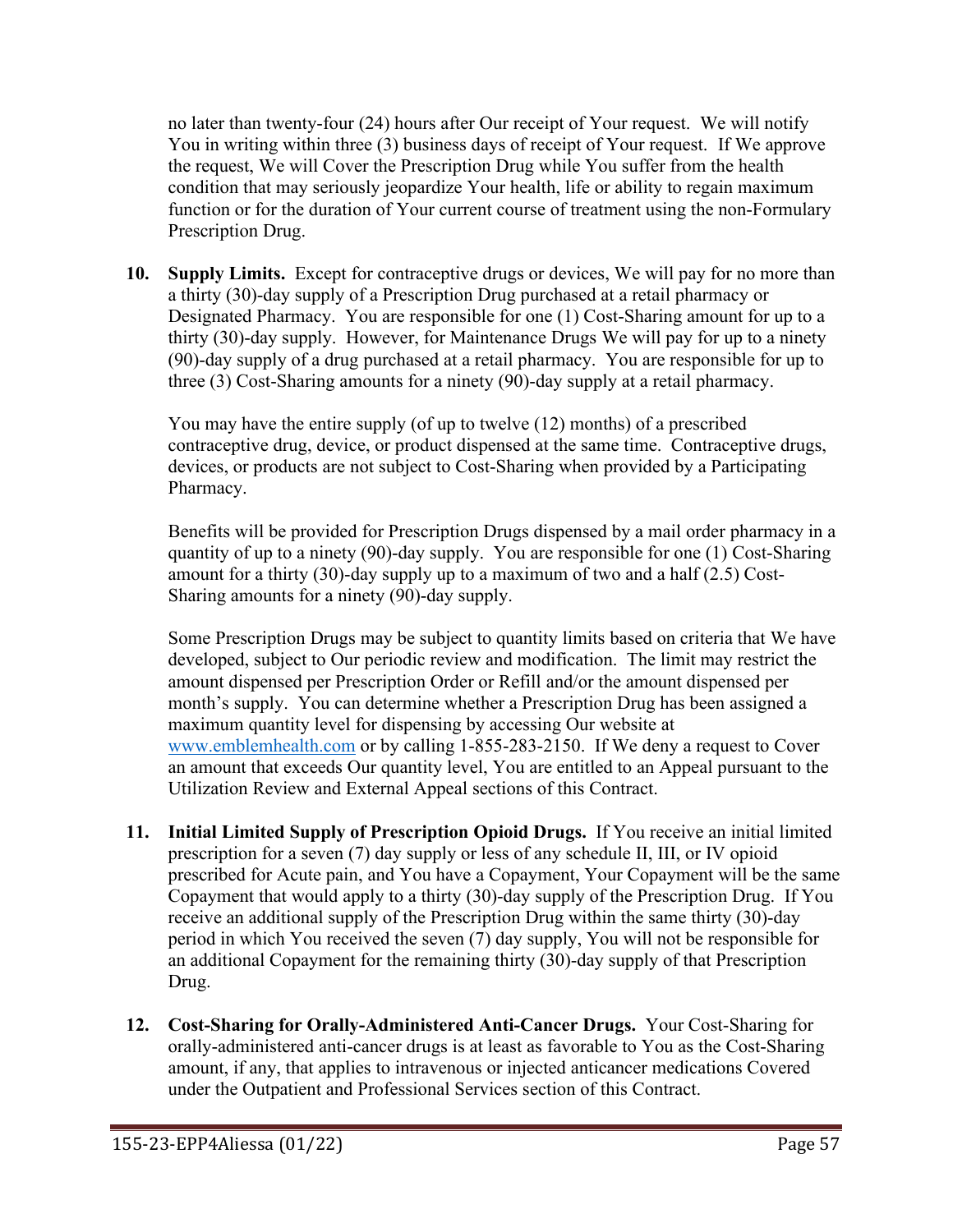**13. Split Fill Dispensing Program.** The split fill dispensing program is designed to prevent wasted Prescription Drugs if Your Prescription Drug or dose changes or if We contact You and You confirm that You have leftover Prescription Drugs from a previous fill. The Prescription Drugs that are included under this program have been identified as requiring more frequent follow up to monitor response to treatment and reactions. You will initially get a fifteen (15)-day supply of Your Prescription Order for certain drugs filled at a pharmacy instead of the full Prescription Order. You initially pay half the thirty (30)-day Cost-Sharing. The therapeutic classes of Prescription Drugs that are included in this program are: Antivirals/Anti-infectives, Multiple Sclerosis, and Oncology. This program applies for the first sixty (60) days when You start a new Prescription Drug. This program will not apply upon You or Your Provider's request. You or Your Provider can opt out by visiting Our website at [www.emblemhealth.com](http://www.emblemhealth.com/) or by calling 1-855-283-2150.

### **D. Medical Management.**

This Contract includes certain features to determine when Prescription Drugs should be Covered, which are described below. As part of these features, Your prescribing Provider may be asked to give more details before We can decide if the Prescription Drug is Medically Necessary.

1. **Preauthorization.** Preauthorization may be needed for certain Prescription Drugs to make sure proper use and guidelines for Prescription Drug coverage are followed. When appropriate, Your Provider will be responsible for obtaining Preauthorization for the Prescription Drug. Preauthorization is not required for Covered medications to treat substance use disorder, including opioid overdose reversal medications prescribed or dispensed to You.

For a list of Prescription Drugs that need Preauthorization, please visit Our website at [www.emblemhealth.com](http://www.emblemhealth.com/) or call 1-855-283-2150. The list will be reviewed and updated from time to time. We also reserve the right to require Preauthorization for any new Prescription Drug on the market or for any currently available Prescription Drug which undergoes a change in prescribing protocols and/or indications regardless of the therapeutic classification, Including if a Prescription Drug or related item on the list is not Covered under Your Contract. Your Provider may check with Us to find out which Prescription Drugs are Covered.

2. **Step Therapy.** Step therapy is a process in which You may need to use one or more types of Prescription Drug before We will Cover another as Medically Necessary. A "step therapy protocol" means Our policy, protocol or program that establishes the sequence in which We approve Prescription Drugs for Your medical condition. When establishing a step therapy protocol, We will use recognized evidence-based and peer reviewed clinical review criteria that also takes into account the needs of atypical patient populations and diagnoses. We check certain Prescription Drugs to make sure that proper prescribing guidelines are followed. These guidelines help You get high quality and costeffective Prescription Drugs. The Prescription Drugs that require Preauthorization under the step therapy program are also included on the Preauthorization drug list. If a step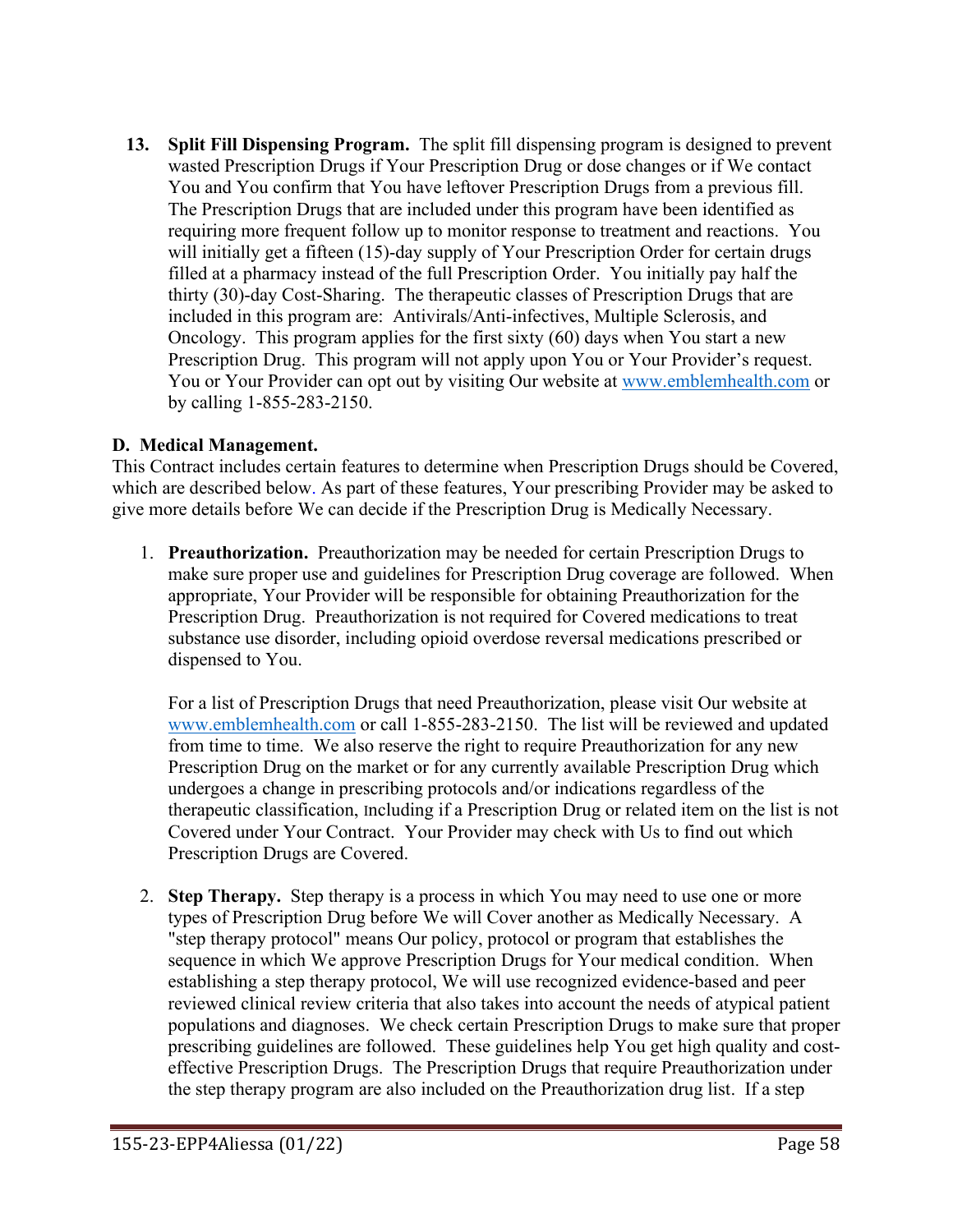therapy protocol is applicable to Your request for coverage of a Prescription Drug, You, Your designee, or Your Health Care Professional can request a step therapy override determination as outlined in the Utilization Review section of this Contract.

### **E. Limitations/Terms of Coverage.**

- 1. We reserve the right to limit quantities, day supply, early Refill access and/or duration of therapy for certain medications based on Medical Necessity including acceptable medical standards and/or FDA recommended guidelines.
- 2. If We determine that You may be using a Prescription Drug in a harmful or abusive manner, or with harmful frequency, Your selection of Participating Pharmacies and prescribing Providers may be limited. If this happens, We may require You to select a single Participating Pharmacy that will provide and coordinate all future pharmacy services. Benefits will be paid only if Your Prescription Orders or Refills are written by the selected Provider or a Provider authorized by Your selected Provider. If You do not make a selection within 31 days of the date We notify You, We will select a single Participating Pharmacy and/or prescribing Provider for You.
- 3. Compounded Prescription Drugs will be Covered only when the primary ingredient is a Covered legend Prescription Drug, they are not essentially the same as a Prescription Drug from a manufacturer and are obtained from a pharmacy that is approved for compounding. All compounded Prescription Drugs require Your Provider to obtain Preauthorization.
- 4. Various specific and/or generalized "use management" protocols will be used from time to time in order to ensure appropriate utilization of medications. Such protocols will be consistent with standard medical/drug treatment guidelines. The primary goal of the protocols is to provide Our members with a quality-focused Prescription Drug benefit. In the event a use management protocol is implemented, and You are taking the drug(s) affected by the protocol, You will be notified in advance.
- 5. Injectable drugs (other than self-administered injectable drugs) and diabetic insulin, oral hypoglycemics, and diabetic supplies and equipment are not Covered under this section but are Covered under other sections of this Contract.
- 6. We do not Cover charges for the administration or injection of any Prescription Drug. Prescription Drugs given or administered in a Physician's office are Covered under the Outpatient and Professional Services section of this Contract.
- 7. We do not Cover drugs that do not by law require a prescription, except for smoking cessation drugs, over-the-counter preventive drugs or devices provided in accordance with the comprehensive guidelines supported by HRSA or with an "A" or "B" rating from USPSTF, or as otherwise provided in this Contract. We do not Cover Prescription Drugs that have over-the-counter non-prescription equivalents, except if specifically designated as Covered in the drug Formulary, or as otherwise stated in this Contract.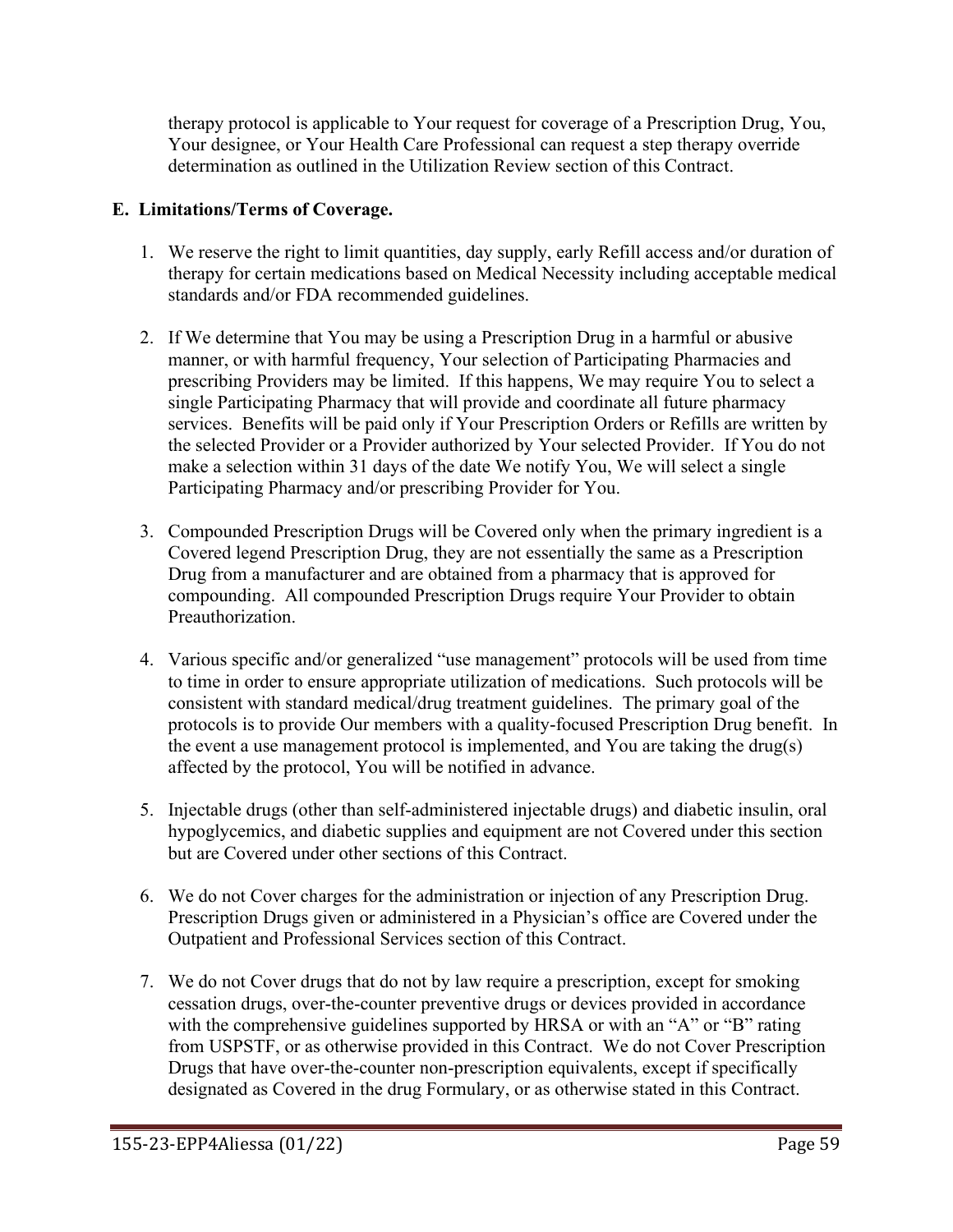Non-prescription equivalents are drugs available without a prescription that have the same name/chemical entity as their prescription counterparts. We do not Cover repackaged products such as therapeutic kits or convenience packs that contain a Covered Prescription Drug unless the Prescription Drug is only available as part of a therapeutic kit or convenience pack. Therapeutic kits or convenience packs contain one or more Prescription Drug(s) and may be packaged with over-the-counter items, such as gloves, finger cots, hygienic wipes or topical emollients.

- 8. We do not Cover Prescription Drugs to replace those that may have been lost or stolen.
- 9. We do not Cover Prescription Drugs dispensed to You while in a Hospital, nursing home, other institution, Facility, or if You are a home care patient, except in those cases where the basis of payment by or on behalf of You to the Hospital, nursing home, Home Health Agency or home care services agency, or other institution, does not include services for drugs.
- 10. We reserve the right to deny benefits as not Medically Necessary or experimental or investigational for any drug prescribed or dispensed in a manner contrary to standard medical practice. If coverage is denied, You are entitled to an Appeal as described in the Utilization Review and External Appeal sections of this Contract.
- 11. A pharmacy need not dispense a Prescription Order that, in the pharmacist's professional judgment, should not be filled.

#### **F. General Conditions.**

- **1.** You must show Your ID card to a retail pharmacy at the time You obtain Your Prescription Drug or You must provide the pharmacy with identifying information that can be verified by Us during regular business hours. You must include Your identification number on the forms provided by the mail order pharmacy from which You make a purchase.
- **2. Drug Utilization, Cost Management and Rebates.** We conduct various utilization management activities designed to ensure appropriate Prescription Drug usage, to avoid inappropriate usage, and to encourage the use of cost-effective drugs. Through these efforts, You benefit by obtaining appropriate Prescription Drugs in a cost-effective manner. The cost savings resulting from these activities are reflected in the Premiums for Your coverage. We may also, from time to time, enter into agreements that result in Us receiving rebates or other funds ("rebates") directly or indirectly from Prescription Drug manufacturers, Prescription Drug distributors or others. Any rebates are based upon utilization of Prescription Drugs across all of Our business and not solely on any one member's utilization of Prescription Drugs. Any rebates received by Us may or may not be applied, in whole or part, to reduce premiums either through an adjustment to claims costs or as an adjustment to the administrative expenses component of Our Prescription Drug premiums. Any such rebates may be retained by Us, in whole or part, in order to fund such activities as new utilization management activities, community benefit activities and increasing reserves for the protection of members. Rebates will not change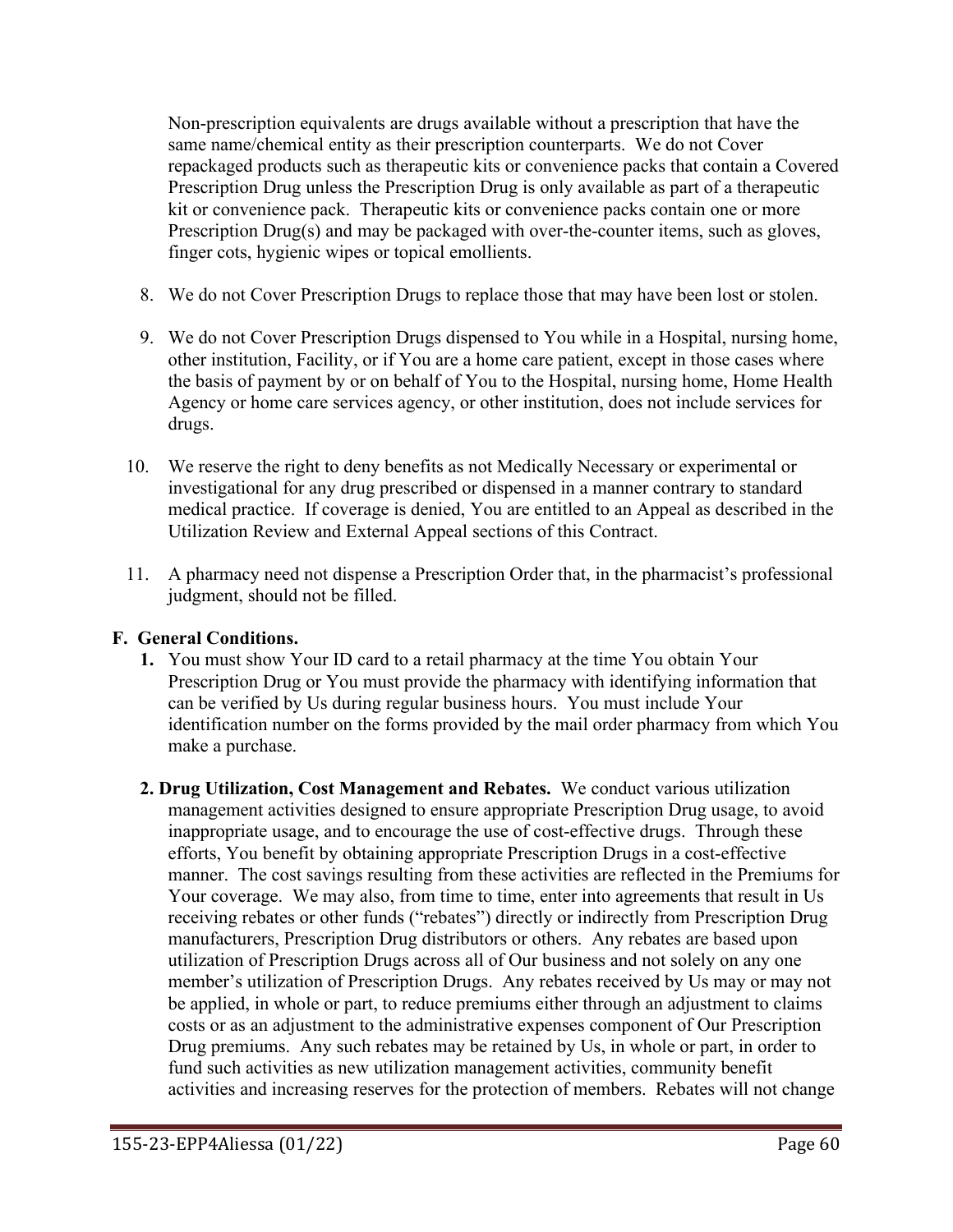or reduce the amount of any Copayment or Coinsurance applicable under Our Prescription Drug coverage.

# **G. Definitions.**

Terms used in this section are defined as follows. (Other defined terms can be found in the Definitions section of this Contract).

- **1. Brand-Name Drug:** A Prescription Drug that: 1) is manufactured and marketed under a trademark or name by a specific drug manufacturer; or 2) We identify as a Brand-Name Prescription Drug, based on available data resources. All Prescription Drugs identified as "brand name" by the manufacturer, pharmacy, or Your Physician may not be classified as a Brand-Name Drug by Us.
- **2. Designated Pharmacy:** A pharmacy that has entered into an agreement with Us or with an organization contracting on Our behalf, to provide specific Prescription Drugs, including but not limited to, specialty Prescription Drugs. The fact that a pharmacy is a Participating Pharmacy does not mean that it is a Designated Pharmacy.
- **3. Formulary:** The list that identifies those Prescription Drugs for which coverage may be available under this Contract. This list is subject to Our periodic review and modification (no more than four (4) times per Plan Year or when a Brand-Name Drug becomes available as a Generic Drug). To determine which tier a particular Prescription Drug has been assigned visit Our website at [www.emblemhealth.com](http://www.emblemhealth.com/) or by calling 1-855-283- 2150.
- **4. Generic Drug:** A Prescription Drug that: 1) is chemically equivalent to a Brand-Name Drug; or 2) We identify as a Generic Prescription Drug based on available data resources. All Prescription Drugs identified as "generic" by the manufacturer, pharmacy or Your Physician may not be classified as a Generic Drug by Us.
- **5. Maintenance Drug:** A Prescription Drug used to treat a condition that is considered chronic or long-term and which usually requires daily use of Prescription Drugs.
- **6. Non-Participating Pharmacy:** A pharmacy that has not entered into an agreement with Us to provide Prescription Drugs to Subscribers. We will not make any payment for prescriptions or Refills filled at a Non-Participating Pharmacy other than as described above.
- **7. Participating Pharmacy:** A pharmacy that has:
	- Entered into an agreement with Us or Our designee to provide Prescription Drugs to members;
	- Agreed to accept specified reimbursement rates for dispensing Prescription Drugs; and
	- Been designated by Us as a Participating Pharmacy.

A Participating Pharmacy can be either a retail or mail-order pharmacy.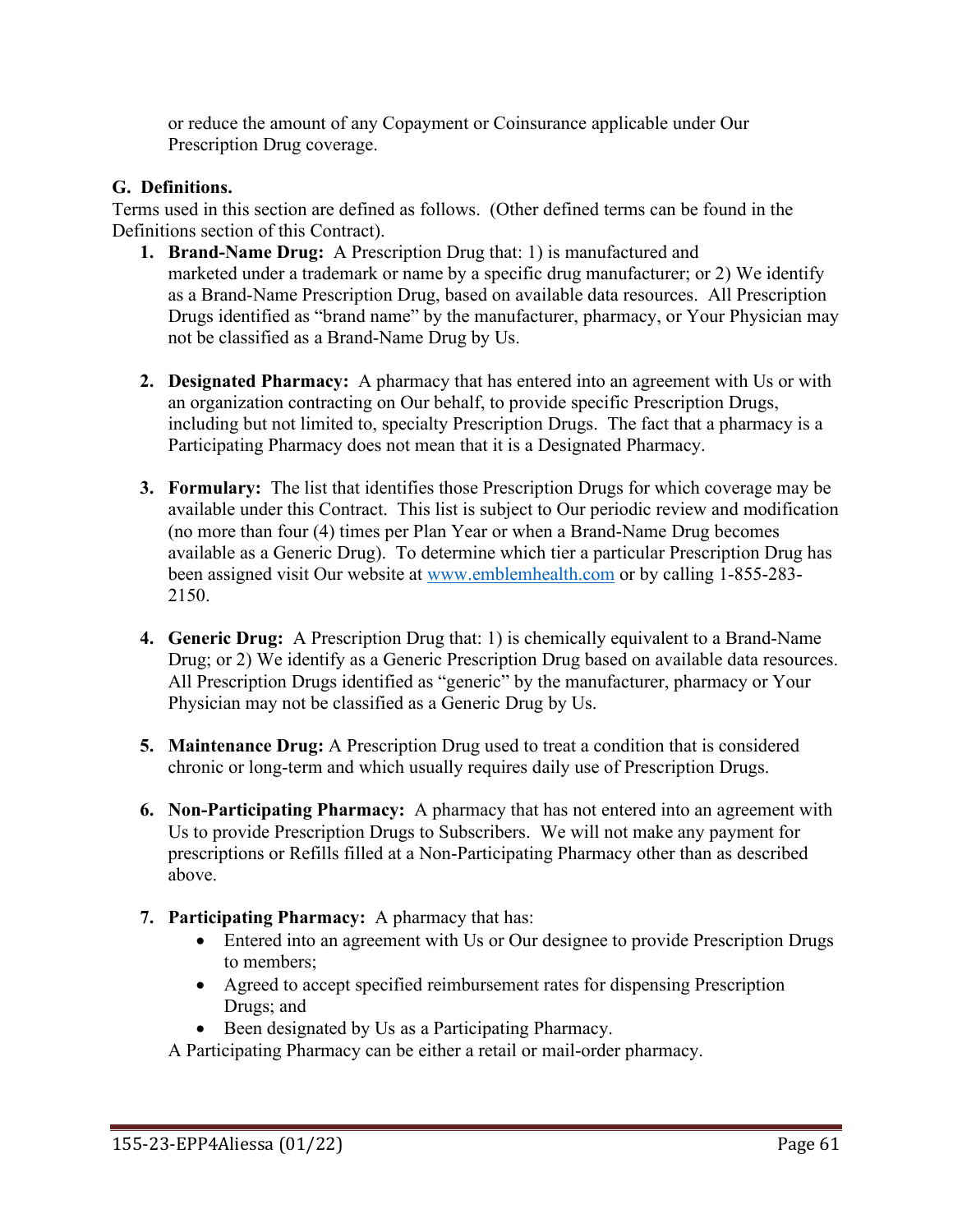- **8. Prescription Drug:** A medication, product or device that has been approved by the FDA and that can, under federal or state law, be dispensed only pursuant to a Prescription Order or Refill and is on Our Formulary. A Prescription Drug includes a medication that, due to its characteristics, is appropriate for self administration or administration by a nonskilled caregiver.
- **9. Prescription Drug Cost:** The amount, including a dispensing fee and any sales tax, We have agreed to pay Our Participating Pharmacies for a Covered Prescription Drug dispensed at a Participating Pharmacy. If Your Contract includes coverage at Non-Participating Pharmacies, the Prescription Drug Cost for a Prescription Drug dispensed at a Non-Participating Pharmacy is calculated using the Prescription Drug Cost that applies for that particular Prescription Drug at most Participating Pharmacies.
- **10. Prescription Order or Refill:** The directive to dispense a Prescription Drug issued by a duly licensed Health Care Professional who is acting within the scope of his or her practice.
- **11. Usual and Customary Charge:** The usual fee that a pharmacy charges individuals for a Prescription Drug without reference to reimbursement to the pharmacy by third parties as required by New York Education Law Section 6826-a.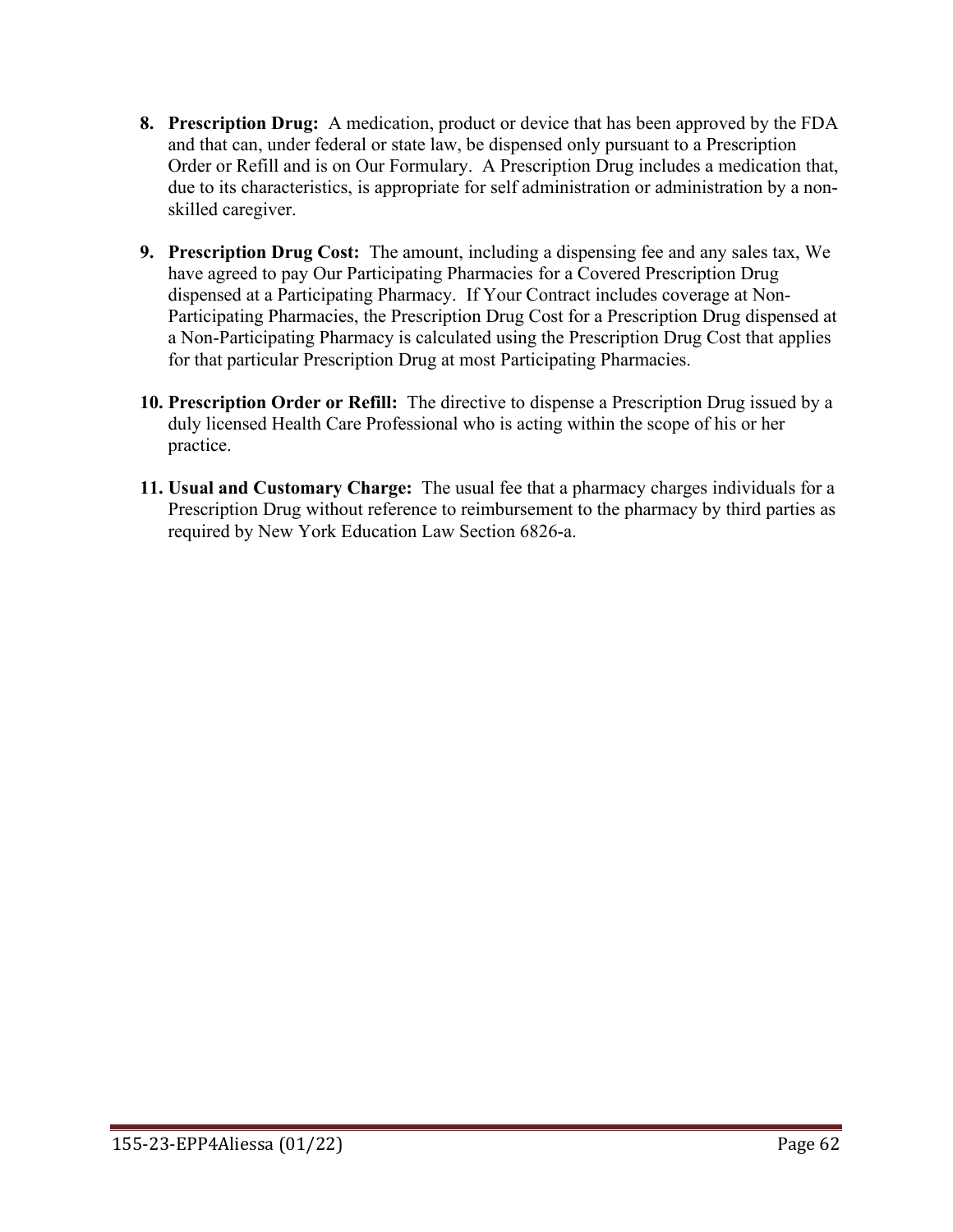# **SECTION XIV**

### **Wellness Benefits**

# **A. The Active&Fit ExerciseRewardsTM Program.**

The Active&Fit ExerciseRewards**TM** Program will reward the Subscriber and each covered Dependent for meeting the activity requirements at qualified fitness centers which maintain equipment and programs that promote cardiovascular wellness.

Reimbursement is limited to actual workout visits. We do not reimburse:

- Memberships in tennis clubs, country clubs, weight loss clinics, spas or any other similar facilities;
- Lifetime memberships;
- Equipment, clothing, vitamins or other services that may be offered by the facility (e.g., massages, etc.);
- Services that are amenities, such as a gym, that are included in Your rent or homeowners association fees.

In order to be eligible for Your reward, You must:

- Be an active member of the fitness center, and
- Work out at least fifty  $(50)$  times each six  $(6)$  month calendar year period.

You can track Your exercise in the following four (4) ways:

- The ASHConnect<sup>TM</sup> app an app to check in and out at thousands of fitness centers nationwide.
- The Active&Fit ExerciseRewards<sup>™</sup> Program an optional program that provides discounts at thousands of participating fitness centers to eligible Members and will submit visits on Your behalf.
- Auto-Reporting work out at participating fitness center that submit Your visits on Your behalf.
- Paper Log track Your fitness center visits manually to earn rewards.

Subscribers are eligible to receive a \$200 reward and covered Dependents are eligible to receive \$100 each six (6) month calendar year period. Only one (1) visit per day will count toward Your reward requirement.

Once the Active&Fit ExerciseRewards™ Program receives confirmation of activity that meets the requirement of fifty (50) visits, You will receive an email to redeem Your reward. Rewards will be issued within thirty (30) days after You have redeemed Your reward on their website at [https://www.activeandfit.com](https://www.exerciserewards.com/) or Your reward will be mailed thirty (30) days from the end of Your reward period if You do not redeem Your reward electronically online. To redeem Your reward without using their website, please call the Active&Fit ExerciseRewards™ Programs' customer service at 1-877-771-2746 (TTY/TDD 711) for an agent to redeem on Your behalf. The agent would verify Your mailing address for the check to be sent. We encourage You to use the reward for a product or service that promotes good health, such as healthy cookbooks, over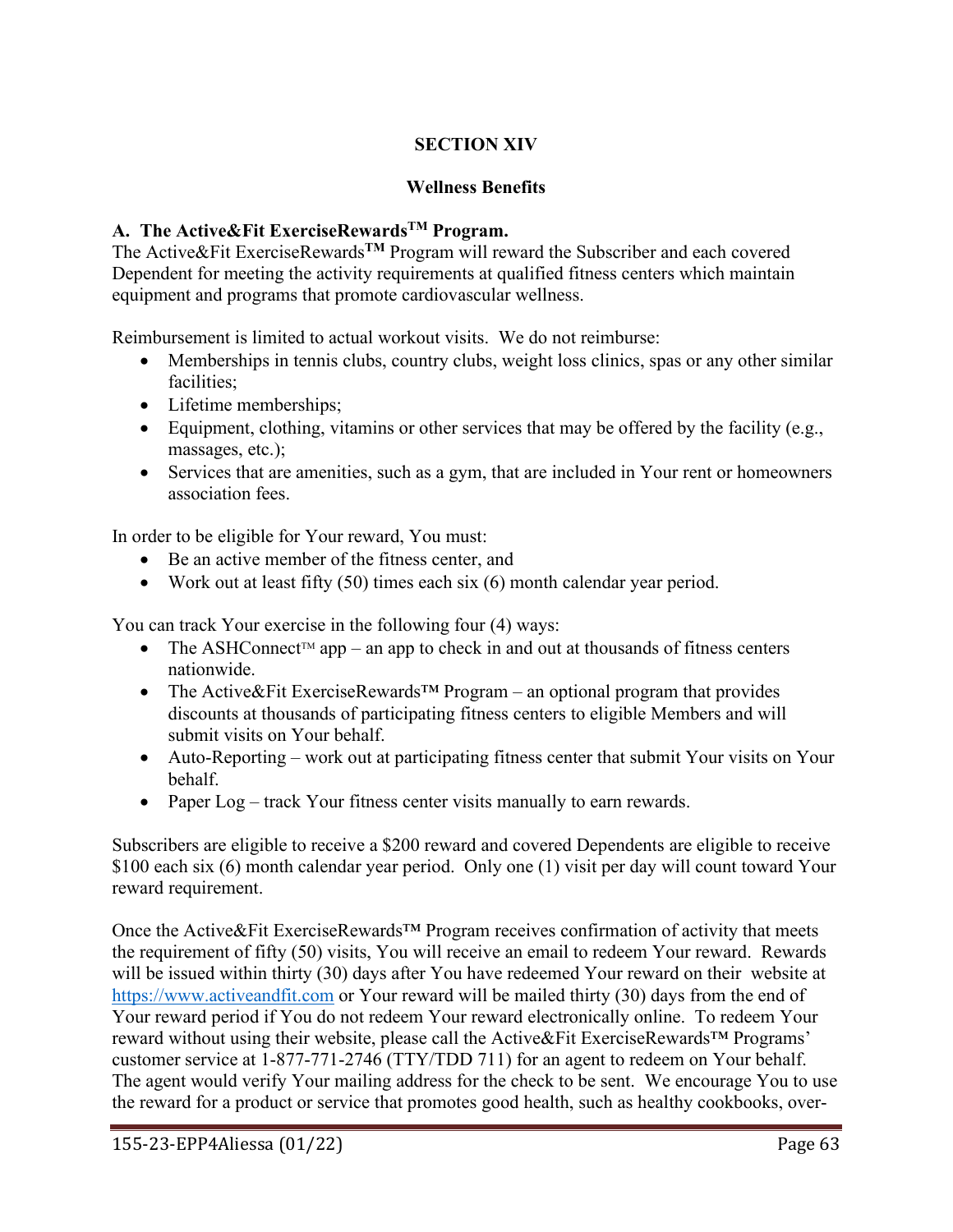the-counter vitamins or exercise equipment.

The Active&Fit ExerciseRewards**TM** and Active&Fit Direct programs are provided by American Specialty Health Fitness, Inc., a subsidiary of American Specialty Health Incorporated (ASH). Active&Fit ExerciseRewards**TM**, ASHConnect and Active&Fit Direct are trademarks of ASH and used with permission herein. ASH Fitness is a separate company that administers the Active&Fit ExerciseRewards**TM** program on behalf of the health plan. Other names or logos may be trademarks of their respective owners.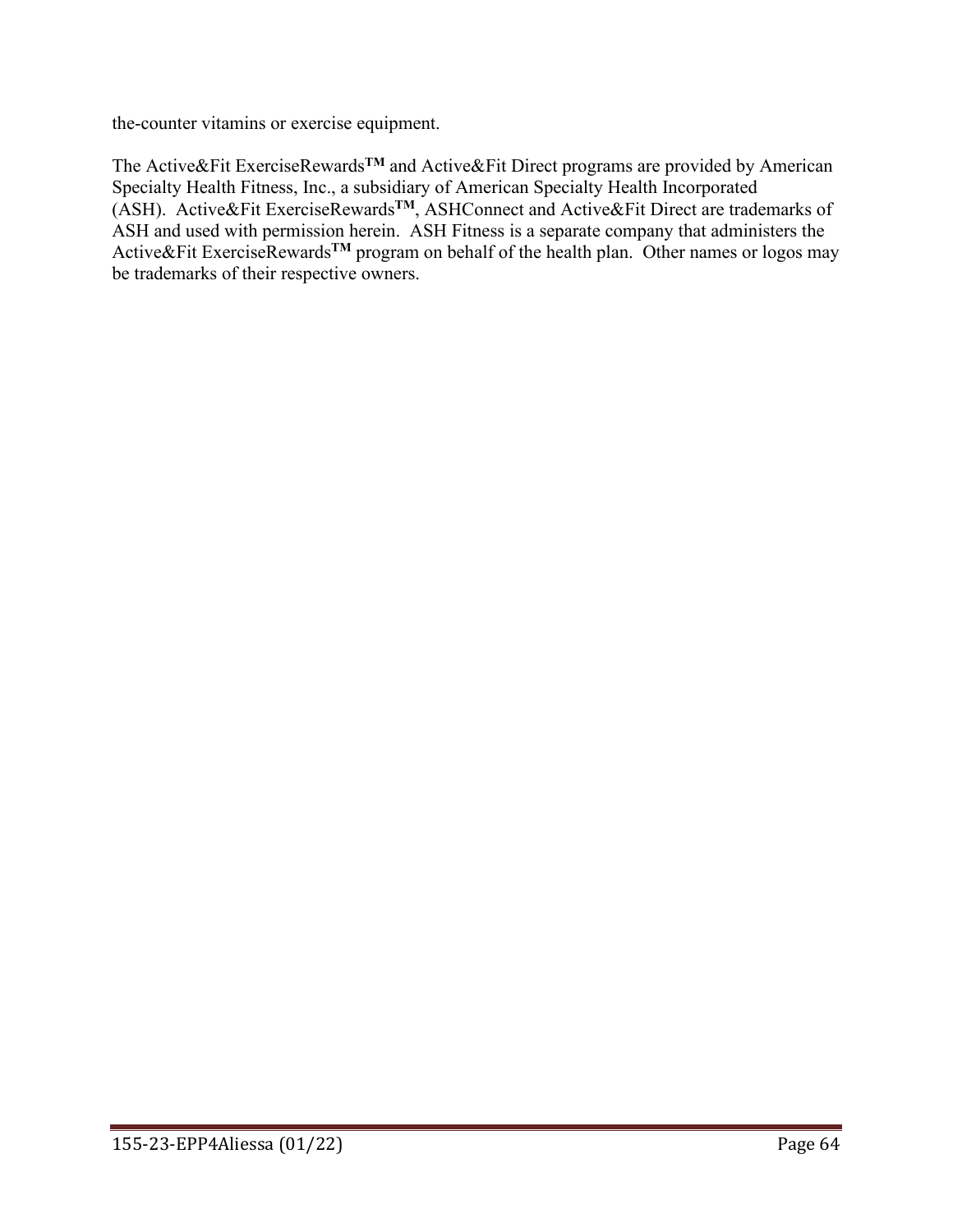### **SECTION XV**

### **ADDITIONAL BENEFITS FOR CERTAIN ESSENTIAL PLAN SUBSCRIBERS**

Please refer to the Schedule of Benefits section of this Contract for Cost-Sharing requirements, day or visit limits, and any Preauthorization or Referral requirements that apply to these benefits.

#### **A. Dental Services**

- **1. Covered Dental Services.** Covered services include regular and routine dental services such as preventive dental check-ups, cleaning, x-rays, fillings and other services to check for any changes or abnormalities that may require treatment and/or follow-up care for you. You do not need a referral from your PCP to see a dentist.
- **2. How to Access Dental Services**. If you need to find a dentist or change your dentist, please call DentaQuest at 1-888-447-7703 Monday – Sunday 8:00 a.m. – 8:00 p.m. Customer Service Representatives are there to help you. Many speak your language or have services that will translate in any language You need.
- **3. Orthodontia Services**. Orthodontia is Covered when You have a medically necessary surgical treatment, such as reconstructive surgery of your jaw.
- **4. Prosthodontics.** Full and /or partial dentures are covered when they are required to alleviate a serious health condition or one that affects employability. This service requires prior approval. Complete dentures and partial dentures whether unserviceable, lost, stolen, or broken will not be replaced for a minimum of eight years from initial placement except when determined medically necessary by the Department or its agent. Prior approval requests for replacement dentures prior to eight years must include a letter from the patient's physician and dentist. A letter from the patient's dentist must explain the specific circumstances that necessitates replacement of the denture. The letter from the physician must explain how dentures would alleviate the patient's serious health condition or improve employability. If replacement dentures are requested within the eight year period after they have already been replaced once, then supporting documentation must include an explanation of preventative measures instituted to alleviate the need for further replacements.
- **5. Implant Services.** Dental implants will be covered when medically necessary. Prior approval requests for implants must have supporting documentation from the patient's physician and dentist. A letter from the patient's physician must explain how implants will alleviate the patient's medical condition. A letter from the patient's dentist must explain why other covered functional alternatives for prosthetic replacement will not correct the patient's dental condition and why the patient requires implants. Other supporting documentation for the request may be submitted including x-rays.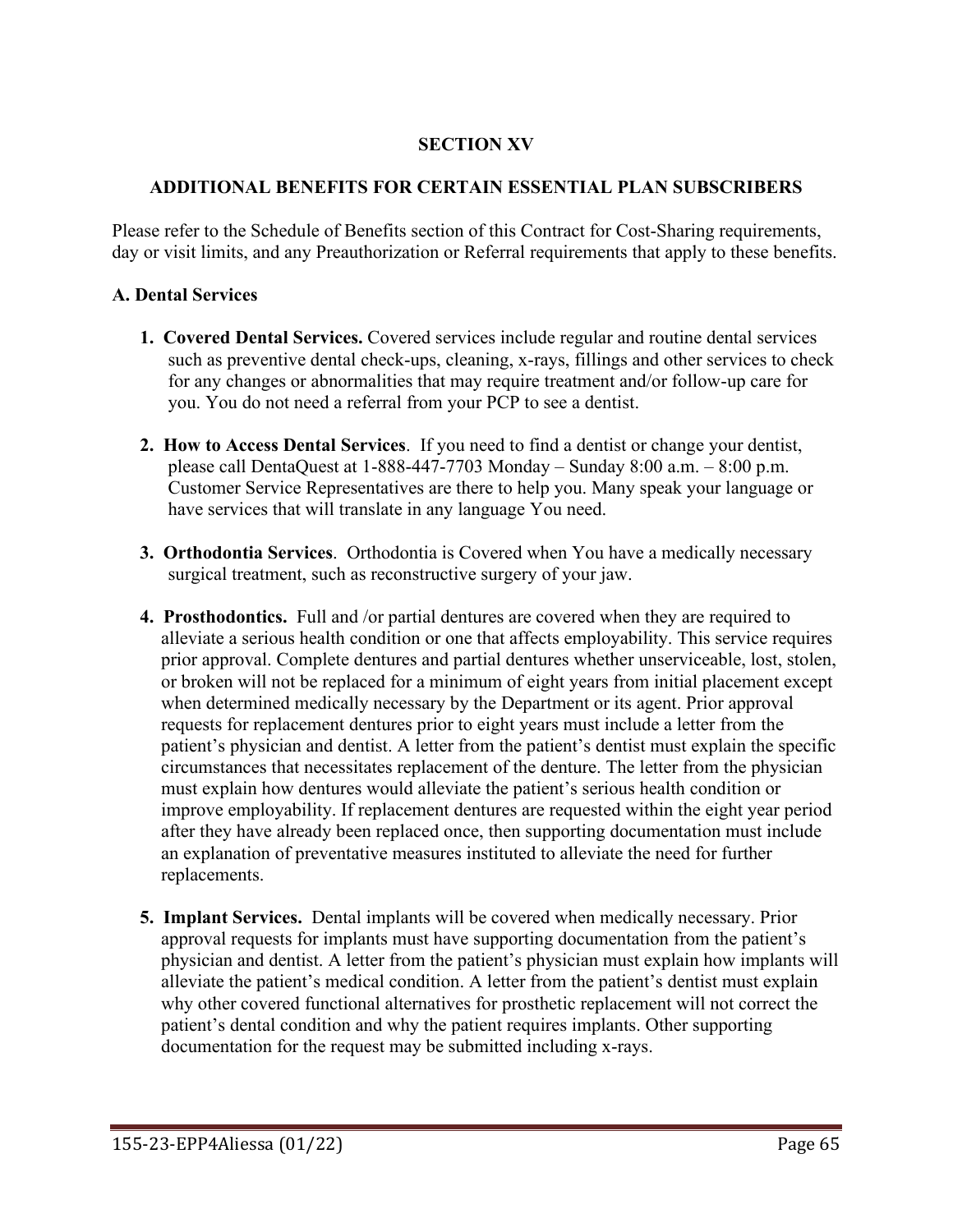#### **B. Vision Services.**

- **1. Covered Vision Services**. We offer vision care through a contract with Comprehensive Professional Systems (CPS), General Vision (GVS) and Eye Care Advantage (ECA),, an expert in providing high quality vision services. We Cover the following vision services:
	- Services of an ophthalmologist, ophthalmic dispenser, and optometrist, and coverage for contact lenses, polycarbonate lenses, artificial eyes, and/or replacement of lost or destroyed glasses, including repairs, when medically necessary. Artificial eyes are covered as ordered by a plan provider;
	- Eye exams, generally every twelve (12) months unless medically needed more often;
	- Low-vision exam and vision aids ordered by your doctor
	- Specialist referrals for eye diseases or defects.
- **2. How to Access Vision Services.** If you need to find a vision provider or change your vision provider, please call Comprehensive Professional Systems (CPS), General Vision (GVS) or Eye Care Advantage (ECA) at 1-888-447-7703 or please call Us at the number on Your ID card Monday – Sunday  $8:00$  a.m. –  $8:00$  p.m.

# **C. Non-prescription Drugs (Over-the-Counter or OTC)**

In addition to the Prescription Drug Coverage described in Section XIII, We also Cover nonprescription (OTC) drugs, medical supplies, and hearing aid batteries when ordered by a licensed provider.

# **D. Foot Care Services**

We Cover routine foot care provided by licensed provider types when Your physical condition poses a hazard due to the localized presence of an illness, injury or symptoms involving the foot, or when performed as a necessary and integral part of otherwise Covered Services such as the diagnosis and treatment of diabetes, ulcers and infections. We do not Cover routine hygienic care of the feet, the treatment of corns and calluses, the trimming of nails, cleaning or soaking feet, unless You have a pathological condition that requires the services.

#### **E. Orthopedic Footwear**

We Cover orthopedic footwear when used to correct, accommodate or prevent a physical deformity or range of motion malfunction in a diseased or injured part of the ankle or foot, or to support a weak or deformed structure of the ankle or foot or to form an integral part of a brace. Coverage includes shoes, shoe modifications or shoe additions. We do not Cover sneakers and athletic shoes.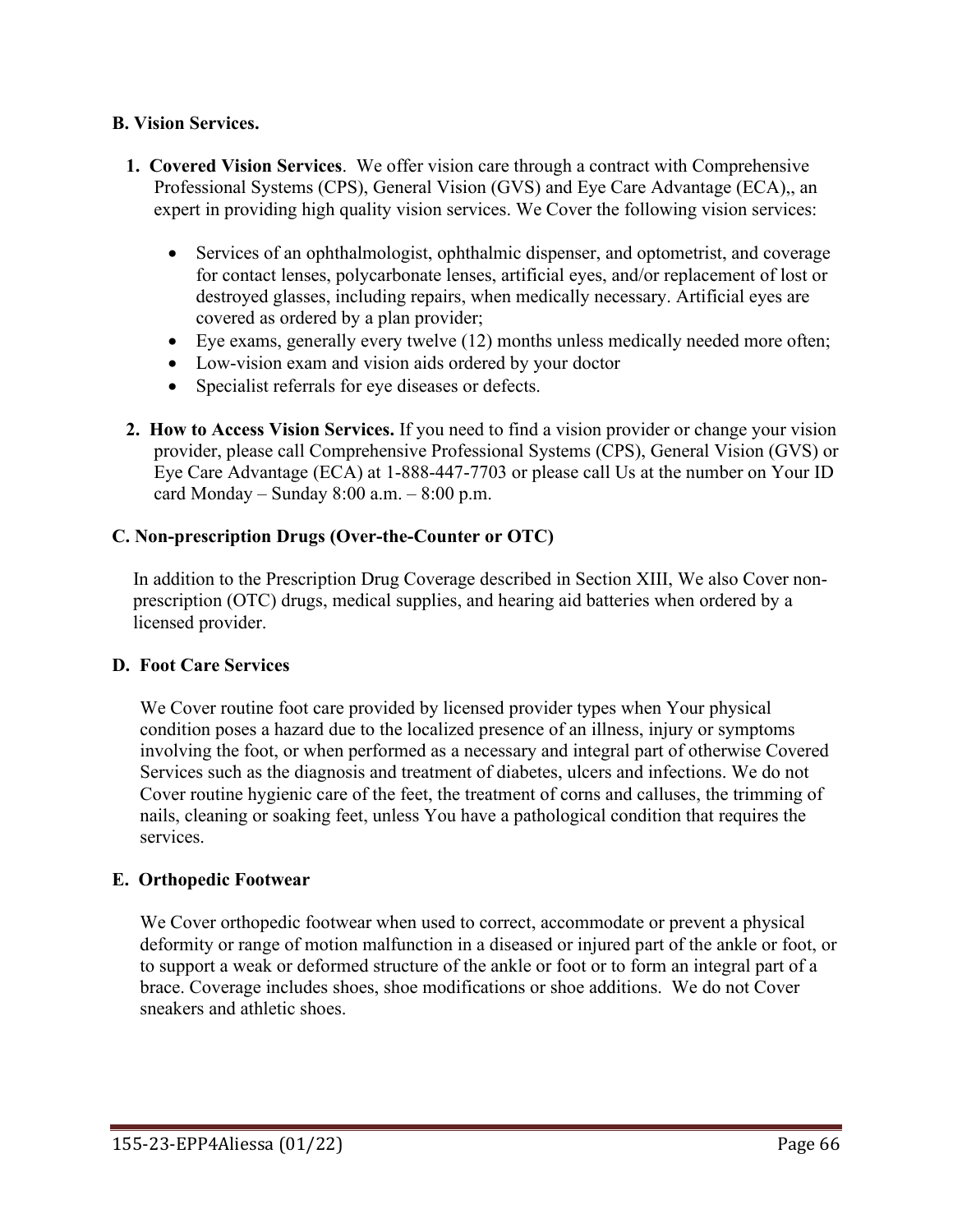#### **F. Family Planning Services**

In addition to the Family Planning Services described in Section VI, You may receive certain Family Planning and Reproductive Health services either from one of our Participating Providers or from any appropriate Medicaid health provider of Your choice. You do not need a referral from your PCP to obtain these services. If you visit any appropriate Medicaid health provider, the cost to you will be the same as the cost of seeing one of our Participating Providers.

The following are the Family Planning and Reproductive Health services that you may receive from any Medicaid health provider or a Participating Provider:

- 1. Screening, related diagnosis, ambulatory treatment, and referrals to a Participating Provider as needed for dysmenorrhea, cervical cancer or other pelvic abnormalities.
- 2. Screening, related diagnosis, and referral to a Participating Provider for anemia, cervical cancer, glycosuria, proteinuria, hypertension, breast disease and pregnancy.
- 3. HIV testing and pre-test and post-test counseling when performed as part of a Family Planning visit.

You must visit a Participating Provider in order to have the following Family Planning and Reproductive Health services covered by Us:

- 1. Infertility Treatment as set forth in the Family Planning Services described in Section IX.
- 2. Routine gynecologic care, including hysterectomies, as set forth in Outpatient Services Section of this Contract.
- 3. Any other Family Planning and Reproductive Health Services not specified above.

# **G. Non-Emergency Transportation**

In addition to the non-emergency ambulance transportation benefit in Section VII, You are eligible for non-emergency transportation, which includes personal vehicle, bus, taxi, ambulete, and public transportation to medical appointments. You or your provider must call the vendor below to arrange transportation:

NYC (all boroughs): Medical Answering Services - 1-844-666-6270 Long Island (Nassau and Suffolk): Logisticare - 1-844-678-1103 All other counties: Medical Answering Services – see below:

Westchester – 1-866-883-7865

You can access this information online at: [https://www.emedny.org/ProviderManuals/Transportation/PDFS/Transportation\\_PA\\_Guidelines\\_Contact\\_List.pdf](https://www.emedny.org/ProviderManuals/Transportation/PDFS/Transportation_PA_Guidelines_Contact_List.pdf)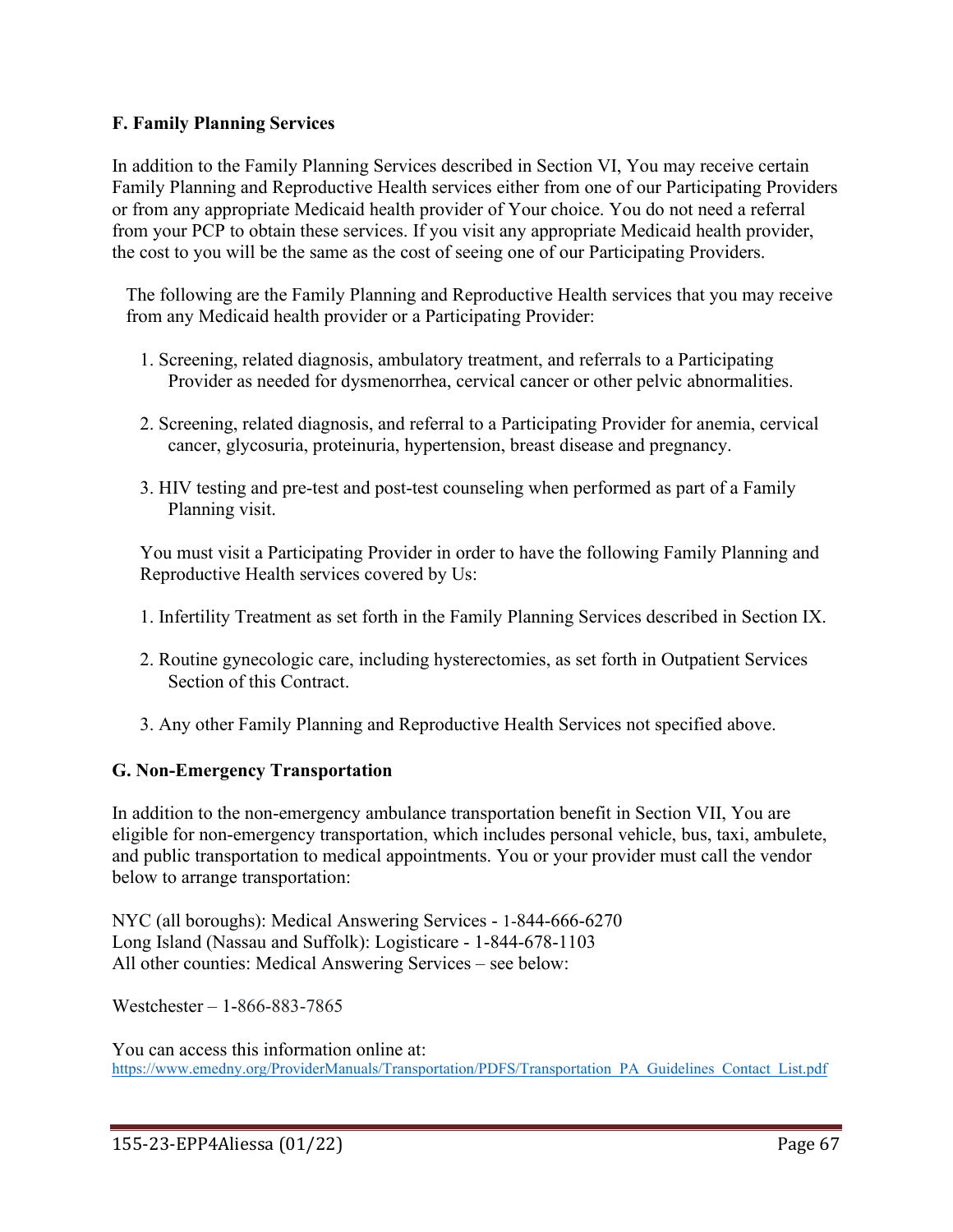If possible, you or your provider should call the vendor at least three days before your medical appointment and provide your appointment date and time, its address, and the doctor you are seeing.

# **H. Family Counseling**

If You are receiving, or in need of, treatment for a substance use disorder, We cover outpatient family counseling visits.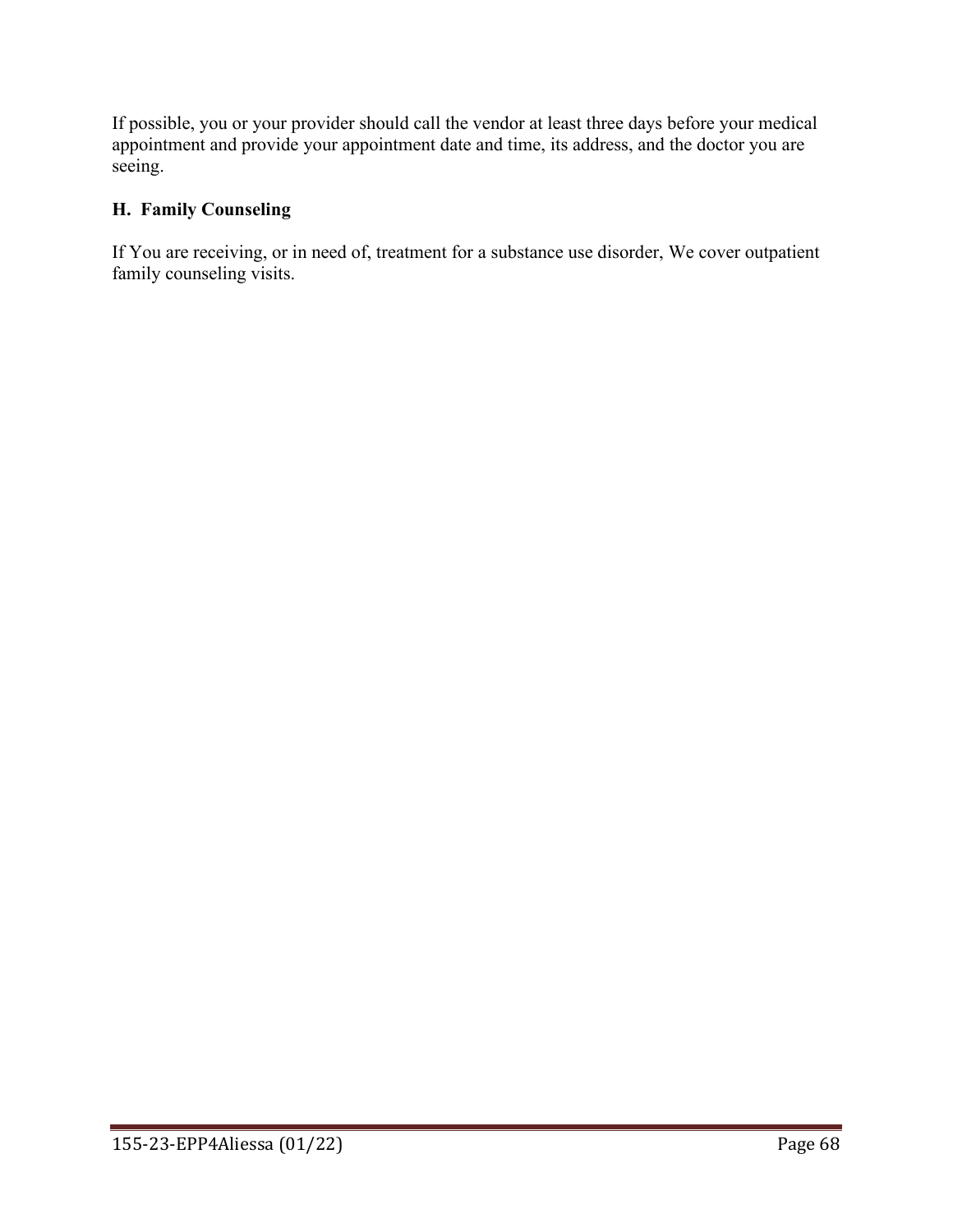# **SECTION XVI**

# **Exclusions and Limitations**

No coverage is available under this Contract for the following:

### **A. Aviation.**

We do not Cover services arising out of aviation, other than as a fare-paying passenger on a scheduled or charter flight operated by a scheduled airline.

### **B. Convalescent and Custodial Care.**

We do not Cover services related to rest cures, custodial care or transportation. "Custodial care" means help in transferring, eating, dressing, bathing, toileting and other such related activities. Custodial care does not include Covered Services determined to be Medically Necessary.

# **C. Conversion Therapy.**

We do not Cover conversion therapy. Conversion therapy is any practice by a mental health professional that seeks to change the sexual orientation or gender identity of a Member under eighteen (18) years of age, including efforts to change behaviors, gender expressions, or to eliminate or reduce sexual or romantic attractions or feelings toward individuals of the same sex. Conversion therapy does not include counseling or therapy for an individual who is seeking to undergo a gender transition or who is in the process of undergoing a gender transition, that provides acceptance, support, and understanding of an individual or the facilitation of an individual's coping, social support, and identity exploration and development, including sexual orientation-neutral interventions to prevent or address unlawful conduct or unsafe sexual practices, provided that the counseling or therapy does not seek to change sexual orientation or gender identity.

#### **D. Cosmetic Services.**

We do not Cover cosmetic services, Prescription Drugs, or surgery, unless otherwise specified, except that cosmetic surgery shall not include reconstructive surgery when such service is incidental to or follows surgery resulting from trauma, infection or diseases of the involved part, and reconstructive surgery because of congenital disease or anomaly of a covered Child which has resulted in a functional defect. We also Cover services in connection with reconstructive surgery following a mastectomy, as provided elsewhere in this Contract. Cosmetic surgery does not include surgery determined to be Medically Necessary. If a claim for a procedure listed in 11 NYCRR 56 (e.g., certain plastic surgery and dermatology procedures) is submitted retrospectively and without medical information, any denial will not be subject to the Utilization Review process in the Utilization Review and External Appeal sections of this Contract unless medical information is submitted.

# **E. Coverage Outside of the United States, Canada or Mexico.**

We do not Cover care or treatment provided outside of the United States, its possessions, Canada or Mexico except for Emergency Services, Pre-Hospital Emergency Medical Services and ambulance services to treat Your Emergency Condition.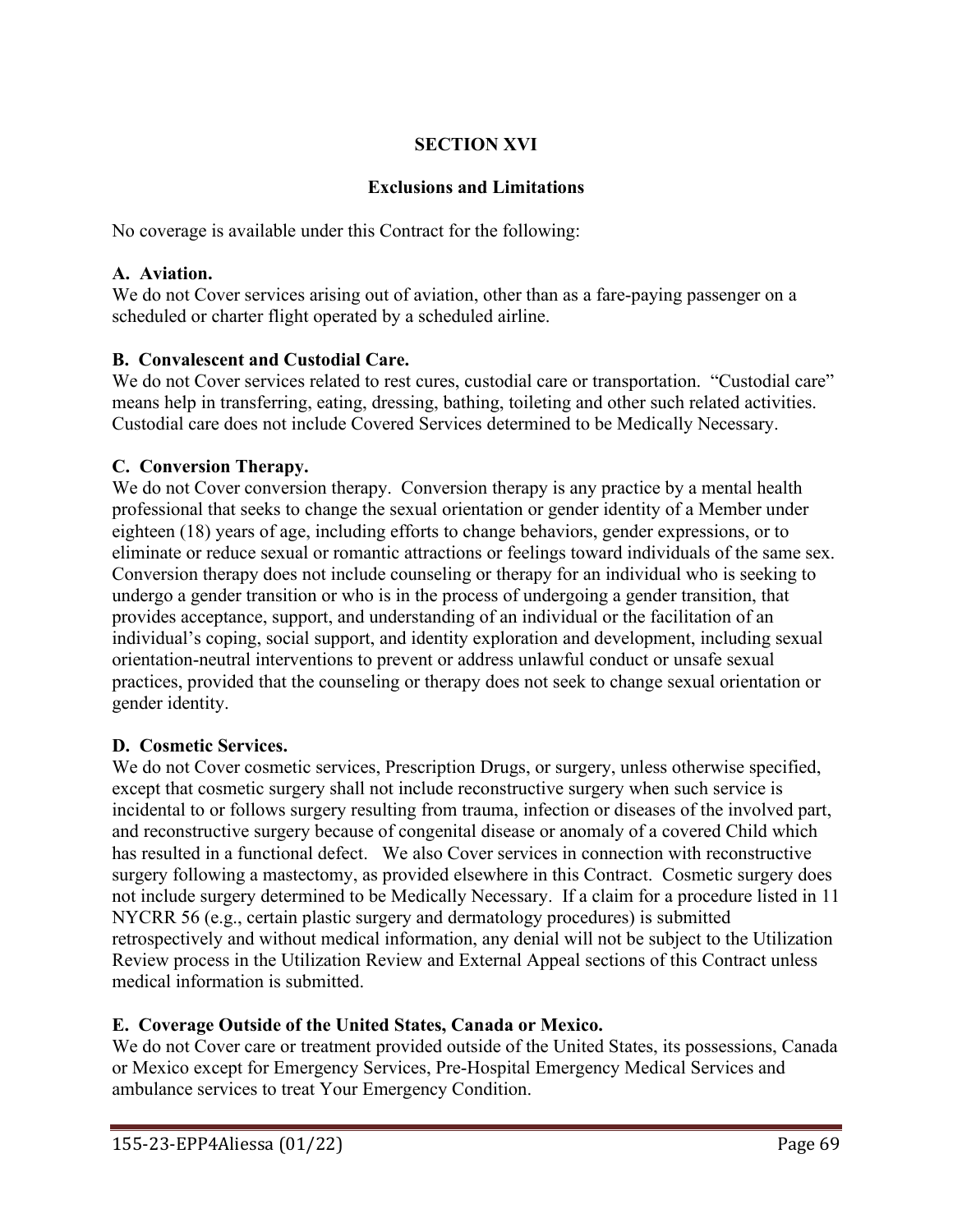### **F. Dental Services.**

We do not Cover orthodontia services except as specifically stated in the Dental Care section of this Contract.

### **G. Experimental or Investigational Treatment.**

We do not Cover any health care service, procedure, treatment, device or Prescription Drug that is experimental or investigational. However, We will Cover experimental or investigational treatments, including treatment for Your rare disease or patient costs for Your participation in a clinical trial as described in the Outpatient and Professional Services section of this Contract, when Our denial of services is overturned by an External Appeal Agent certified by the State. However, for clinical trials, We will not Cover the costs of any investigational drugs or devices, non-health services required for You to receive the treatment, the costs of managing the research, or costs that would not be Covered under this Contract for non-investigational treatments. See the Utilization Review and External Appeal sections of this Contract for a further explanation of Your Appeal rights.

### **H. Felony Participation.**

We do not Cover any illness, treatment or medical condition due to Your participation in a felony, riot or insurrection. This exclusion does not apply to coverage for services involving injuries suffered by a victim of an act of domestic violence or for services as a result of Your medical condition (including both physical and mental health conditions).

### **I. Foot Care.**

We do not Cover routine foot care in connection with corns, calluses, flat feet, fallen arches, weak feet, chronic foot strain or symptomatic complaints of the feet, except as stated in section XV of this Contract. However, we will Cover foot care when You have a specific medical condition or disease resulting in circulatory deficits or areas of decreased sensation in Your legs or feet.

### **J. Government Facility.**

We do not Cover care or treatment provided in a Hospital that is owned or operated by any federal, state or other governmental entity, except as otherwise required by law unless You are taken to the Hospital because it is close to the place where You were injured or became ill and Emergency Services are provided to treat Your Emergency Condition.

### **K. Medically Necessary.**

In general, We will not Cover any health care service, procedure, treatment, test, device or Prescription Drug that We determine is not Medically Necessary. If an External Appeal Agent certified by the State overturns Our denial, however, We will Cover the service, procedure, treatment, test, device or Prescription Drug for which coverage has been denied, to the extent that such service, procedure, treatment, test, device or Prescription Drug is otherwise Covered under the terms of this Contract.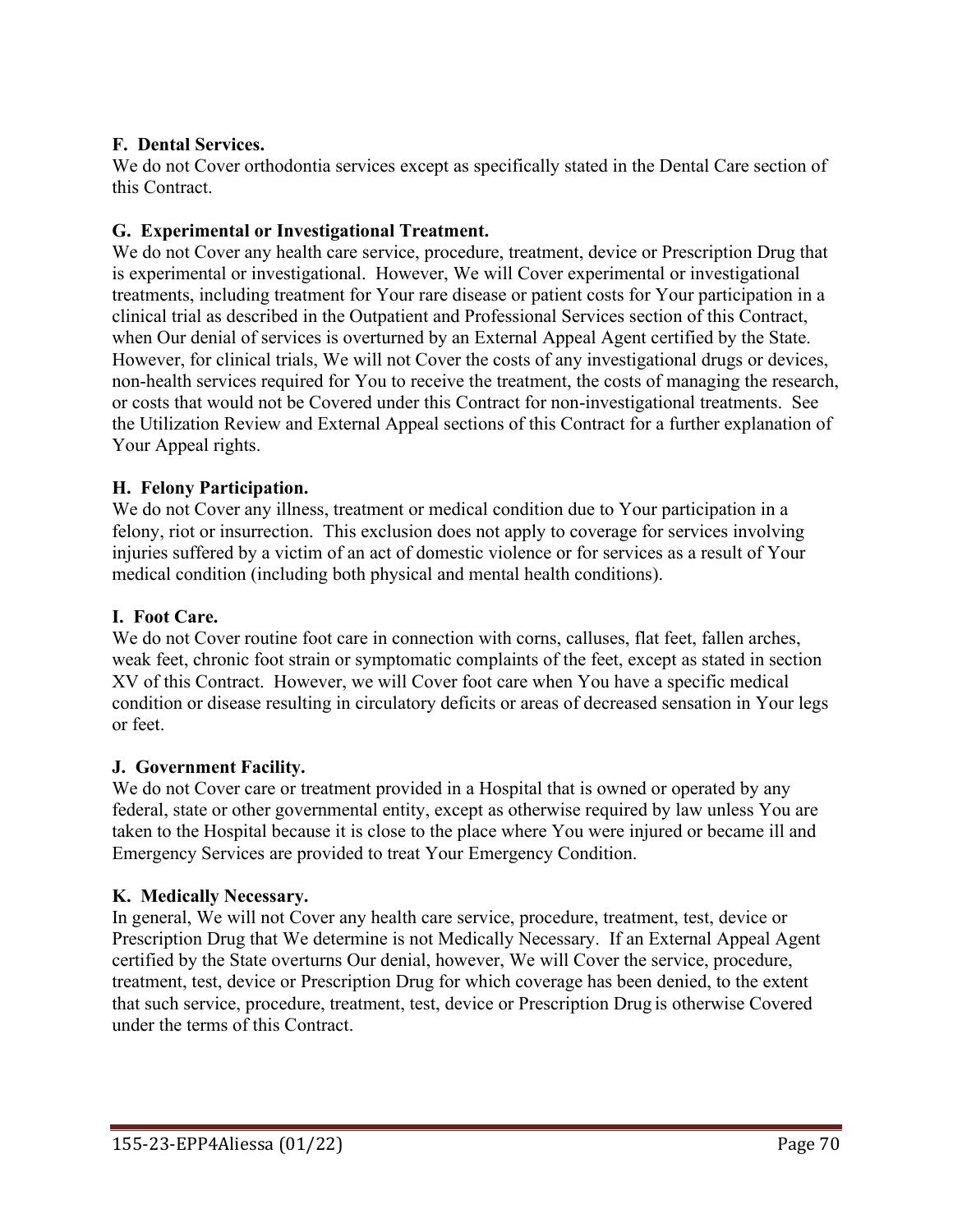### **L. Medicare or Other Governmental Program.**

We do not Cover services if benefits are provided for such services under the federal Medicare program or other governmental program (except Medicaid).

### **M. Military Service.**

We do not Cover an illness, treatment or medical condition due to service in the Armed Forces or auxiliary units.

### **N. No-Fault Automobile Insurance.**

We do not Cover any benefits to the extent provided for any loss or portion thereof for which mandatory automobile no-fault benefits are recovered or recoverable. This exclusion applies even if You do not make a proper or timely claim for the benefits available to You under a mandatory no-fault policy.

### **O. Services Not Listed.**

We do not Cover services that are not listed in this Contract as being Covered.

### **P. Services Provided by a Family Member.**

We do not Cover services performed by a covered person's immediate family member. "Immediate family member" means a child, stepchild, spouse, parent, stepparent, sibling, stepsibling, parent-in-law, child-in-law, sibling-in-law, grandparent, grandparent's spouse, grandchild, or grandchild's spouse.

### **Q. Services Separately Billed by Hospital Employees.**

We do not Cover services rendered and separately billed by employees of Hospitals, laboratories or other institutions.

### **R. Services with No Charge.**

We do not Cover services for which no charge is normally made.

### **S. Vision Services.**

We do not Cover the examination or fitting of eyeglasses or contact lenses, except as specifically stated in the Routine Vision Care section of this Contract.

### **T. War.**

We do not Cover an illness, treatment or medical condition due to war, declared or undeclared.

#### **U. Workers' Compensation.**

We do not Cover services if benefits for such services are provided under any state or federal Workers' Compensation, employers' liability or occupational disease law.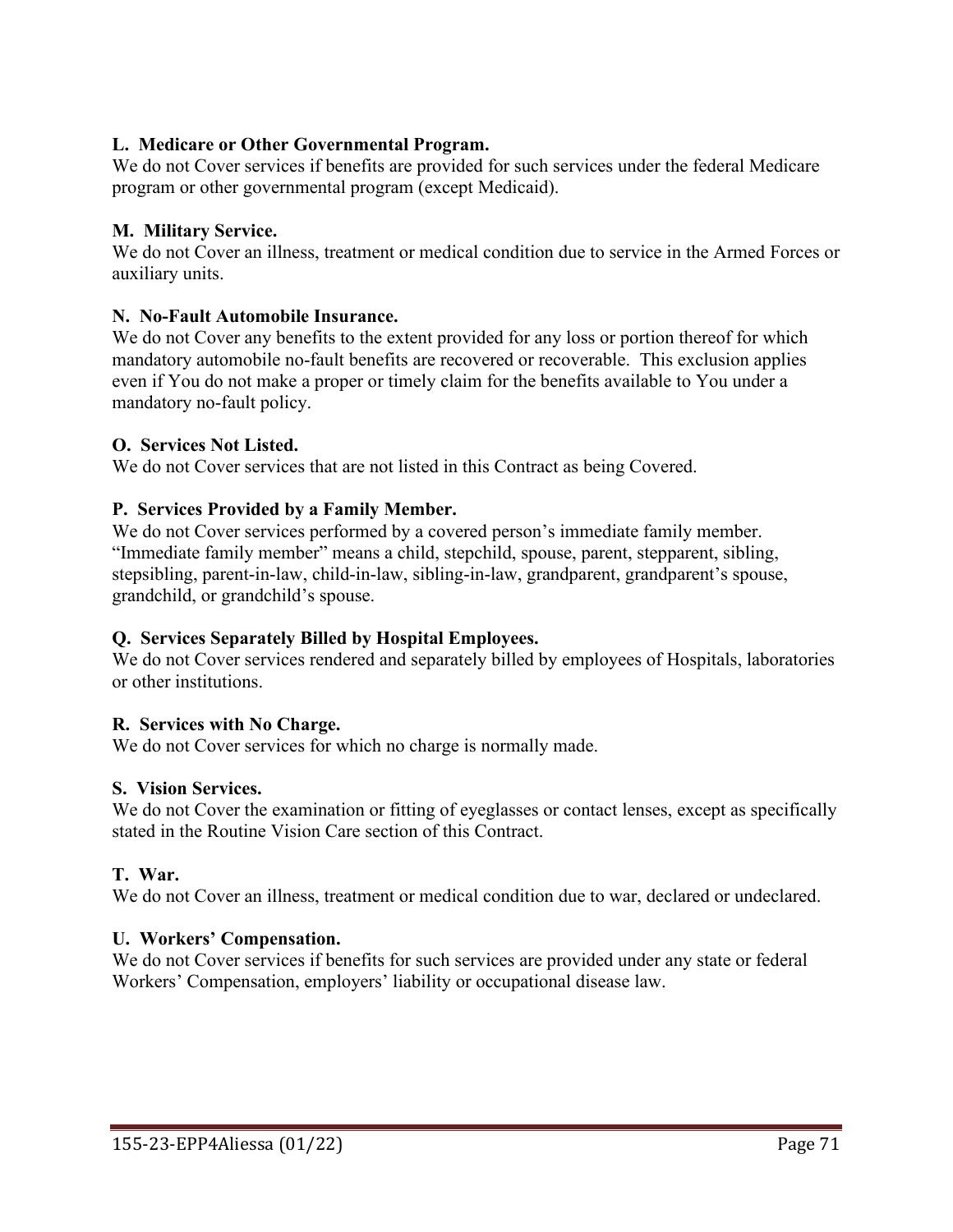# **SECTION XVII**

### **Claim Determinations**

### **A. Claims.**

A claim is a request that benefits or services be provided or paid according to the terms of this Contract. Either You or the Provider must file a claim form with Us. If the Provider is not willing to file the claim form, You will need to file it with Us.

### **B. Notice of Claim.**

Claims for services must include all information designated by Us as necessary to process the claim, including, but not limited to: Member identification number; name; date of birth; date of service; type of service; the charge for each service; procedure code for the service as applicable; diagnosis code; name and address of the Provider making the charge; and supporting medical records, when necessary. A claim that fails to contain all necessary information will not be accepted and must be resubmitted with all necessary information. Claim forms are available from Us by calling the number on Your ID card. Completed claim forms should be sent to the address in the How Your Coverage Works section of this Contract. You may also submit a claim to Us electronically by sending it to the e-mail address in the How Your Coverage Works section of this Contract.

### **C. Timeframe for Filing Claims.**

Claims for services must be submitted to Us for payment within one hundred eighty (180) days after You receive the services for which payment is being requested. If it is not reasonably possible to submit a claim within the one hundred eighty (180)-day period, You must submit it as soon as reasonably possible.

# **D. Claims for Prohibited Referrals.**

We are not required to pay any claim, bill or other demand or request by a Provider for clinical laboratory services, pharmacy services, radiation therapy services, physical therapy services or xray or imaging services furnished pursuant to a referral prohibited by New York Public Health Law Section 238-a(1).

### **E. Claim Determinations.**

Our claim determination procedure applies to all claims that do not relate to a medical necessity or experimental or investigational determination. For example, Our claim determination procedure applies to contractual benefit denials and Referrals. If You disagree with Our claim determination, You may submit a Grievance pursuant to the Grievance Procedures section of this Contract.

For a description of the Utilization Review procedures and Appeal process for medical necessity or experimental or investigational determinations, see the Utilization Review and External Appeal sections of this Contract.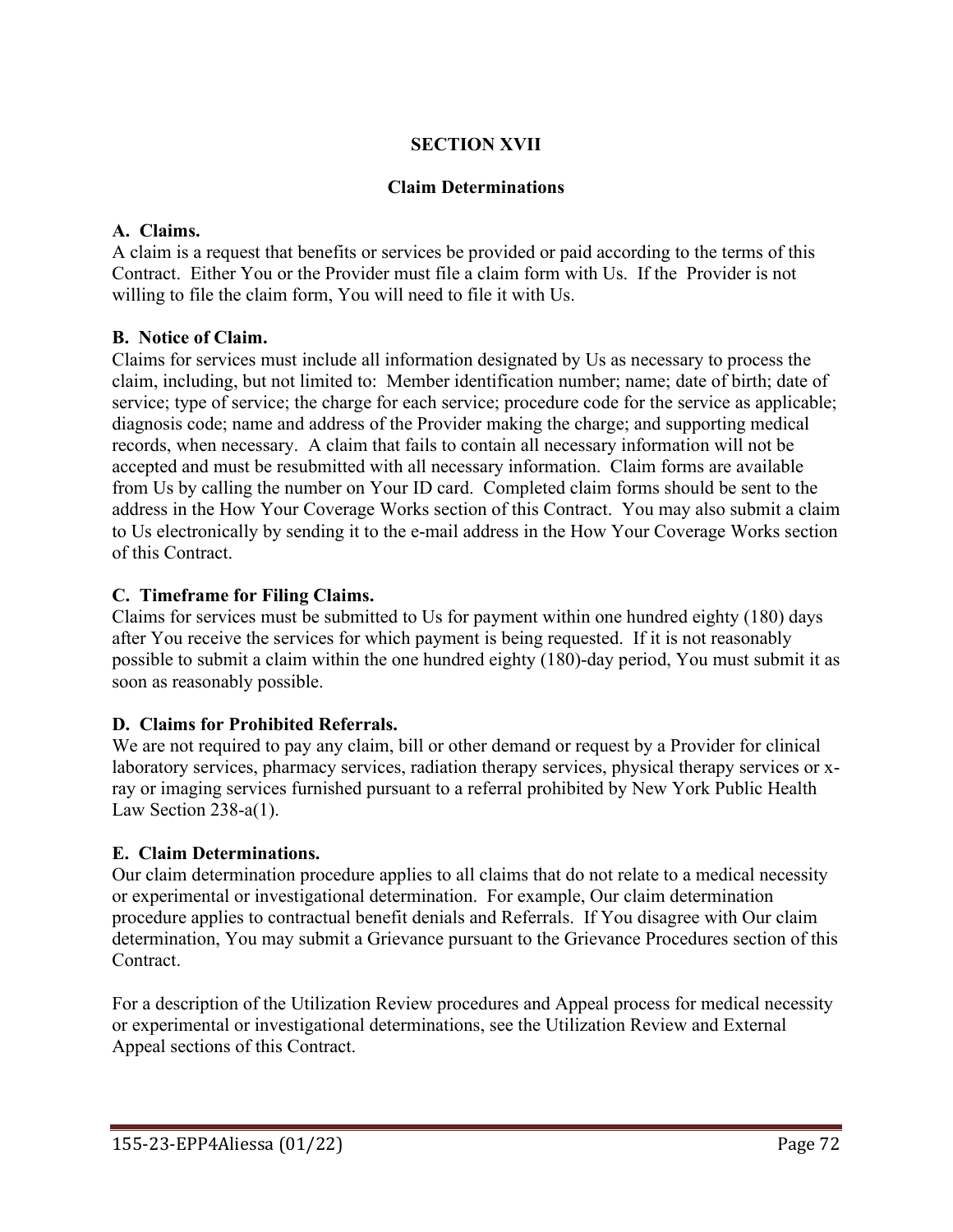### **F. Pre-Service Claim Determinations.**

**1.** A pre-service claim is a request that a service or treatment be approved before it has been received. If We have all the information necessary to make a determination regarding a pre-service claim (e.g., a covered benefit determination or Referral), We will make a determination and provide notice to You (or Your designee) within 15 days from receipt of the claim.

If We need additional information, We will request it within fifteen (15) days from receipt of the claim. You will have forty-five (45) calendar days to submit the information. If We receive the information within forty-five (45) days, We will make a determination and provide notice to You (or Your designee) in writing, within fifteen (15) days of Our receipt of the information. If all necessary information is not received within forty-five (45) days, We will make a determination within fifteen (15) calendar days of the end of the forty-five (45)-day period.

**2. Urgent Pre-Service Reviews.** With respect to urgent pre-service requests, if We have all information necessary to make a determination, We will make a determination and provide notice to You (or Your designee) by telephone, within seventy-two (72) hours of receipt of the request. Written notice will follow within three calendar days of the decision. If We need additional information, We will request it within twenty-four (24) hours. You will then have forty-eight (48) hours to submit the information. We will make a determination and provide notice to You (or Your designee) by telephone within forty-eight (48) hours of the earlier of Our receipt of the information or the end of the forty-eight (48)-hour period. Written notice will follow within three (3) calendar days of the decision.

# **G. Post-Service Claim Determinations.**

A post-service claim is a request for a service or treatment that You have already received. If We have all information necessary to make a determination regarding a post-service claim, We will make a determination and notify You (or Your designee) within thirty (30) calendar days of the receipt of the claim if We deny the claim in whole or in part. If We need additional information, We will request it within thirty (30) calendar days. You will then have forty-five (45) calendar days to provide the information. We will make a determination and provide notice to You (or Your designee) in writing within fifteen (15) calendar days of the earlier of Our receipt of the information or the end of the forty-five (45)-day period if We deny the claim in whole or in part.

# **H. Payment of Claims.**

Where Our obligation to pay a claim is reasonably clear, We will pay the claim within thirty (30) days of receipt of the claim (when submitted through the internet or e-mail) and forty-five (45) days of receipt of the claim (when submitted through other means, including paper or fax). If We request additional information, We will pay the claim within fifteen (15) days of Our determination that payment is due but no later than thirty (30) days (for claims submitted through the internet or e-mail) or forty-five (45) days (for claims submitted through other means, including paper or fax) of receipt of the information.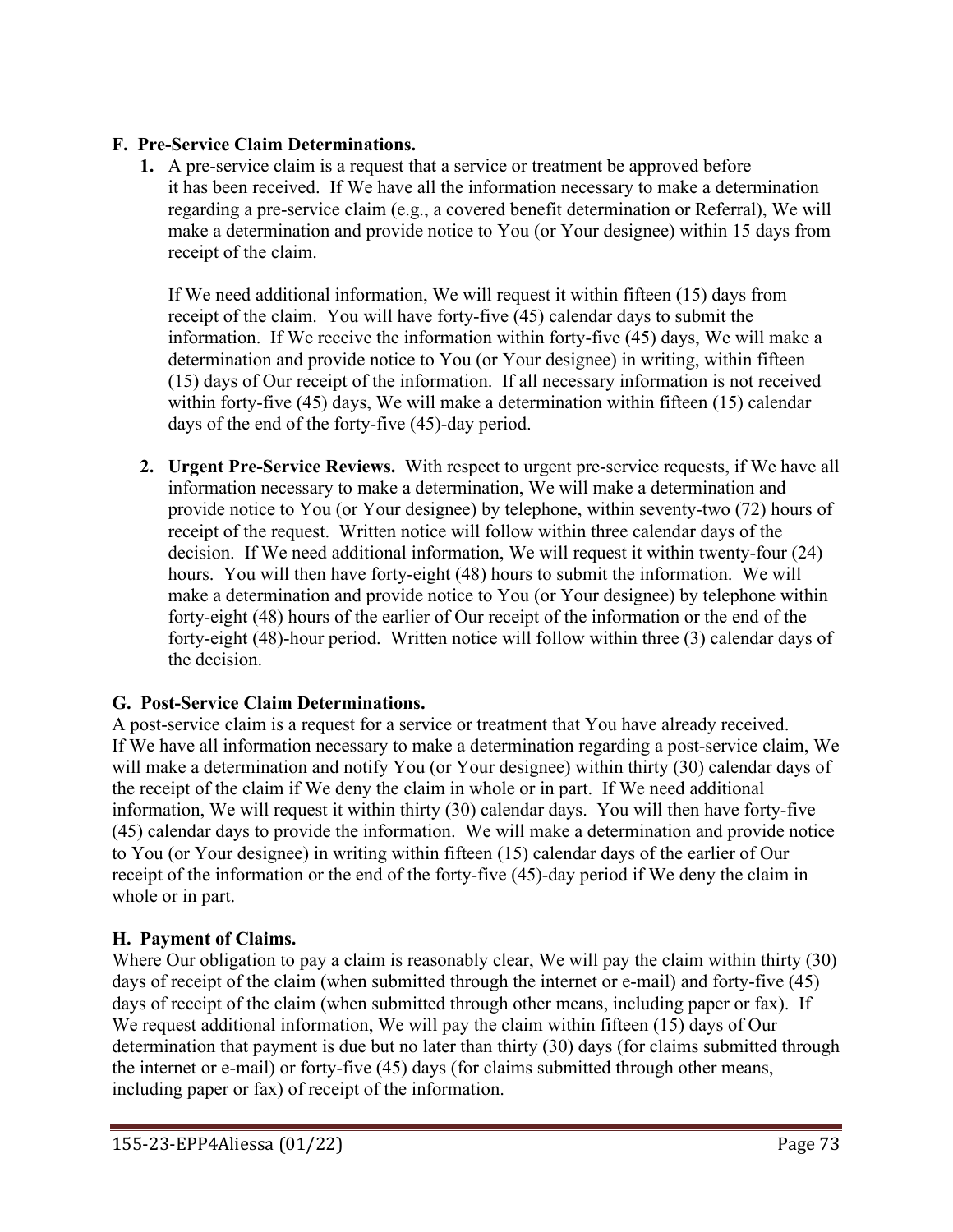### **SECTION XVIII**

#### **Grievance Procedures**

#### **A. Grievances.**

Our Grievance procedure applies to any issue not relating to a medical necessity or experimental or investigational determination by Us. For example, it applies to contractual benefit denials or issues or concerns You have regarding Our administrative policies or access to Providers.

#### **B. Filing a Grievance.**

You can contact Us by phone at the number on Your ID card, in person, or in writing to file a Grievance. You may submit an oral Grievance in connection with a denial of a Referral or a covered benefit determination. We may require that You sign a written acknowledgement of Your oral Grievance, prepared by Us. You or Your designee has up to one hundred eighty (180) calendar days from when You received the decision You are asking Us to review to file the Grievance.

When We receive Your Grievance, We will mail an acknowledgment letter within fifteen (15) business days. The acknowledgment letter will include the name, address and telephone number of the person handling Your Grievance, and indicate what additional information, if any, must be provided.

We keep all requests and discussions confidential and We will take no discriminatory action because of Your issue. We have a process for both standard and expedited Grievances, depending on the nature of Your inquiry.

You may ask that We send You electronic notification of a Grievance or Grievance Appeal determination instead of notice in writing or by telephone. You must tell Us in advance if You want to receive electronic notifications. To opt into electronic notifications, call the number on Your ID card or visit Our website at [www.emblemhealth.com.](http://www.emblemhealth.com/) You can opt out of electronic notifications at any time.

#### **C. Grievance Determination.**

Qualified personnel will review Your Grievance, or if it is a clinical matter, a licensed, certified or registered Health Care Professional will look into it. We will decide the Grievance and notify You within the following timeframes:

| <b>Expedited/Urgent Grievances:</b>        | By phone, within the earlier of forty-eight<br>(48) hours of receipt of all necessary<br>information or seventy-two (72) hours of<br>receipt of Your Grievance. Written notice<br>will be provided within seventy-two (72)<br>hours of receipt of Your Grievance. |
|--------------------------------------------|-------------------------------------------------------------------------------------------------------------------------------------------------------------------------------------------------------------------------------------------------------------------|
| Pre-Service Grievances: (A request for a   | In writing, within fifteen (15) calendar days                                                                                                                                                                                                                     |
| service or treatment that has not yet been | of receipt of Your Grievance.                                                                                                                                                                                                                                     |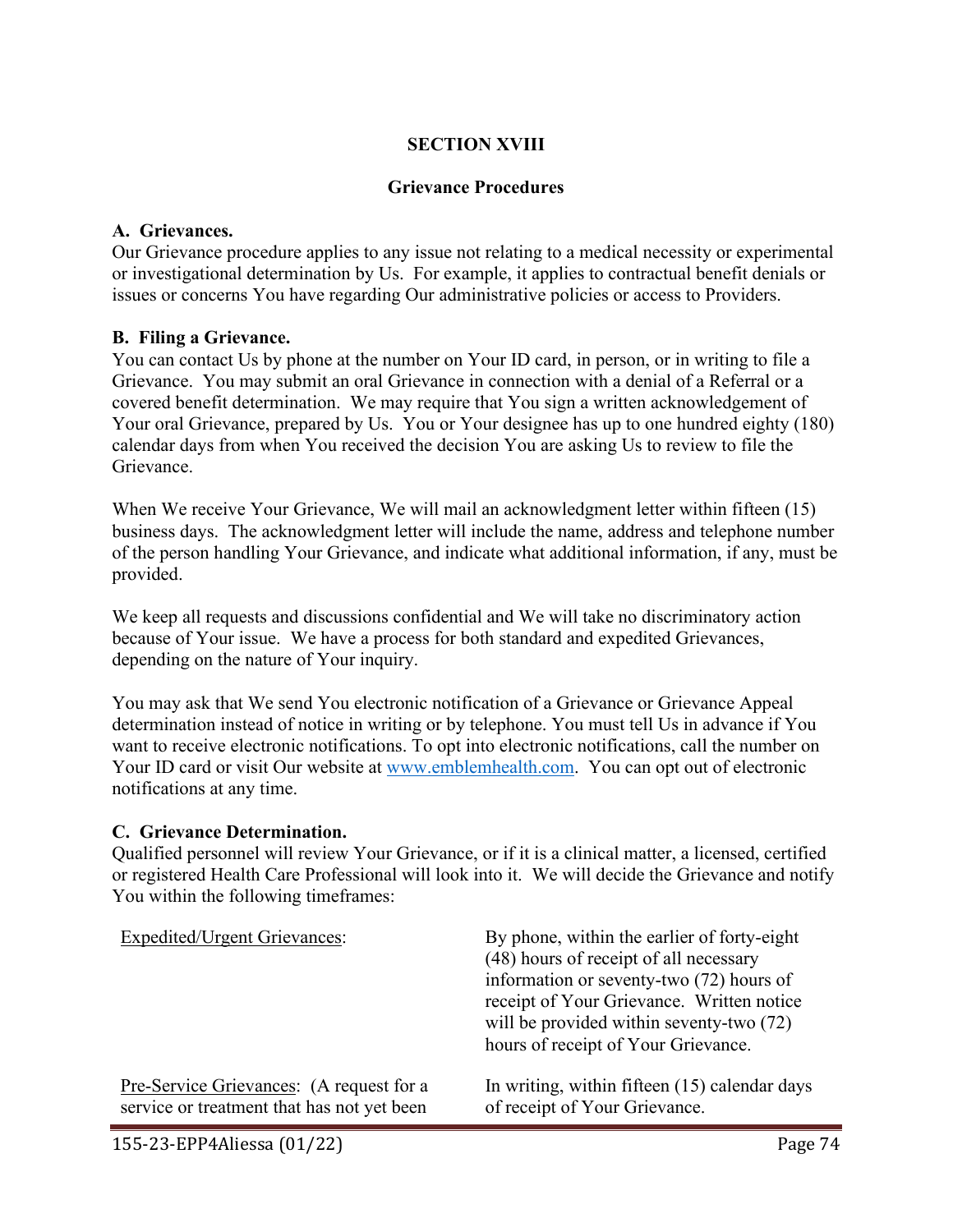provided.)

Post-Service Grievances: (A Claim for a service or treatment that has already been provided.)

All Other Grievances: (That are not in relation to a claim or request for a service or treatment.)

In writing, within thirty (30) calendar days of receipt of Your Grievance.

In writing, within forty-five (45) calendar days of receipt of all necessary information.

### **D. Assistance.**

If You remain dissatisfied with Our Grievance determination, or at any other time You are dissatisfied, You may:

#### **Call the New York State Department of Health at 1-800-206-8125 or write them at:**

New York State Department of Health Office of Health Insurance Programs Bureau of Consumer Services – Complaint Unit Corning Tower – OCP Room 1609 Albany, NY 12237 E-mail: [managedcarecomplaint@health.ny.gov](mailto:managedcarecomplaint@health.ny.gov) Website: [www.health.ny.gov](http://www.health.ny.gov/) 

If You need assistance filing a Grievance, You may also contact the state independent Consumer Assistance Program at: Community Health Advocates 633 Third Avenue,  $10^{th}$  Floor New York, NY 10017 Or call toll free: 1-888-614-5400, or e-mail  $cha@cssny.org$ Website: [www.communityhealthadvocates.org](http://www.communityhealthadvocates.org/)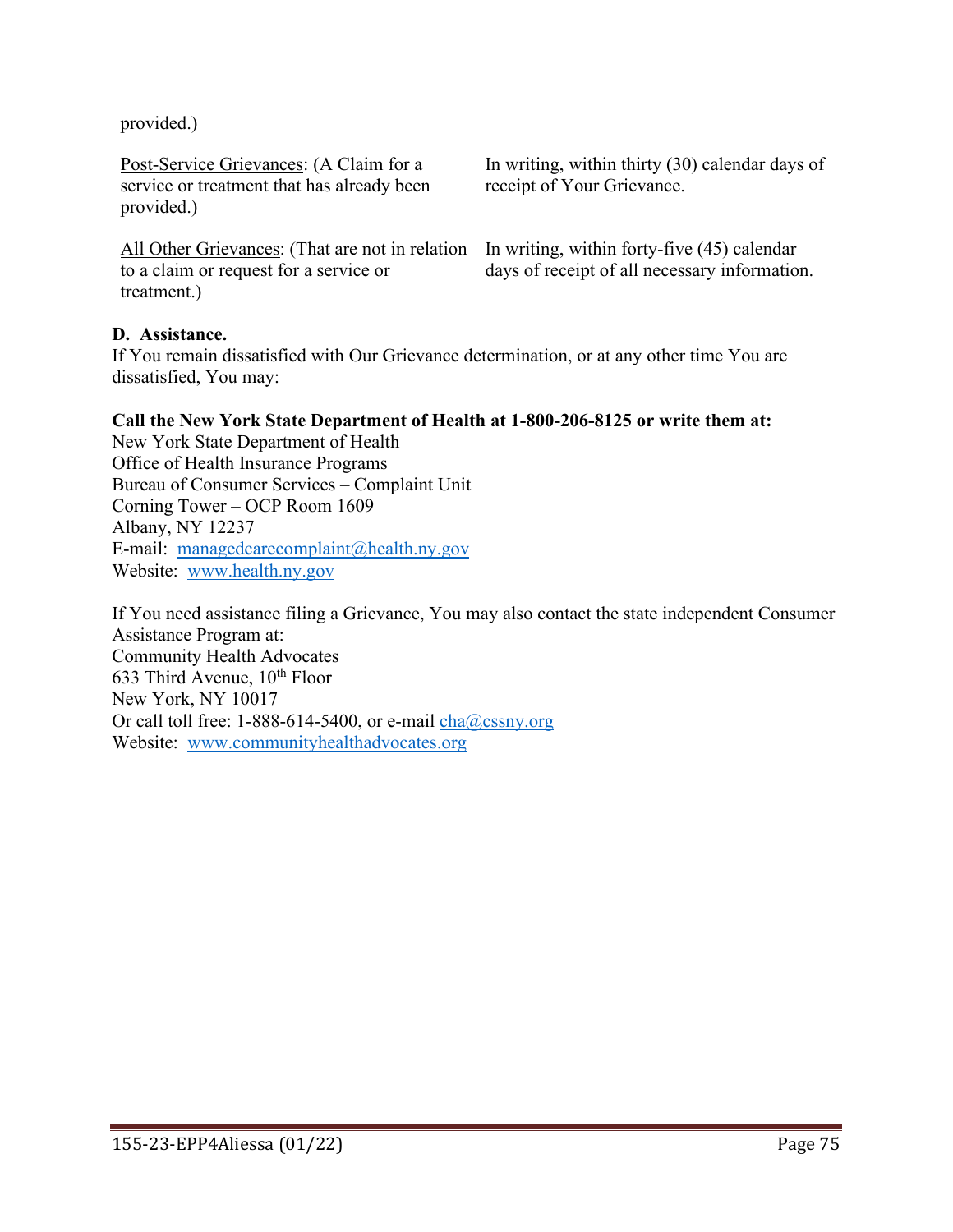### **SECTION XIX**

#### **Utilization Review**

#### **A. Utilization Review.**

We review health services to determine whether the services are or were Medically Necessary or experimental or investigational ("Medically Necessary"). This process is called Utilization Review. Utilization Review includes all review activities, whether they take place prior to the service being performed (Preauthorization); when the service is being performed (concurrent); or after the service is performed (retrospective). If You have any questions about the Utilization Review process, please call the number on Your ID card or; for mental health and substance use disorder services, please call the number on Your ID card. The toll-free telephone number is available at least forty (40) hours a week with an after-hours answering machine.

All determinations that services are not Medically Necessary will be made by: 1) licensed Physicians; or 2) licensed, certified, registered or credentialed Health Care Professionals who are in the same profession and same or similar specialty as the Provider who typically manages Your medical condition or disease or provides the health care service under review; or 3) with respect to mental health or substance use disorder treatment, licensed Physicians or licensed, certified, registered or credentialed Health Care Professionals who specialize in behavioral health and have experience in the delivery of mental health or substance use disorder courses of treatment. We do not compensate or provide financial incentives to Our employees or reviewers for determining that services are not Medically Necessary.

We have developed guidelines and protocols to assist Us in this process. We will use evidencebased and peer reviewed clinical review criteria tools that are appropriate to the age of the patient and designated by OASAS for substance use disorder treatment or approved for use by OMH for mental health treatment. Specific guidelines and protocols are available for Your review upon request. For more information, call the number on Your ID card or visit Our website at [www.emblemhealth.com.](http://www.emblemhealth.com/)

You may ask that We send You electronic notification of a Utilization Review determination instead of notice in writing or by telephone. You must tell Us in advance if You want to receive electronic notifications. To opt into electronic notifications, call the number on Your ID card or visit Our website at [www.emblemhealth.com.](http://www.emblemhealth.com/) You can opt out of electronic notifications at any time.

### **B. Preauthorization Reviews.**

1. **Non-Urgent Preauthorization Reviews.** If We have all the information necessary to make a determination regarding a Preauthorization review, We will make a determination and provide notice to You (or Your designee) and Your Provider, by telephone and in writing, within three (3) business days of receipt of the request.

If We need additional information, We will request it within three (3) business days. You or Your Provider will then have forty-five (45) calendar days to submit the information.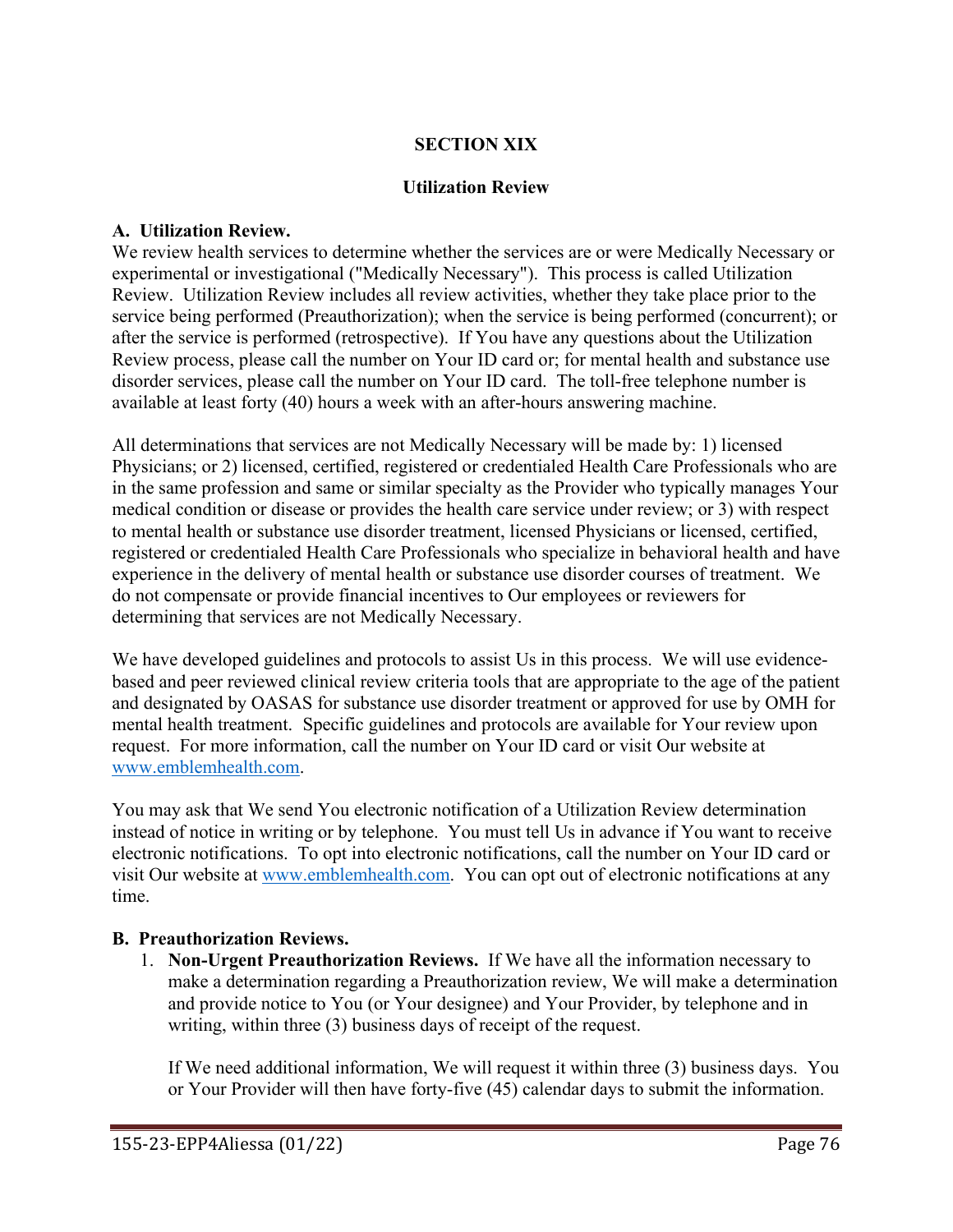If We receive the requested information within forty-five (45) days, We will make a determination and provide notice to You (or Your designee) and Your Provider, by telephone and in writing, within three (3) business days of Our receipt of the information. If all necessary information is not received within forty-five (45) days, We will make a determination within fifteen (15) calendar days of the earlier of the receipt of part of the requested information or the end of the forty-five (45)-day period.

- 2. **Urgent Preauthorization Reviews.** With respect to urgent Preauthorization requests, if We have all information necessary to make a determination, We will make a determination and provide notice to You (or Your designee) and Your Provider, by telephone, within seventy-two (72) hours of receipt of the request. Written notice will be provided within three (3) business days of receipt of the request. If We need additional information, We will request it within twenty-four (24) hours. You or Your Provider will then have forty-eight (48) hours to submit the information. We will make a determination and provide notice to You (or Your designee) and Your Provider by telephone within forty-eight (48) hours of the earlier of Our receipt of the information or the end of the forty-eight (48) hour period. Written notification will be provided within the earlier of three (3) business days of Our receipt of the information or three (3) calendar days after the verbal notification.
- 3. **Court Ordered Treatment.** With respect to requests for mental health and/or substance use disorder services that have not yet been provided, if You (or Your designee) certify, in a format prescribed by the Superintendent of Financial Services, that You will be appearing, or have appeared, before a court of competent jurisdiction and may be subject to a court order requiring such services, We will make a determination and provide notice to You (or Your designee) and Your Provider by telephone within seventy-two (72) hours of receipt of the request. Written notification will be provided within three (3) business days of Our receipt of the request. Where feasible, the telephonic and written notification will also be provided to the court.
- 4. **Inpatient Rehabilitation Services Reviews.** After receiving a Preauthorization request for coverage of inpatient rehabilitation services following an inpatient Hospital admission provided by a Hospital or skilled nursing facility, We will make a determination and provide notice to You (or Your designee) and Your Provider, by telephone and in writing, within one (1) business day of receipt of the necessary information.

5. **Crisis Stabilization Centers.** Coverage for services provided at participating crisis stabilization centers licensed under New York Mental Hygiene Law section 36.01 is not subject to Preauthorization. We may review the treatment provided at crisis stabilization centers retrospectively to determine whether it is Medically Necessary and We will use clinical review tools designated by OASAS or approved by OMH. If any treatment at a participating crisis stabilization center is denied as not Medically Necessary, You are only responsible for any Cost-Sharing otherwise required under this Contract.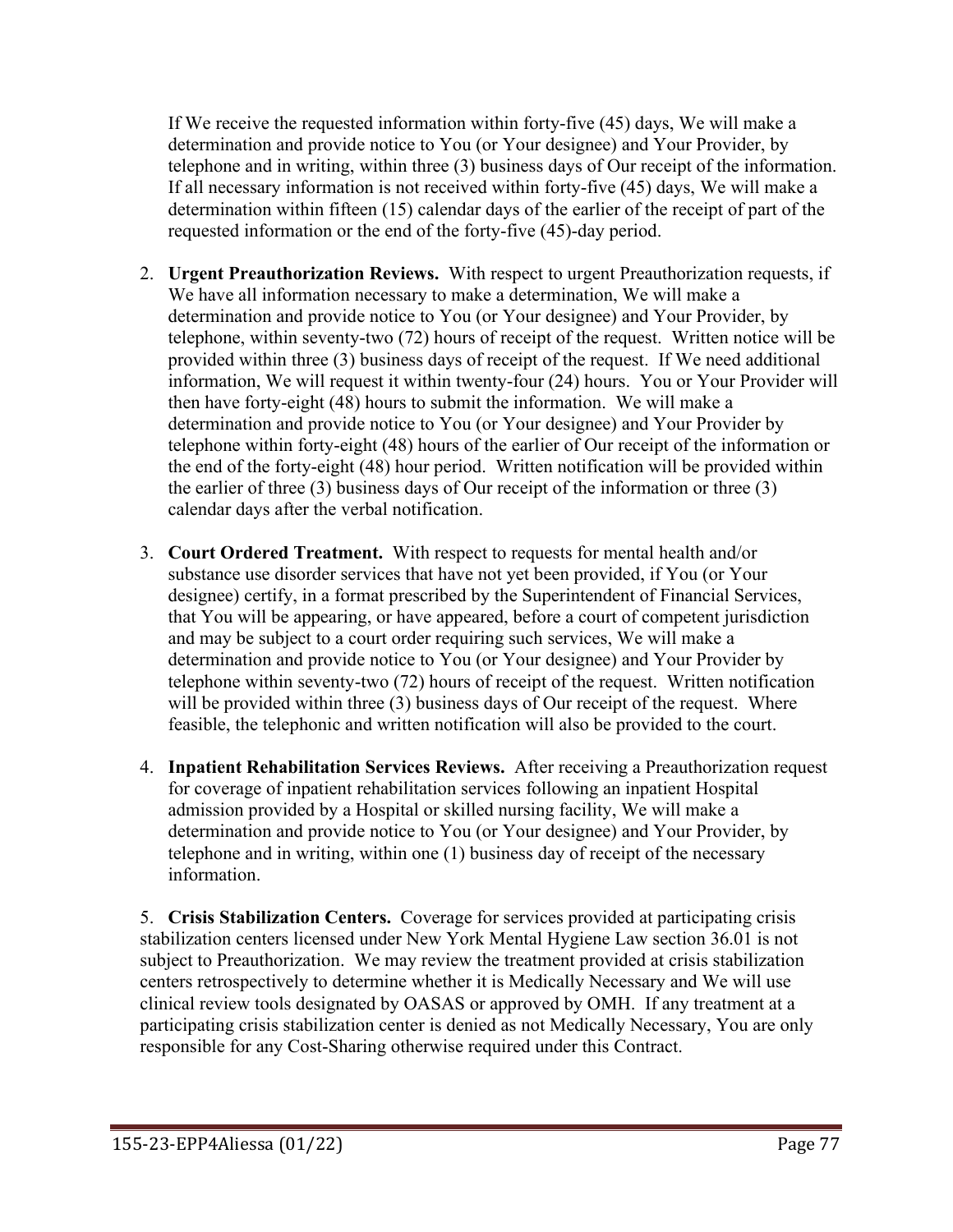### **C. Concurrent Reviews.**

- 1. **Non-Urgent Concurrent Reviews.** Utilization Review decisions for services during the course of care (concurrent reviews) will be made, and notice provided to You (or Your designee) and Your Provider, by telephone and in writing, within one (1) business day of receipt of all necessary information. If We need additional information, We will request it within one (1) business day. You or Your Provider will then have forty-five (45) calendar days to submit the information. We will make a determination and provide notice to You (or Your designee) and Your Provider, by telephone and in writing, within one (1) business day of Our receipt of the information or, if We do not receive the information, within the earlier of fifteen (15) calendar days of the receipt of part of the requested information or fifteen (15) calendar days of the end of the forty-five (45)-day period.
- 2. **Urgent Concurrent Reviews.** For concurrent reviews that involve an extension of urgent care, if the request for coverage is made at least twenty-four (24) hours prior to the expiration of a previously approved treatment, We will make a determination and provide notice to You (or Your designee) and Your Provider by telephone within twenty-four (24) hours of receipt of the request. Written notice will be provided within one (1) business day of receipt of the request.

If the request for coverage is not made at least twenty-four (24) hours prior to the expiration of a previously approved treatment and We have all the information necessary to make a determination, We will make a determination and provide written notice to You (or Your designee) and Your Provider within the earlier of seventy-two (72) hours or one (1) business day of receipt of the request. If We need additional information, We will request it within twenty-four (24) hours. You or Your Provider will then have fortyeight (48) hours to submit the information. We will make a determination and provide written notice to You (or Your designee) and Your Provider within the earlier of one (1) business day or forty-eight (48) hours of Our receipt of the information or, if we do not receive the information, within 48 hours of the end of the forty-eight (48)-hour period.

- 3. **Home Health Care Reviews.** After receiving a request for coverage of home care services following an inpatient Hospital admission, We will make a determination and provide notice to You (or Your designee) and Your Provider, by telephone and in writing, within one (1) business day of receipt of the necessary information. If the day following the request falls on a weekend or holiday, We will make a determination and provide notice to You (or Your designee) and Your Provider within seventy-two (72) hours of receipt of the necessary information. When We receive a request for home care services and all necessary information prior to Your discharge from an inpatient hospital admission, We will not deny coverage for home care services while Our decision on the request is pending.
- 4. **Inpatient Substance Use Disorder Treatment Reviews.** If a request for inpatient substance use disorder treatment is submitted to Us at least twenty-four (24) hours prior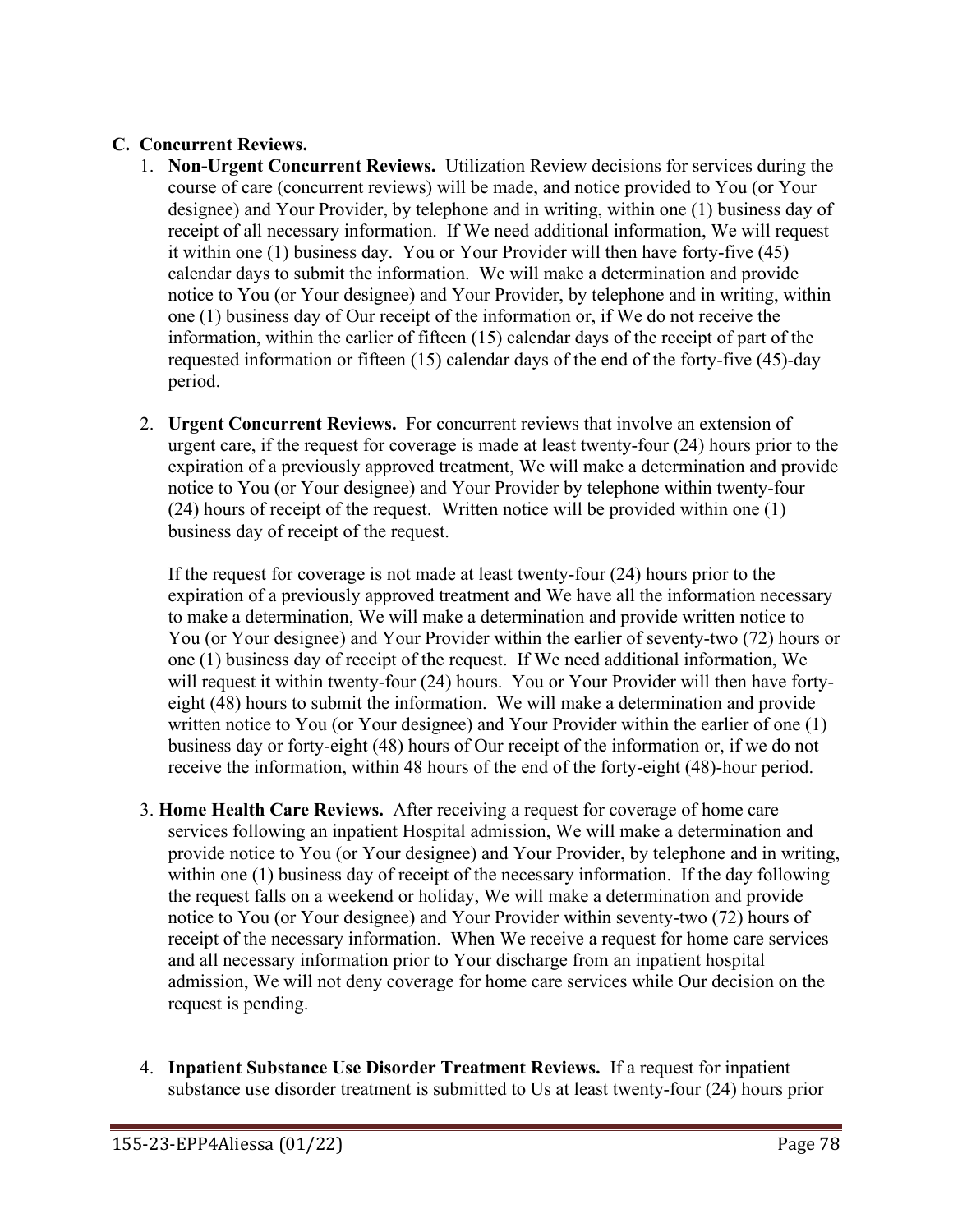to discharge from an inpatient substance use disorder treatment admission, We will make a determination within twenty-four (24) hours of receipt of the request and We will provide coverage for the inpatient substance use disorder treatment while Our determination is pending.

- 5. **Inpatient Substance Use Disorder Treatment at Participating OASAS-Certified Facilities.** Coverage for inpatient substance use disorder treatment at a participating OASAS-certified Facility is not subject to Preauthorization. Coverage will not be subject to concurrent review for the first twenty-eight (28) days of the inpatient admission if the OASAS-certified Facility notifies Us of both the admission and the initial treatment plan within two (2) business days of the admission. After the first twenty-eight (28) days of the inpatient admission, We may review the entire stay to determine whether it is Medically Necessary and We will use clinical review tools designated by OASAS. If any portion of the stay is denied as not Medically Necessary, You are only responsible for the in-network Cost-Sharing that would otherwise apply to Your inpatient admission.
- 6. **Outpatient Substance Use Disorder Treatment at Participating OASAS-Certified Facilities.** Coverage for outpatient, intensive outpatient, outpatient rehabilitation and opioid treatment at a participating OASAS-certified Facility is not subject to Preauthorization. Coverage will not be subject to concurrent review for the first four (4) weeks of continuous treatment, not to exceed twenty-eight (28) visits, if the OASAScertified Facility notifies Us of both the start of treatment and the initial treatment plan within two (2) business days. After the first four (4) weeks of continuous treatment, not to exceed twenty-eight (28) visits, We may review the entire outpatient treatment to determine whether it is Medically Necessary and We will use clinical review tools designated by OASAS. If any portion of the outpatient treatment is denied as not Medically Necessary, You are only responsible for the in-network Cost-Sharing that would otherwise apply to Your outpatient treatment.

# **D. Retrospective Reviews.**

If We have all information necessary to make a determination regarding a retrospective claim, We will make a determination and notify You and Your Provider within thirty (30) calendar days of the receipt of the request. If We need additional information, We will request it within thirty (30) calendar days. You or Your Provider will then have forty-five (45) calendar days to provide the information. We will make a determination and provide notice to You and Your Provider in writing within fifteen (15) calendar days of the earlier of Our receipt of all or part of the requested information the information or the end of the forty-five (45)-day period.

Once We have all the information to make a decision, Our failure to make a Utilization Review determination within the applicable time frames set forth above will be deemed an adverse determination subject to an internal Appeal.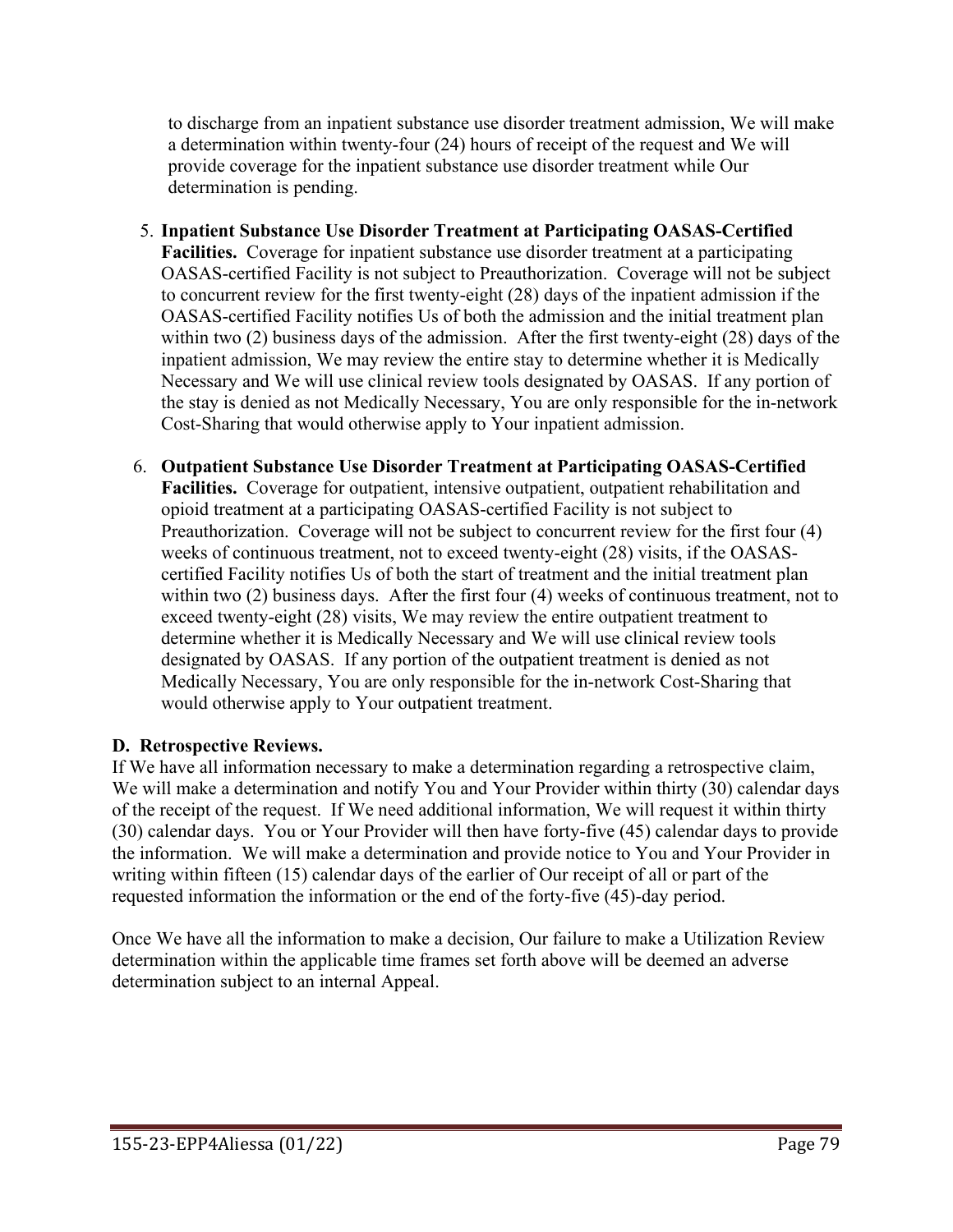### **E. Retrospective Review of Preauthorized Services.**

We may only reverse a preauthorized treatment, service or procedure on retrospective review when:

- The relevant medical information presented to Us upon retrospective review is materially different from the information presented during the Preauthorization review;
- The relevant medical information presented to Us upon retrospective review existed at the time of the Preauthorization but was withheld or not made available to Us;
- We were not aware of the existence of such information at the time of the Preauthorization review; and
- Had We been aware of such information, the treatment, service or procedure being requested would not have been authorized. The determination is made using the same specific standards, criteria or procedures as used during the Preauthorization review.

### **F. Step Therapy Override Determinations.**

You, Your designee, or Your Health Care Professional may request a step therapy protocol override determination for Coverage of a Prescription Drug selected by Your Health Care Professional. When conducting Utilization Review for a step therapy protocol override determination, We will use recognized evidence-based and peer reviewed clinical review criteria that is appropriate for You and Your medical condition.

- **1. Supporting Rationale and Documentation.** A step therapy protocol override determination request must include supporting rationale and documentation from a Health Care Professional, demonstrating that:
	- The required Prescription Drug(s) is contraindicated or will likely cause an adverse reaction or physical or mental harm to You;
	- The required Prescription Drug(s) is expected to be ineffective based on Your known clinical history, condition, and Prescription Drug regimen;
	- You have tried the required Prescription Drug(s) while covered by Us or under Your previous health insurance coverage, or another Prescription Drug in the same pharmacologic class or with the same mechanism of action, and that Prescription Drug(s) was discontinued due to lack of efficacy or effectiveness, diminished effect, or an adverse event;
	- You are stable on a Prescription Drug(s) selected by Your Health Care Professional for Your medical condition, provided this does not prevent Us from requiring You to try an AB-rated generic equivalent; or
	- The required Prescription Drug(s) is not in Your best interest because it will likely cause a significant barrier to Your adherence to or compliance with Your plan of care, will likely worsen a comorbid condition, or will likely decrease Your ability to achieve or maintain reasonable functional ability in performing daily activities.
- **2. Standard Review.** We will make a step therapy protocol override determination and provide notification to You (or Your designee) and where appropriate, Your Health Care Professional, within seventy-two (72) hours of receipt of the supporting rationale and documentation.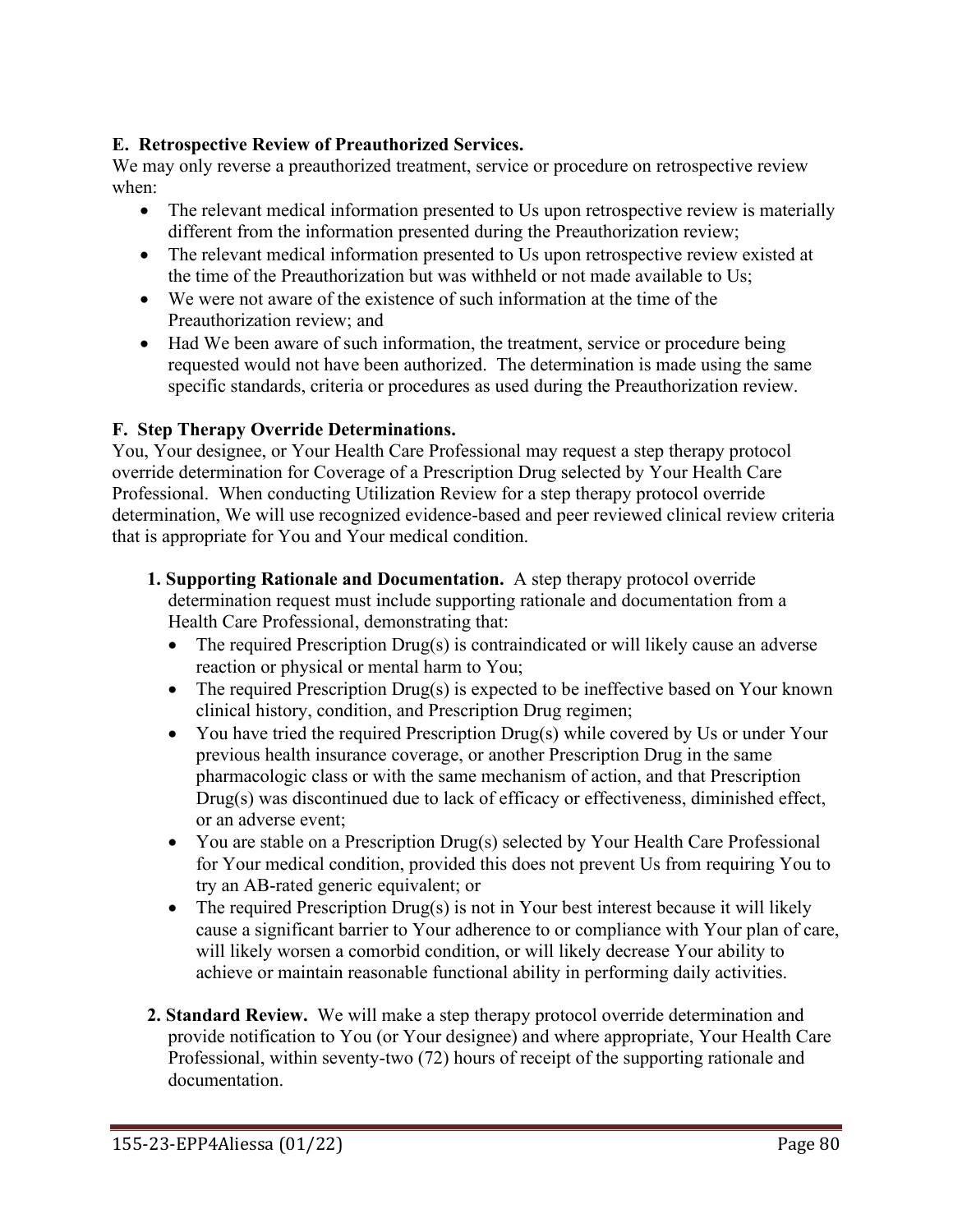**3. Expedited Review.** If You have a medical condition that places Your health in serious jeopardy without the Prescription Drug prescribed by Your Health Care Professional, We will make a step therapy protocol override determination and provide notification to You (or Your designee) and Your Health Care Professional within twenty-four (24) hours of receipt of the supporting rationale and documentation.

If the required supporting rationale and documentation are not submitted with a step therapy protocol override determination request, We will request the information within seventy-two (72) hours for Preauthorization and retrospective reviews, the lesser of seventy-two (72) hours or one (1) business day for concurrent reviews, and twenty-four (24) hours for expedited reviews. You or Your Health Care Professional will have forty-five (45) calendar days to submit the information for Preauthorization, concurrent and retrospective reviews, and forty-eight (48) hours for expedited reviews. For Preauthorization reviews, We will make a determination and provide notification to You (or Your designee) and Your Health Care Professional within the earlier of seventy-two (72) hours of Our receipt of the information or fifteen (15) calendar days of the end of the forty-five (45)-day period if the information is not received. For concurrent reviews, We will make a determination and provide notification to You (or Your designee) and Your Health Care Professional within the earlier of seventy-two (72) hours or one (1) business day of Our receipt of the information or fifteen (15) calendar days of the end of the forty-five (45)-day period if the information is not received. For retrospective reviews, We will make a determination and provide notification to You (or Your designee) and Your Health Care Professional within the earlier of seventytwo (72) hours of Our receipt of the information or fifteen (15) calendar days of the end of the forty-five (45)-day period if the information is not received. For expedited reviews, We will make a determination and provide notification to You (or Your designee) and Your Health Care Professional within the earlier of twenty-four (24) hours of Our receipt of the information or forty-eight (48) hours of the end of the forty-eight (48)-hour period if the information is not received.

If We do not make a determination within seventy-two (72) hours (or twenty-four (24) hours for expedited reviews) of receipt of the supporting rationale and documentation, the step therapy protocol override request will be approved.

If We determine that the step therapy protocol should be overridden, We will authorize immediate coverage for the Prescription Drug prescribed by Your treating Health Care Professional. An adverse step therapy override determination is eligible for an Appeal.

# **G. Reconsideration.**

If We did not attempt to consult with Your Provider who recommended the Covered Service before making an adverse determination, the Provider may request reconsideration by the same clinical peer reviewer who made the adverse determination or a designated clinical peer reviewer if the original clinical peer reviewer is unavailable. For Preauthorization and concurrent reviews, the reconsideration will take place within one (1) business day of the request for reconsideration. If the adverse determination is upheld, a notice of adverse determination will be given to You and Your Provider, by telephone and in writing.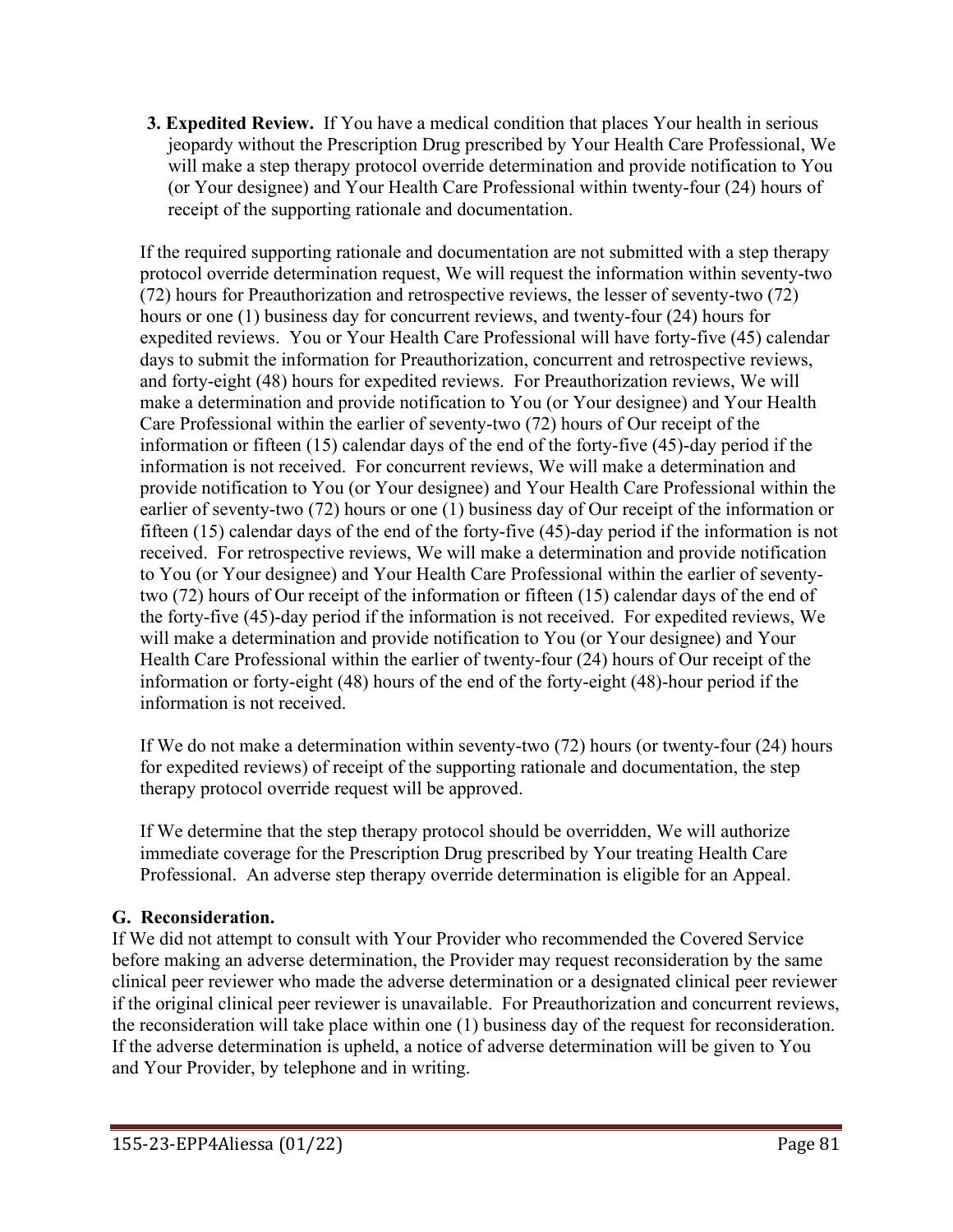### **H. Utilization Review Internal Appeals.**

You, Your designee, and, in retrospective review cases, Your Provider, may request an internal Appeal of an adverse determination, either by phone, in person, or in writing.

You have up to one hundred-eighty (180) calendar days after You receive notice of the adverse determination to file an Appeal. We will acknowledge Your request for an internal Appeal within fifteen (15) calendar days of receipt. This acknowledgment will include the name, address, and phone number of the person handling Your Appeal and, if necessary, inform You of any additional information needed before a decision can be made. The Appeal will be decided by a clinical peer reviewer who is not subordinate to the clinical peer reviewer who made the initial adverse determination and who is 1) a Physician or 2) a Health Care Professional in the same or similar specialty as the Provider who typically manages the disease or condition at issue.

- 1. **Out-of-Network Service Denial.** You also have the right to Appeal the denial of a Preauthorization request for an out-of-network health service when We determine that the out-of-network health service is not materially different from an available in-network health service. A denial of an out-of-network health service is a service provided by a Non-Participating Provider, but only when the service is not available from a Participating Provider. For a Utilization Review Appeal of denial of an out-of-network health service, You or Your designee must submit:
	- A written statement from Your attending Physician, who must be a licensed, board-certified or board-eligible Physician qualified to practice in the specialty area of practice appropriate to treat Your condition, that the requested out-ofnetwork health service is materially different from the alternate health service available from a Participating Provider that We approved to treat Your condition; and
	- Two (2) documents from the available medical and scientific evidence that the out-of-network service: 1) is likely to be more clinically beneficial to You than the alternate in-network service; and 2) that the adverse risk of the out-of-network service would likely not be substantially increased over the in-network health service.
- 2. **Out-of-Network Referral Denial.** You also have the right to Appeal the denial of a request for a Referral to a Non-Participating Provider when We determine that We have a Participating Provider with the appropriate training and experience to meet Your particular health care needs who is able to provide the requested health care service. For a Utilization Review Appeal of an out-of-network Referral denial, You or Your designee must submit a written statement from Your attending Physician, who must be a licensed, board-certified or board-eligible Physician qualified to practice in the specialty area of practice appropriate to treat Your condition:
	- That the Participating Provider recommended by Us does not have the appropriate training and experience to meet Your particular health care needs for the health care service; and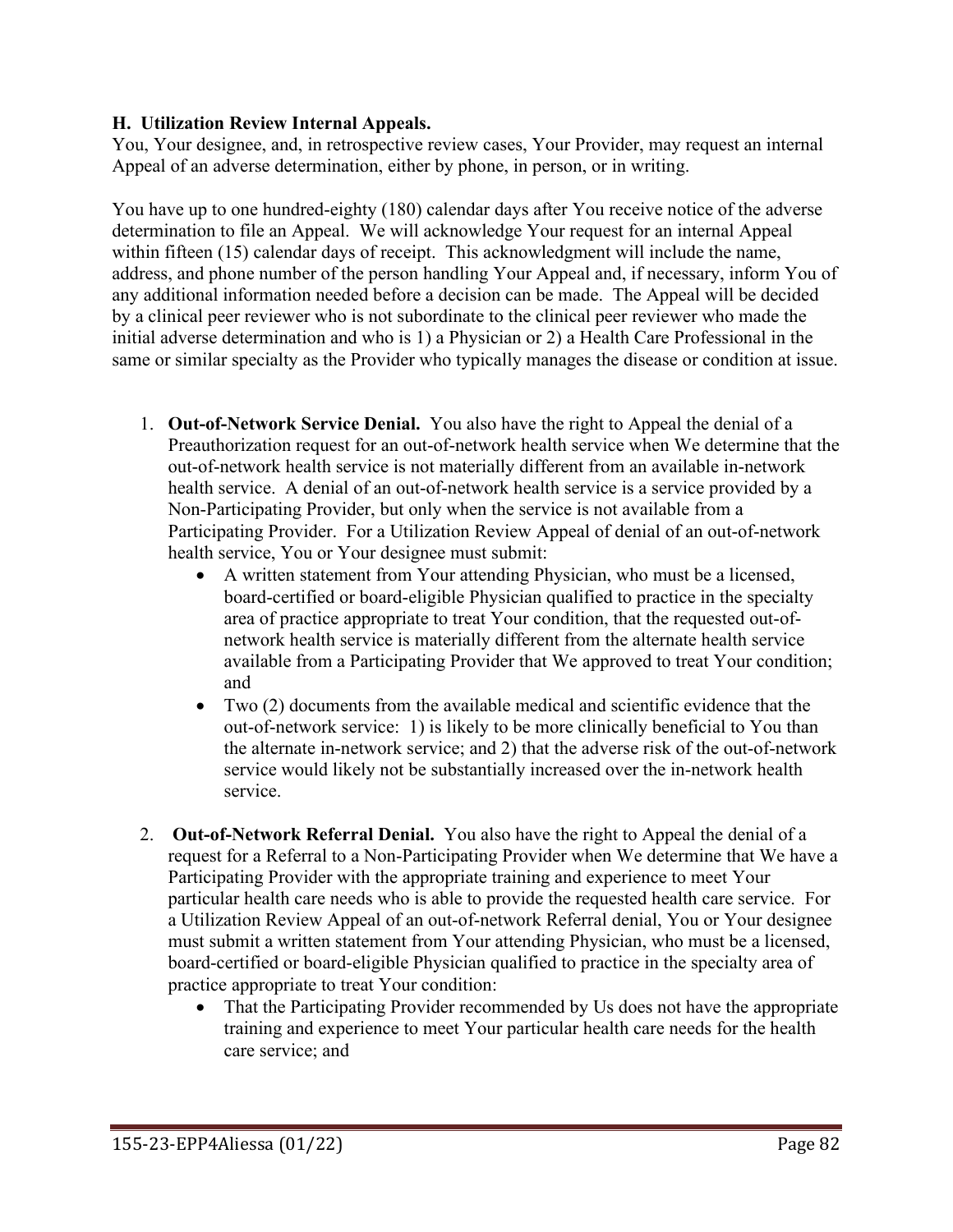• Recommending a Non-Participating Provider with the appropriate training and experience to meet Your particular health care needs who is able to provide the requested health care service.

# **I. Standard Appeal.**

- 1. **Preauthorization Appeal.** If Your Appeal relates to a Preauthorization request, We will decide the Appeal within thirty (30) calendar days of receipt of the Appeal request. Written notice of the determination will be provided to You (or Your designee), and where appropriate, Your Provider, within two (2) business days after the determination is made, but no later than thirty (30) calendar days after receipt of the Appeal request.
- 2. **Retrospective Appeal.** If Your Appeal relates to a retrospective claim, We will decide the Appeal within the earlier of thirty (30) calendar days of receipt of the information necessary to conduct the Appeal or sixty (60) days of receipt of the Appeal. Written notice of the determination will be provided to You (or Your designee), and where appropriate, Your Provider, within two (2) business days after the determination is made, but no later than sixty (60) calendar days after receipt of the Appeal request.
- 3. **Expedited Appeal.** An Appeal of a review of continued or extended health care services, additional services rendered in the course of continued treatment, home health care services following discharge from an inpatient Hospital admission, services in which a Provider requests an immediate review, mental health and/or substance use disorder services that may be subject to a court order, or any other urgent matter will be handled on an expedited basis. An expedited Appeal is not available for retrospective reviews. For an expedited Appeal, Your Provider will have reasonable access to the clinical peer reviewer assigned to the Appeal within one (1) business day of receipt of the request for an Appeal. Your Provider and a clinical peer reviewer may exchange information by telephone or fax. An expedited Appeal will be determined within the earlier of seventytwo (72) hours of receipt of the Appeal or two (2) business days of receipt of the information necessary to conduct the Appeal. Written notice of the determination will be provided to You (or Your designee) within twenty-four (24) hours after the determination is made, but no later than seventy-two (72) hours after receipt of the Appeal request.

Our failure to render a determination of Your Appeal within sixty (60) calendar days of receipt of the necessary information for a standard Appeal or within two (2) business days of receipt of the necessary information for an expedited Appeal will be deemed a reversal of the initial adverse determination.

4. **Substance Use Appeal.** If We deny a request for inpatient substance use disorder treatment that was submitted at least twenty-four (24) hours prior to discharge from an inpatient admission, and You or your Provider file an expedited internal Appeal of Our adverse determination, We will decide the Appeal within twenty-four (24) hours of receipt of the Appeal request. If You or Your Provider file the expedited internal Appeal and an expedited external appeal within twenty-four (24) hours of receipt of Our adverse determination, We will also provide coverage for the inpatient substance use disorder treatment while a determination on the internal Appeal and external appeal is pending.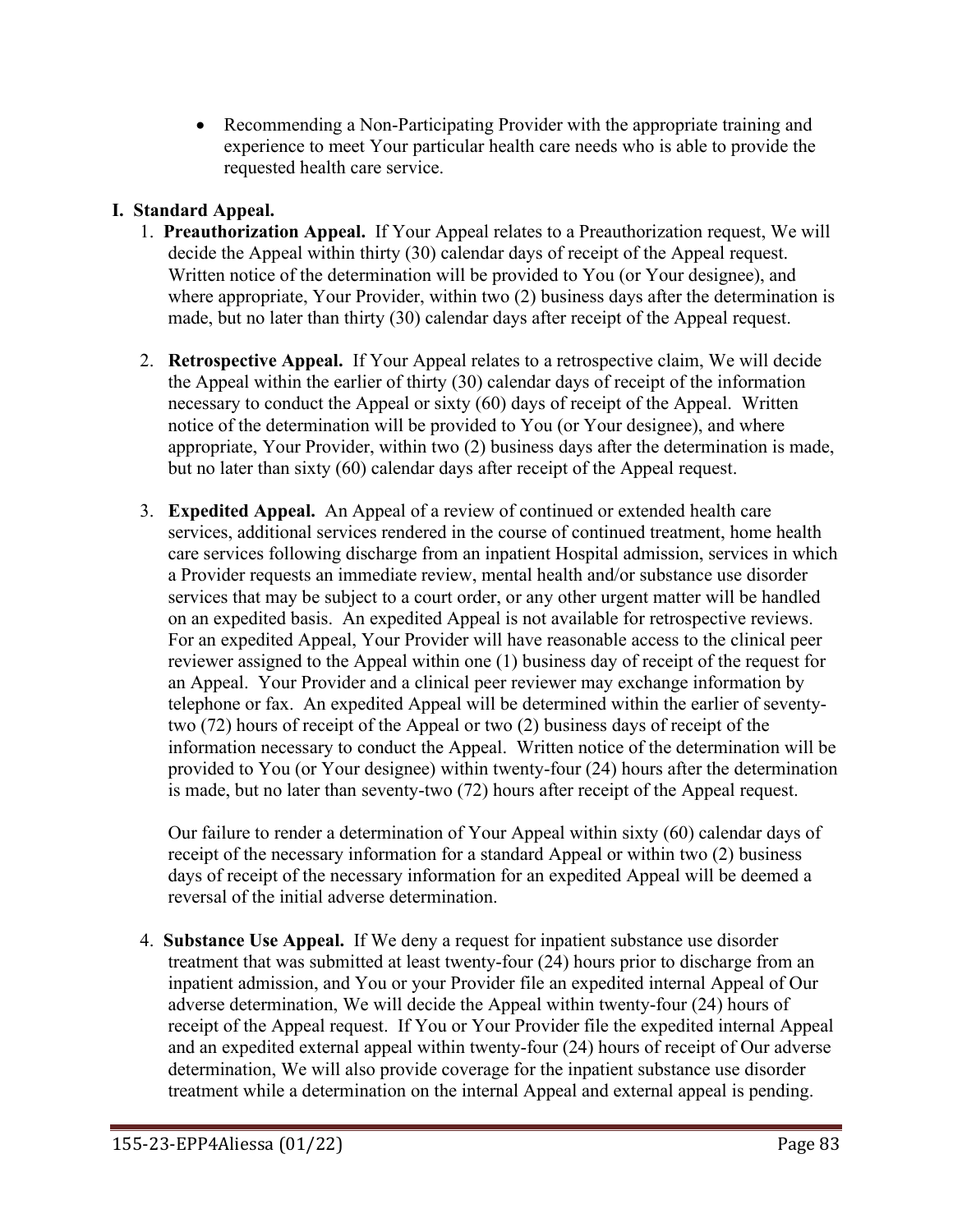### **J. Full and Fair Review of an Appeal.**

We will provide You, free of charge, with any new or additional evidence considered, relied upon, or generated by Us or any new or additional rationale in connection with Your Appeal. The evidence or rationale will be provided as soon as possible and sufficiently in advance of the date on which the notice of final adverse determination is required to be provided to give You a reasonable opportunity to respond prior to that date.

### **K. Appeal Assistance.**

If You need Assistance filing an Appeal, You may contact the state independent Consumer Assistance Program at: Community Health Advocates 633 Third Avenue,  $10^{th}$  Floor New York, NY 10017 Or call toll free: 1-888-614-5400, or e-mail  $cha@cssny.org$ Website: [www.communityhealthadvocates.org](http://www.communityhealthadvocates.org/)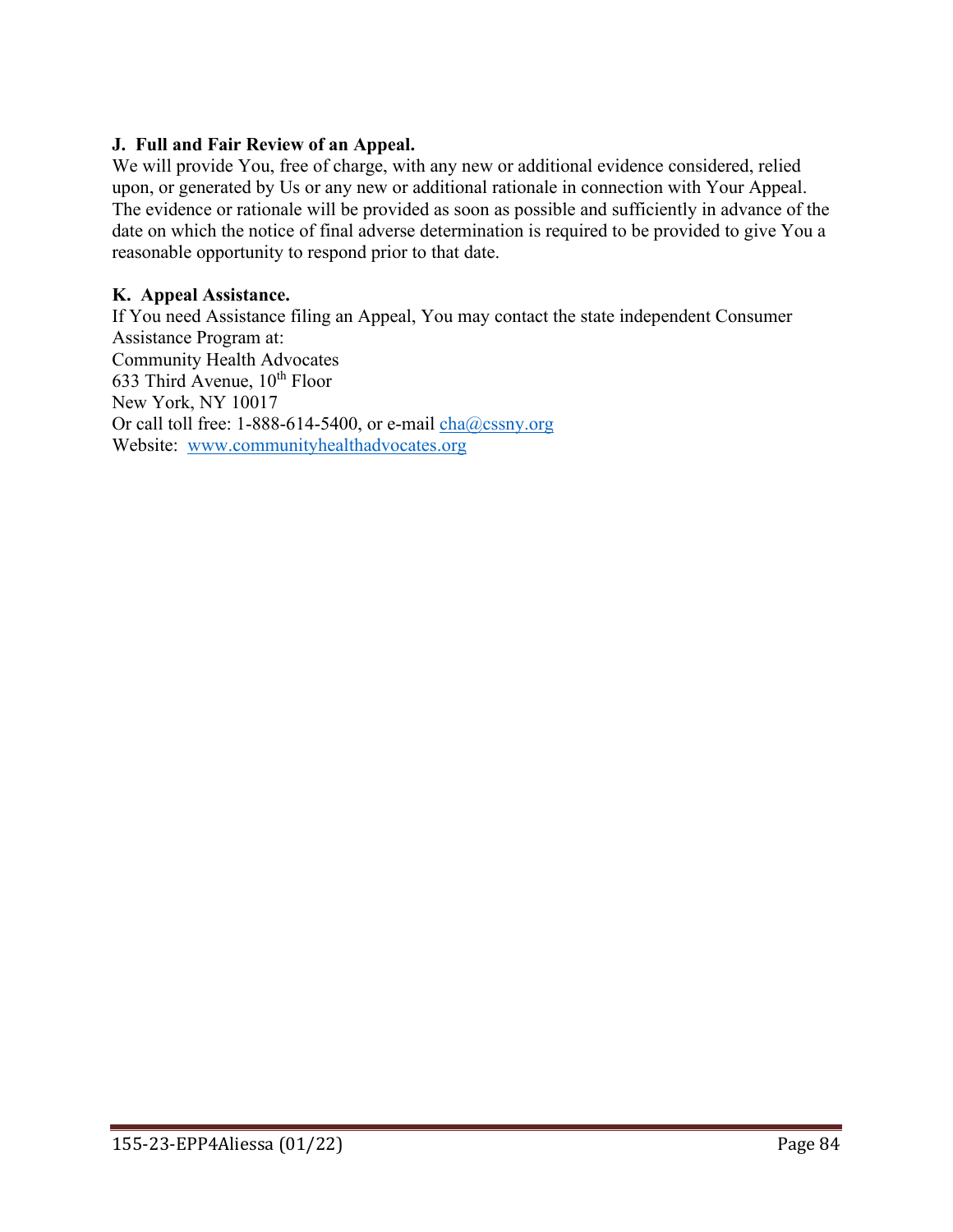# **SECTION XX**

# **External Appeal**

# **A. Your Right to an External Appeal.**

In some cases, You have a right to an external appeal of a denial of coverage. If We have denied coverage on the basis that a service is not Medically Necessary (including appropriateness, health care setting, level of care or effectiveness of a Covered benefit); or is an experimental or investigational treatment (including clinical trials and treatments for rare diseases); or is an outof-network treatment, You or Your representative may appeal that decision to an External Appeal Agent, an independent third party certified by the State to conduct these appeals.

In order for You to be eligible for an external appeal You must meet the following two (2) requirements:

- The service, procedure, or treatment must otherwise be a Covered Service under this Contract; and
- In general, You must have received a final adverse determination through Our internal Appeal process. But, You can file an external appeal even though You have not received a final adverse determination through Our internal Appeal process if:
	- o We agree in writing to waive the internal Appeal. We are not required to agree to Your request to waive the internal Appeal; or
	- o You file an external appeal at the same time as You apply for an expedited internal Appeal; or
	- o We fail to adhere to Utilization Review claim processing requirements (other than a minor violation that is not likely to cause prejudice or harm to You, and We demonstrate that the violation was for good cause or due to matters beyond Our control and the violation occurred during an ongoing, good faith exchange of information between You and Us).

**B. Your Right to Appeal a Determination that a Service is Not Medically Necessary.** If We have denied coverage on the basis that the service is not Medically Necessary, You may appeal to an External Appeal Agent if You meet the requirements for an external appeal in paragraph "A" above.

### **C. Your Right to Appeal a Determination that a Service is Experimental or Investigational.**

If We have denied coverage on the basis that the service is an experimental or investigational treatment (including clinical trials and treatments for rare diseases), You must satisfy the two (2) requirements for an external appeal in paragraph "A" above and Your attending Physician must certify that Your condition or disease is one for which:

- 1. Standard health services are ineffective or medically inappropriate; or
- 2. There does not exist a more beneficial standard service or procedure Covered by Us; or
- 3. There exists a clinical trial or rare disease treatment (as defined by law).

In addition, Your attending Physician must have recommended one (1) of the following: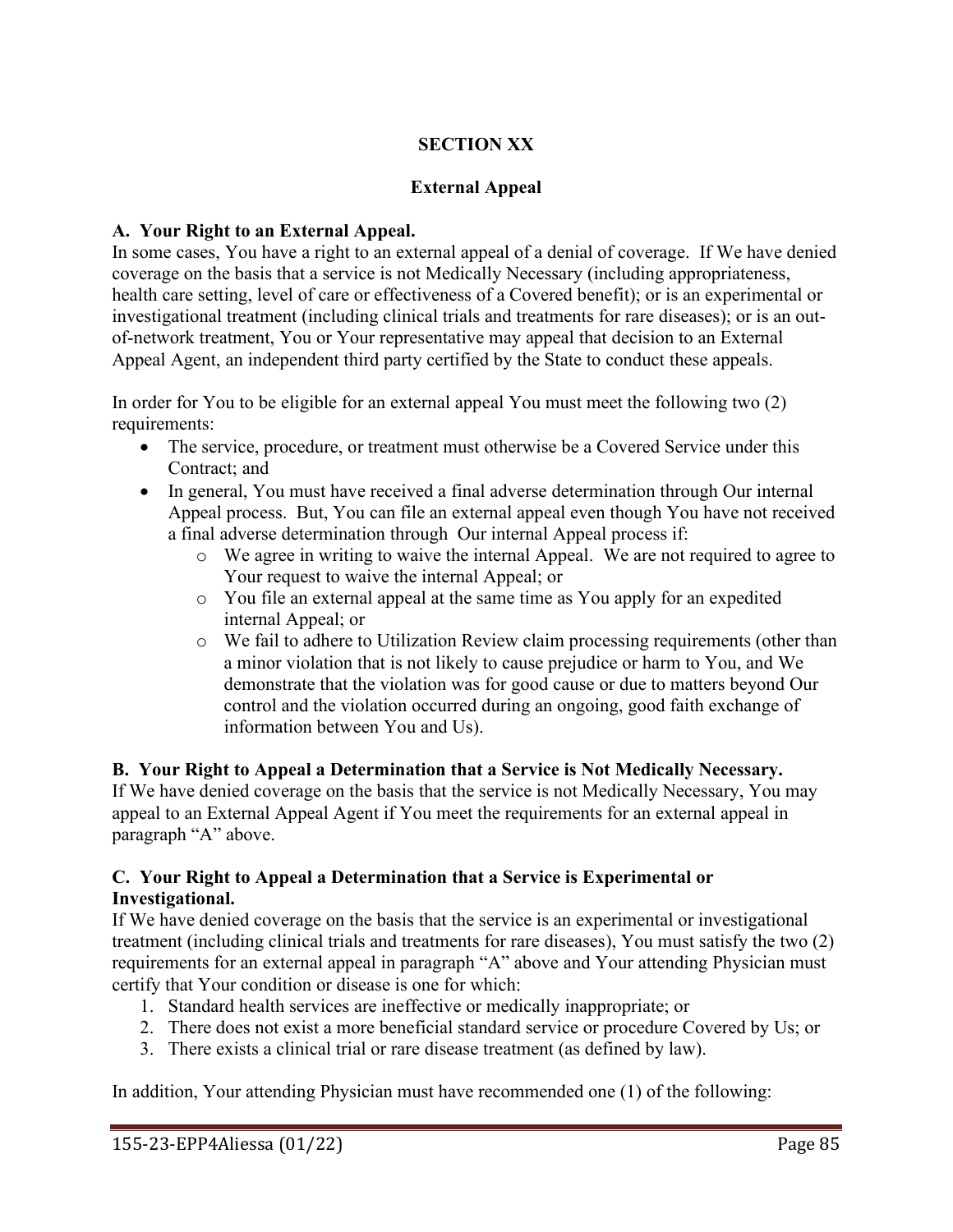- 1. A service, procedure or treatment that two (2) documents from available medical and scientific evidence indicate is likely to be more beneficial to You than any standard Covered Service (only certain documents will be considered in support of this recommendation – Your attending Physician should contact the State for current information as to what documents will be considered or acceptable); or
- 2. A clinical trial for which You are eligible (only certain clinical trials can be considered); or
- 3. A rare disease treatment for which Your attending Physician certifies that there is no standard treatment that is likely to be more clinically beneficial to You than the requested service, the requested service is likely to benefit You in the treatment of Your rare disease, and such benefit outweighs the risk of the service. In addition, Your attending Physician must certify that Your condition is a rare disease that is currently or was previously subject to a research study by the National Institutes of Health Rare Disease Clinical Research Network or that it affects fewer than 200,000 U.S. residents per year.

For purposes of this section, Your attending Physician must be a licensed, board-certified or board eligible Physician qualified to practice in the area appropriate to treat Your condition or disease. In addition, for a rare disease treatment, the attending Physician may not be Your treating Physician.

# **D. Your Right to Appeal a Determination that a Service is Out-of-Network.**

If We have denied coverage of an out-of-network treatment because it is not materially different than the health service available in-network, You may appeal to an External Appeal Agent if You meet the two (2) requirements for an external appeal in paragraph "A" above, and You have requested Preauthorization for the out-of-network treatment.

In addition, Your attending Physician must certify that the out-of-network service is materially different from the alternate recommended in-network health service, and based on two (2) documents from available medical and scientific evidence, is likely to be more clinically beneficial than the alternate in-network treatment and that the adverse risk of the requested health service would likely not be substantially increased over the alternate in-network health service.

For purposes of this section, Your attending Physician must be a licensed, board certified or board eligible Physician qualified to practice in the specialty area appropriate to treat You for the health service.

# **E. Your Right to Appeal an Out-of-Network Referral Denial to a Non-Participating Provider.**

If We have denied coverage of a request for a Referral to a Non-Participating Provider because We determine We have a Participating Provider with the appropriate training and experience to meet Your particular health care needs who is able to provide the requested health care service, You may appeal to an External Appeal Agent if You meet the two (2) requirements for an external appeal in paragraph "A" above.

In addition, Your attending Physician must: 1) certify that the Participating Provider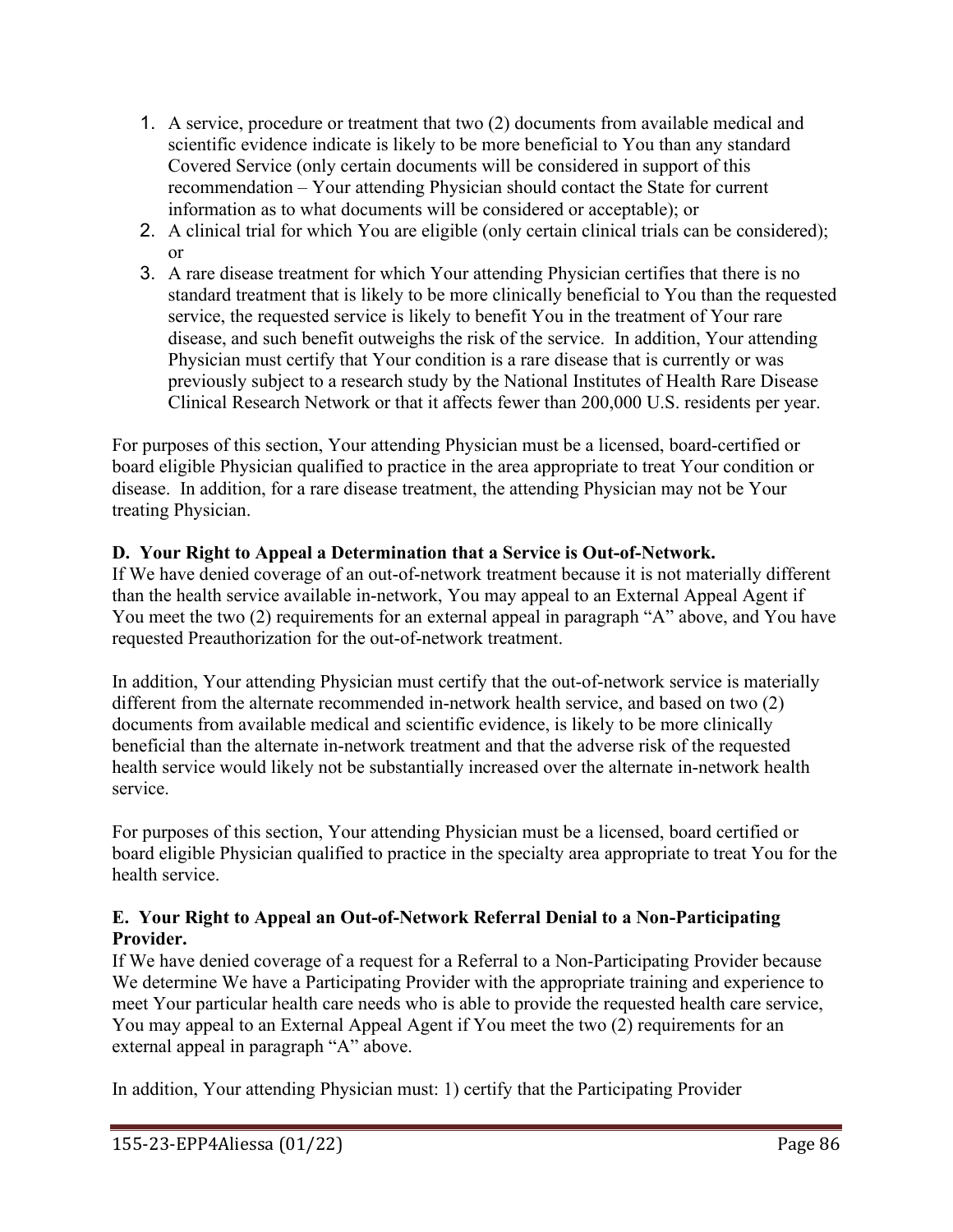recommended by Us does not have the appropriate training and experience to meet Your particular health care needs; and 2) recommend a Non-Participating Provider with the appropriate training and experience to meet Your particular health care needs who is able to provide the requested health care service.

For purposes of this section, Your attending Physician must be a licensed, board certified or board eligible Physician qualified to practice in the specialty area appropriate to treat You for the health service.

# **F. Your Right to Appeal a Formulary Exception Denial.**

If We have denied Your request for coverage of a non-formulary Prescription Drug through Our formulary exception process, You, Your designee or the prescribing Health Care Professional may appeal the formulary exception denial to an External Appeal Agent. See the Prescription Drug Coverage section of this Contract for more information on the formulary exception process.

# **G. The External Appeal Process.**

You have four (4) months from receipt of a final adverse determination or from receipt of a waiver of the internal Appeal process to file a written request for an external appeal. If You are filing an external appeal based on Our failure to adhere to claim processing requirements, You have four (4) months from such failure to file a written request for an external appeal.

We will provide an external appeal application with the final adverse determination issued through Our internal Appeal process or Our written waiver of an internal Appeal. You may also request an external appeal application from the New York State Department of Financial Services at 1-800-400-8882. Submit the completed application to the Department of Financial Services at the address indicated on the application. If You meet the criteria for an external appeal, the State will forward the request to a certified External Appeal Agent.

You can submit additional documentation with Your external appeal request. If the External Appeal Agent determines that the information You submit represents a material change from the information on which We based Our denial, the External Appeal Agent will share this information with Us in order for Us to exercise Our right to reconsider Our decision. If We choose to exercise this right, We will have three (3) business days to amend or confirm Our decision. Please note that in the case of an expedited external appeal (described below), We do not have a right to reconsider Our decision.

In general, the External Appeal Agent must make a decision within thirty (30) days of receipt of Your completed application. The External Appeal Agent may request additional information from You, Your Physician, or Us. If the External Appeal Agent requests additional information, it will have five (5) additional business days to make its decision. The External Appeal Agent must notify You in writing of its decision within two (2) business days.

If Your attending Physician certifies that a delay in providing the service that has been denied poses an imminent or serious threat to Your health; or if Your attending Physician certifies that the standard external appeal time frame would seriously jeopardize Your life, health or ability to regain maximum function; or if You received Emergency Services and have not been discharged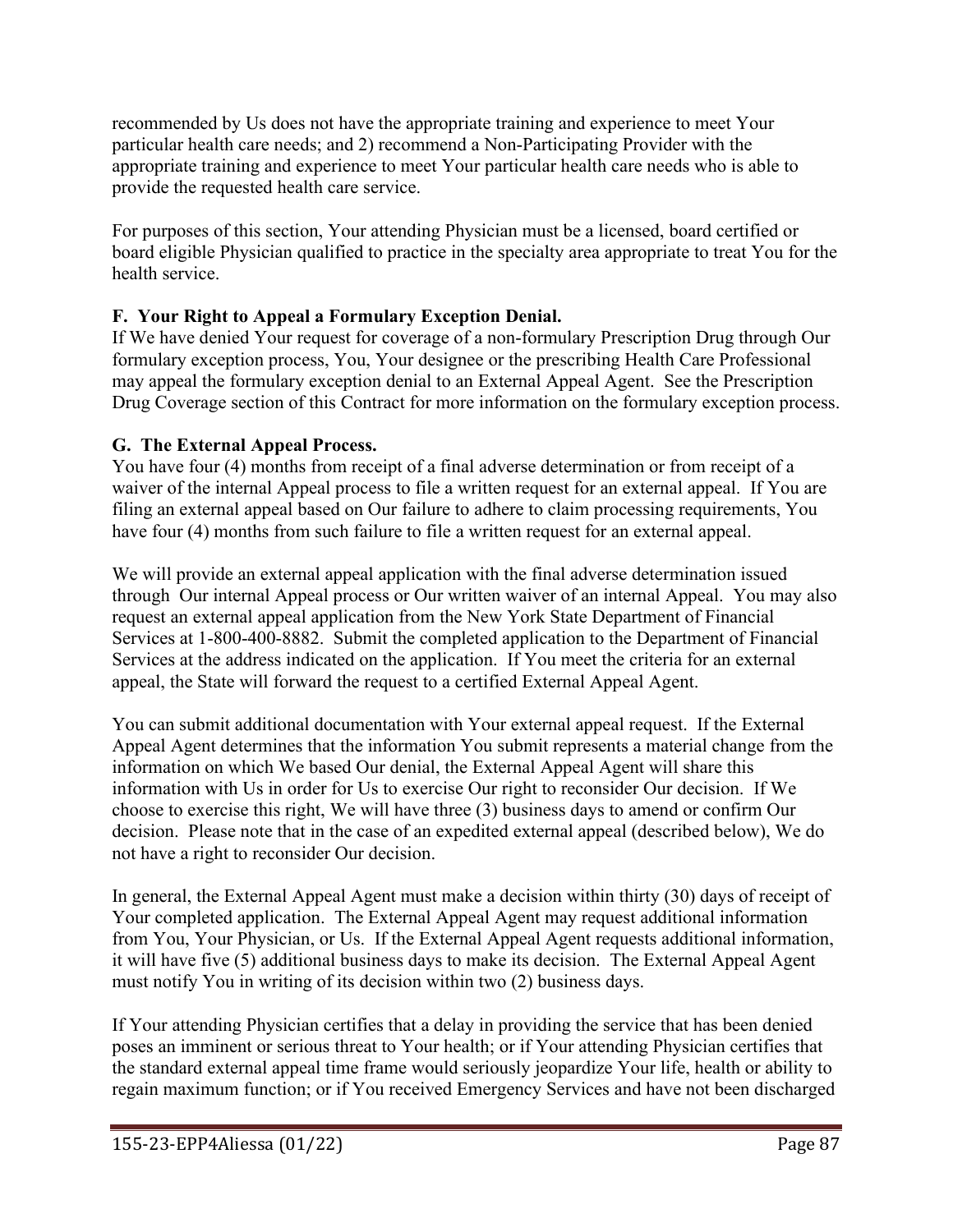from a Facility and the denial concerns an admission, availability of care, or continued stay, You may request an expedited external appeal. In that case, the External Appeal Agent must make a decision within seventy-two (72) hours of receipt of Your completed application. Immediately after reaching a decision, the External Appeal Agent must notify You and Us by telephone or facsimile of that decision. The External Appeal Agent must also notify You in writing of its decision.

If Your internal formulary exception request received a standard review through Our formulary exception process, the External Appeal Agent must make a decision on Your external appeal and notify You or Your designee and the prescribing Health Care Professional within seventy-two (72) hours of receipt of Your completed application. The External Appeal Agent will notify You or Your designee and the prescribing Health Care Professional in writing within two (2) business days of making a determination. If the External Appeal Agent overturns Our denial, We will Cover the Prescription Drug while You are taking the Prescription Drug, including any refills.

If Your internal formulary exception request received an expedited review through Our formulary exception process, the External Appeal Agent must make a decision on Your external appeal and notify You or Your designee and the prescribing Health Care Professional by telephone within twenty-four (24) hours of receipt of Your completed application. The External Appeal Agent will notify You or Your designee and the prescribing Health Care Professional in writing within two (2) business days of making a determination. If the External Appeal Agent overturns Our denial, We will Cover the Prescription Drug while You suffer from the health condition that may seriously jeopardize Your health, life or ability to regain maximum function or for the duration of Your current course of treatment using the non-formulary Prescription Drug.

If the External Appeal Agent overturns Our decision that a service is not Medically Necessary or approves coverage of an experimental or investigational treatment or an out-of-network treatment, We will provide coverage subject to the other terms and conditions of this Contract. Please note that if the External Appeal Agent approves coverage of an experimental or investigational treatment that is part of a clinical trial, We will only Cover the cost of services required to provide treatment to You according to the design of the trial. We will not be responsible for the costs of investigational drugs or devices, the costs of non-health care services, the costs of managing the research, or costs that would not be Covered under this Contract for non-investigational treatments provided in the clinical trial.

The External Appeal Agent's decision is binding on both You and Us. The External Appeal Agent's decision is admissible in any court proceeding.

We will charge You a fee of twenty-five (\$25) dollars for each external appeal, not to exceed seventy-five (\$75) in a single Plan Year. The external appeal application will explain how to submit the fee. We will waive the fee if We determine that paying the fee would be a hardship to You. If the External Appeal Agent overturns the denial of coverage, the fee will be refunded to You.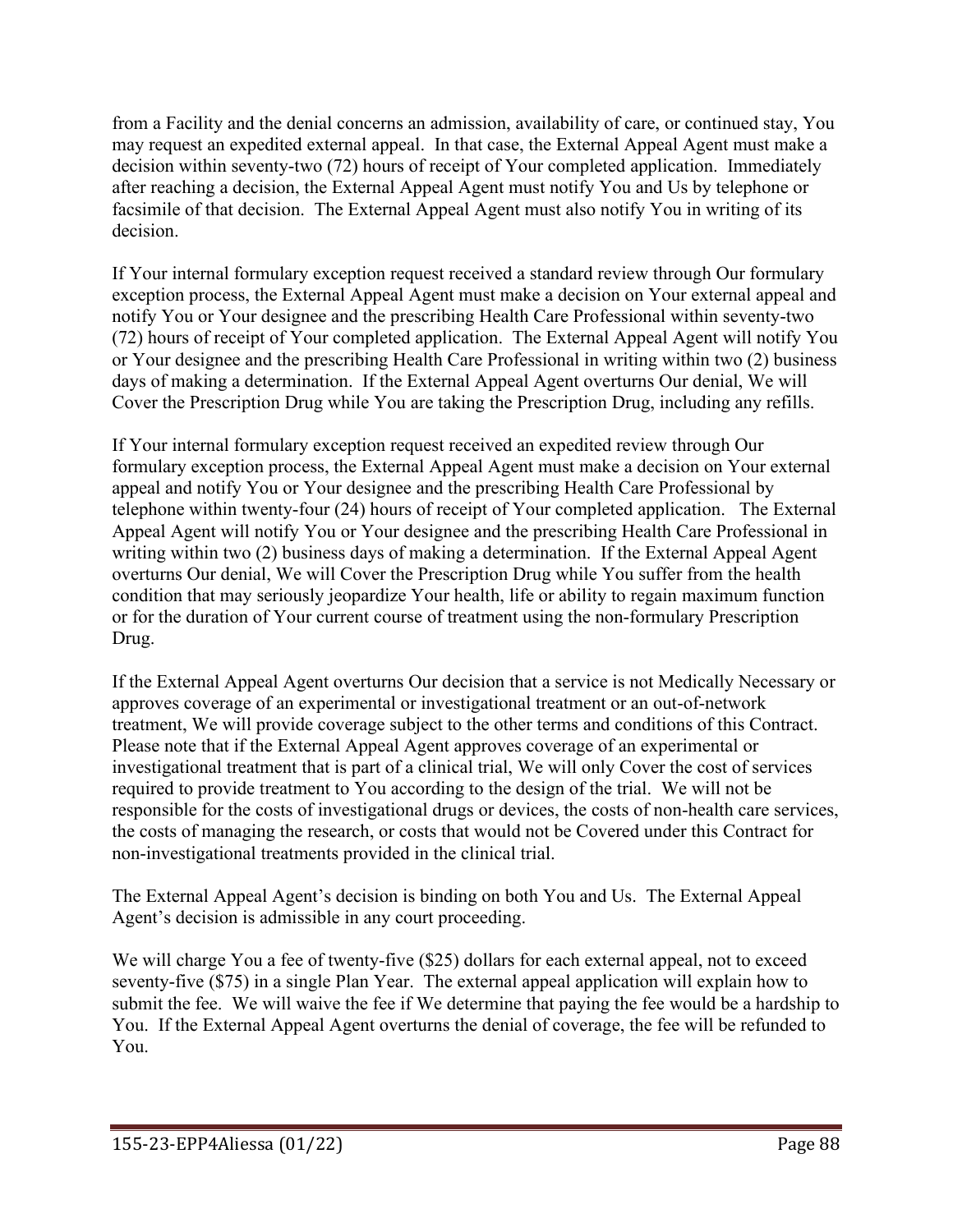### **H. Your Responsibilities.**

**It is Your responsibility to start the external appeal process.** You may start the external appeal process by filing a completed application with the New York State Department of Financial Services. You may appoint a representative to assist You with Your application; however, the Department of Financial Services may contact You and request that You confirm in writing that You have appointed the representative.

**Under New York State law, Your completed request for external appeal must be filed within four (4) months of either the date upon which You receive a final adverse determination, or the date upon which You receive a written waiver of any internal Appeal, or Our failure to adhere to claim processing requirements. We have no authority to extend this deadline.**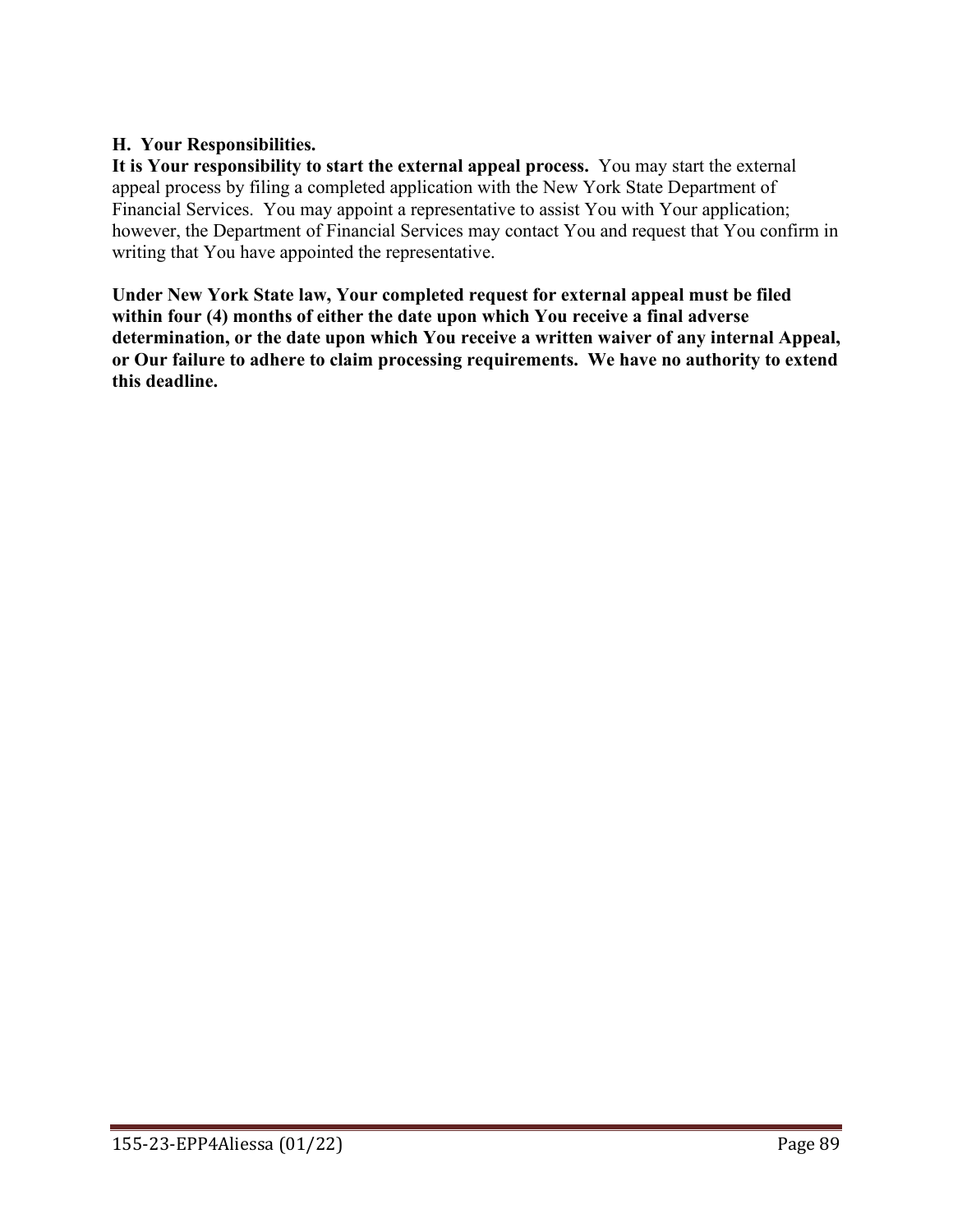# **SECTION XXI**

#### **Termination of Coverage**

This Contract may be terminated as follows:

#### **A. Automatic Termination of this Contract.**

This Contract shall automatically terminate

1. Upon Your death.

2. When You turn sixty-five (65), Your coverage will end at the end of the month in which you turn sixty-five (65) or become Medicare eligible, whichever is earlier.

3. When You become Medicaid eligible or enroll in the Medicaid Program, Your coverage will end at the end of the month in which you are determined to be Medicaid eligible.

4. When Your income exceeds 200% of the Federal Poverty Level, Your coverage will end at the end of the month in which your income has changed.

5. When You have had a change in immigration status that makes you eligible for other coverage, including Medicaid, and Your coverage will end at the end of the month before you are determined to be Medicaid eligible.

6. When You have enrolled in a different program through the NY State of Health Marketplace.

7. When you have enrolled in affordable Employer Sponsored Health Insurance.

#### **B. Termination by You.**

You may terminate this Contract at any time by giving the NYSOH at least fourteen (14) days' prior written notice.

#### **C. Termination by Us.**

We may terminate this Contract with thirty (30) days' written notice as follows:

1. Non-Payment of Premiums.

Premiums are to be paid by You to Us by each Premium due date. While each Premium is due by the due date, there is a grace period for each Premium payment. If the Premium payment is not received by the end of the grace period, coverage will terminate as follows:

• If You fail to pay the required Premium within a thirty (30)-day grace period, this Contract will terminate on the last day of the thirty (30)-day grace period. You will not be responsible for paying any claims submitted during the grace period if this Contract terminates.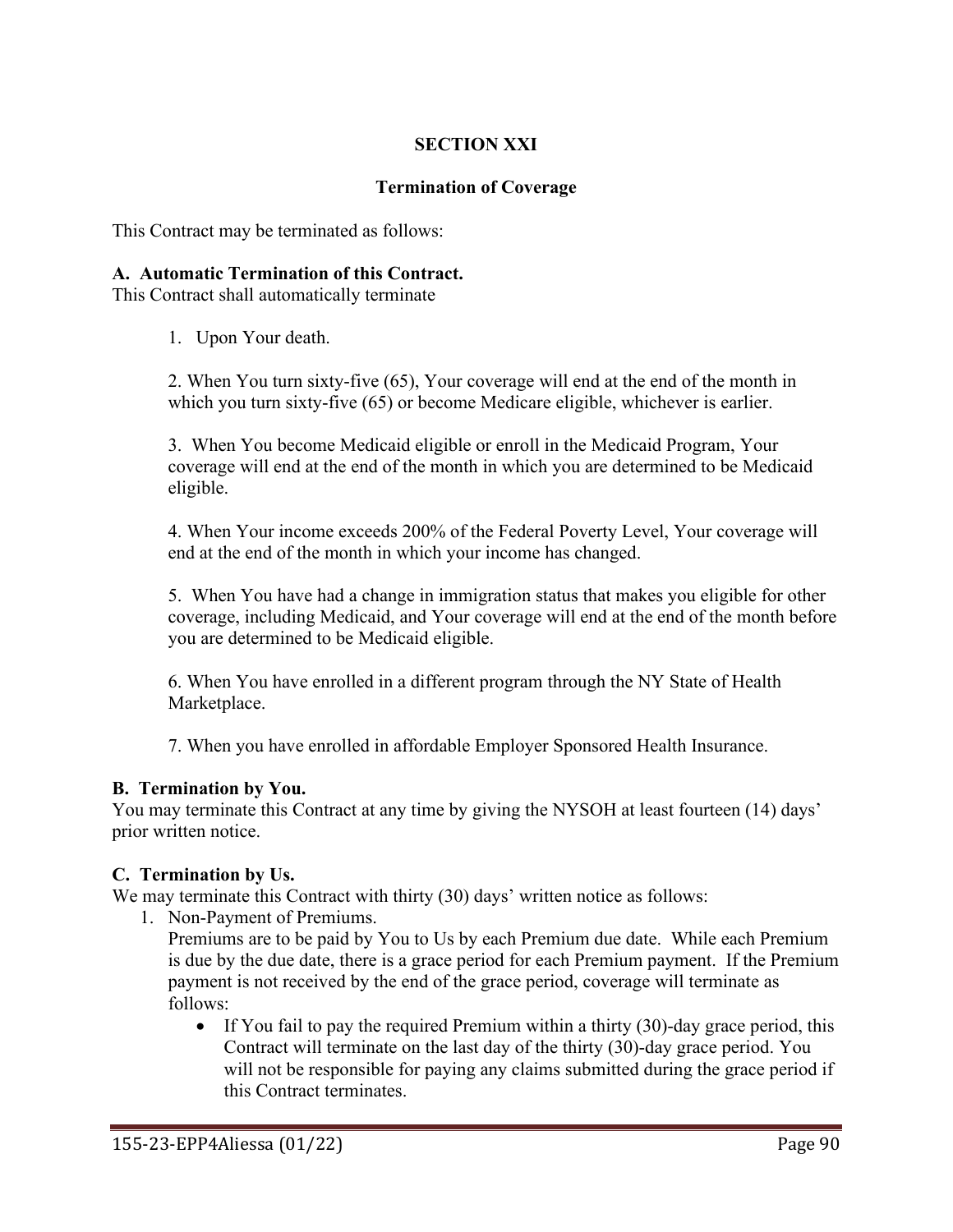- 2. Fraud or Intentional Misrepresentation of Material Fact. If You have performed an act that constitutes fraud or made an intentional misrepresentation of material fact in writing on Your enrollment application, or in order to obtain coverage for a service, this Contract will terminate immediately upon written notice to You from the NYSOH. However, if You make an intentional misrepresentation of material fact in writing on Your enrollment application, We will rescind this Contract if the facts misrepresented would have led Us to refuse to issue this Contract and the application is attached to this Contract. Rescission means that the termination of Your coverage will have a retroactive effect of up to the issuance of this Contract.
- 3. If You no longer live or reside in Our Service Area.
- 4. The date the Contract is terminated because We stop offering the class of contracts to which this Contract belongs, without regard to claims experience or health related status of this Contract. We will provide You with at least five (5) months' prior written notice.
- 5. The date the Contract is terminated because We terminate or cease offering all hospital, surgical and medical expense coverage in the individual market, in this State. We will provide You with at least one hundred eighty (180) days' prior written notice.

No termination shall prejudice the right to a claim for benefits which arose prior to such termination.

See the Conversion Right to a New Contract after Termination section of this Contract for Your right to conversion to another individual Contract.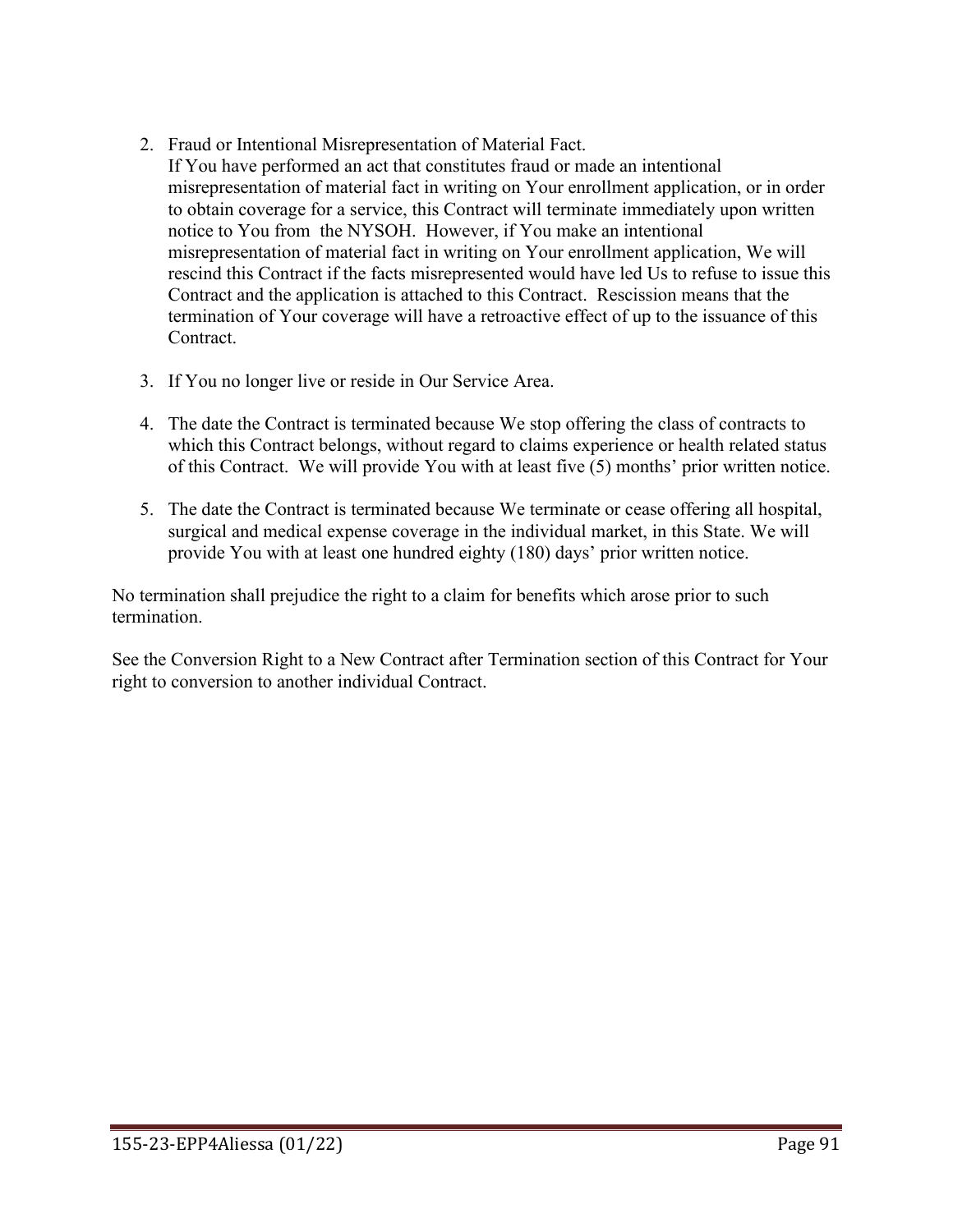# **SECTION XXII**

### **Temporary Suspension Rights for Armed Forces' Members**

If You, the Subscriber, are a member of a reserve component of the armed forces of the United States, including the National Guard, You have the right to temporary suspension of coverage during active duty and reinstatement of coverage at the end of active duty if:

- 1. Your active duty is extended during a period when the president is authorized to order units of the reserve to active duty, provided that such additional active duty is at the request and for the convenience of the federal government; and
- 2. You serve no more than five (5) years of active duty.

You must make written request to Us to have Your coverage suspended during a period of active duty.

Upon completion of active duty, Your coverage may be resumed as long as You make written application to Us.

For coverage that was suspended while on active duty, coverage will be retroactive to the date on which active duty terminated.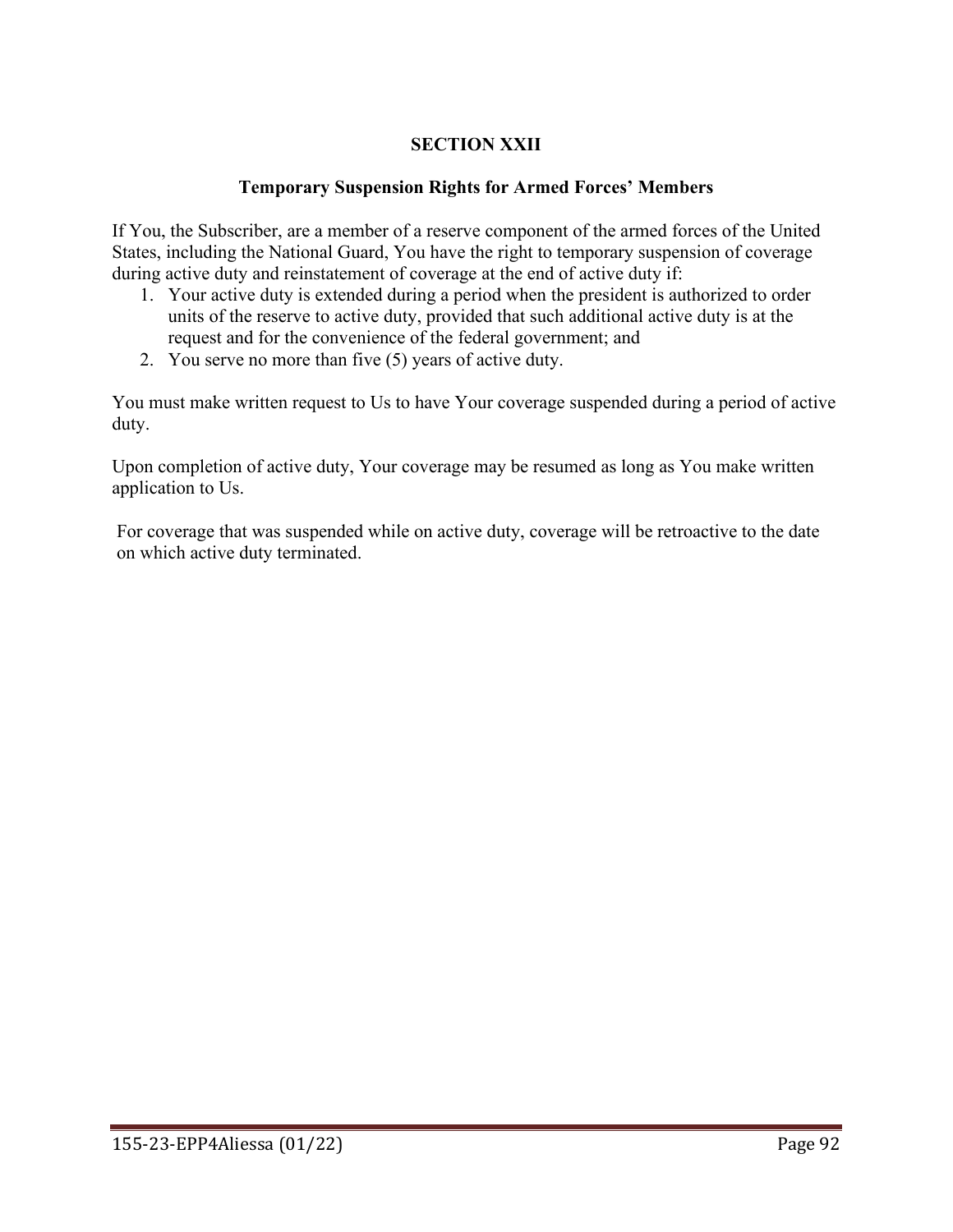### **SECTION XXIII**

#### **General Provisions**

#### **1. Agreements Between Us and Participating Providers.**

Any agreement between Us and Participating Providers may only be terminated by Us or the Providers. This Contract does not require any Provider to accept a Subscriber as a patient. We do not guarantee a Subscriber's admission to any Participating Provider or any health benefits program.

#### **2. Assignment.**

You cannot assign any benefits under this Contract or legal claims based on a denial of benefits to any person, corporation or other organization. You cannot assign any monies due under this Contract to any person, corporation or other organization unless it is an assignment to Your Provider for a surprise bill. See the How Your Coverage Works section of this Contract for more information about surprise bills. Any assignment of benefits or legal claims based on a denial of benefits by You other than for monies due for a surprise bill will be void and unenforceable.

You may request Us to make payment for services directly to Your Provider instead of You, including a payment for a surprise bill or to a Hospital for Emergency Services and inpatient services following Emergency Department Care. See the How Your Coverage Works section of this Contract for more information about surprise bills.

Assignment means the transfer to another person, corporation or other organization of Your right to the services provided under this Contract or Your right to collect money from Us for those services. Nothing in this paragraph shall affect Your right to appoint a designee or representative as otherwise permitted by applicable law.

#### **3. Changes in this Contract.**

We may unilaterally change this Contract upon renewal, if We give You forty-five (45) days' prior written notice.

#### **4. Choice of Law.**

This Contract shall be governed by the laws of the State of New York.

#### **5. Clerical Error.**

Clerical error, whether by You or Us, with respect to this Contract, or any other documentation issued by Us in connection with this Contract, or in keeping any record pertaining to the coverage hereunder, will not modify or invalidate coverage otherwise validly in force or continue coverage otherwise validly terminated.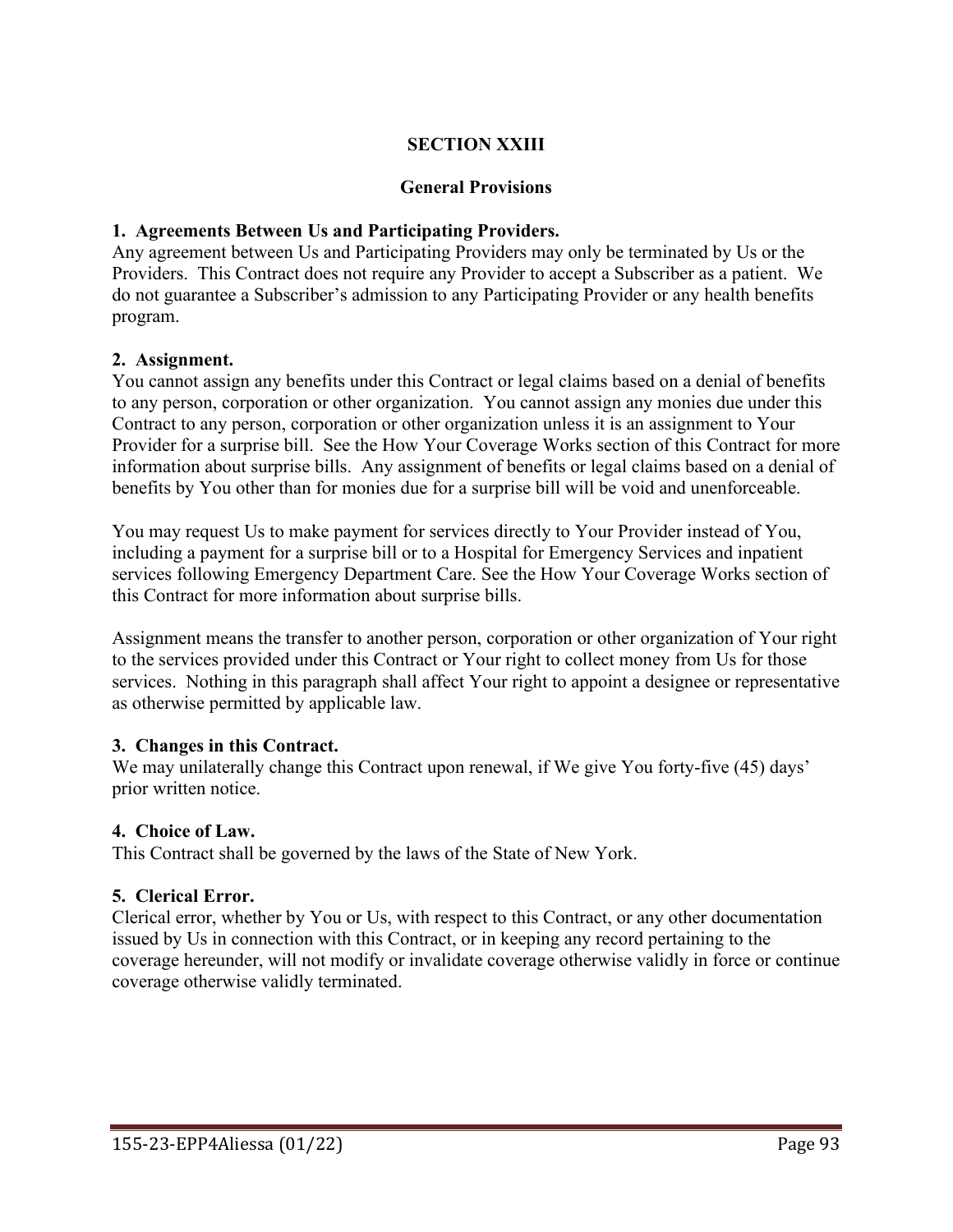### **6. Conformity with Law.**

Any term of this Contract which is in conflict with New York State law or with any applicable federal law that imposes additional requirements from what is required under New York State law will be amended to conform with the minimum requirements of such law.

### **7. Continuation of Benefit Limitations.**

Some of the benefits in this Contract may be limited to a specific number of visits. You will not be entitled to any additional benefits if Your coverage status should change during the year. For example, Your coverage terminates and you enroll in the product later in the year.

### **8. Entire Agreement.**

This Contract, including any endorsements, riders and the attached applications, if any, constitutes the entire Contract.

### **9. Fraud and Abusive Billing.**

We have processes to review claims before and after payment to detect fraud and abusive billing. Members seeking services from Non-Participating Providers could be balance billed by the Non-Participating Provider for those services that are determined to be not payable as a result of a reasonable belief of fraud or other intentional misconduct or abusive billing.

### **10. Furnishing Information and Audit.**

You will promptly furnish Us with all information and records that We may require from time to time to perform Our obligations under this Contract. You must provide Us with information over the telephone for reasons such as the following: to allow Us to determine the level of care You need; so that We may certify care authorized by Your Physician; or to make decisions regarding the Medical Necessity of Your care.

### **11. Identification Cards.**

Identification ("ID") cards are issued by Us for identification purposes only. Possession of any ID card confers no right to services or benefits under this Contract. To be entitled to such services or benefits, Your Premiums must be paid in full at the time the services are sought to be received.

### **12. Incontestability.**

No statement made by You in an application for coverage under this Contract shall avoid the Contract or be used in any legal proceeding unless the application or an exact copy is attached to this Contract.

# **13. Input in Developing Our Policies.**

You may participate in the development of Our policies by writing to Our Customer Service address, **EmblemHealth, Customer Service Department, 55 Water Street, New York, NY 10041-8190**; e-mail Us by visiting [www.emblemhealth.com,](http://www.emblemhealth.com/) or calling Us at the number on Your ID card.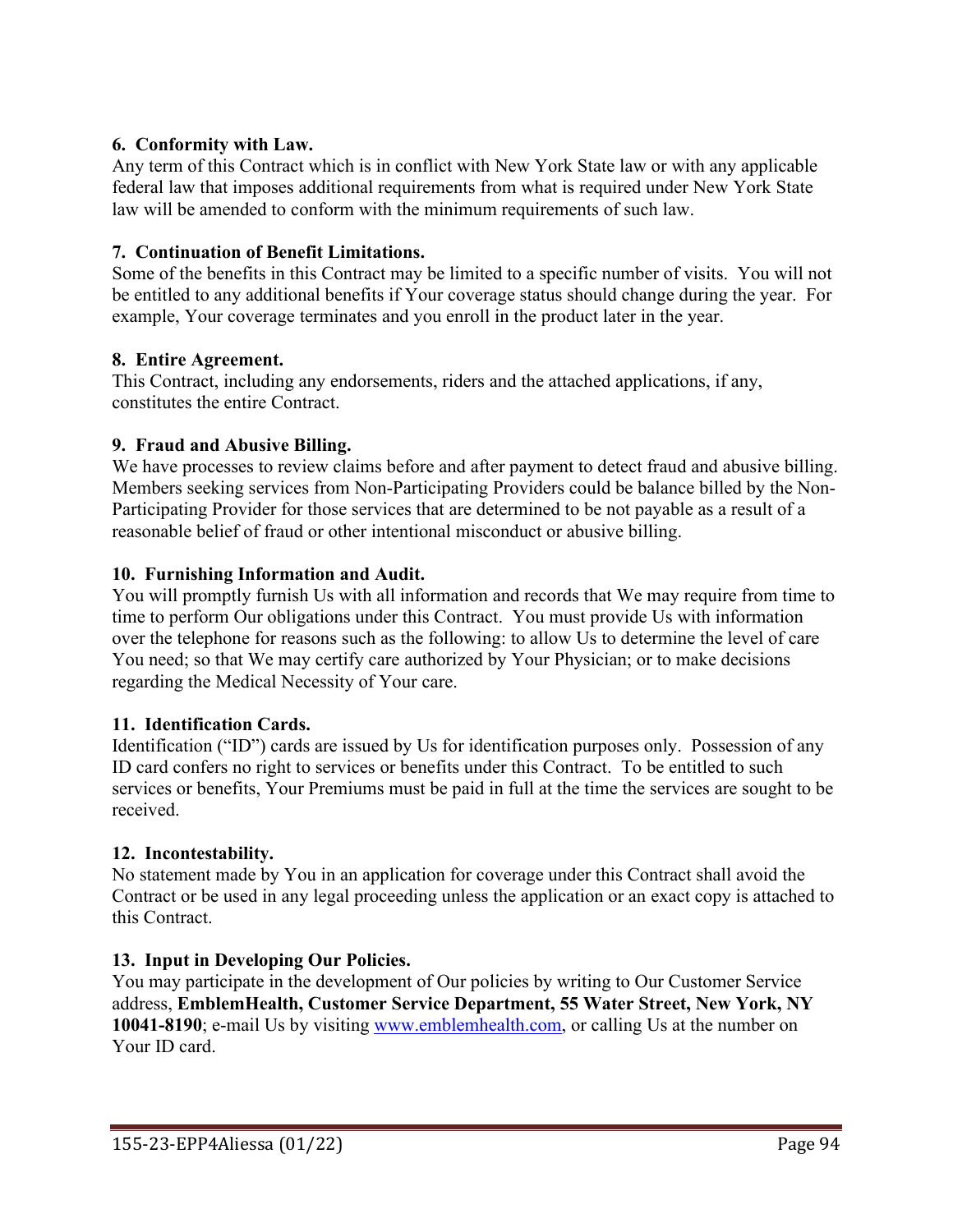### **14. Material Accessibility.**

We will give You ID cards Contracts, riders and other necessary materials.

### **15. More Information about Your Health Plan.**

You can request additional information about Your coverage under this Contract. Upon Your request, We will provide the following information:

- A list of the names, business addresses and official positions of Our board of directors, officers and members; and Our most recent annual certified financial statement which includes a balance sheet and a summary of the receipts and disbursements.
- The information that We provide the State regarding Our consumer complaints.
- A copy of Our procedures for maintaining confidentiality of Subscriber information.
- A copy of Our drug formulary. You may also inquire if a specific drug is Covered under this Contract.
- A written description of Our quality assurance program.
- A copy of Our medical policy regarding an experimental or investigational drug, medical device or treatment in clinical trials.
- Provider affiliations with participating Hospitals.
- A copy of Our clinical review criteria (e.g., Medical Necessity criteria), and where appropriate, other clinical information We may consider regarding a specific disease, course of treatment or Utilization Review guidelines including clinical review criteria relating to a step therapy protocol override determination.
- Written application procedures and minimum qualification requirements for Providers.
- Documents that contain the processes, strategies, evidentiary standards, and other factors used to apply a treatment limitation with respect to medical/surgical benefits and mental health or substance use disorder benefits under the Contract.

### **16. Notice.**

Any notice that We give You under this Contract will be mailed to Your address as it appears in Our records or delivered electronically if You consent to electronic delivery. If notice is delivered to You electronically, You may also request a copy of the notice from Us. You agree to provide Us with notice of any change of Your address. If You have to give Us any notice, it should be sent by U.S. mail, first class, postage prepaid to: EmblemHealth, 55 Water St – New York, NY 10041.

### **17. Premium Payment.**

The first month's Premium is due and payable when You apply for coverage. Coverage will begin on the effective date of the Contract as defined herein. Subsequent Premiums are due and payable on the first of each month thereafter.

### **18. Premium Refund.**

We will give any refund of Premiums, if due, to You.

### **19. Recovery of Overpayments.**

On occasion, a payment may be made to You when You are not covered, for a service that is not Covered, or which is more than is proper. When this happens, We will explain the problem to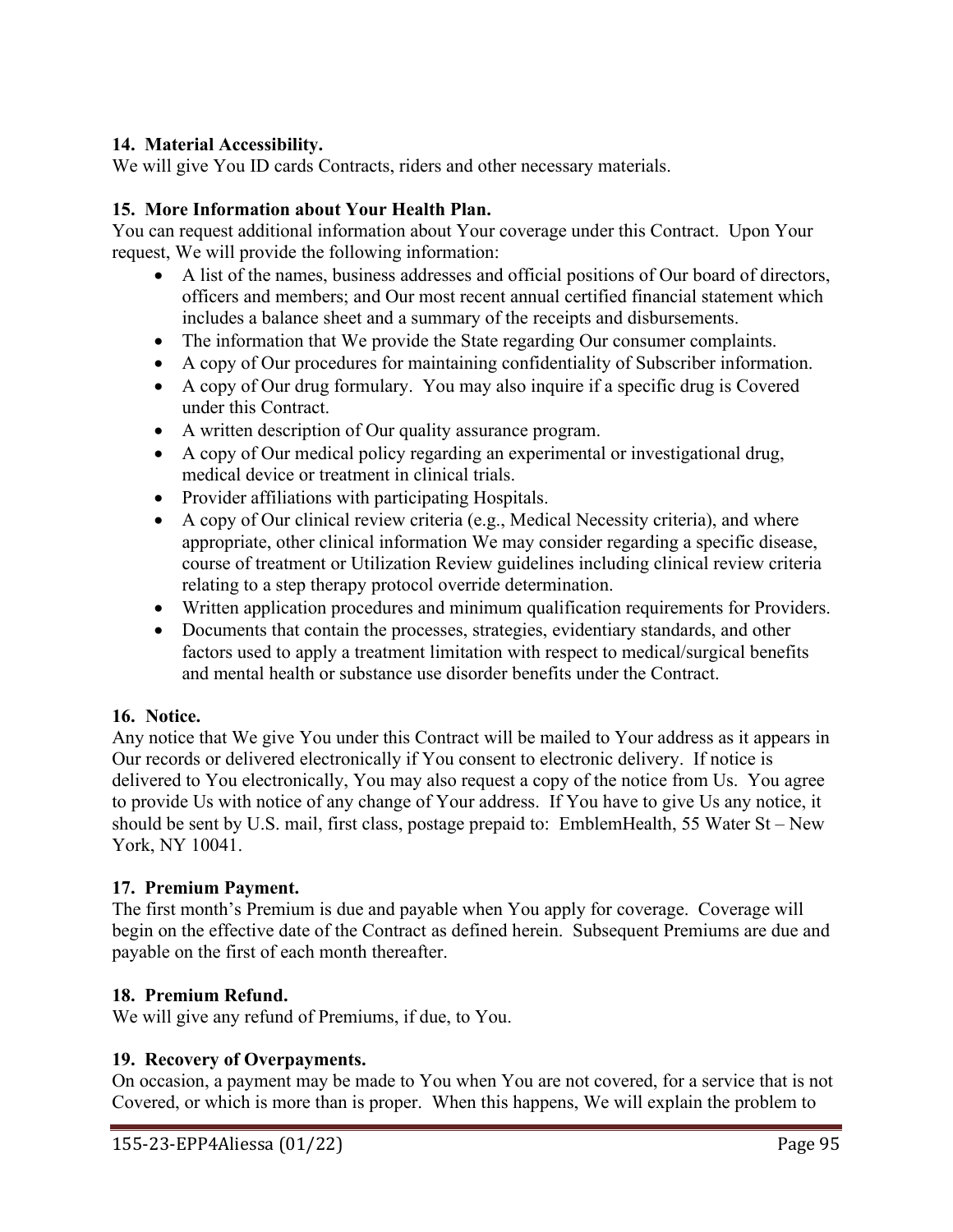You and You must return the amount of the overpayment to Us within sixty (60) days after receiving notification from Us. However, We shall not initiate overpayment recovery efforts more than twenty-four (24) months after the original payment was made unless We have a reasonable belief of fraud or other intentional misconduct.

# **20. Renewal Date.**

The renewal date for this Contract is twelve (12) months after the effective date of this Contract.

# **21. Reinstatement after Default.**

If You default in making any payment under this Contract, the subsequent acceptance of payment by Us or by one of Our authorized agents or brokers shall reinstate the Contract.

# **22. Right to Develop Guidelines and Administrative Rules.**

We may develop or adopt standards that describe in more detail when We will or will not make payments under this Contract. Examples of the use of the standards are to determine whether: Hospital inpatient care was Medically Necessary; surgery was Medically Necessary to treat Your illness or injury; or certain services are skilled care. Those standards will not be contrary to the descriptions in this Contract. If You have a question about the standards that apply to a particular benefit, You may contact Us and We will explain the standards or send You a copy of the standards. We may also develop administrative rules pertaining to enrollment and other administrative matters. We shall have all the powers necessary or appropriate to enable Us to carry out Our duties in connection with the administration of this Contract.

# **23. Right to Offset.**

If We make a claim payment to You or on Your behalf in error or You owe Us any money, You must repay the amount You owe Us. Except as otherwise required by law, if We owe You a payment for other claims received, We have the right to subtract any amount You owe Us from any payment We owe You.

# **24. Severability.**

The unenforceability or invalidity of any provision of this Contract shall not affect the validity and enforceability of the remainder of this Contract.

# **25. Significant Change in Circumstances.**

If We are unable to arrange for Covered Services as provided under this Contract as the result of events outside of Our control, We will make a good faith effort to make alternative arrangements. These events would include a major disaster, epidemic, the complete or partial destruction of facilities, riot, civil insurrection, disability of a significant part of Participating Providers' personnel, or similar causes. We will make reasonable attempts to arrange for Covered Services. We and Our Participating Providers will not be liable for delay, or failure to provide or arrange for Covered Services if such failure or delay is caused by such an event.

# **26. Subrogation and Reimbursement.**

These paragraphs apply when another party (including any insurer) is, or may be found to be, responsible for Your injury, illness or other condition and We have provided benefits related to that injury, illness or condition. As permitted by applicable state law, unless preempted by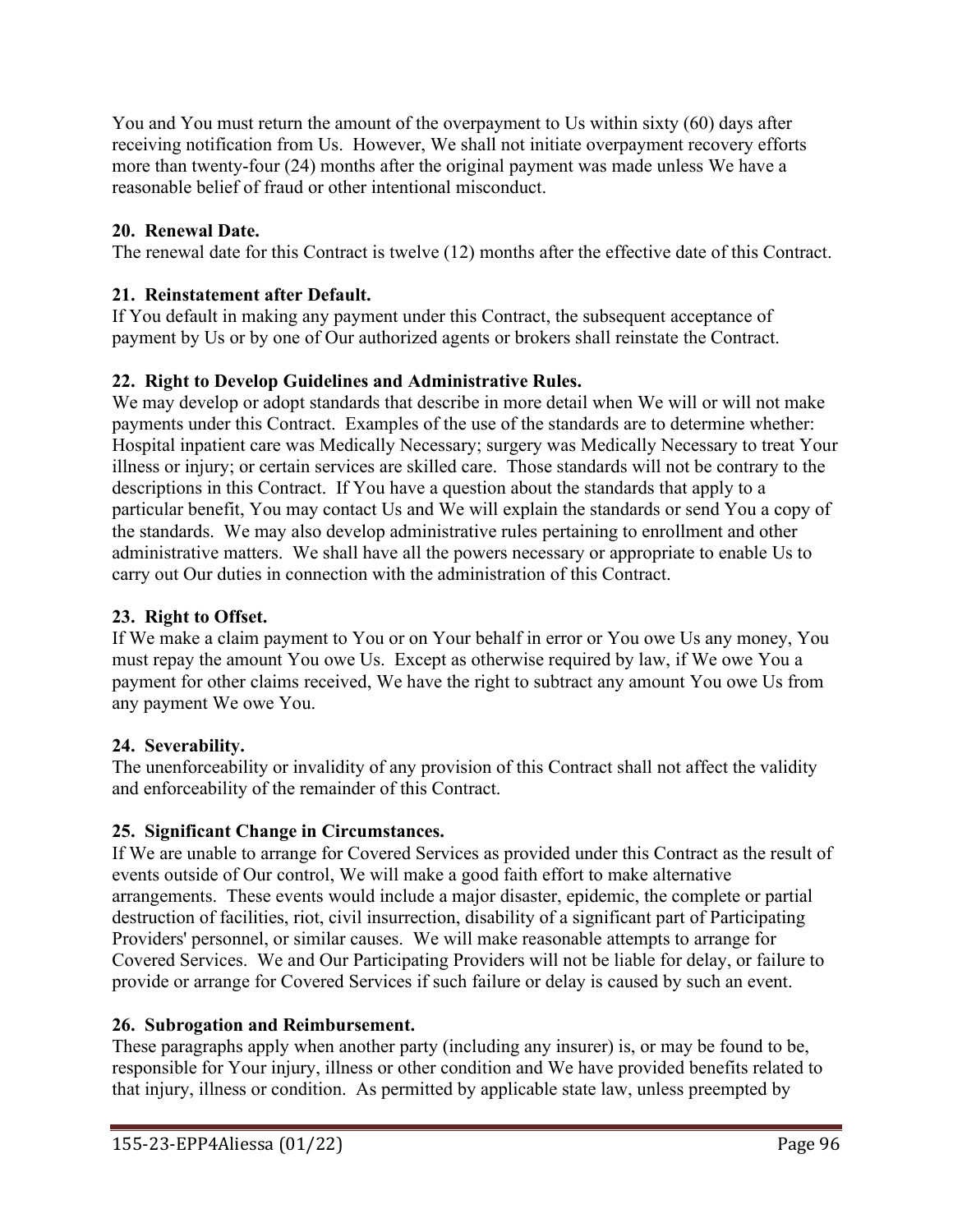federal law, We may be subrogated to all rights of recovery against any such party (including Your own insurance carrier) for the benefits We have provided to You under this Contract. Subrogation means that We have the right, independently of You, to proceed directly against the other party to recover the benefits that We have provided.

Subject to applicable state law, unless preempted by federal law, We may have a right of reimbursement if You or anyone on Your behalf receives payment from any responsible party (including Your own insurance carrier) from any settlement, verdict or insurance proceeds, in connection with an injury, illness, or condition for which We provided benefits. Under New York General Obligations Law Section 5-335, Our right of recovery does not apply when a settlement is reached between a plaintiff and defendant, unless a statutory right of reimbursement exists. The law also provides that, when entering into a settlement, it is presumed that You did not take any action against Our rights or violate any contract between You and Us. The law presumes that the settlement between You and the responsible party does not include compensation for the cost of health care services for which We provided benefits.

We request that You notify Us within thirty (30) days of the date when any notice is given to any party, including an insurance company or attorney, of Your intention to pursue or investigate a claim to recover damages or obtain compensation due to injury, illness or condition sustained by You for which We have provided benefits. You must provide all information requested by Us or Our representatives including, but not limited to, completing and submitting any applications or other forms or statements as We may reasonably request.

# **27. Third Party Beneficiaries.**

No third party beneficiaries are intended to be created by this Contract and nothing in this Contract shall confer upon any person or entity other than You or Us any right, benefit, or remedy of any nature whatsoever under or by reason of this Contract. No other party can enforce this Contract's provisions or seek any remedy arising out of either Our or Your performance or failure to perform any portion of this Contract, or to bring an action or pursuit for the breach of any terms of this Contract.

### **28. Time to Sue.**

No action at law or in equity may be maintained against Us prior to the expiration of sixty (60) days after written submission of a claim has been furnished to Us as required in this Contract. You must start any lawsuit against Us under this Contract within two (2) years from the date the claim was required to be filed.

### **29. Translation Services.**

Translation services are available free of charge under this Contract for non-English speaking Subscribers. Please contact Us at the number on Your ID card to access these services.

### **30. Venue for Legal Action.**

If a dispute arises under this Contract, it must be resolved in a court located in the State of New York. You agree not to start a lawsuit against Us in a court anywhere else. You also consent to New York State courts having personal jurisdiction over You. That means that, when the proper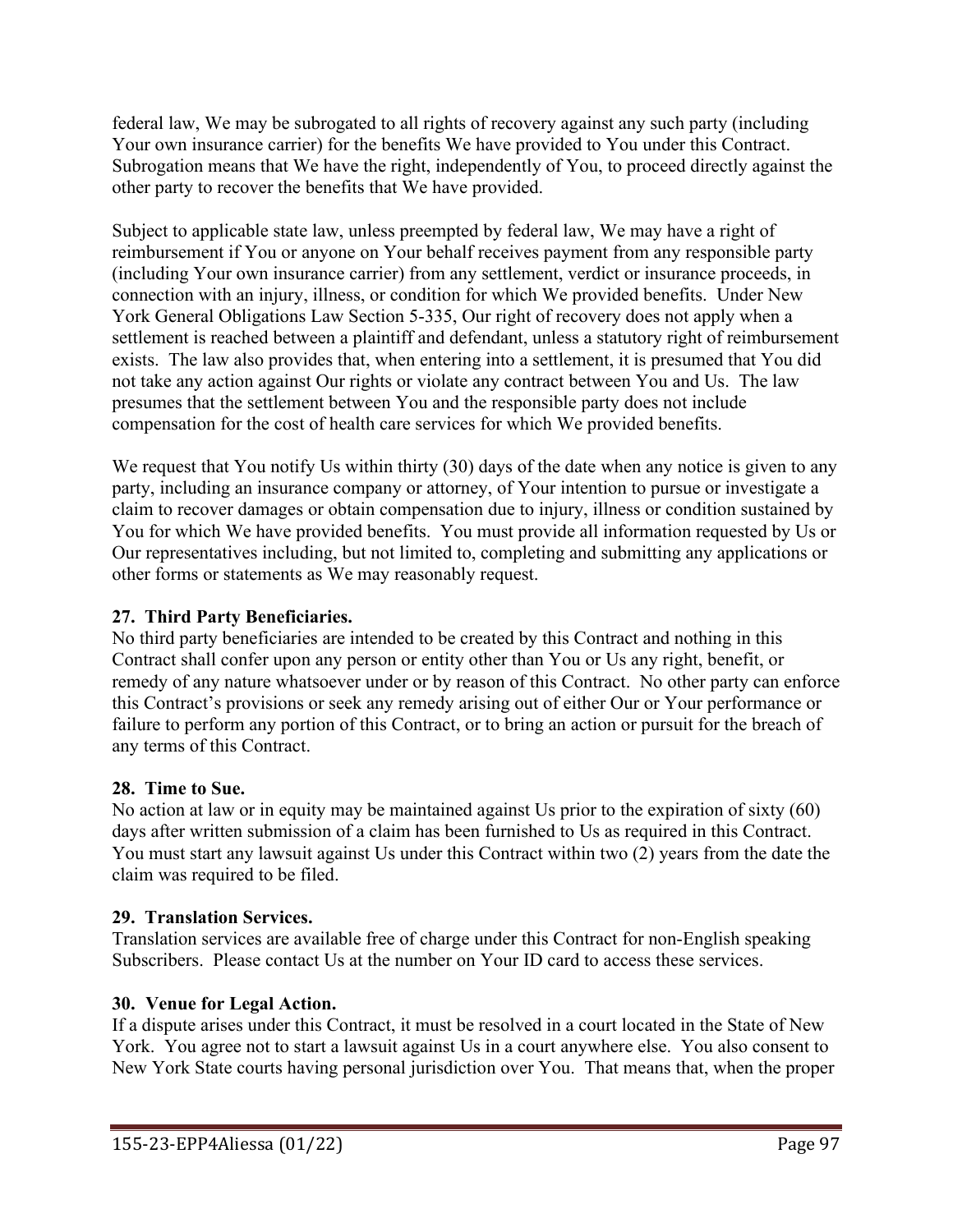procedures for starting a lawsuit in these courts have been followed, the courts can order You to defend any action We bring against You.

### **31. Waiver.**

The waiver by any party of any breach of any provision of this Contract will not be construed as a waiver of any subsequent breach of the same or any other provision. The failure to exercise any right hereunder will not operate as a waiver of such right.

### **32. Who May Change this Contract.**

This Contract may not be modified, amended, or changed, except in writing and signed by Our Chief Executive Officer ("CEO") or a person designated by the CEO. No employee, agent, or other person is authorized to interpret, amend, modify, or otherwise change this Contract in a manner that expands or limits the scope of coverage, or the conditions of eligibility, enrollment, or participation, unless in writing and signed by the CEO President or person designated by the CEO.

### **33. Who Receives Payment under this Contract.**

Payments under this Contract for services provided by a Participating Provider will be made directly by Us to the Provider. If You receive services from a Non-Participating Provider, We reserve the right to pay either You or the Provider. If You assign benefits for a surprise bill to Your Non-Participating Provider, We will pay the Non-Participating Provider directly. See the How Your Coverage Works section of this Contract for more information about surprise bills.

### **34. Workers' Compensation Not Affected.**

The coverage provided under this Contract is not in lieu of and does not affect any requirements for coverage by workers' compensation insurance or law.

### **35. Your Medical Records and Reports.**

In order to provide Your coverage under this Contract, it may be necessary for Us to obtain Your medical records and information from Providers who treated You. Our actions to provide that coverage include processing Your claims, reviewing Grievances, Appeals, or complaints involving Your care, and quality assurance reviews of Your care, whether based on a specific complaint or a routine audit of randomly selected cases. By accepting coverage under this Contract, except as prohibited by state or federal law, You automatically give Us or Our designee permission to obtain and use Your medical records for those purposes and You authorize each and every Provider who renders services to You to:

- Disclose all facts pertaining to Your care, treatment, and physical condition to Us or to a medical, dental, or mental health professional that We may engage to assist Us in reviewing a treatment or claim, or in connection with a complaint or quality of care review;
- Render reports pertaining to Your care, treatment, and physical condition to Us, or to a medical, dental, or mental health professional that We may engage to assist Us in reviewing a treatment or claim; and
- Permit copying of Your medical records by Us.

We agree to maintain Your medical information in accordance with state and federal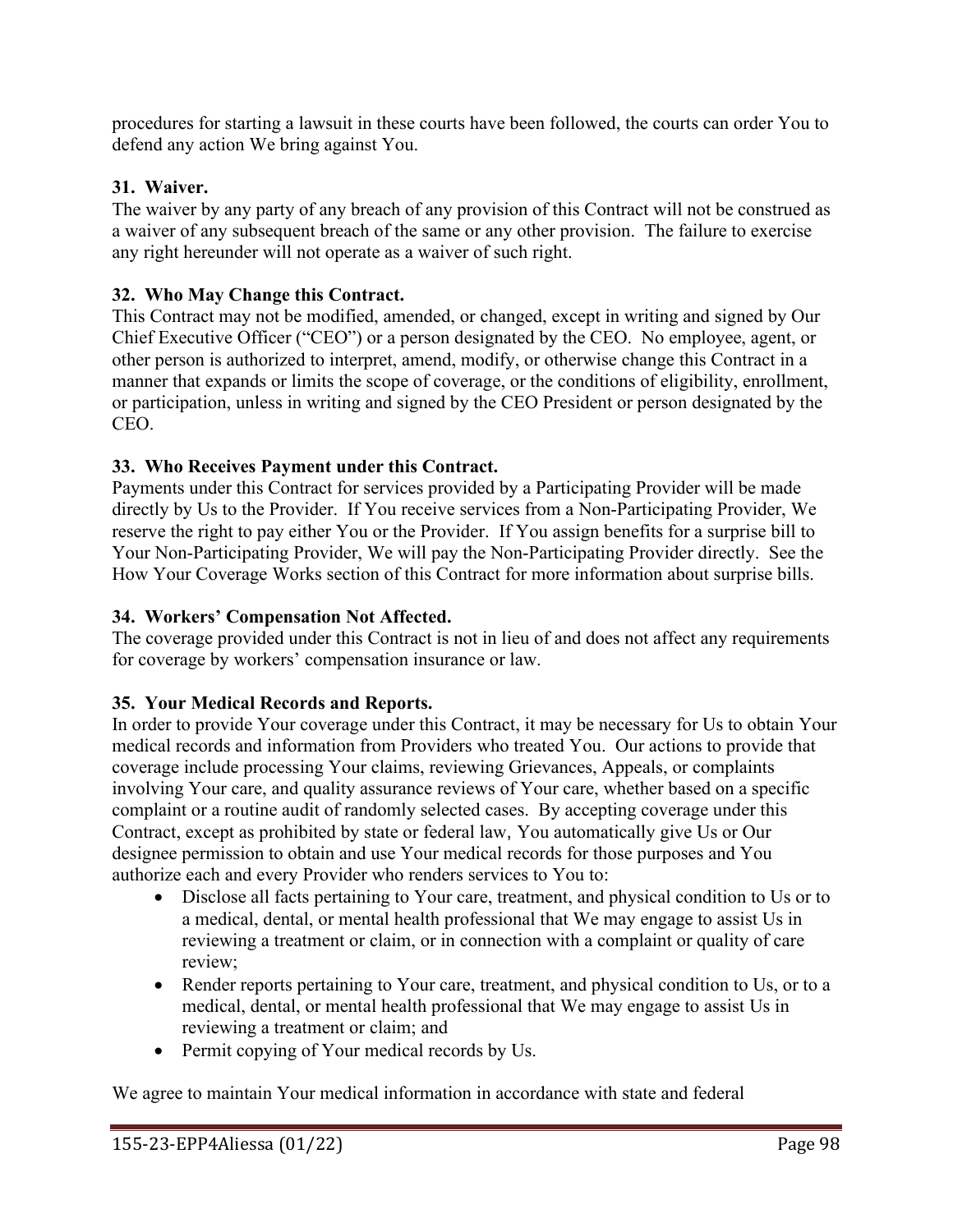confidentiality requirements. However, to the extent permitted under state or federal law, You automatically give Us permission to share Your information with the New York State Department of Health, and other authorized federal, state and local agencies with authority over the Essential Plan, quality oversight organizations, and third parties with which We contract to assist Us in administering this Contract, so long as they also agree to maintain the information in accordance with state and federal confidentiality requirements. If You want to take away any permissions you gave to release this information, you may call us at the number on your ID card.

### **36. Your Rights and Responsibilities.**

As a Member, You have rights and responsibilities when receiving health care. As Your health care partner, We want to make sure Your rights are respected while providing Your health benefits. You have the right to obtain complete and current information concerning a diagnosis, treatment and prognosis from a Physician or other Provider in terms You can reasonably understand. When it is not advisable to give such information to You, the information shall be made available to an appropriate person acting on Your behalf.

You have the right to receive information from Your Physician or other Provider that You need in order to give Your informed consent prior to the start of any procedure or treatment.

You have the right to refuse treatment to the extent permitted by law and to be informed of the medical consequences of that action.

You have the right to formulate advance directives regarding Your care.

You have the right to access Our Participating Providers.

As a Member, You should also take an active role in Your care. We encourage You to:

- Understand Your health problems as well as You can and work with Your Providers to make a treatment plan that You all agree on;
- Follow the treatment plan that You have agreed on with Your doctors or Providers;
- Give Us, Your doctors and other Providers the information needed to help You get the care You need and all the benefits You are eligible for under Your Contract. This may include information about other health insurance benefits You have along with Your coverage with Us; and
- Inform Us if You have any changes to Your name, address or Dependents covered under Your Contract.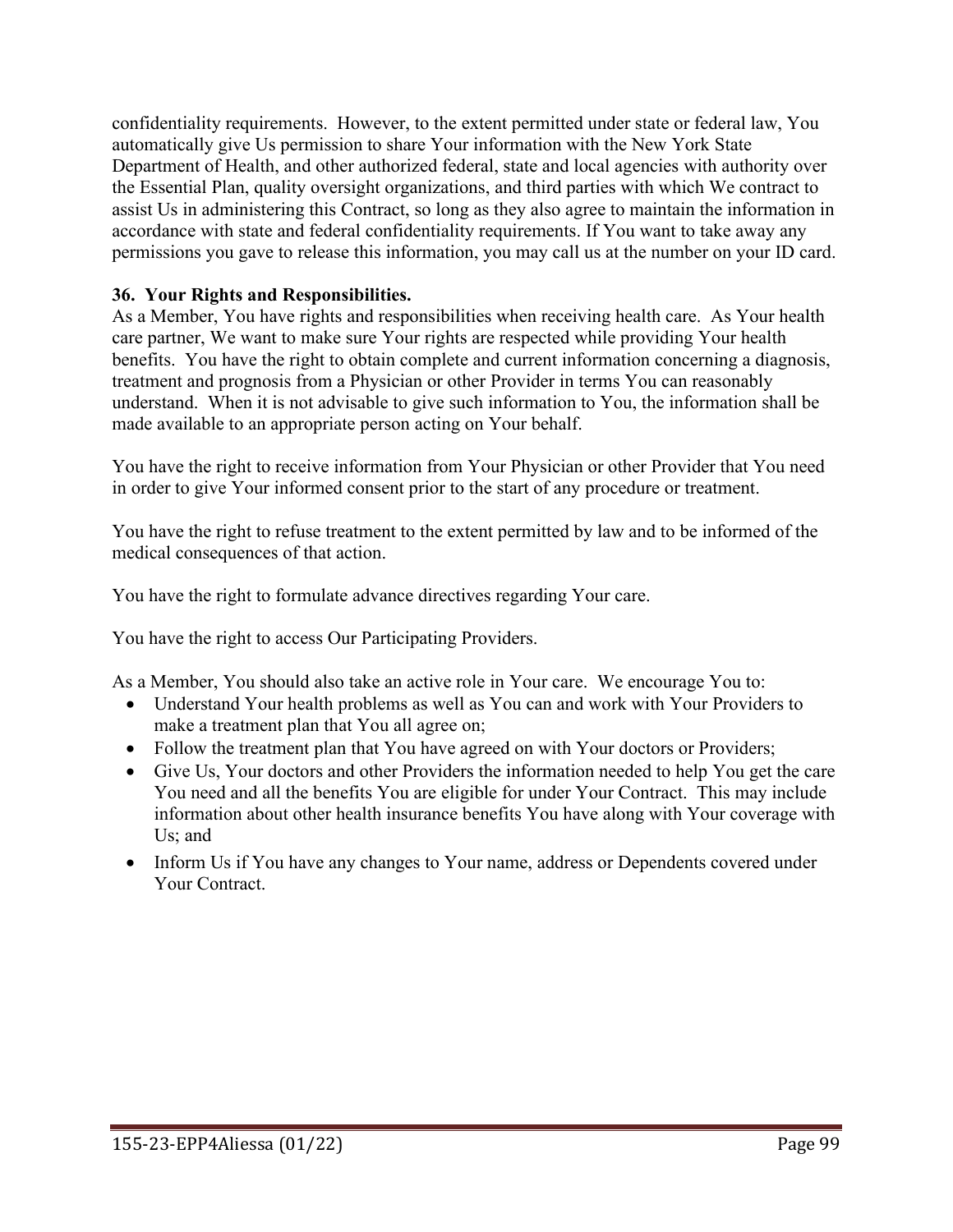# **Section XXIV**

# **Essential Plan Program 4 Schedule of Benefits**

| <b>COST-SHARING</b>             | Participating<br><b>Provider Member</b><br><b>Responsibility for</b> | <b>Non-Participating</b><br><b>Provider Member</b><br><b>Responsibility for Cost-</b> |               |
|---------------------------------|----------------------------------------------------------------------|---------------------------------------------------------------------------------------|---------------|
| <b>Deductible</b>               | <b>Cost-Sharing</b>                                                  | <b>Sharing</b>                                                                        |               |
| Individual                      | \$0                                                                  |                                                                                       |               |
|                                 |                                                                      | None                                                                                  |               |
| <b>Out-of-Pocket Limit</b>      |                                                                      |                                                                                       |               |
| Individual                      | \$0                                                                  |                                                                                       |               |
| Deductibles, Coinsurance        |                                                                      | Non-Participating Provider<br>services are not Covered                                |               |
| and Copayments that make        |                                                                      | except as required for                                                                |               |
| up Your Out-of-Pocket           |                                                                      | emergency care                                                                        |               |
| Limit accumulate on a           |                                                                      |                                                                                       |               |
| Plan Year basis.                |                                                                      |                                                                                       |               |
| <b>OFFICE VISITS</b>            | Participating                                                        | <b>Non-Participating</b>                                                              | <b>Limits</b> |
|                                 | <b>Provider Member</b>                                               | <b>Provider Member</b>                                                                |               |
|                                 | <b>Responsibility for</b><br><b>Cost-Sharing</b>                     | <b>Responsibility for Cost-</b><br><b>Sharing</b>                                     |               |
| Primary Care Office Visits      | \$0 Copayment                                                        | Non-Participating Provider                                                            | See benefit   |
| (or Home Visits)                |                                                                      | services are not Covered                                                              | for           |
|                                 |                                                                      | and You pay the full cost                                                             | description   |
|                                 |                                                                      |                                                                                       |               |
| <b>Specialist Office Visits</b> | \$0 Copayment                                                        | Non-Participating Provider                                                            | See benefit   |
| (or Home Visits)                |                                                                      | services are not Covered                                                              | for           |
|                                 |                                                                      | and You pay the full cost                                                             | description   |
| <b>Referral Required</b>        |                                                                      |                                                                                       |               |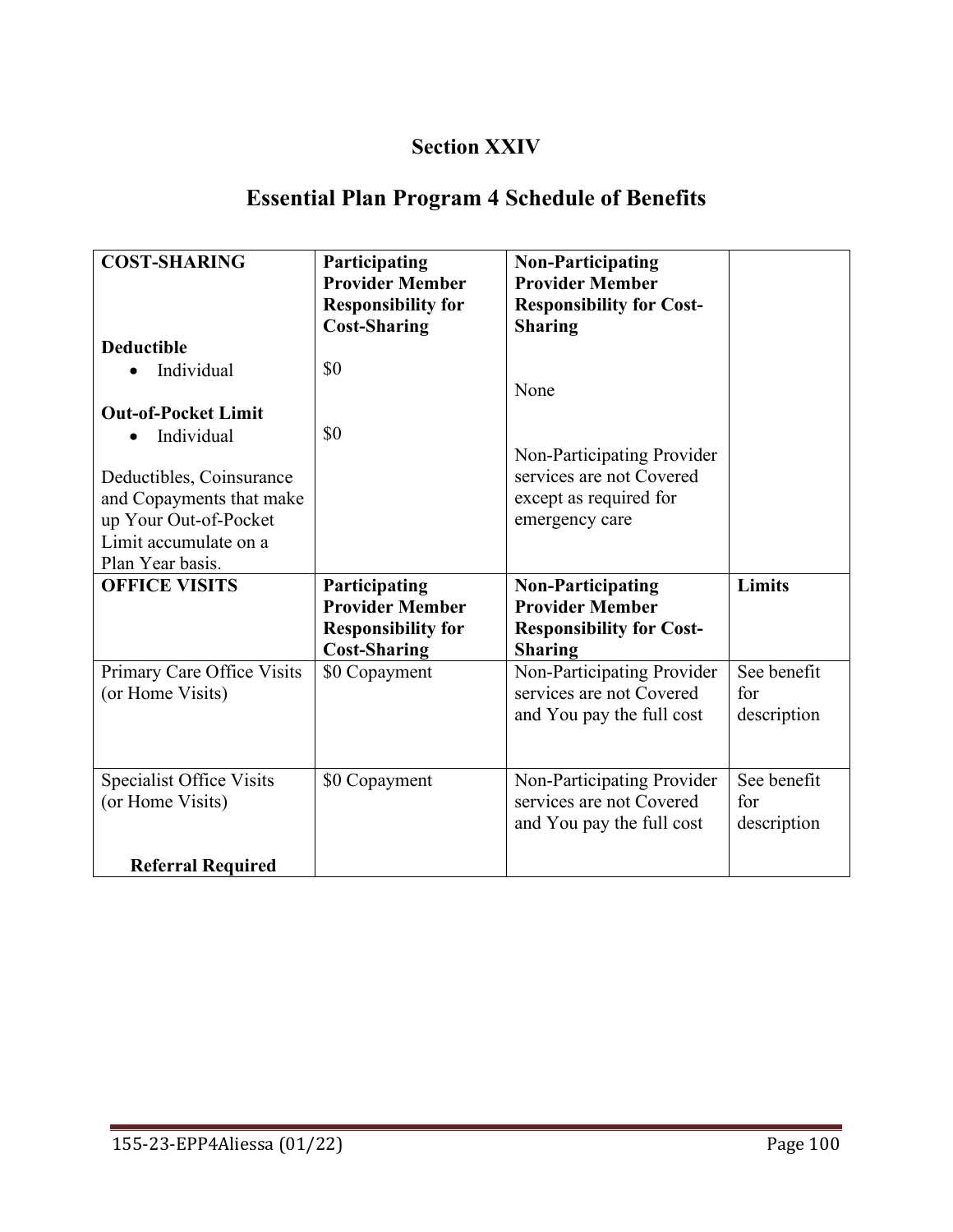| <b>PREVENTIVE CARE</b>                                                                              | Participating<br><b>Provider Member</b><br><b>Responsibility for</b><br><b>Cost-Sharing</b> | <b>Non-Participating</b><br><b>Provider Member</b><br><b>Responsibility for Cost-</b><br><b>Sharing</b> | Limits                            |
|-----------------------------------------------------------------------------------------------------|---------------------------------------------------------------------------------------------|---------------------------------------------------------------------------------------------------------|-----------------------------------|
| <b>Adult Annual</b><br>$\bullet$<br>Physical<br>Examinations*                                       | Covered in full                                                                             | Non-Participating Provider<br>services are not Covered<br>and You pay the full cost                     | See benefit<br>for<br>description |
| Adult<br>Immunizations*                                                                             | Covered in full                                                                             | Non-Participating Provider<br>services are not Covered<br>and You pay the full cost                     |                                   |
| Routine<br>Gynecological<br>Services/Well<br>Woman Exams*                                           | Covered in full                                                                             | Non-Participating Provider<br>services are not Covered<br>and You pay the full cost                     |                                   |
| Mammograms,<br>Screenings and<br>Diagnostic Imaging<br>for the Detection of<br><b>Breast Cancer</b> | Covered in full                                                                             | Non-Participating Provider<br>services are not Covered<br>and You pay the full cost                     |                                   |
| Sterilization<br>Procedures for<br>Women*                                                           | Covered in full                                                                             | Non-Participating Provider<br>services are not Covered<br>and You pay the full cost                     |                                   |
| Vasectomy                                                                                           | See Surgical Services<br>Cost-Sharing                                                       | Non-Participating Provider<br>services are not Covered<br>and You pay the full cost                     |                                   |
| <b>Bone Density</b><br>Testing*                                                                     | Covered in full                                                                             | Non-Participating Provider<br>services are not Covered<br>and You pay the full cost                     |                                   |
| Screening for<br><b>Prostate Cancer</b>                                                             | Covered in full                                                                             | Non-Participating Provider<br>services are not Covered<br>and You pay the full cost                     |                                   |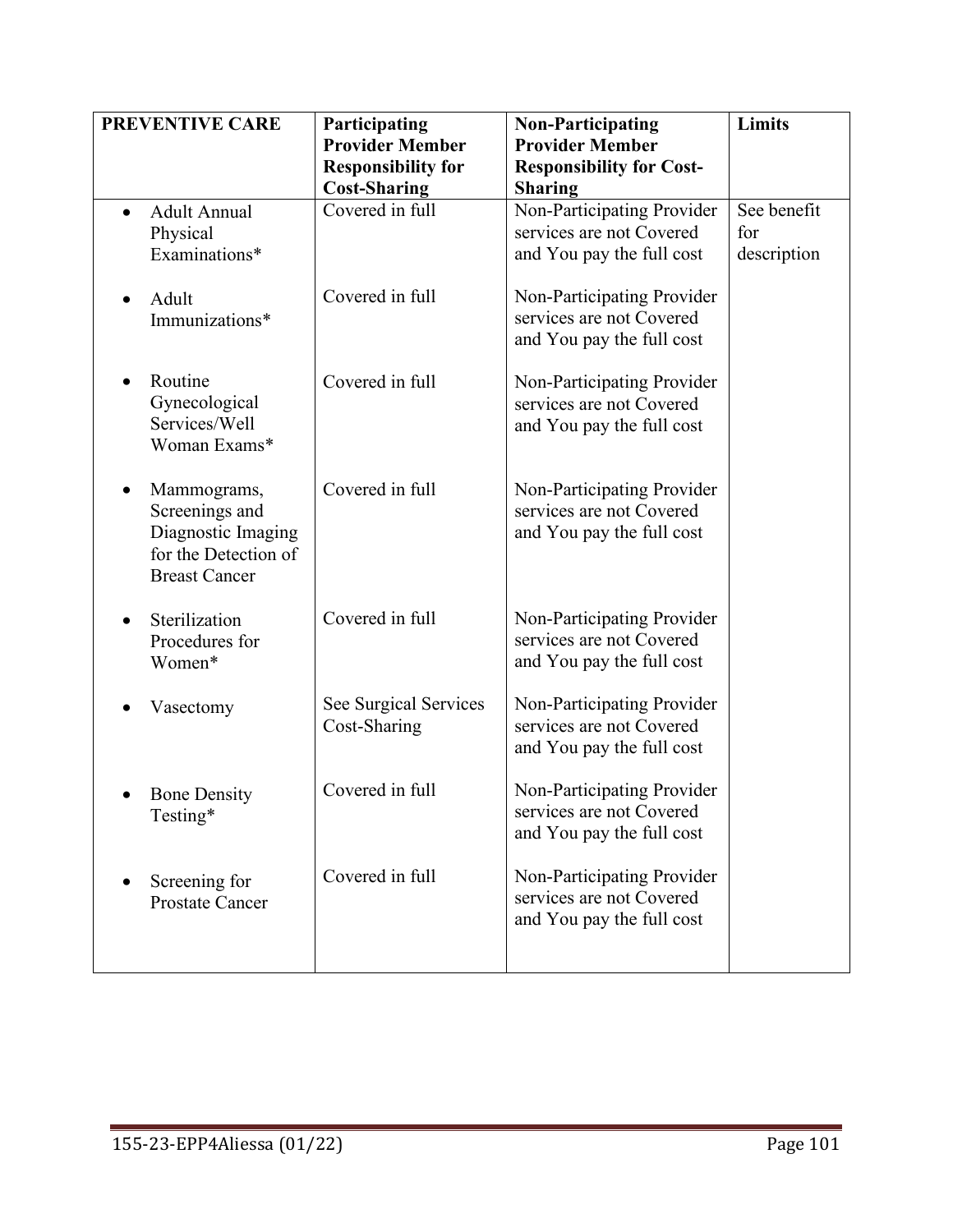| <b>PREVENTIVE CARE -</b><br>Continued                                                                                                               | Participating<br><b>Provider Member</b>                                                                                                                                                                   | <b>Non-Participating</b><br><b>Provider Member</b>                                                      | Limits                            |
|-----------------------------------------------------------------------------------------------------------------------------------------------------|-----------------------------------------------------------------------------------------------------------------------------------------------------------------------------------------------------------|---------------------------------------------------------------------------------------------------------|-----------------------------------|
|                                                                                                                                                     | <b>Responsibility for</b><br><b>Cost-Sharing</b>                                                                                                                                                          | <b>Responsibility for Cost-</b><br><b>Sharing</b>                                                       |                                   |
| All other preventive<br>$\bullet$<br>services required by<br><b>USPSTF</b> and HRSA                                                                 | Covered in full                                                                                                                                                                                           | Non-Participating Provider<br>services are not Covered<br>and You pay the full cost                     | See benefit<br>for<br>description |
| *When preventive<br>services are not<br>provided in<br>accordance with the<br>comprehensive<br>guidelines supported<br>by USPSTF and<br><b>HRSA</b> | Use Cost-Sharing for<br>appropriate service<br>(Primary Care Office<br>Visit; Specialist Office<br>Visit; Diagnostic<br>Radiology Services;<br><b>Laboratory Procedures</b><br>and Diagnostic<br>Testing) | Non-Participating Provider<br>services are not Covered<br>and You pay the full cost                     |                                   |
| <b>EMERGENCY CARE</b>                                                                                                                               | Participating<br><b>Provider Member</b><br><b>Responsibility for</b><br><b>Cost-Sharing</b>                                                                                                               | <b>Non-Participating</b><br><b>Provider Member</b><br><b>Responsibility for Cost-</b><br><b>Sharing</b> | Limits                            |
| Pre-Hospital Emergency                                                                                                                              | \$0 Copayment                                                                                                                                                                                             | \$0 Copayment                                                                                           | See benefit                       |
| <b>Medical Services</b><br>(Ambulance Services)                                                                                                     |                                                                                                                                                                                                           |                                                                                                         | for<br>description                |
| Non-Emergency                                                                                                                                       | \$0 Copayment                                                                                                                                                                                             | Non-Participating Provider                                                                              | See benefit                       |
| <b>Ambulance Services</b>                                                                                                                           |                                                                                                                                                                                                           | services are not Covered<br>and You pay the full cost                                                   | for<br>description                |
| Preauthorization                                                                                                                                    |                                                                                                                                                                                                           |                                                                                                         |                                   |
| <b>Required</b>                                                                                                                                     |                                                                                                                                                                                                           |                                                                                                         |                                   |
| <b>Emergency Department</b>                                                                                                                         | \$0 Copayment                                                                                                                                                                                             | \$0 Copayment                                                                                           | See benefit                       |
| Copayment waived if<br>admitted to Hospital                                                                                                         |                                                                                                                                                                                                           |                                                                                                         | for<br>description                |
| <b>Urgent Care Center</b>                                                                                                                           | \$0 Copayment                                                                                                                                                                                             | Non-Participating Provider<br>services are not Covered<br>and You pay the full cost                     | See benefit<br>for<br>description |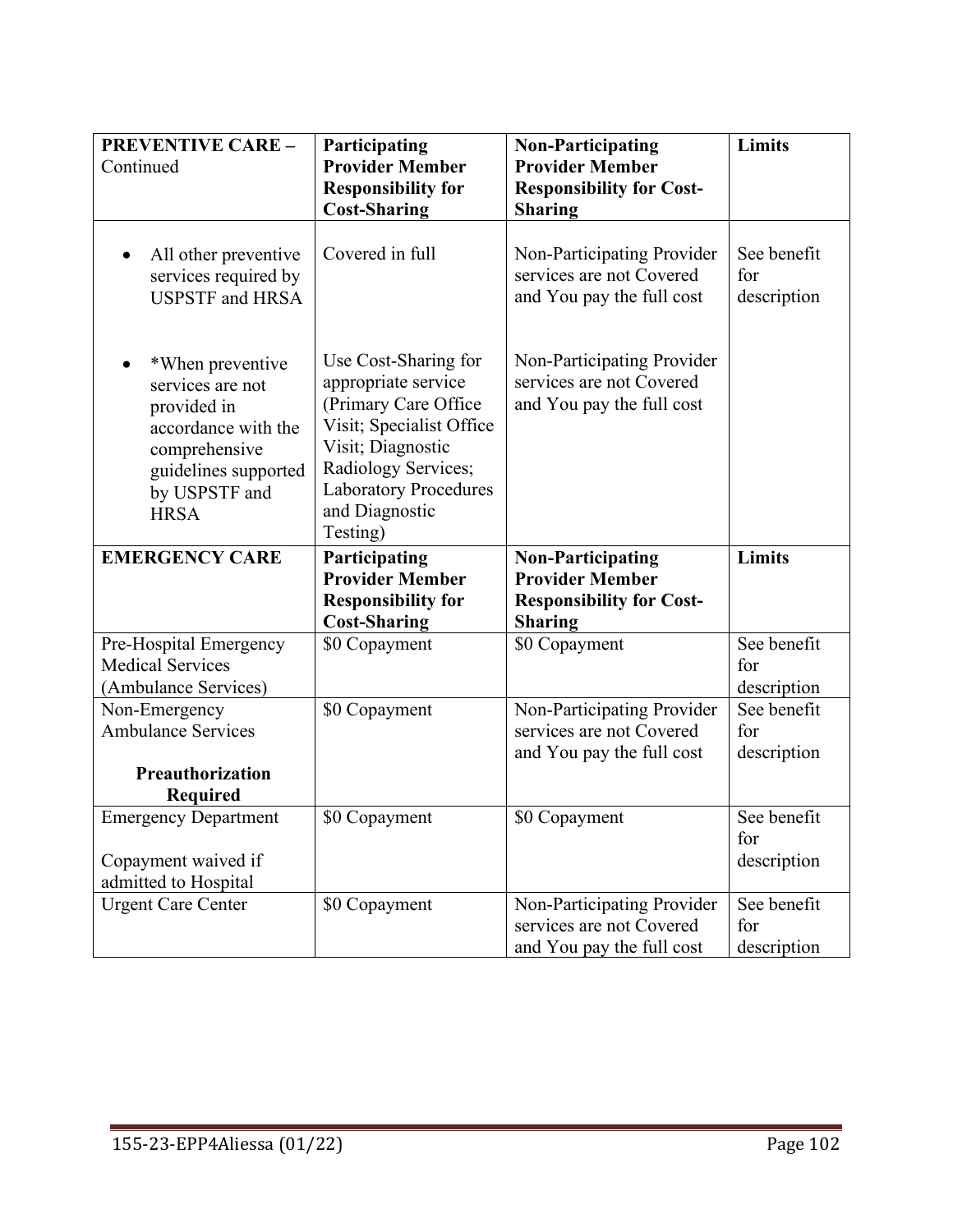| <b>PROFESSIONAL</b>                    | Participating             | <b>Non-Participating</b>        | Limits      |
|----------------------------------------|---------------------------|---------------------------------|-------------|
| <b>SERVICES</b> and                    | <b>Provider Member</b>    | <b>Provider Member</b>          |             |
| <b>OUTPATIENT CARE</b>                 | <b>Responsibility for</b> | <b>Responsibility for Cost-</b> |             |
|                                        | <b>Cost-Sharing</b>       | <b>Sharing</b>                  |             |
| Advanced Imaging                       |                           |                                 | See benefit |
| Services                               |                           |                                 | for         |
|                                        |                           |                                 | description |
| Performed in a                         | \$0 Copayment             | Non-Participating Provider      |             |
| Freestanding                           |                           | services are not Covered        |             |
| Radiology Facility                     |                           | and You pay the full cost       |             |
| or Office setting                      |                           |                                 |             |
|                                        |                           |                                 |             |
| Performed in a                         | \$0 Copayment             | Non-Participating Provider      |             |
| Specialist Office                      |                           | services are not Covered        |             |
|                                        |                           | and You pay the full cost       |             |
|                                        | \$0 Copayment             | Non-Participating Provider      |             |
| Performed as                           |                           | services are not Covered        |             |
| <b>Outpatient Hospital</b><br>Services |                           | and You pay the full cost       |             |
|                                        |                           |                                 |             |
| Preauthorization                       |                           |                                 |             |
| required                               |                           |                                 |             |
| Allergy Testing and                    |                           |                                 | See benefit |
| Treatment                              |                           |                                 | for         |
|                                        |                           |                                 | description |
| Performed in a PCP                     | \$0 Copayment             | Non-Participating Provider      |             |
| Office                                 |                           | services are not Covered        |             |
|                                        |                           | and You pay the full cost       |             |
|                                        |                           |                                 |             |
| Performed in a                         | \$0 Copayment             | Non-Participating Provider      |             |
| Specialist Office                      |                           | services are not Covered        |             |
|                                        |                           | and You pay the full cost       |             |
| Preauthorization                       |                           |                                 |             |
| required                               |                           |                                 |             |
| Ambulatory Surgical                    | \$0 Copayment             | Non-Participating Provider      | See benefit |
| <b>Center Facility Fee</b>             |                           | services are not Covered        | for         |
| <b>Preauthorization</b>                |                           | and You pay the full cost       | description |
| required                               |                           |                                 |             |
| Anesthesia Services                    | Covered in full           | Non-Participating Provider      | See benefit |
| (all settings)                         |                           | services are not Covered        | for         |
|                                        |                           | and You pay the full cost       | description |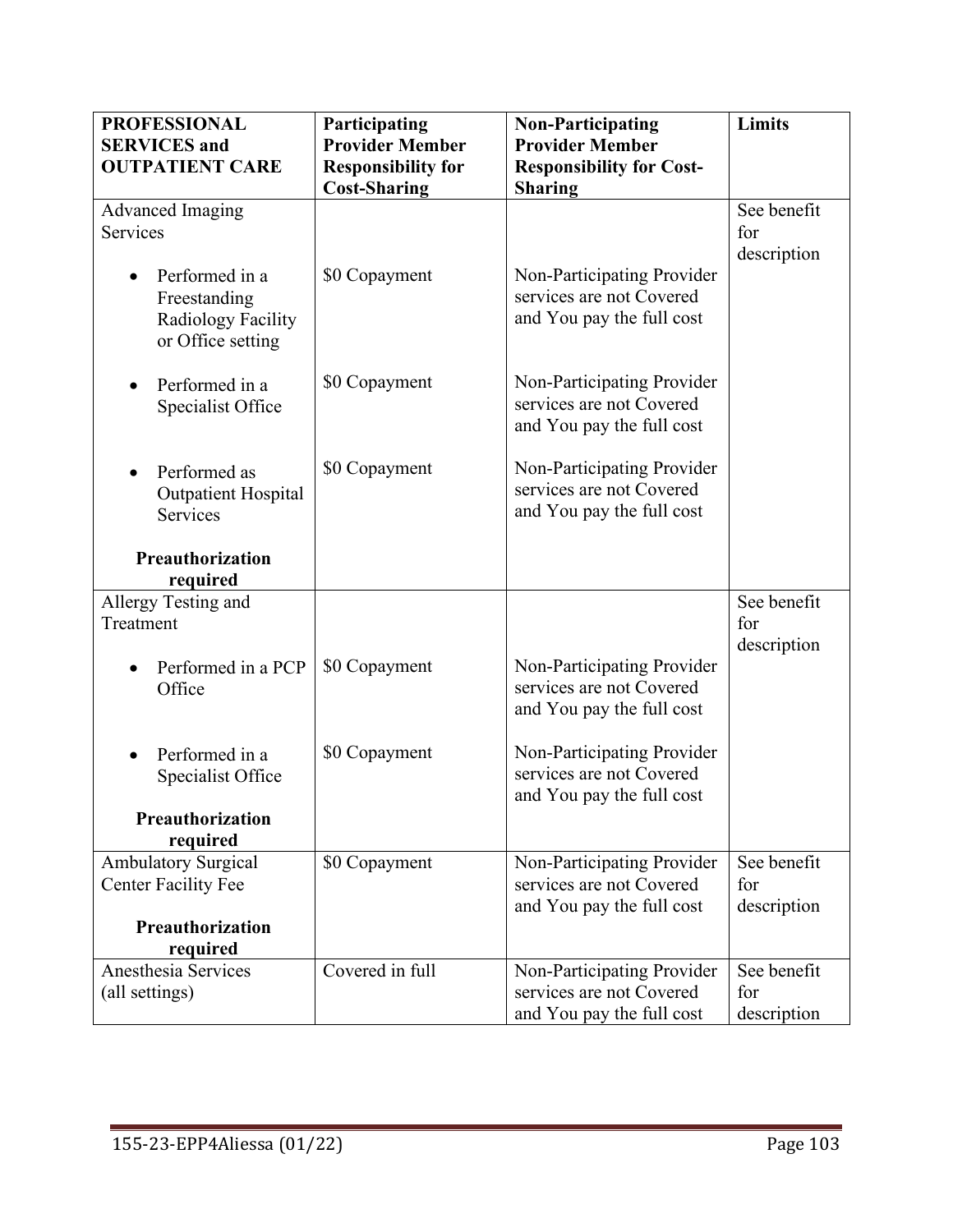| <b>PROFESSIONAL</b>          | Participating             | <b>Non-Participating</b>                   | <b>Limits</b> |
|------------------------------|---------------------------|--------------------------------------------|---------------|
| <b>SERVICES</b> and          | <b>Provider Member</b>    | <b>Provider Member</b>                     |               |
| <b>OUTPATIENT CARE -</b>     | <b>Responsibility for</b> | <b>Responsibility for Cost-</b>            |               |
| Continued                    | <b>Cost-Sharing</b>       | <b>Sharing</b>                             |               |
| Cardiac and Pulmonary        |                           |                                            | See benefit   |
| Rehabilitation               |                           |                                            | for           |
|                              |                           |                                            | description   |
| Performed in a               | \$0 Copayment             | Non-Participating Provider                 |               |
| Specialist Office            |                           | services are not Covered                   |               |
|                              |                           | and You pay the full cost                  |               |
|                              |                           |                                            |               |
| Performed as                 | \$0 Copayment             | Non-Participating Provider                 |               |
| <b>Outpatient Hospital</b>   |                           | services are not Covered                   |               |
| Services                     |                           | and You pay the full cost                  |               |
|                              |                           |                                            |               |
| Performed as                 | Included as part of       | Included as part of                        |               |
| <b>Inpatient Hospital</b>    | inpatient Hospital        | inpatient Hospital service<br>Cost-Sharing |               |
| Services                     | service Cost-Sharing      |                                            |               |
|                              |                           |                                            |               |
| <b>Preauthorization</b>      |                           |                                            |               |
| required<br>Chemotherapy and |                           |                                            | See benefit   |
| Immunotherapy                |                           |                                            | for           |
|                              |                           |                                            | description   |
| Performed in a PCP           | \$0 Copayment             | Non-Participating Provider                 |               |
| Office                       |                           | services are not Covered                   |               |
|                              |                           | and You pay the full cost                  |               |
|                              |                           |                                            |               |
| Performed in a               | \$0 Copayment             | Non-Participating Provider                 |               |
| Specialist Office            |                           | services are not Covered                   |               |
|                              |                           | and You pay the full cost                  |               |
|                              |                           |                                            |               |
| Performed as                 | \$0 Copayment             | Non-Participating Provider                 |               |
| <b>Outpatient Hospital</b>   |                           | services are not Covered                   |               |
| Services                     |                           | and You pay the full cost                  |               |
|                              |                           |                                            |               |
| Preauthorization             |                           |                                            |               |
| required                     |                           |                                            |               |
| Chiropractic Services        | \$0 Copayment             | Non-Participating Provider                 | See benefit   |
|                              |                           | services are not Covered                   | for           |
|                              |                           | and You pay the full cost                  | description   |
| <b>Clinical Trials</b>       | Use Cost-Sharing for      | Use Cost-Sharing for                       | See benefit   |
|                              | appropriate service       | appropriate service                        | for           |
| Preauthorization             |                           |                                            | description   |
| required                     |                           |                                            |               |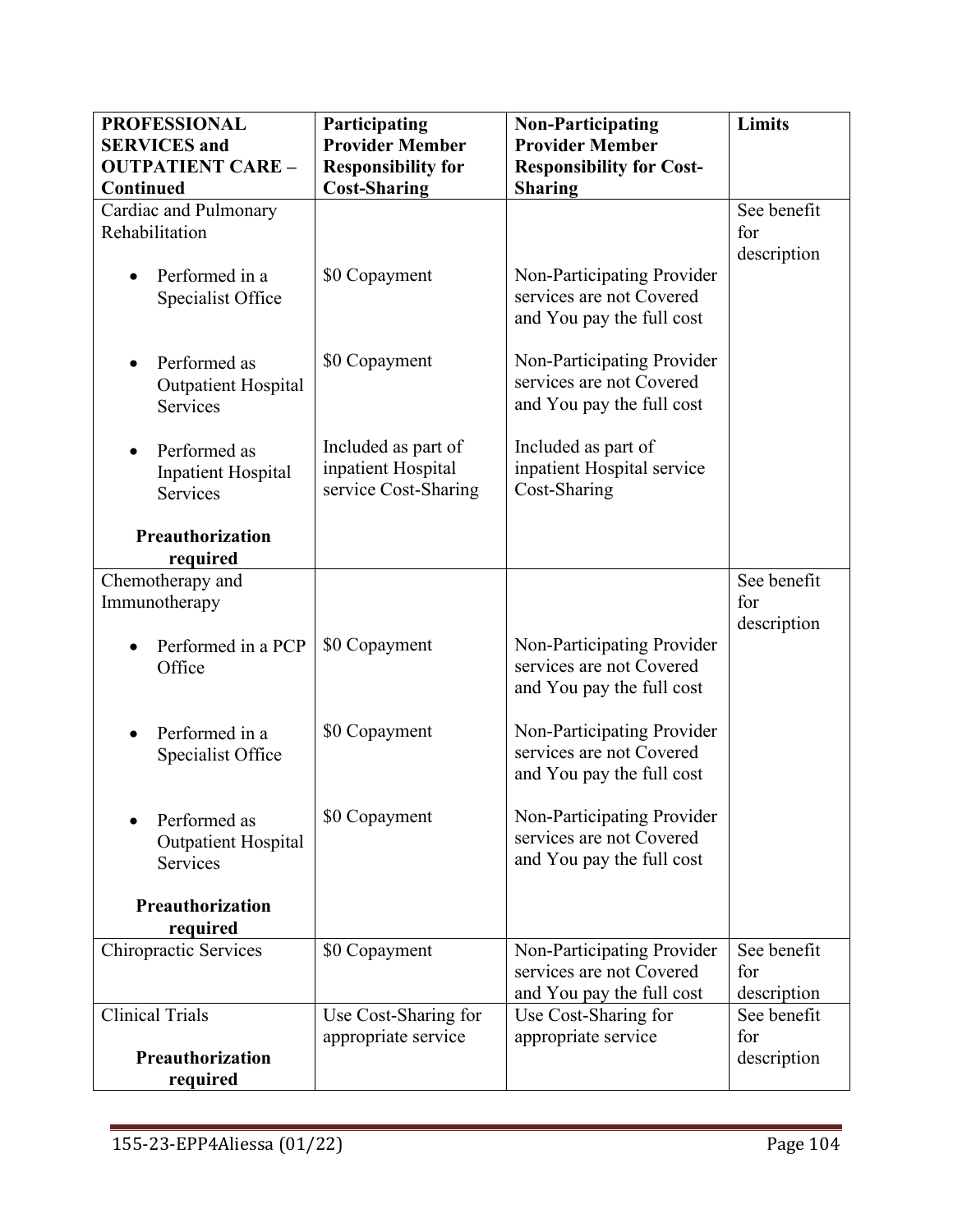| <b>PROFESSIONAL</b><br><b>SERVICES</b> and<br><b>OUTPATIENT CARE -</b><br>Continued              | Participating<br><b>Provider Member</b><br><b>Responsibility for</b><br><b>Cost-Sharing</b> | <b>Non-Participating</b><br><b>Provider Member</b><br><b>Responsibility for Cost-</b><br><b>Sharing</b> | <b>Limits</b>                                                                                                          |
|--------------------------------------------------------------------------------------------------|---------------------------------------------------------------------------------------------|---------------------------------------------------------------------------------------------------------|------------------------------------------------------------------------------------------------------------------------|
| Diagnostic Testing<br>Performed in a PCP<br>Office                                               | \$0 Copayment                                                                               | Non-Participating Provider<br>services are not Covered<br>and You pay the full cost                     | See benefit for<br>description                                                                                         |
| Performed in a<br>Specialist Office<br>Referral required                                         | \$0 Copayment                                                                               | Non-Participating Provider<br>services are not Covered<br>and You pay the full cost                     |                                                                                                                        |
| Performed as<br><b>Outpatient Hospital</b><br><b>Services</b><br>Preauthorization<br>required    | \$0 Copayment                                                                               | Non-Participating Provider<br>services are not Covered<br>and You pay the full cost                     |                                                                                                                        |
| <b>Dialysis</b>                                                                                  |                                                                                             |                                                                                                         | See benefit for<br>description                                                                                         |
| Performed in a PCP<br>Office                                                                     | \$0 Copayment                                                                               | Non-Participating Provider<br>services are not Covered<br>and You pay the full cost                     | Dialysis<br>performed by<br>Non-                                                                                       |
| Performed in a<br>Freestanding<br>Center or Specialist<br>Office<br>Referral required            | \$0 Copayment                                                                               | Non-Participating Provider<br>services are not Covered<br>and You pay the full cost                     | Participating<br>Providers is<br>limited to ten<br>$(10)$ visits per<br>calendar year<br>Preauthorizatio<br>n Required |
| Performed as<br><b>Outpatient Hospital</b><br>Services<br>Referral required                      | \$0 Copayment                                                                               | Non-Participating Provider<br>services are not Covered<br>and You pay the full cost                     |                                                                                                                        |
| <b>Habilitation Services</b><br>(Physical Therapy,<br>Occupational Therapy or<br>Speech Therapy) | \$0 Copayment                                                                               | Non-Participating Provider<br>services are not Covered<br>and You pay the full cost                     |                                                                                                                        |
| Preauthorization<br>required                                                                     |                                                                                             |                                                                                                         |                                                                                                                        |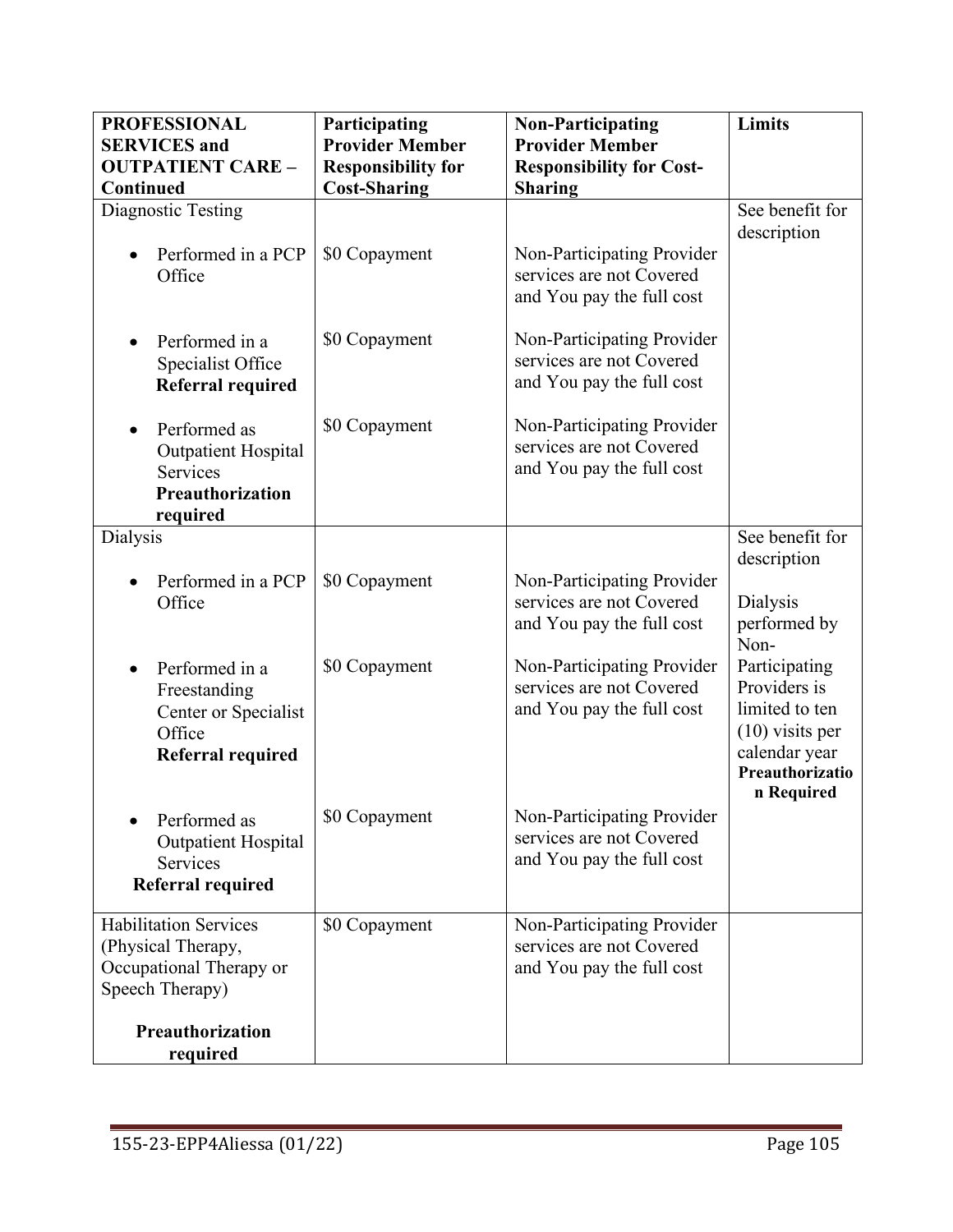| <b>PROFESSIONAL</b>             | Participating             | <b>Non-Participating</b>        | Limits       |
|---------------------------------|---------------------------|---------------------------------|--------------|
| <b>SERVICES</b> and             | <b>Provider Member</b>    | <b>Provider Member</b>          |              |
| <b>OUTPATIENT CARE -</b>        | <b>Responsibility for</b> | <b>Responsibility for Cost-</b> |              |
| Continued                       | <b>Cost-Sharing</b>       | <b>Sharing</b>                  |              |
| Home Health Care                | \$0 Copayment             | Non-Participating Provider      | Forty $(40)$ |
|                                 |                           | services are not Covered        | visits per   |
| Preauthorization                |                           | and You pay the full cost       | Plan Year    |
| required                        |                           |                                 |              |
| <b>Infertility Services</b>     | Use Cost-Sharing for      | Non-Participating Provider      | See benefit  |
|                                 | appropriate service       | services are not Covered        | for          |
|                                 | (Office Visit;            | and You pay the full cost       | description  |
|                                 | Diagnostic Radiology      |                                 |              |
|                                 | Services; Surgery;        |                                 |              |
|                                 | Laboratory and            |                                 |              |
|                                 | Diagnostic Procedures)    |                                 |              |
| <b>Preauthorization</b>         |                           |                                 |              |
| required                        |                           |                                 | See benefit  |
| <b>Infusion Therapy</b>         |                           |                                 | for          |
| Performed in a PCP              | \$0 Copayment             | Non-Participating Provider      | description  |
| Office                          |                           | services are not Covered        |              |
|                                 |                           | and You pay the full cost       |              |
|                                 |                           |                                 |              |
| Performed in a                  | \$0 Copayment             | Non-Participating Provider      |              |
| Specialist Office               |                           | services are not Covered        |              |
| <b>Referral required</b>        |                           | and You pay the full cost       |              |
|                                 |                           |                                 |              |
| Performed as                    | \$0 Copayment             | Non-Participating Provider      |              |
| <b>Outpatient Hospital</b>      |                           | services are not Covered        |              |
| Services                        |                           | and You pay the full cost       |              |
| Preauthorization                |                           |                                 |              |
| required                        |                           |                                 |              |
|                                 | \$0 Copayment             | Non-Participating Provider      |              |
| Home Infusion                   |                           | services are not Covered        | Home         |
| Therapy                         |                           | and You pay the full cost       | infusion     |
| Preauthorization                |                           |                                 | counts       |
| required                        |                           |                                 | toward home  |
|                                 |                           |                                 | health care  |
|                                 |                           |                                 | visit limits |
| <b>Inpatient Medical Visits</b> | \$0 per admission         | Non-Participating Provider      | See benefit  |
|                                 |                           | services are not Covered        | for          |
|                                 |                           | and You pay the full cost       | description  |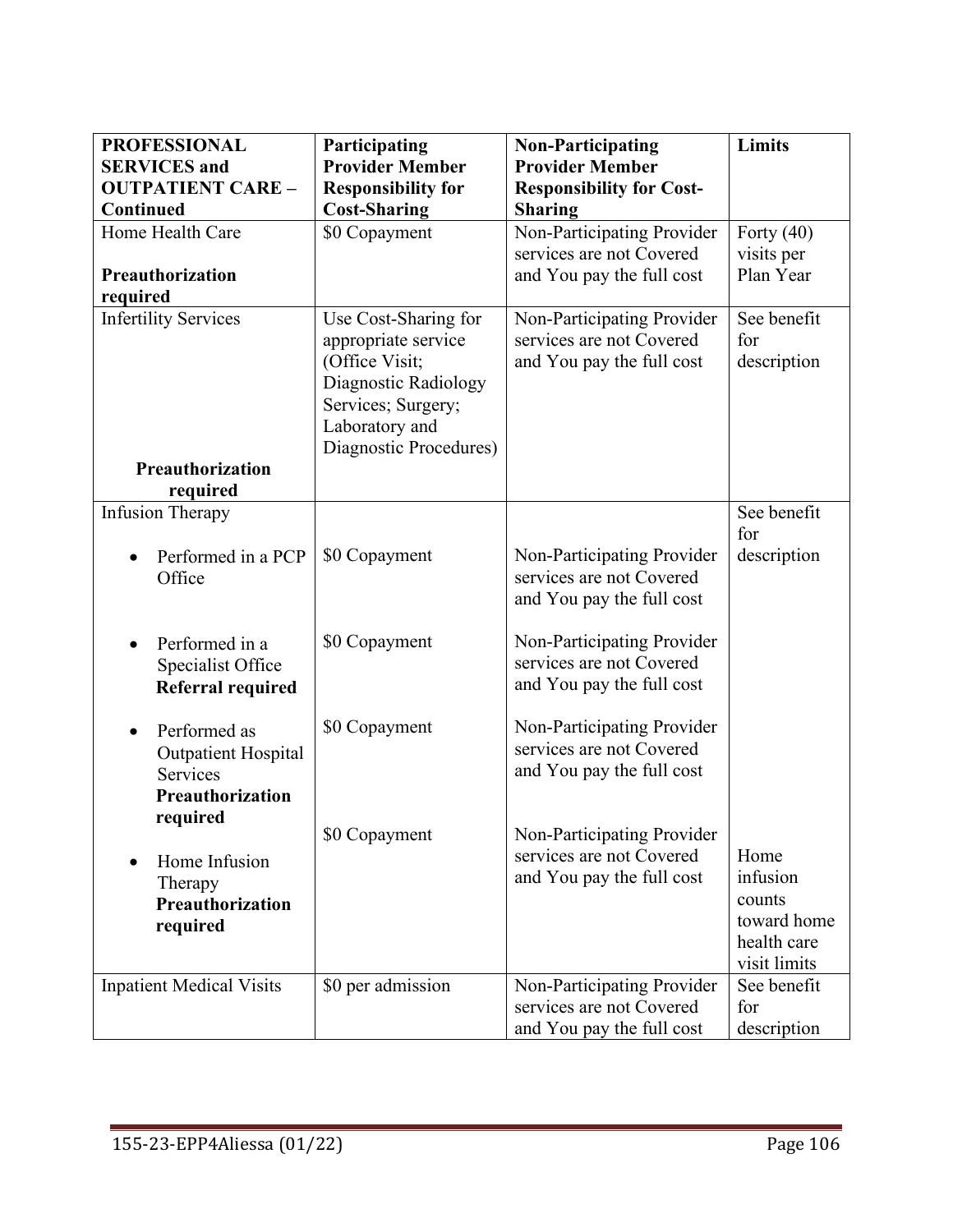| <b>PROFESSIONAL</b><br><b>SERVICES</b> and<br><b>OUTPATIENT CARE -</b>                        | Participating<br><b>Provider Member</b><br><b>Responsibility for</b> | <b>Non-Participating</b><br><b>Provider Member</b><br><b>Responsibility for Cost-</b> | Limits                  |
|-----------------------------------------------------------------------------------------------|----------------------------------------------------------------------|---------------------------------------------------------------------------------------|-------------------------|
| Continued<br>Interruption of Pregnancy                                                        | <b>Cost-Sharing</b>                                                  | <b>Sharing</b>                                                                        |                         |
| Medically                                                                                     | Covered in Full                                                      | Non-Participating Provider                                                            | Unlimited               |
| Necessary                                                                                     |                                                                      | services are not Covered                                                              |                         |
| Abortions                                                                                     |                                                                      | and You pay the full cost                                                             |                         |
| <b>Elective Abortions</b>                                                                     | \$0 Copayment                                                        | Non-Participating Provider<br>services are not Covered                                | One(1)<br>procedure per |
| Preauthorization                                                                              |                                                                      | and You pay the full cost                                                             | Plan Year               |
| required                                                                                      |                                                                      |                                                                                       |                         |
| <b>Laboratory Procedures</b>                                                                  |                                                                      |                                                                                       | See benefit<br>for      |
| Performed in a PCP<br>Office                                                                  | \$0 Copayment                                                        | Non-Participating Provider<br>services are not Covered<br>and You pay the full cost   | description             |
| Performed in a<br>Freestanding<br>Laboratory Facility<br>or Specialist Office                 | \$0 Copayment                                                        | Non-Participating Provider<br>services are not Covered<br>and You pay the full cost   |                         |
| Performed as<br><b>Outpatient Hospital</b><br><b>Services</b><br>Preauthorization<br>required | \$0 Copayment                                                        | Non-Participating Provider<br>services are not Covered<br>and You pay the full cost   |                         |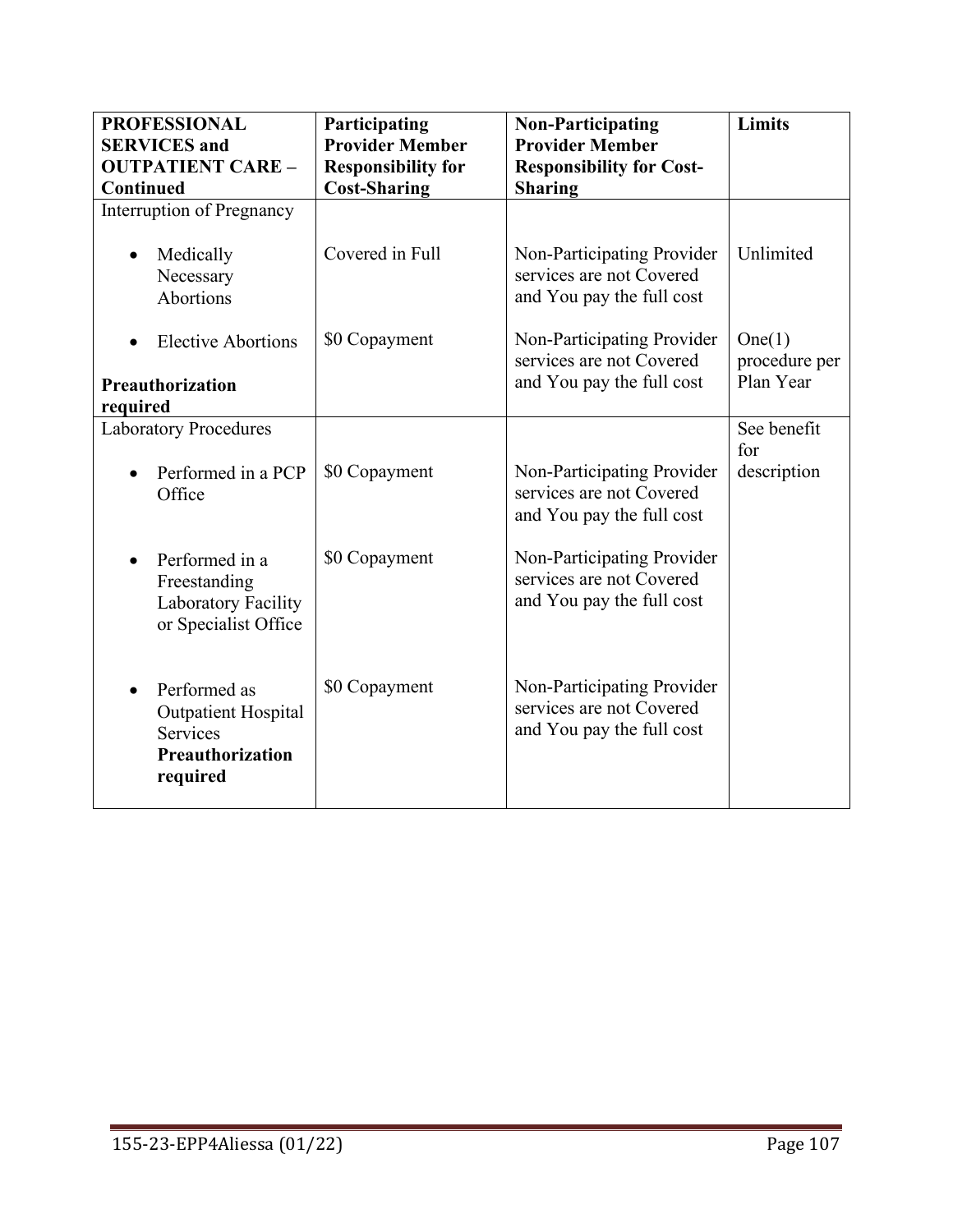| <b>PROFESSIONAL</b>                                                 | Participating             | <b>Non-Participating</b>                                                            | Limits                                                                                                                          |
|---------------------------------------------------------------------|---------------------------|-------------------------------------------------------------------------------------|---------------------------------------------------------------------------------------------------------------------------------|
| <b>SERVICES</b> and                                                 | <b>Provider Member</b>    | <b>Provider Member</b>                                                              |                                                                                                                                 |
| <b>OUTPATIENT CARE -</b>                                            | <b>Responsibility for</b> | <b>Responsibility for Cost-</b>                                                     |                                                                                                                                 |
| <b>Continued</b>                                                    | <b>Cost-Sharing</b>       | <b>Sharing</b>                                                                      |                                                                                                                                 |
| Maternity and Newborn<br>Care<br>Prenatal Care<br>$\bullet$         | \$0 Copayment             | Non-Participating Provider<br>services are not Covered<br>and You pay the full cost | See benefit<br>for<br>description                                                                                               |
| <b>Inpatient Hospital</b><br>Services and<br><b>Birthing Center</b> | \$0 per admission         | Non-Participating Provider<br>services are not Covered<br>and You pay the full cost | One $(1)$ home<br>care visit is<br>Covered at<br>no Cost-<br>Sharing if<br>mother is<br>discharged<br>from<br>Hospital<br>early |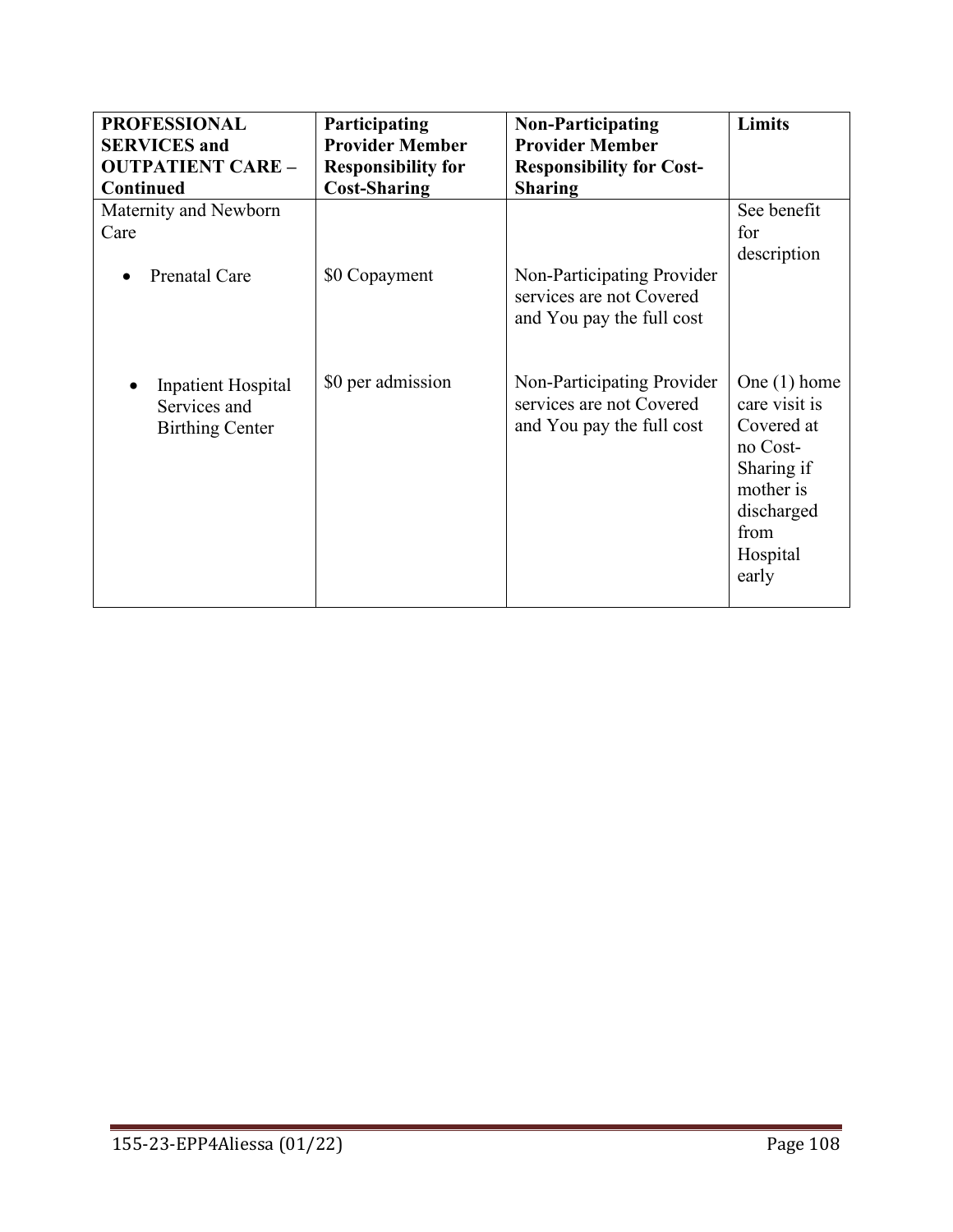| <b>PROFESSIONAL</b><br><b>SERVICES</b> and                                                | Participating<br><b>Provider Member</b>                             | <b>Non-Participating</b><br><b>Provider Member</b>                                  | <b>Limits</b>      |
|-------------------------------------------------------------------------------------------|---------------------------------------------------------------------|-------------------------------------------------------------------------------------|--------------------|
| <b>OUTPATIENT CARE -</b><br><b>Continued</b>                                              | <b>Responsibility for</b><br><b>Cost-Sharing</b>                    | <b>Responsibility for Cost-</b><br><b>Sharing</b>                                   |                    |
| Maternity and Newborn<br>Care (continued)                                                 |                                                                     |                                                                                     |                    |
| Physician and<br><b>Midwife Services</b><br>for Delivery                                  | \$0 Copayment                                                       | Non-Participating Provider<br>services are not Covered<br>and You pay the full cost |                    |
| Breastfeeding<br>Support,<br>Counseling and<br>Supplies, Including<br><b>Breast Pumps</b> | \$0 Copayment                                                       | Non-Participating Provider<br>services are not Covered<br>and You pay the full cost |                    |
| Covered for<br>duration of breast<br>feeding                                              |                                                                     |                                                                                     |                    |
| <b>Postnatal Care</b>                                                                     | Included in Physician<br>and Midwife Services<br>for Delivery Cost- | Non-Participating Provider<br>services are not Covered<br>and You pay the full cost |                    |
| Preauthorization                                                                          | Sharing                                                             |                                                                                     |                    |
| required for inpatient<br>services                                                        |                                                                     |                                                                                     |                    |
| <b>Outpatient Hospital</b>                                                                | \$0 Copayment                                                       | Non-Participating Provider                                                          | See benefit        |
| <b>Surgery Facility Charge</b>                                                            |                                                                     | services are not Covered<br>and You pay the full cost                               | for<br>description |
| Preauthorization                                                                          |                                                                     |                                                                                     |                    |
| required                                                                                  |                                                                     |                                                                                     |                    |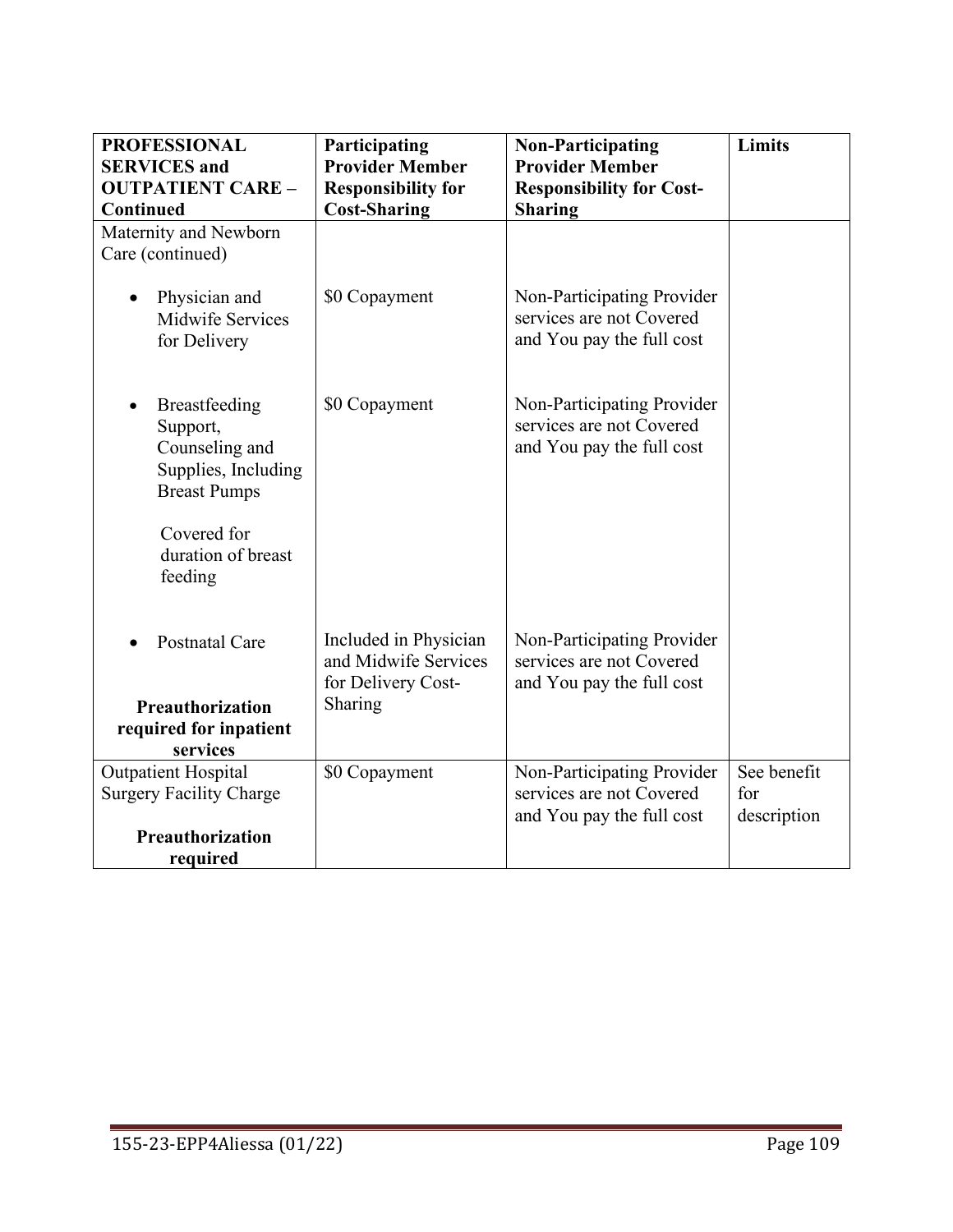| <b>PROFESSIONAL</b><br><b>SERVICES</b> and                                                    | Participating<br><b>Provider Member</b> | <b>Non-Participating</b><br><b>Provider Member</b>                                  | <b>Limits</b>                     |
|-----------------------------------------------------------------------------------------------|-----------------------------------------|-------------------------------------------------------------------------------------|-----------------------------------|
| <b>OUTPATIENT CARE -</b>                                                                      | <b>Responsibility for</b>               | <b>Responsibility for Cost-</b>                                                     |                                   |
| Continued                                                                                     | <b>Cost-Sharing</b>                     | <b>Sharing</b>                                                                      |                                   |
| Preadmission Testing                                                                          | \$0 Copayment                           | Non-Participating Provider<br>services are not Covered                              | See benefit<br>for                |
| Preauthorization                                                                              |                                         | and You pay the full cost                                                           | description                       |
| required                                                                                      |                                         |                                                                                     |                                   |
| <b>Prescription Drugs</b><br>Administered in Office                                           |                                         |                                                                                     | See benefit<br>for<br>description |
| Performed in a PCP<br>Office                                                                  | \$0 Copayment                           | Non-Participating Provider<br>services are not Covered<br>and You pay the full cost |                                   |
| Performed in Specialist<br>Office                                                             | \$0 Copayment                           | Non-Participating Provider<br>services are not Covered<br>and You pay the full cost |                                   |
| Diagnostic Radiology<br><b>Services</b>                                                       |                                         |                                                                                     | See benefit<br>for                |
| Performed in a PCP<br>Office                                                                  | \$0 Copayment                           | Non-Participating Provider<br>services are not Covered<br>and You pay the full cost | description                       |
| Performed in a<br>Specialist Office<br><b>Preauthorization</b><br>required                    | \$0 Copayment                           | Non-Participating Provider<br>services are not Covered<br>and You pay the full cost |                                   |
| Performed in a<br>Freestanding<br>Radiology Facility<br>Preauthorization<br>required          | \$0 Copayment                           | Non-Participating Provider<br>services are not Covered<br>and You pay the full cost |                                   |
| Performed as<br><b>Outpatient Hospital</b><br><b>Services</b><br>Preauthorization<br>required | \$0 Copayment                           | Non-Participating Provider<br>services are not Covered<br>and You pay the full cost |                                   |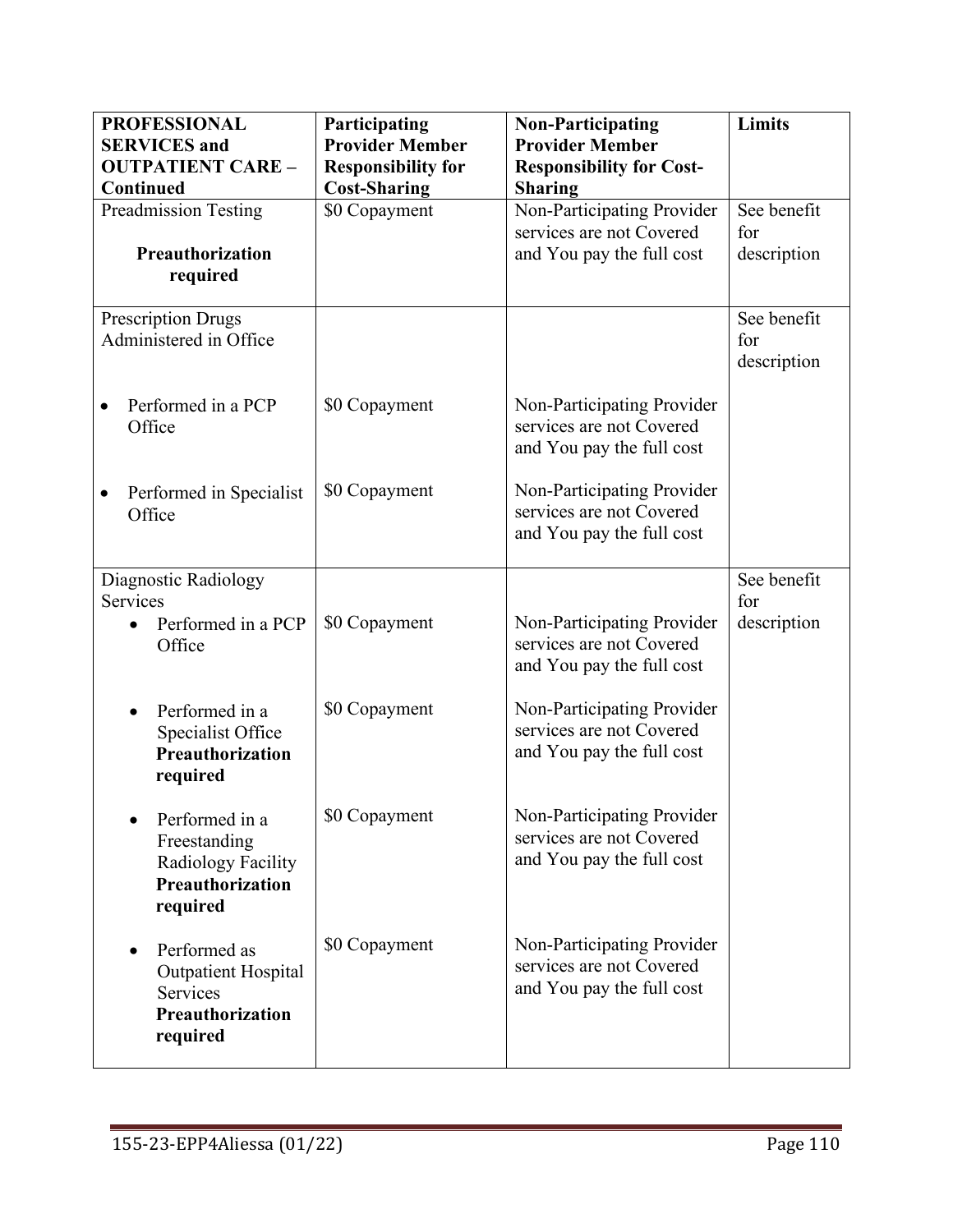| <b>PROFESSIONAL</b><br><b>SERVICES</b> and                                                         | Participating<br><b>Provider Member</b>          | <b>Non-Participating</b><br><b>Provider Member</b>                                  | <b>Limits</b>                     |
|----------------------------------------------------------------------------------------------------|--------------------------------------------------|-------------------------------------------------------------------------------------|-----------------------------------|
| <b>OUTPATIENT CARE -</b><br>Continued                                                              | <b>Responsibility for</b><br><b>Cost-Sharing</b> | <b>Responsibility for Cost-</b><br><b>Sharing</b>                                   |                                   |
| Therapeutic Radiology<br>Services                                                                  |                                                  |                                                                                     | See benefit<br>for<br>description |
| Performed in a<br>Specialist Office                                                                | \$0 Copayment                                    | Non-Participating Provider<br>services are not Covered<br>and You pay the full cost |                                   |
| Performed in a<br>Freestanding<br>Radiology Facility                                               | \$0 Copayment                                    | Non-Participating Provider<br>services are not Covered<br>and You pay the full cost |                                   |
| Performed as<br>Outpatient Hospital<br><b>Services</b>                                             | \$0 Copayment                                    | Non-Participating Provider<br>services are not Covered<br>and You pay the full cost |                                   |
| Preauthorization<br>required                                                                       |                                                  |                                                                                     |                                   |
| <b>Rehabilitation Services</b><br>(Physical Therapy,<br>Occupational Therapy or<br>Speech Therapy) | \$0 Copayment                                    | Non-Participating Provider<br>services are not Covered<br>and You pay the full cost |                                   |
| Preauthorization<br>required                                                                       |                                                  |                                                                                     |                                   |
| Second Opinions on the<br>Diagnosis of Cancer,<br>Surgery and Other                                | \$0 Copayment                                    | Non-Participating Provider<br>services are not covered<br>and You pay the full cost | See benefit<br>for<br>description |
| <b>Referral required</b>                                                                           |                                                  |                                                                                     |                                   |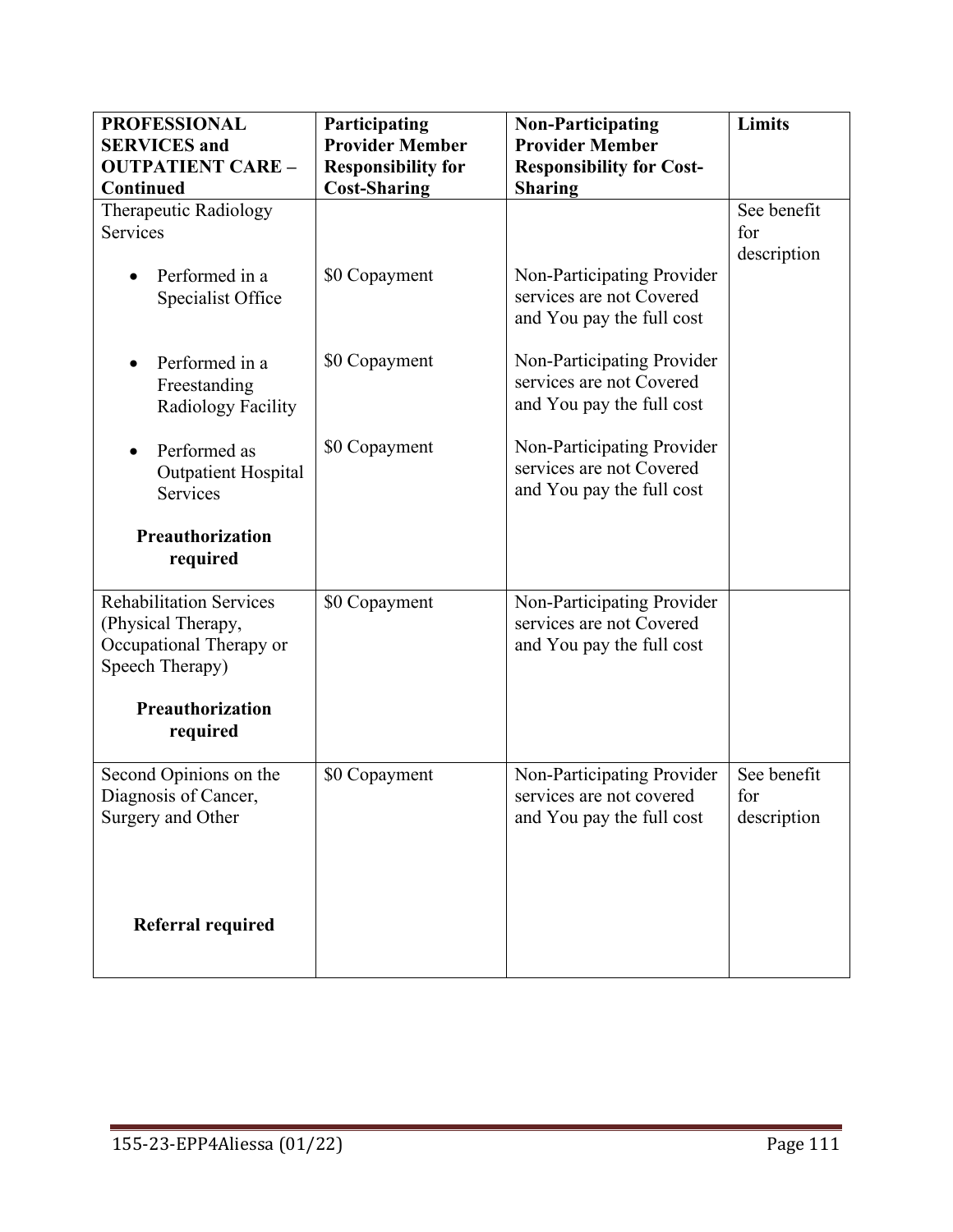| <b>PROFESSIONAL</b>                                                                                     | Participating             | <b>Non-Participating</b>                                                            | <b>Limits</b>                                      |
|---------------------------------------------------------------------------------------------------------|---------------------------|-------------------------------------------------------------------------------------|----------------------------------------------------|
| <b>SERVICES</b> and                                                                                     | <b>Provider Member</b>    | <b>Provider Member</b>                                                              |                                                    |
| <b>OUTPATIENT CARE -</b>                                                                                | <b>Responsibility for</b> | <b>Responsibility for Cost-</b>                                                     |                                                    |
| Continued                                                                                               | <b>Cost-Sharing</b>       | <b>Sharing</b>                                                                      |                                                    |
| <b>Surgical Services</b>                                                                                |                           |                                                                                     | See benefit                                        |
| (including Oral Surgery;                                                                                |                           |                                                                                     | for                                                |
| <b>Reconstructive Breast</b>                                                                            |                           |                                                                                     | description                                        |
| Surgery; Other                                                                                          |                           |                                                                                     |                                                    |
| Reconstructive and                                                                                      |                           |                                                                                     |                                                    |
| Corrective Surgery;                                                                                     |                           |                                                                                     |                                                    |
| Transplants)                                                                                            |                           |                                                                                     |                                                    |
| All transplants must be<br>performed at designated<br><b>Centers of Excellence</b><br><b>Facilities</b> |                           |                                                                                     | All<br>transplants<br>must be                      |
| <b>Inpatient Hospital</b><br>Surgery                                                                    | \$0 Copayment             | Non-Participating Provider<br>services are not Covered<br>and You pay the full cost | performed<br>at<br>designated<br><b>Facilities</b> |
| <b>Outpatient Hospital</b><br>Surgery                                                                   | \$0 Copayment             | Non-Participating Provider<br>services are not Covered<br>and You pay the full cost |                                                    |
| <b>Surgery Performed</b><br>at an Ambulatory<br><b>Surgical Center</b>                                  | \$0 Copayment             | Non-Participating Provider<br>services are not Covered<br>and You pay the full cost |                                                    |
| Office Surgery<br>Performed in a<br>PCP Office                                                          | \$0 Copayment             | Non-Participating Provider<br>services are not Covered<br>and You pay the full cost |                                                    |
| Performed in a<br>Specialist<br>Office                                                                  | \$0 Copayment             | Non-Participating Provider<br>services are not Covered<br>and You pay the full cost |                                                    |
| Preauthorization<br>required                                                                            |                           |                                                                                     |                                                    |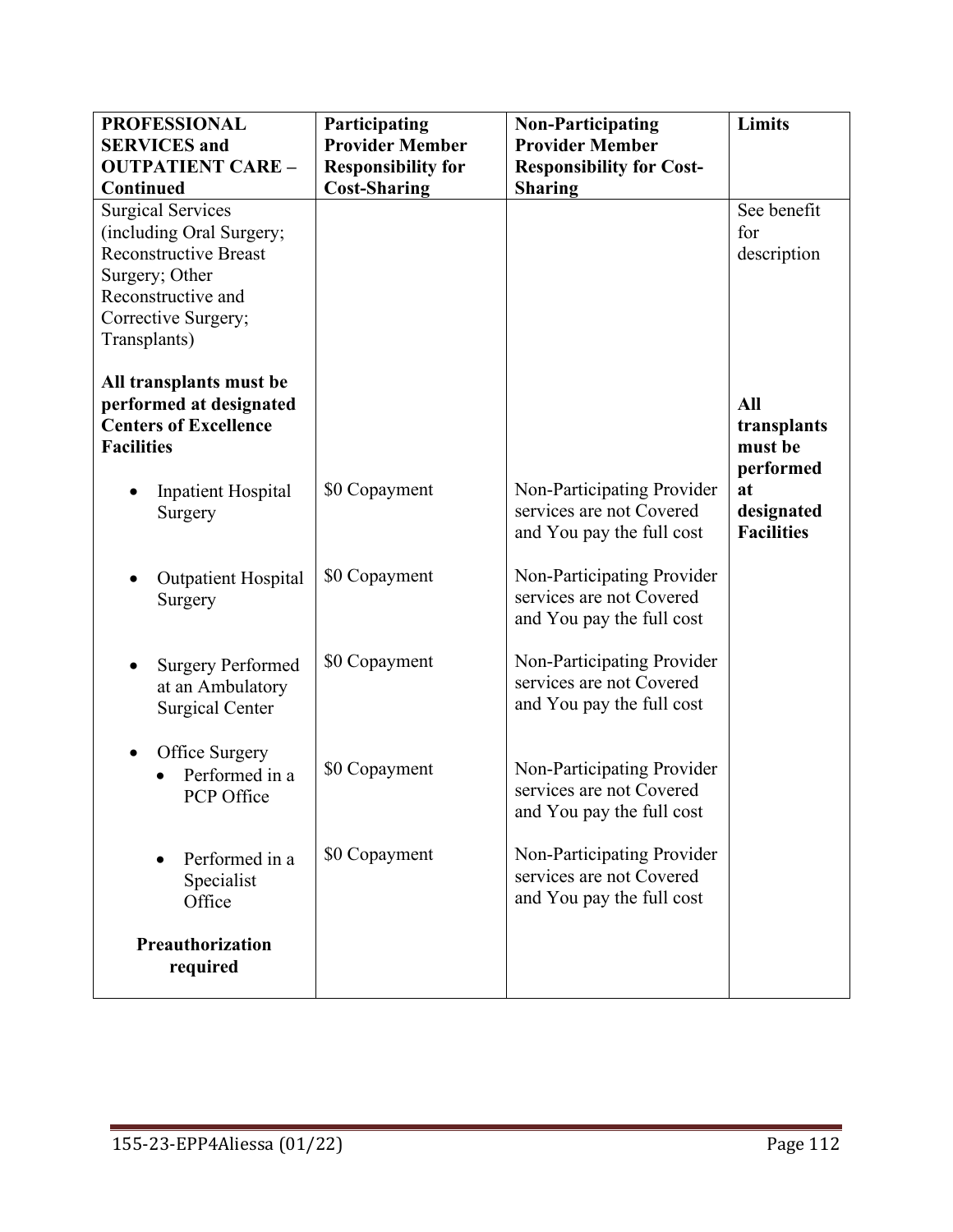| <b>PROFESSIONAL</b><br><b>SERVICES</b> and<br><b>OUTPATIENT CARE -</b><br>Continued                                                              | Participating<br><b>Provider Member</b><br><b>Responsibility for</b><br><b>Cost-Sharing</b> | <b>Non-Participating</b><br><b>Provider Member</b><br><b>Responsibility for Cost-</b><br><b>Sharing</b> | <b>Limits</b>                     |
|--------------------------------------------------------------------------------------------------------------------------------------------------|---------------------------------------------------------------------------------------------|---------------------------------------------------------------------------------------------------------|-----------------------------------|
| Telemedicine Program<br>Provided by a<br>Telemedicine<br>Physician                                                                               | \$0 Copayment                                                                               | Non-Participating Provider<br>services are not Covered<br>and You pay the full cost                     | See benefit<br>for<br>description |
| <b>ADDITIONAL</b><br><b>SERVICES,</b><br><b>EQUIPMENT</b> and<br><b>DEVICES</b>                                                                  | Participating<br><b>Provider Member</b><br><b>Responsibility for</b><br><b>Cost-Sharing</b> | <b>Non-Participating</b><br><b>Provider Member</b><br><b>Responsibility for Cost-</b><br><b>Sharing</b> | <b>Limits</b>                     |
| <b>ABA</b> Treatment for<br>Autism Spectrum Disorder                                                                                             | \$0 Copayment                                                                               | Non-Participating Provider<br>services are not Covered<br>and You pay the full cost                     | See benefit<br>for<br>description |
| Preauthorization<br>required                                                                                                                     |                                                                                             |                                                                                                         |                                   |
| <b>Assistive Communication</b><br>Devices for Autism<br>Spectrum Disorder                                                                        | \$0 Copayment                                                                               | Non-Participating Provider<br>services are not Covered<br>and You pay the full cost                     | See benefit<br>for<br>description |
| Preauthorization<br>required                                                                                                                     |                                                                                             |                                                                                                         |                                   |
| Diabetic Equipment,<br>Supplies and Self-<br><b>Management Education</b><br>Diabetic<br>Equipment,<br>Supplies and<br>Insulin (30-day<br>supply) | \$0 Copayment                                                                               | Non-Participating Provider<br>services are not Covered<br>and You pay the full cost                     | See benefit<br>for<br>description |
| Diabetic Education<br>Preauthorization<br>required                                                                                               | \$0 Copayment                                                                               | Non-Participating Provider<br>services are not Covered<br>and You pay the full cost                     |                                   |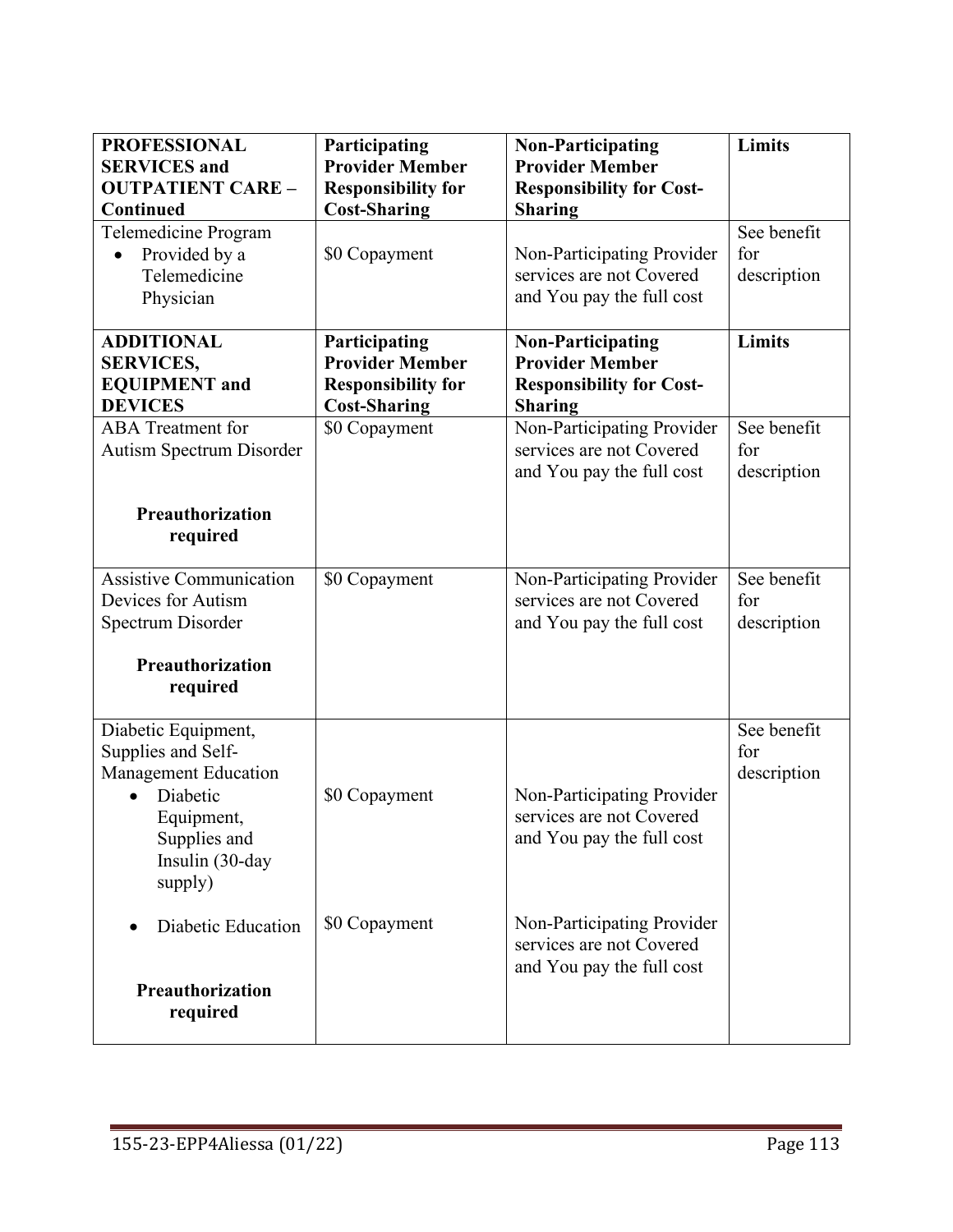| <b>ADDITIONAL</b><br><b>SERVICES,</b><br><b>EQUIPMENT</b> and<br><b>DEVICES</b> (continued) | Participating<br><b>Provider Member</b><br><b>Responsibility for</b><br><b>Cost-Sharing</b> | <b>Non-Participating</b><br><b>Provider Member</b><br><b>Responsibility for Cost-</b><br><b>Sharing</b> | Limits                                            |
|---------------------------------------------------------------------------------------------|---------------------------------------------------------------------------------------------|---------------------------------------------------------------------------------------------------------|---------------------------------------------------|
| Durable Medical<br><b>Equipment and Braces</b><br><b>Preauthorization</b>                   | \$0 Copayment                                                                               | Non-Participating Provider<br>services are not Covered<br>and You pay the full cost                     | See benefit<br>for<br>description                 |
| required                                                                                    |                                                                                             |                                                                                                         |                                                   |
| <b>External Hearing Aids</b>                                                                | \$0 Copayment                                                                               | Non-Participating Provider<br>services are not Covered<br>and You pay the full cost                     | Single<br>purchase<br>once every<br>three $(3)$   |
| Preauthorization<br>required                                                                |                                                                                             |                                                                                                         | years                                             |
| Cochlear Implants<br>Preauthorization                                                       | \$0 Copayment                                                                               | Non-Participating Provider<br>services are not Covered<br>and You pay the full cost                     | One $(1)$ per<br>ear per time<br>Covered          |
| required                                                                                    |                                                                                             |                                                                                                         |                                                   |
| Hospice Care                                                                                |                                                                                             |                                                                                                         | Two hundred<br>ten $(210)$                        |
| Inpatient                                                                                   | \$0 Copayment per<br>admission                                                              | Non-Participating Provider<br>services are not Covered<br>and You pay the full cost                     | days per Plan<br>Year<br>Five $(5)$               |
| Outpatient                                                                                  | \$0 Copayment                                                                               | Non-Participating Provider<br>services are not Covered<br>and You pay the full cost                     | visits for<br>family<br>bereavement<br>counseling |
| Preauthorization<br>required                                                                |                                                                                             |                                                                                                         |                                                   |
| <b>Medical Supplies</b>                                                                     | \$0 Copayment                                                                               | Non-Participating Provider<br>services are not Covered                                                  | See benefit<br>for                                |
| Preauthorization<br>required                                                                |                                                                                             | and You pay the full cost                                                                               | description                                       |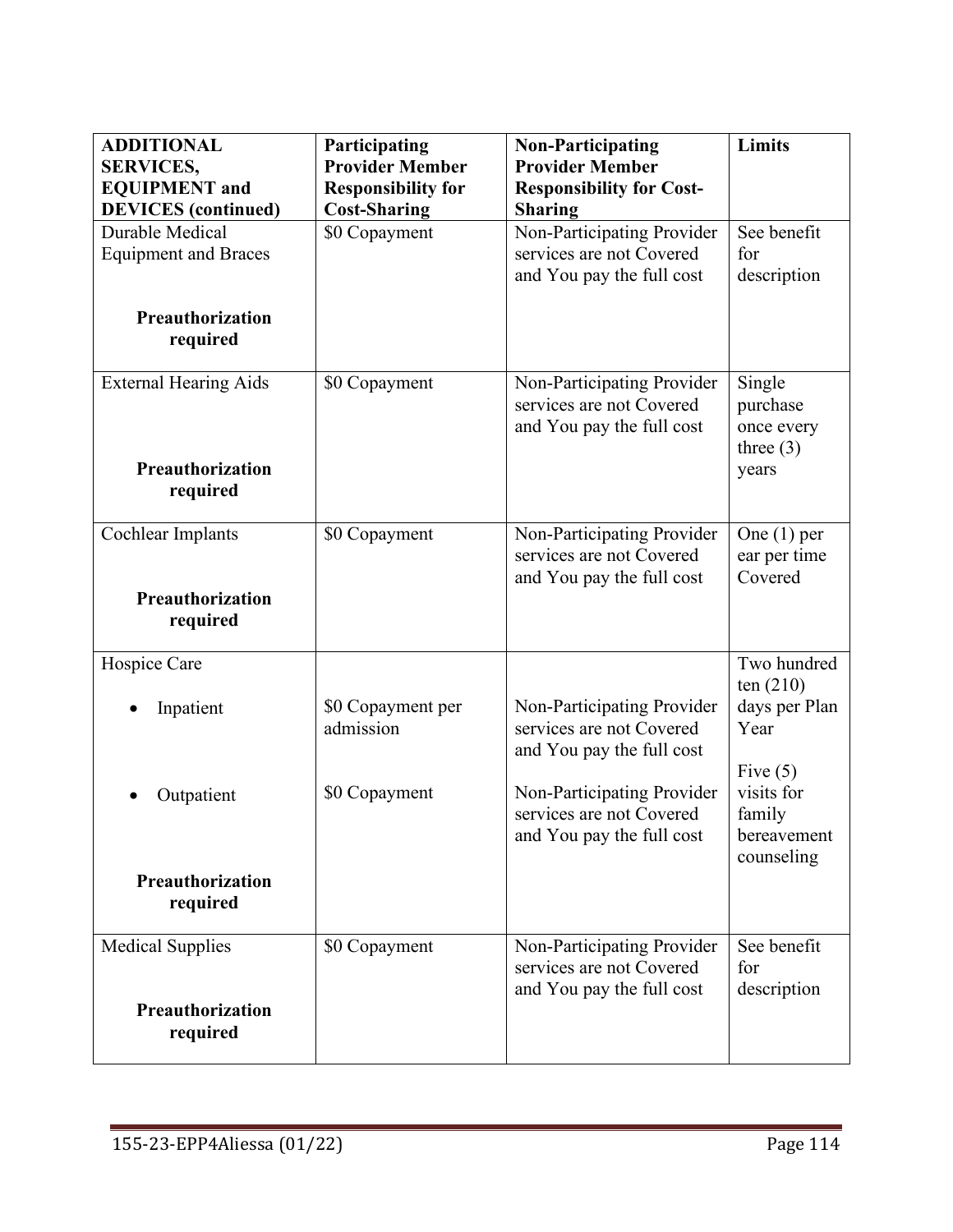| <b>ADDITIONAL</b><br><b>SERVICES,</b><br><b>EQUIPMENT</b> and<br><b>DEVICES - Continued</b>                                                                                            | Participating<br><b>Provider Member</b><br><b>Responsibility for</b><br><b>Cost-Sharing</b> | <b>Non-Participating</b><br><b>Provider Member</b><br><b>Responsibility for Cost-</b><br><b>Sharing</b> | <b>Limits</b>                                                                                                        |
|----------------------------------------------------------------------------------------------------------------------------------------------------------------------------------------|---------------------------------------------------------------------------------------------|---------------------------------------------------------------------------------------------------------|----------------------------------------------------------------------------------------------------------------------|
| <b>Prosthetic Devices</b><br>External                                                                                                                                                  | \$0 Copayment                                                                               | Non-Participating Provider<br>services are not Covered<br>and You pay the full cost                     | One $(1)$<br>prosthetic<br>device, per<br>limb, per<br>lifetime, with<br>coverage for<br>repairs and<br>replacements |
| Internal<br>Preauthorization<br>required                                                                                                                                               | Included as part of<br>inpatient Hospital<br>Service Cost-Sharing                           | Non-Participating Provider<br>services are not Covered<br>and You pay the full cost                     | See benefit for<br>description                                                                                       |
| <b>INPATIENT SERVICES</b><br>and FACILITIES                                                                                                                                            | Participating<br><b>Provider Member</b><br><b>Responsibility for</b><br><b>Cost-Sharing</b> | <b>Non-Participating</b><br><b>Provider Member</b><br><b>Responsibility for Cost-</b><br><b>Sharing</b> | <b>Limits</b>                                                                                                        |
| Inpatient Hospital for a<br><b>Continuous Confinement</b><br>(including an Inpatient<br>Stay for Mastectomy Care,<br>Cardiac and Pulmonary<br>Rehabilitation, and End of<br>Life Care) | \$0 Copayment per<br>admission                                                              | Non-Participating Provider<br>services are not Covered<br>and You pay the full cost                     | See benefit<br>for<br>description                                                                                    |
| Preauthorization required.<br>However, Preauthorization<br>is not required for<br>emergency admissions.                                                                                |                                                                                             |                                                                                                         |                                                                                                                      |
| <b>Autologous Blood Banking</b>                                                                                                                                                        | Covered in full                                                                             | Non-Participating Provider<br>services are not Covered<br>and You pay the full cost                     | See benefit<br>for<br>description                                                                                    |
| Preauthorization<br>required                                                                                                                                                           |                                                                                             |                                                                                                         |                                                                                                                      |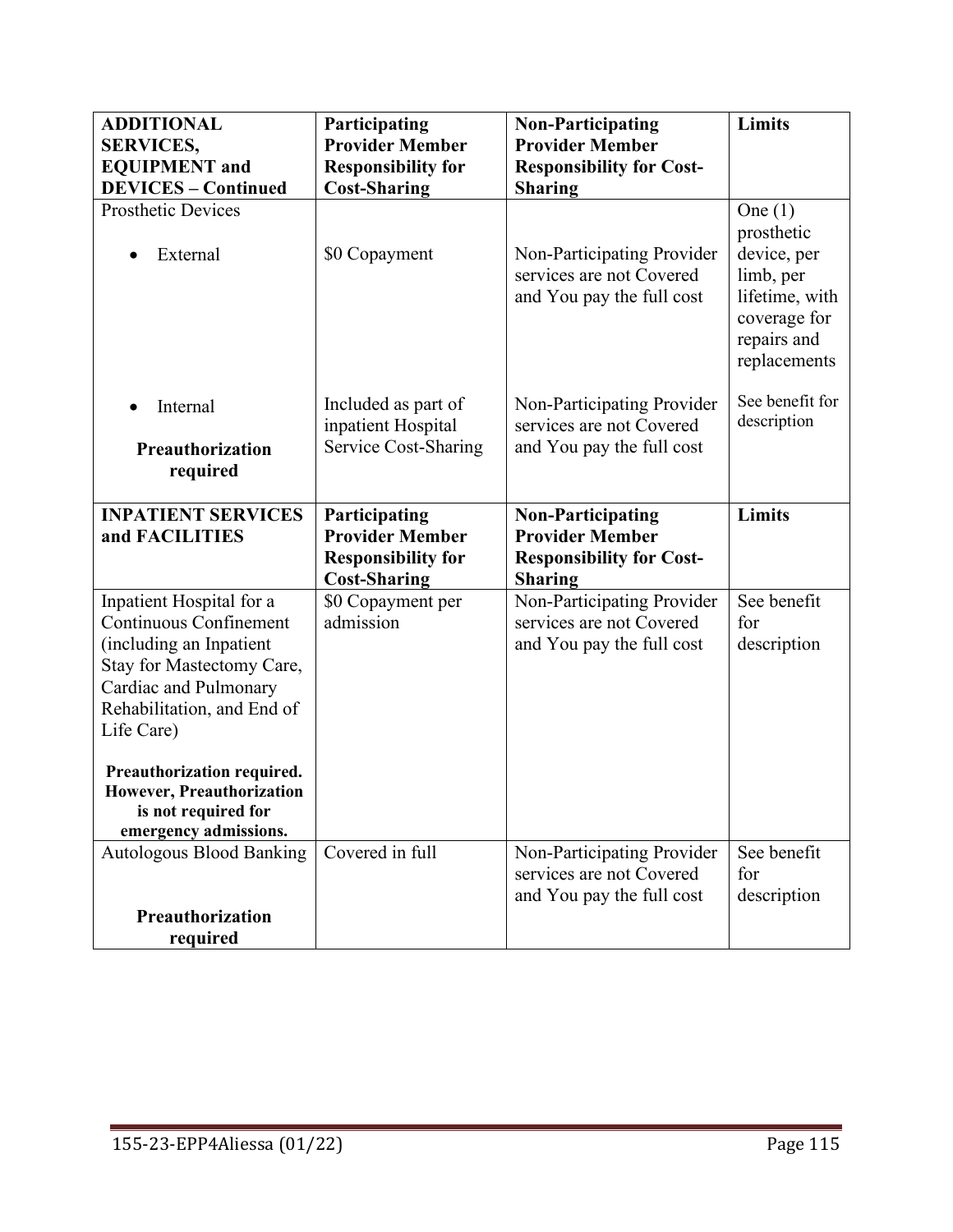| <b>INPATIENT SERVICES</b>                                     | Participating             | <b>Non-Participating</b>                                                            | <b>Limits</b>                                                                                                                                  |
|---------------------------------------------------------------|---------------------------|-------------------------------------------------------------------------------------|------------------------------------------------------------------------------------------------------------------------------------------------|
| and FACILITIES -                                              | <b>Provider Member</b>    | <b>Provider Member</b>                                                              |                                                                                                                                                |
| Continued                                                     | <b>Responsibility for</b> | <b>Responsibility for Cost-</b>                                                     |                                                                                                                                                |
|                                                               | <b>Cost-Sharing</b>       | <b>Sharing</b>                                                                      |                                                                                                                                                |
| <b>Observation Stay</b>                                       | \$0 Copayment             | Non-Participating Provider<br>services are not Covered<br>and You pay the full cost | Copay waived<br>if direct<br>transfer from<br>outpatient<br>surgery setting<br>to observation                                                  |
| <b>Skilled Nursing Facility</b>                               | \$0 Copayment per         | Non-Participating Provider                                                          | Two hundred                                                                                                                                    |
| (including Cardiac and<br>Pulmonary Rehabilitation)           | admission                 | services are not Covered<br>and You pay the full cost                               | $(200)$ days per<br>Plan Year                                                                                                                  |
| Preauthorization<br>required<br><b>Inpatient Habilitation</b> | \$0 Copayment per         | Non-Participating Provider                                                          | Copay waived<br>for each<br>admission if<br>directly<br>transferred<br>from hospital<br>inpatient<br>setting to<br>skilled nursing<br>facility |
| Services                                                      | admission                 | services are not Covered                                                            |                                                                                                                                                |
| (Physical, Speech and                                         |                           | and You pay the full cost                                                           |                                                                                                                                                |
| Occupational therapy)                                         |                           |                                                                                     |                                                                                                                                                |
| Preauthorization                                              |                           |                                                                                     |                                                                                                                                                |
| required                                                      |                           |                                                                                     |                                                                                                                                                |
| <b>Inpatient Rehabilitation</b>                               | \$0 Copayment per         | Non-Participating Provider                                                          | Sixty $(60)$                                                                                                                                   |
| <b>Services</b>                                               | admission                 | services are not Covered                                                            | days per Plan                                                                                                                                  |
| (Physical, Speech and                                         |                           | and You pay the full cost                                                           | Year.                                                                                                                                          |
| Occupational therapy)                                         |                           |                                                                                     | Combined<br>therapies.                                                                                                                         |
| Preauthorization                                              |                           |                                                                                     |                                                                                                                                                |
| required                                                      |                           |                                                                                     |                                                                                                                                                |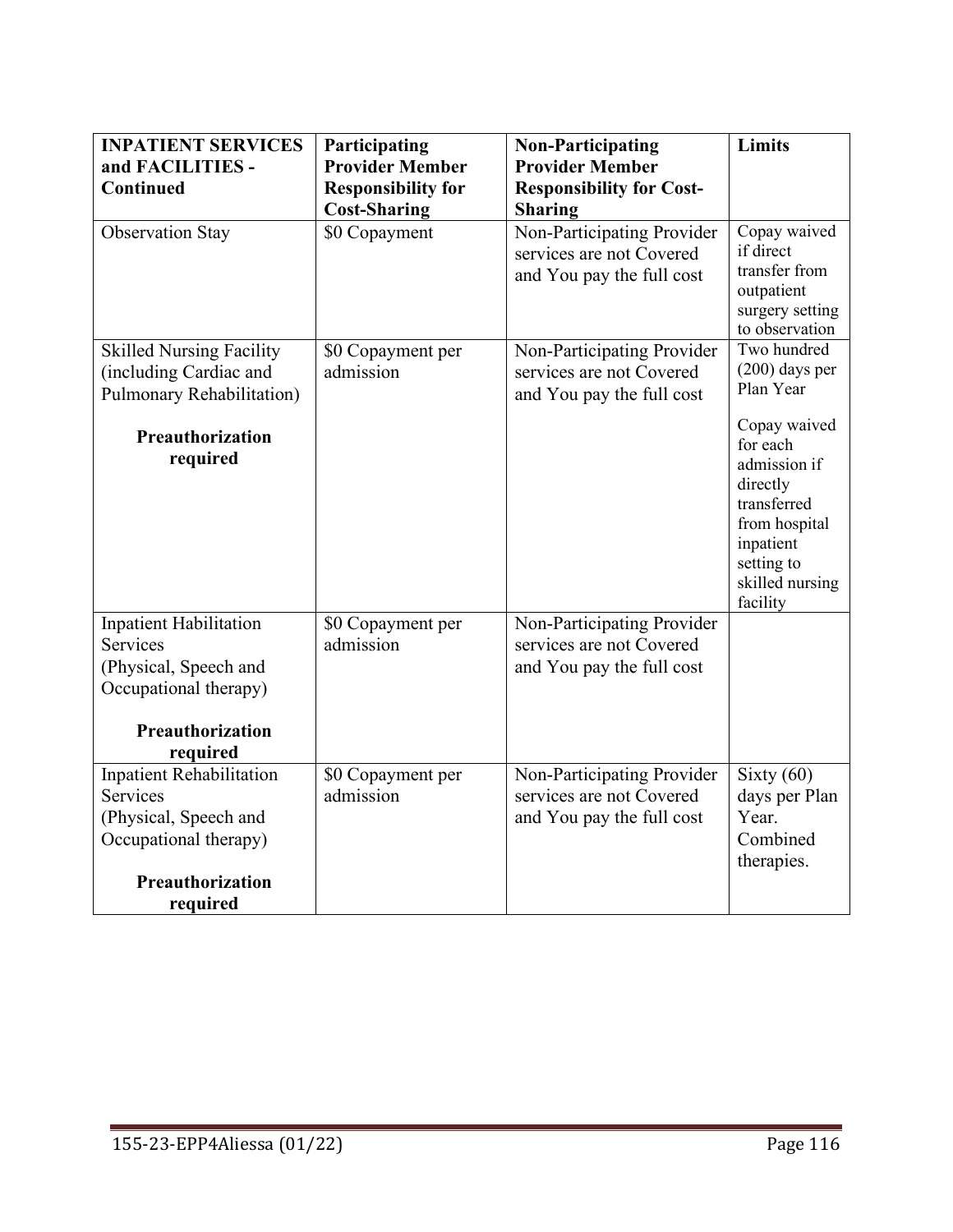| <b>MENTAL HEALTH and</b><br><b>SUBSTANCE USE</b><br><b>DISORDER SERVICES</b>                                                      | Participating<br><b>Provider Member</b><br><b>Responsibility for</b><br><b>Cost-Sharing</b> | <b>Non-Participating</b><br><b>Provider Member</b><br><b>Responsibility for Cost-</b><br><b>Sharing</b> | <b>Limits</b>                     |
|-----------------------------------------------------------------------------------------------------------------------------------|---------------------------------------------------------------------------------------------|---------------------------------------------------------------------------------------------------------|-----------------------------------|
| <b>Inpatient Mental Health</b><br>Care including Residential<br>Treatment (for a<br>continuous confinement<br>when in a Hospital) | \$0 Copayment per<br>admission                                                              | Non-Participating Provider<br>services are not Covered<br>and You pay the full cost                     | See benefit<br>for<br>description |
| Preauthorization required.<br><b>However, Preauthorization</b><br>is not required for<br>emergency admissions                     |                                                                                             |                                                                                                         |                                   |
| <b>Outpatient Mental Health</b><br>Care (including Partial<br>Hospitalization and<br>Intensive Outpatient<br>Program Services)    | \$0 Copayment                                                                               | Non-Participating Provider<br>services are not Covered<br>and You pay the full cost                     | See benefit<br>for<br>description |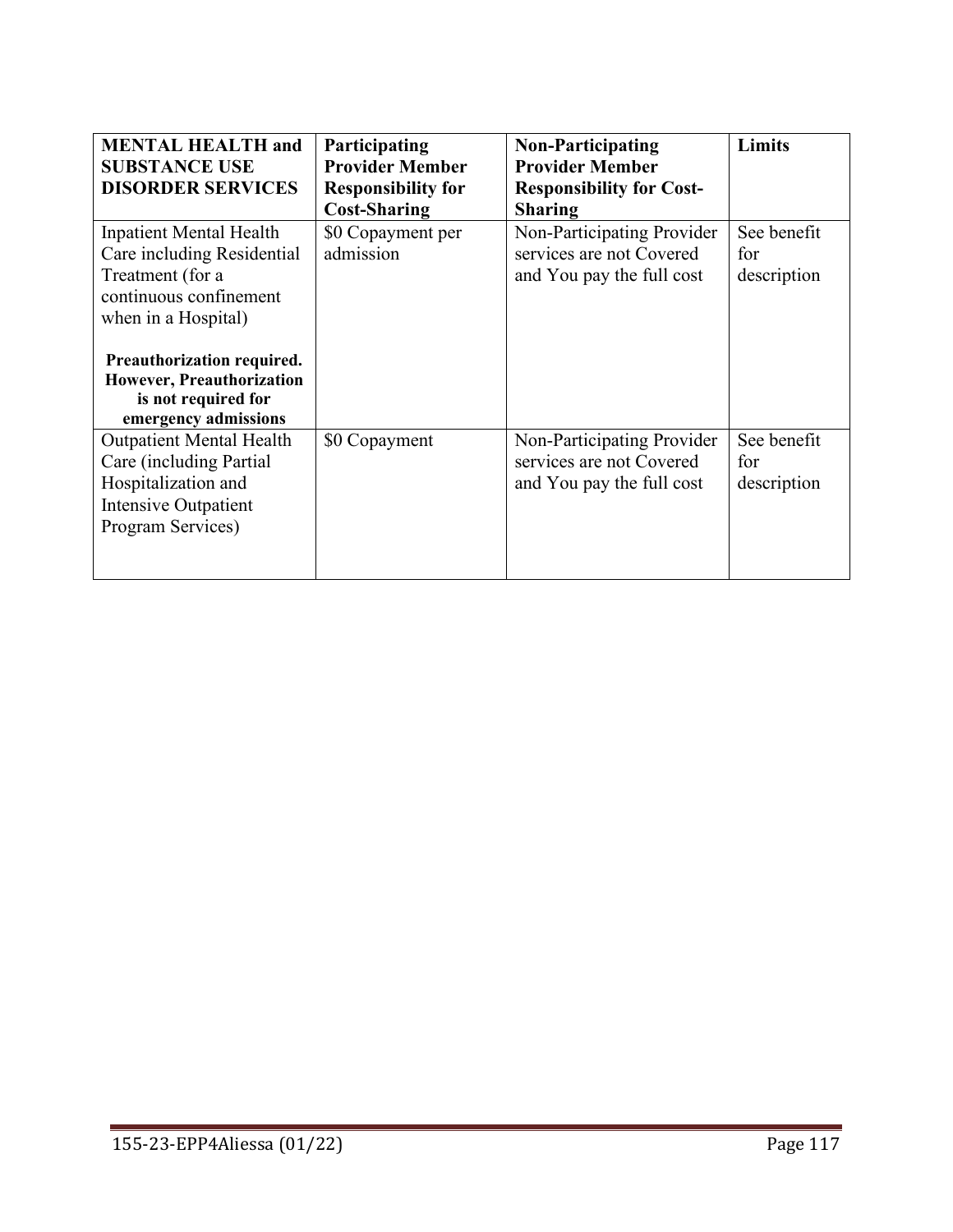| <b>MENTAL HEALTH and</b>         | Participating             | <b>Non-Participating</b>        | Limits      |
|----------------------------------|---------------------------|---------------------------------|-------------|
| <b>SUBSTANCE USE</b>             | <b>Provider Member</b>    | <b>Provider Member</b>          |             |
| <b>DISORDER SERVICES</b>         | <b>Responsibility for</b> | <b>Responsibility for Cost-</b> |             |
| (Continued)                      | <b>Cost-Sharing</b>       | <b>Sharing</b>                  |             |
| <b>Inpatient Substance Use</b>   | \$0 Copayment per         | Non-Participating Provider      | See benefit |
| for a continuous                 | admission                 | services are not Covered        | for         |
| confinement when in a            |                           | and You pay the full cost       | description |
| Hospital (including              |                           |                                 |             |
| <b>Residential Treatment)</b>    |                           |                                 |             |
|                                  |                           |                                 |             |
| Preauthorization required.       |                           |                                 |             |
| <b>However, Preauthorization</b> |                           |                                 |             |
| is not required for              |                           |                                 |             |
| emergency admissions or for      |                           |                                 |             |
| <b>Participating OASAS-</b>      |                           |                                 |             |
| certified Facilities             |                           |                                 |             |
| <b>Outpatient Substance Use</b>  | \$0 Copayment             | Non-Participating Provider      | Unlimited   |
| Services (including Partial      |                           | services are not Covered        |             |
| Hospitalization, Intensive       |                           | and You pay the full cost       |             |
| <b>Outpatient Program</b>        |                           |                                 |             |
| Services, and Medication         |                           |                                 |             |
| <b>Assisted Treatment</b> )      |                           |                                 |             |
|                                  |                           |                                 |             |
|                                  |                           |                                 |             |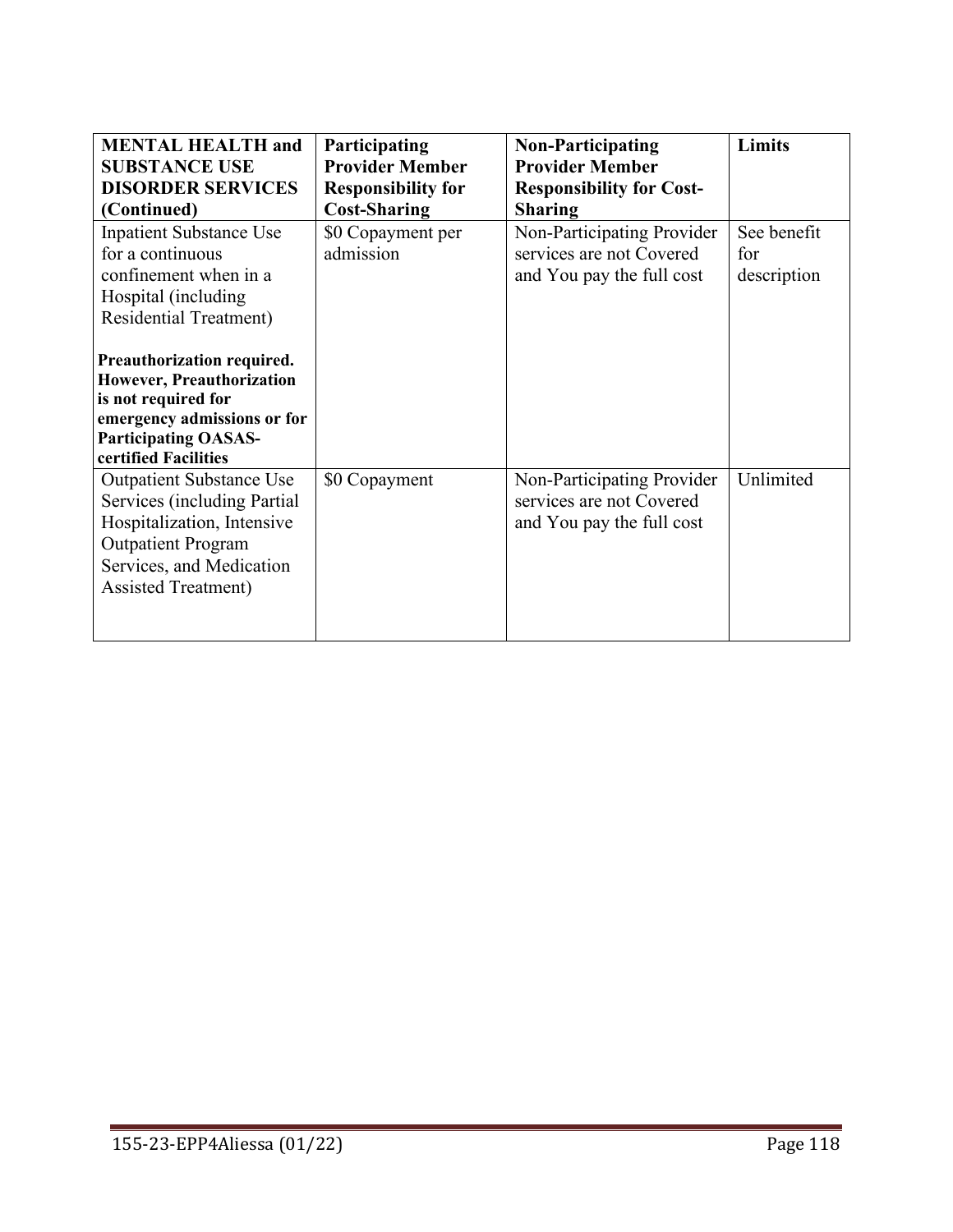| <b>PRESCRIPTION</b><br><b>DRUGS</b><br>*Certain Prescription<br>Drugs are not subject to<br>Cost-Sharing when<br>provided in accordance<br>with the comprehensive<br>guidelines supported by<br>HRSA or if the item or<br>service has an "A" or "B"<br>rating from the USPSTF<br>and obtained at a<br>participating pharmacy.<br><b>Retail Pharmacy</b> | Participating<br><b>Provider Member</b><br><b>Responsibility for</b><br><b>Cost-Sharing</b> | <b>Non-Participating</b><br><b>Provider Member</b><br><b>Responsibility for Cost-</b><br><b>Sharing</b> | <b>Limits</b>      |
|---------------------------------------------------------------------------------------------------------------------------------------------------------------------------------------------------------------------------------------------------------------------------------------------------------------------------------------------------------|---------------------------------------------------------------------------------------------|---------------------------------------------------------------------------------------------------------|--------------------|
|                                                                                                                                                                                                                                                                                                                                                         |                                                                                             |                                                                                                         | See benefit        |
| 30-day supply<br>Tier 1                                                                                                                                                                                                                                                                                                                                 | \$0 Copayment                                                                               | Non-Participating Provider<br>services are not Covered<br>and You pay the full cost                     | for<br>description |
| Tier <sub>2</sub>                                                                                                                                                                                                                                                                                                                                       | \$0 Copayment                                                                               |                                                                                                         |                    |
| Tier 3                                                                                                                                                                                                                                                                                                                                                  | \$0 Copayment                                                                               |                                                                                                         |                    |
| Preauthorization is not<br>required for a Covered<br>Prescription Drug used to<br>treat a substance use<br>disorder, including a<br>Prescription Drug to<br>manage opioid withdrawal<br>and/or stabilization and for<br>opioid overdose reversal.                                                                                                       |                                                                                             |                                                                                                         |                    |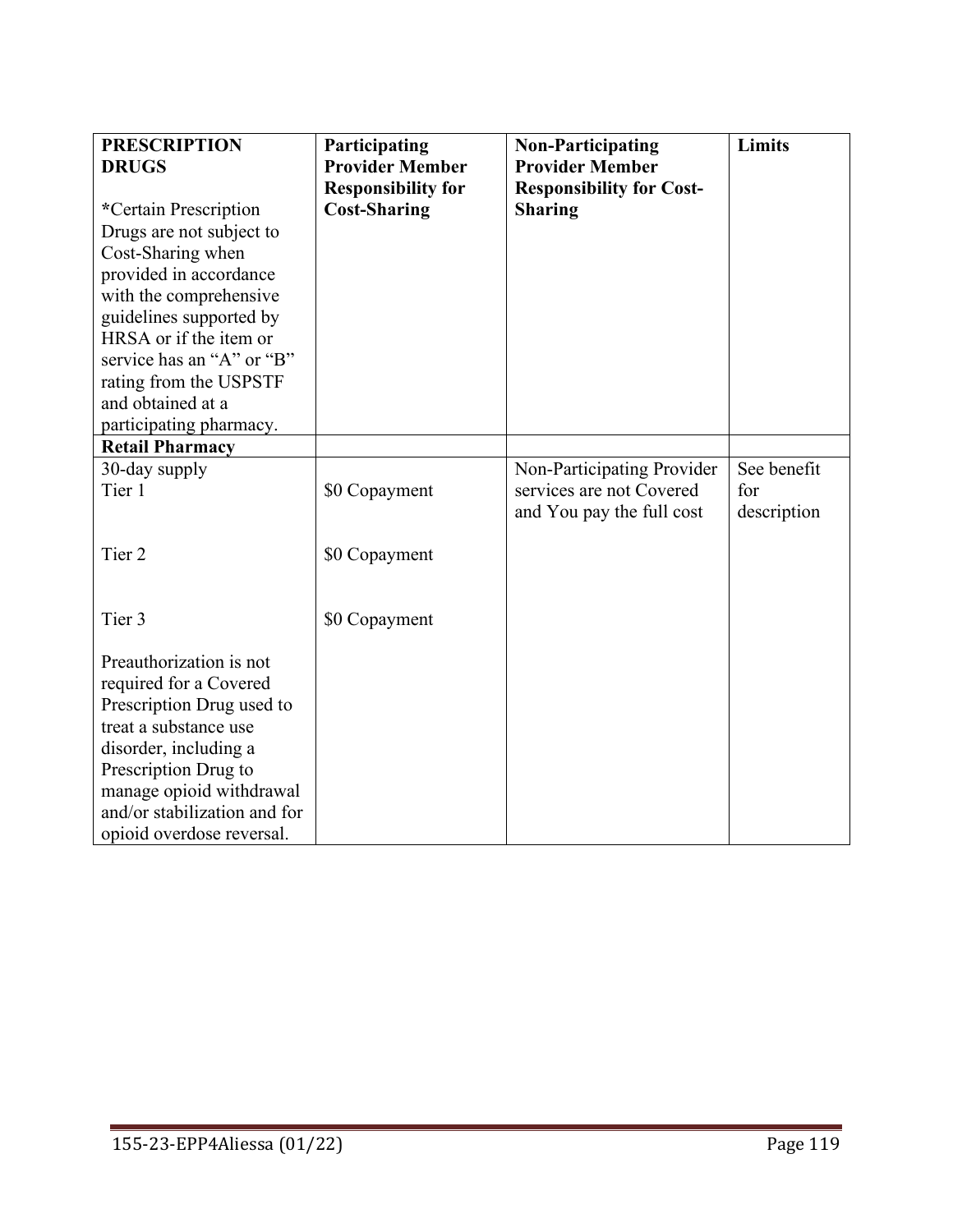| <b>PRESCRIPTION</b><br><b>DRUGS</b>     | Participating<br><b>Provider Member</b>                                                     | <b>Non-Participating</b><br><b>Provider Member</b>                                                      | Limits                            |
|-----------------------------------------|---------------------------------------------------------------------------------------------|---------------------------------------------------------------------------------------------------------|-----------------------------------|
| (Continued)                             | <b>Responsibility for</b><br><b>Cost-Sharing</b>                                            | <b>Responsibility for Cost-</b><br><b>Sharing</b>                                                       |                                   |
| <b>Mail Order Pharmacy</b>              |                                                                                             |                                                                                                         |                                   |
| Up to a 90-day supply<br>Tier 1         | \$0 Copayment                                                                               | Non-Participating Provider<br>services are not Covered<br>and You pay the full cost                     | See benefit<br>for<br>description |
| Tier 2                                  | \$0 Copayment                                                                               |                                                                                                         |                                   |
| Tier 3                                  | \$0 Copayment                                                                               |                                                                                                         |                                   |
| <b>Enteral Formulas</b><br>Tier 1       | \$0 Copayment                                                                               | Non-Participating Provider<br>services are not Covered                                                  | See benefit<br>for                |
|                                         |                                                                                             | and You pay the full cost                                                                               | description                       |
| Tier 2                                  | \$0 Copayment                                                                               |                                                                                                         |                                   |
| Tier 3                                  | \$0 Copayment                                                                               |                                                                                                         |                                   |
| <b>NON-PRESCRIPTION</b><br><b>DRUGS</b> | Participating<br><b>Provider Member</b><br><b>Responsibility for</b><br><b>Cost-Sharing</b> | <b>Non-Participating</b><br><b>Provider Member</b><br><b>Responsibility for Cost-</b><br><b>Sharing</b> | Limits                            |
| Non-Prescription Drugs                  | \$0 Copayment                                                                               | Non-Participating Provider                                                                              | See benefit                       |
| (Over-the-Counter)                      |                                                                                             | services are not Covered                                                                                | for                               |
|                                         |                                                                                             | and You pay the full cost                                                                               | description                       |
| <b>WELLNESS BENEFITS</b>                | Participating<br><b>Provider Member</b><br><b>Responsibility for</b><br><b>Cost-Sharing</b> | <b>Non-Participating</b><br><b>Provider Member</b><br><b>Responsibility for Cost-</b><br><b>Sharing</b> | Limits                            |
| Gym Reimbursement                       | Up to $$200$ per six (6)-                                                                   | Up to $$200$ per six (6)-                                                                               | Up to \$200                       |
|                                         | month period                                                                                | month period                                                                                            | per six $(6)$ -                   |
|                                         |                                                                                             |                                                                                                         | month period                      |